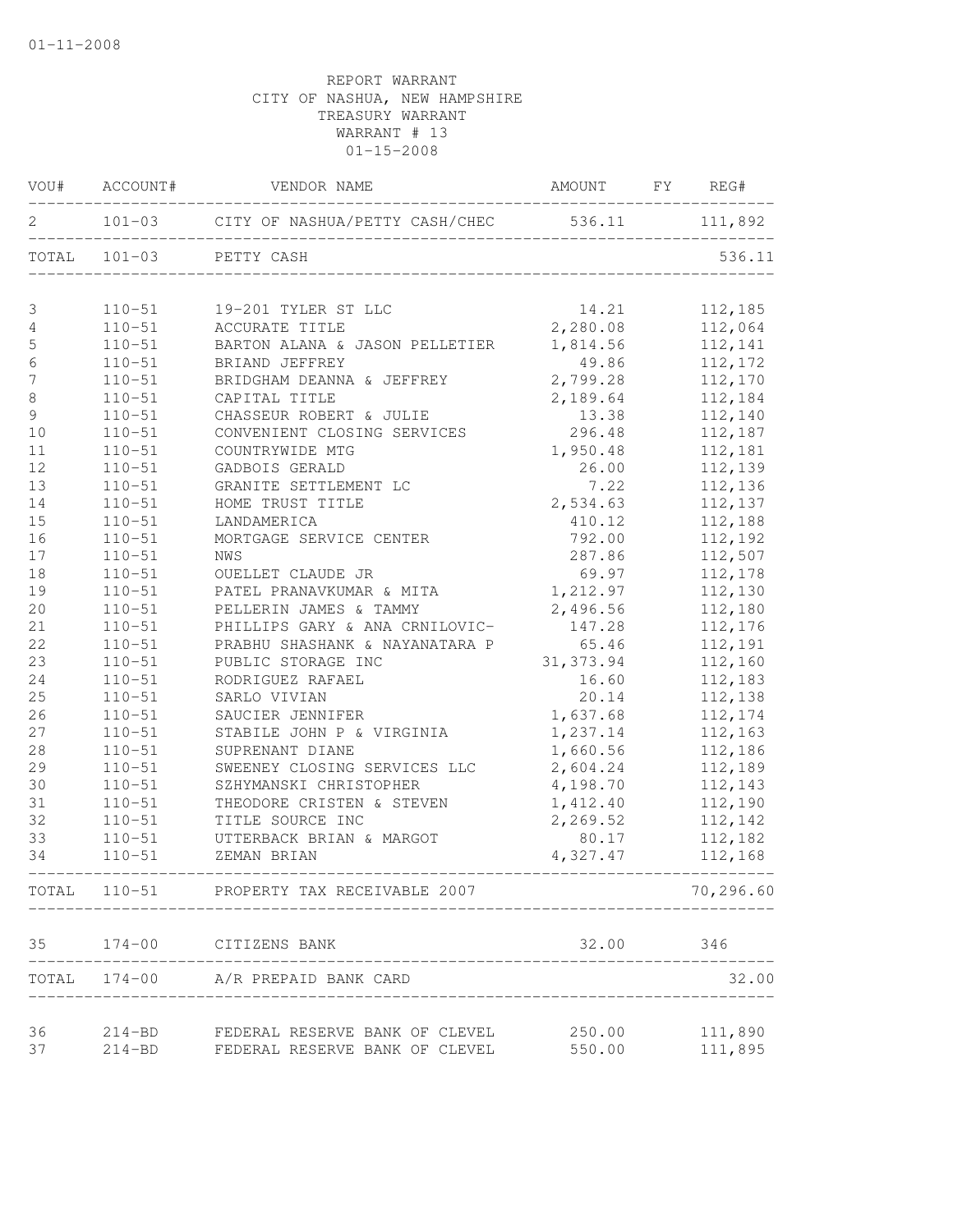| VOU#                       | ACCOUNT#                                                 | VENDOR NAME                                                                           | AMOUNT                                        | FY. | REG#                                                |
|----------------------------|----------------------------------------------------------|---------------------------------------------------------------------------------------|-----------------------------------------------|-----|-----------------------------------------------------|
| 38                         | $214 - BD$                                               | FEDERAL RESERVE BANK OF CLEVEL                                                        | 300.00                                        |     | 111,897                                             |
| TOTAL                      | $214 - BD$                                               | BONDS DEDUCTION                                                                       |                                               |     | 1,100.00                                            |
| 39                         | $214 - BH$                                               | ANTHEM BLUE CROSS BLUE SHIELD 11,948.36                                               |                                               |     | 347                                                 |
| TOTAL                      | $214 - BH$                                               | BLUE/CROSS HMO- CITY                                                                  |                                               |     | 11,948.36                                           |
| 39                         | $214 - C$                                                | ANTHEM BLUE CROSS BLUE SHIELD                                                         | 2,359.95                                      |     | 347                                                 |
| TOTAL                      | $214 - C$                                                | B/C B/S J PLAN-DED SCHOOL                                                             |                                               |     | 2,359.95                                            |
| 40<br>41<br>42<br>43<br>44 | $214-DC$<br>$214-DC$<br>$214-DC$<br>$214-DC$<br>$214-DC$ | ANDERSON RYAN<br>BIANCHI ROBERT<br>DAVIDSON PATRICIA<br>MENARD PAUL<br>SLATTERY SCOTT | 495.00<br>52.00<br>340.00<br>150.00<br>673.07 |     | 112,095<br>112,001<br>112,154<br>112,093<br>112,094 |
| TOTAL                      | $214-DC$                                                 | DEPENDENT CARE DEDUCTION                                                              |                                               |     | 1,710.07                                            |
| 199,46                     | $214-DI$                                                 | UNUM LIFE INSURANCE                                                                   | 2,266.30                                      |     | 112,508                                             |
| TOTAL                      | $214-DI$                                                 | SCHOOL DISABILITY                                                                     |                                               |     | 2,266.30                                            |
| 45                         | $214 - H$                                                | NORTHEAST DELTA                                                                       | 372.93                                        |     | 349                                                 |
| TOTAL                      | $214 - H$                                                | N.E.DELTA-SCHOOL                                                                      |                                               |     | 372.93                                              |
| 46                         | $214-HC$                                                 | HARVARD PILGRIM HEALTH CARE                                                           | 5,895.57                                      |     | 348                                                 |
| TOTAL                      | $214-HC$                                                 | HARVARD COM HP                                                                        |                                               |     | 5,895.57                                            |
| 47                         | $214 - HJ$                                               | ANTHEM BLUE CROSS BLUE SHIELD                                                         | 89,269.76                                     |     | 347                                                 |
| TOTAL                      | 214-HJ                                                   | BC/BS J PLAN DED-CITY                                                                 |                                               |     | 89,269.76                                           |
| 47                         | $214 - PO$                                               | ANTHEM BLUE CROSS BLUE SHIELD                                                         | 2,544.00                                      |     | 347                                                 |
|                            |                                                          | TOTAL 214-PO BC/BS POINT OF SERV- CITY                                                |                                               |     | 2,544.00                                            |
| 48                         |                                                          | 214-SL SUN LIFE ASSURANCE COMPANY OF 3,496.98                                         |                                               |     | 353                                                 |
| TOTAL                      |                                                          | 214-SL BPW GROUP INS-SUN LIFE                                                         |                                               |     | 3,496.98                                            |
|                            |                                                          | 199,46 214-V VISION SERVICE PLAN - NH                                                 | 22.56 112,509                                 |     |                                                     |
|                            |                                                          | TOTAL 214-V VISION CARE DEDUCTION                                                     |                                               |     | 22.56                                               |
|                            |                                                          |                                                                                       |                                               |     |                                                     |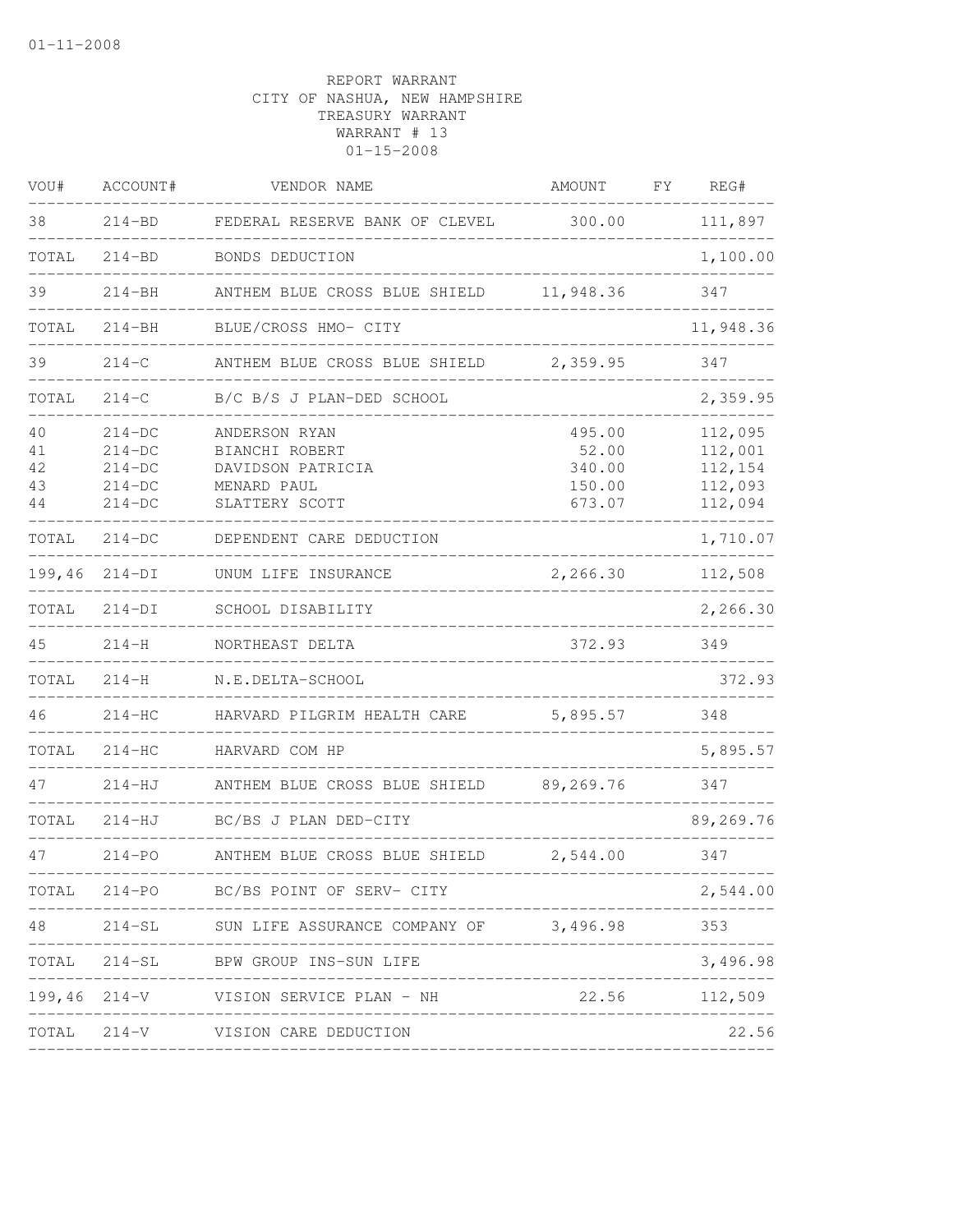| VOU# | ACCOUNT#   | VENDOR NAME                     | AMOUNT FY REG#   |               |
|------|------------|---------------------------------|------------------|---------------|
|      |            |                                 |                  |               |
| 49   |            | 255-00 STATE OF NH-MV           | 8,457.40 339     |               |
| 50   | $255 - 00$ | STATE OF NH-MV                  | 13,209.80        | 340           |
| 51   | $255 - 00$ | STATE OF NH-MV                  | 12,902.60 341    |               |
| 52   | $255 - 00$ | STATE OF NH-MV                  | 17,459.95 343    |               |
| 53   | $255 - 00$ | STATE OF NH-MV                  | 16, 313.75       | 345           |
| 54   | $255 - 00$ | STATE OF NH-MV                  | 11,845.45        | 350           |
| 55   | $255 - 00$ | STATE OF NH-MV                  | 18,001.25 351    |               |
| 56   | $255 - 00$ | STATE OF NH-MV                  | 11,814.30 352    |               |
| 57   | $255 - 00$ | STATE OF NH-MV                  | 30,861.10        | 354           |
| 58   |            | 255-00 STATE OF NH-MV           | 22,636.10        | 358           |
|      |            | TOTAL 255-00 STATE MVR          |                  | 163,501.70    |
|      |            | 59 257-00 JALBERT NORMAN SR     | $5.50$ $112,144$ |               |
| 60   |            | 257-00 LOWES HOME CENTERS       | 91.00            | 112,145       |
|      |            | TOTAL 257-00 MV REFUND PENDING  |                  | 96.50         |
| 61   |            | 258-00 ANCTIL IRRIGATION        | 60.00 112,150    |               |
| 62   |            | 258-00 GALLAGHER DANIEL F       |                  | 10.00 112,147 |
| 63   |            | 258-00 KOUTSOS JOHN A           | 10.00            | 112,146       |
|      |            | TOTAL 258-00 TVB REFUND PENDING |                  | 80.00         |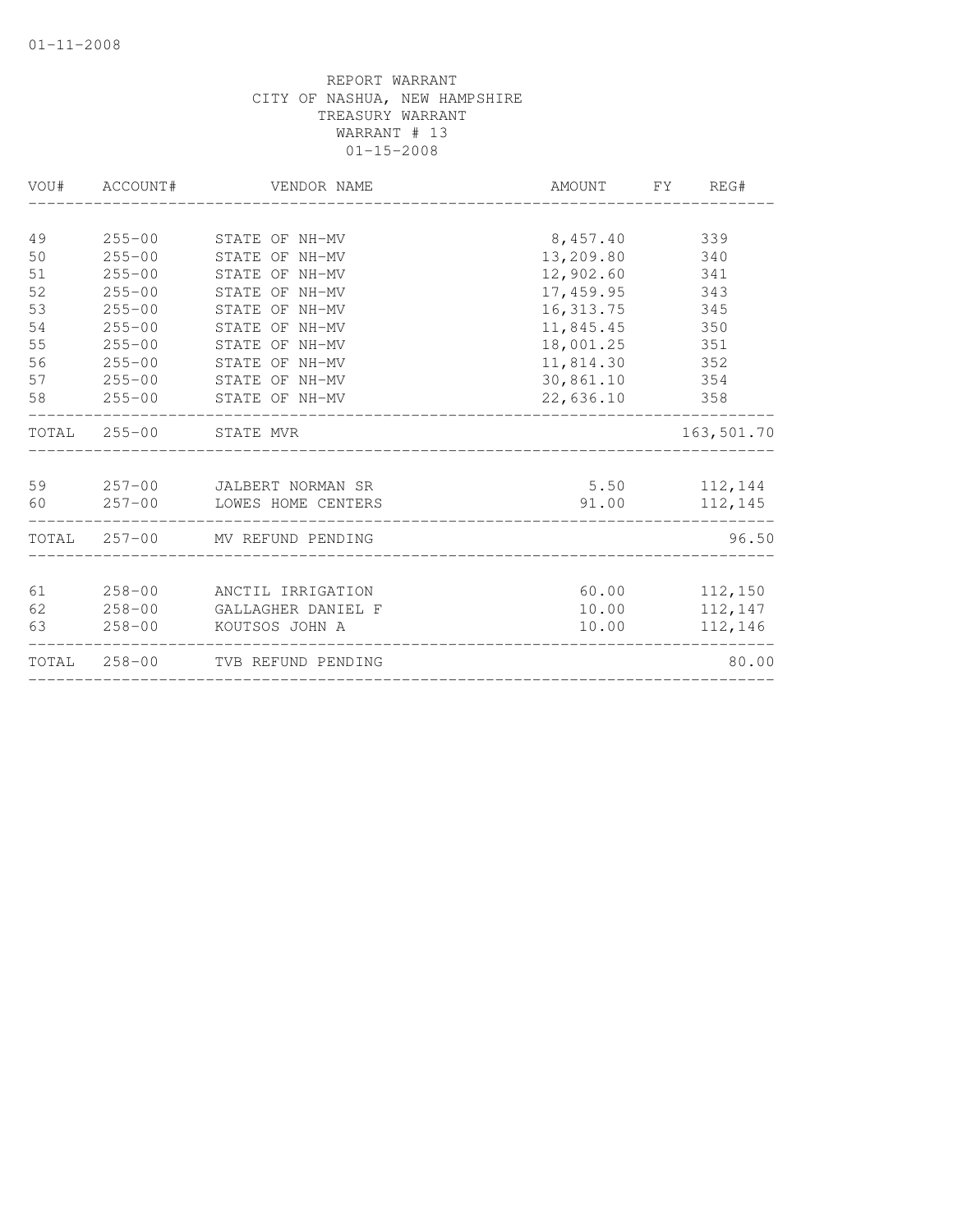| VOU#   | ACCOUNT#   | VENDOR NAME                    | AMOUNT      | FΥ | REG#      |
|--------|------------|--------------------------------|-------------|----|-----------|
| 64     | 305-59100  | GENTRY CHRISTOPHER             | 62.50       |    | 112, 112  |
| 65     | 305-59100  | JEYNES COMPANY/MIKE JEYNES     | 275.00      |    | 111,995   |
| 66     | 305-59100  | NEXTEL COMMUNICATIONS          | 13.53       |    | 112,581   |
| 67     | 305-59100  | O'NEIL TIM                     | 212.50      |    | 112,106   |
| 68     | 305-59100  | SANCHEZ ANTONIO                | 100.00      |    | 112,133   |
| 69     | 305-64030  | CITY OF NASHUA/PETTY CASH/SLIP | 48.47       |    | 111,893   |
| 70     | 305-64030  | GREAT NORTHERN VIDEO LLC       | 9,641.00    |    | 112,303   |
| TOTAL  | 305        | SRF - CIVIC & COMM ACTIVITIES  |             |    | 10,353.00 |
|        |            |                                |             |    |           |
| 71     | 308-74040  | CSC CYBERTEK CORP              | 17, 418.45  |    | 112,162   |
| 72     | $308 - 76$ | BERGERON CECILE                | 2,437.76    |    | 112,513   |
| 73     | $308 - 76$ | BUCKINGHAM KENNETH             | 831.82      |    | 112,516   |
| 74     | $308 - 76$ | GREENLEAF WILLIAM              | 1,663.64    |    | 112,512   |
| 75     | $308 - 76$ | HALL JAMES                     | 623.86      |    | 112,515   |
| 76     | $308 - 76$ | LONG PATRICIA                  | 831.82      |    | 112,511   |
| 77     | $308 - 76$ | MCCORMICK WILLIAM              | 831.82      |    | 112,510   |
| 78     | $308 - 76$ | RAVENELLE, ROBERT              | 292.05      |    | 112,506   |
| 79     | $308 - 76$ | TOWNE RODNEY                   | 623.86      |    | 112,514   |
| 80     | 308-83012  | ANTHEM BLUE CROSS BLUE SHIELD  | 320, 526.64 |    | 347       |
| 80     | 308-83013  | ANTHEM BLUE CROSS BLUE SHIELD  | 290, 311.54 |    | 347       |
| 81     | 308-83016  | HARVARD PILGRIM HEALTH CARE    | 105,966.80  |    | 348       |
| $8\,1$ | 308-83017  | HARVARD PILGRIM HEALTH CARE    | 60,938.82   |    | 348       |
| 82     | 308-83018  | ANTHEM BLUE CROSS BLUE SHIELD  | 131, 332.03 |    | 347       |
| 82     | 308-83019  | ANTHEM BLUE CROSS BLUE SHIELD  | 120,512.81  |    | 347       |
| 83     | 308-83020  | NORTHEAST DELTA                | 35, 297.05  |    | 349       |
| 83     | 308-83021  | NORTHEAST DELTA                | 7,208.16    |    | 349       |
| 84     | 308-83040  | CONNECTICUT UNDERWRITERS INC   | 113.00      |    | 112,632   |
| 85     | 308-83051  | BERTHIAUME CLAIRE              | 3,797.92    |    | 111,896   |
| 86     | 308-83053  | AMERICAN VISION ASSOCIATES     | 430.00      |    | 112,151   |
| 87     | 308-83053  | APPLE NASHUA<br>W/C            | 2,900.00    |    | 111,961   |
| 88     | 308-83053  | APPLE THERAPY SERVICES<br>W/C  | 700.00      |    | 111,900   |
| 89     | 308-83053  | ASSOCIATED RADIOLOGISTS PA W/  | 235.00      |    | 112,204   |
| 90     | 308-83053  | DARTMOUTH-HITCHCOCK CLINIC     | 398.00      |    | 112,254   |
| 91     | 308-83053  | FOUR SEASONS ORTHOPAEDIC CTR   | 785.00      |    | 112,235   |
| 92     | 308-83053  | GREATER NASHUA EMERGENCY PHYS  | 204.00      |    | 112,219   |
| 93     | 308-83053  | INTEGRATED PAIN CARE OF BEDFOR | 115.00      |    | 112,126   |
| 94     | 308-83053  | MERIDIAN RESOURCE COMPANY      | 386.21      |    | 112,068   |
| 95     | 308-83053  | OLSON SHIRLEY E                | 206.13      |    | 112,108   |
| 96     | 308-83053  | PHYSICAL THERAPY CENTER OF MIL | 160.00      |    | 112,214   |
| 97     | 308-83053  | SJ PHYSICIAN SERVICES<br>W/C   | 210.00      |    | 111,901   |
| 98     | 308-83053  | SO NH REGIONAL MEDICAL CENTER  | 8,975.25    |    | 112,205   |
| 99     | 308-83053  | THIRD PARTY SOLUTIONS<br>W/C   | 114.90      |    | 112,225   |
| 100    | 308-83053  | WOLF RALPH R<br>$MD$ $W/C$     | 187.00      |    | 112,210   |
| 101    | 308-83054  | APPLE NASHUA<br>W/C            | 1,071.00    |    | 111,961   |
| 102    | 308-83054  | BONENBERGER HOWARD J DPM PLLC  | 94.03       |    | 112, 113  |
| 103    | 308-83054  | COMP-SIGMA LTD                 | 1,096.20    |    | 112,132   |
|        |            |                                |             |    |           |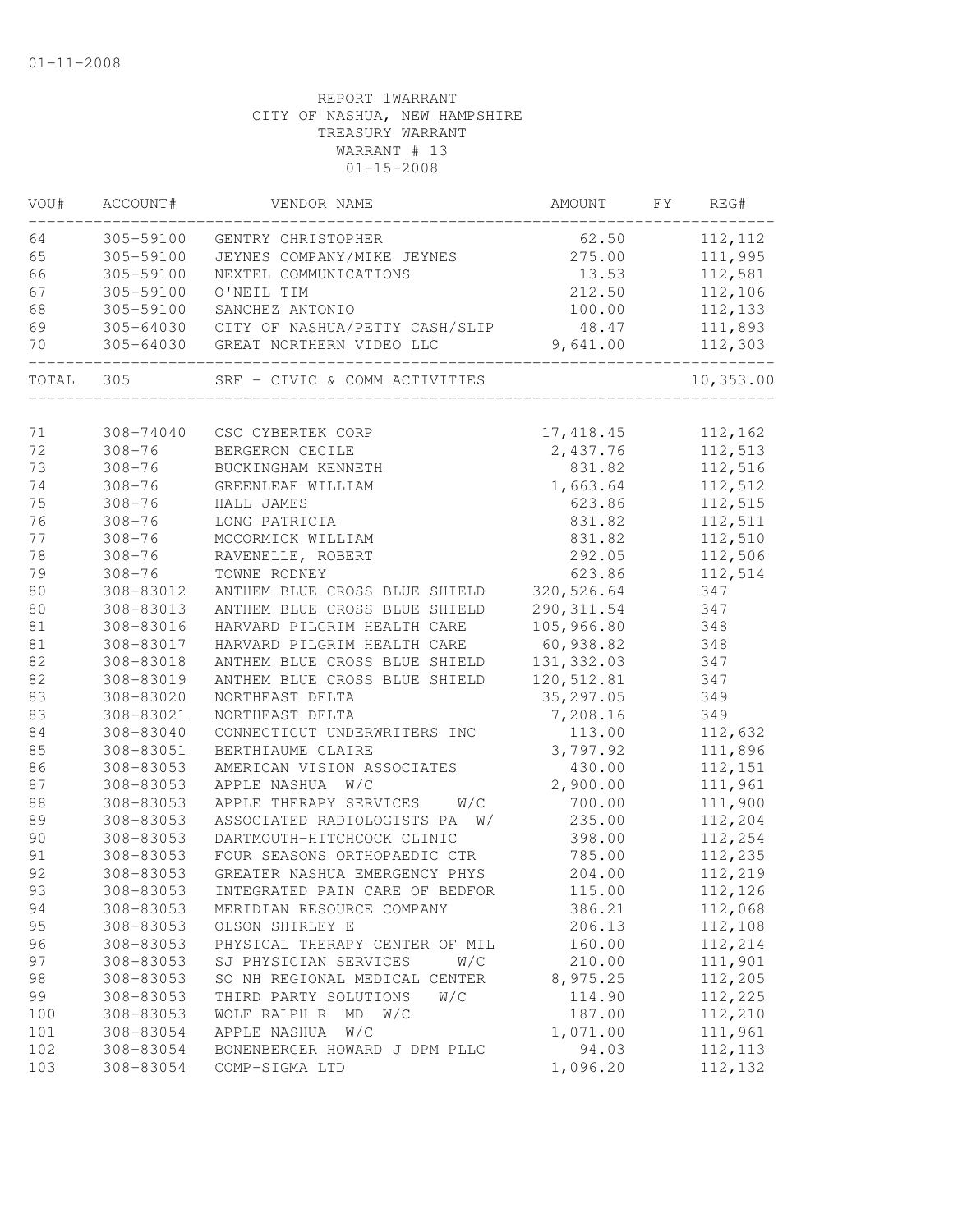| VOU#  | ACCOUNT#            | VENDOR NAME                      | AMOUNT         | FY | REG#         |
|-------|---------------------|----------------------------------|----------------|----|--------------|
| 104   | 308-83054           | FOUR SEASONS ORTHOPAEDIC CTR     | 1,422.00       |    | 112,235      |
| 105   | 308-83054           | NASHUA ANESTHESIA PARTNERS<br>W  | 1,080.00       |    | 112,239      |
| 106   | 308-83054           | OCCUPATIONAL HEALTH CTRS SOUTH   | 523.87         |    | 112,023      |
| 107   | 308-83054           | PERFORMANCE REHAB INC            | 2,205.00       |    | 111,983      |
| 108   | 308-83054           | ROSEN-LESSARD TRACEY             | 338.88         |    | 111,979      |
| 109   | 308-83054           | SO NH REGIONAL MEDICAL CENTER    | 8,464.58       |    | 112,205      |
| 110   | 308-83054           | THIRD PARTY SOLUTIONS<br>W/C     | 1,310.80       |    | 112,225      |
| 111   | 308-83055           | DEVINE MILLIMET & BRANCH PA<br>W | 2,463.62       |    | 112,207      |
| 112   | 308-83055           | DOWNEAST INVESTIGATIONS INC      | 1,336.00       |    | 112,258      |
| 113   | 308-83055           | TREASURER STATE OF NH            | 250.00         |    | 112,586      |
| 114   | 308-83063           | MARVELL PLATE GLASS INC<br>W/C   | 4,256.00       |    | 112,228      |
| 115   | 308-83199           | STANLEY ELEVATOR CO INC          | 3,379.68       |    | 112,104      |
| TOTAL | 308                 | SRF - INSURANCE                  |                |    | 1,146,858.00 |
|       |                     |                                  |                |    |              |
|       | 199,463 3086-49050  | NAGC                             | 155.35         |    | 112,464      |
|       | 199,464 3086-49050  | STAPLES BUSINESS ADVANTAGE       | 465.92         |    | 112,221      |
|       | 199,465 3086-53100  | <b>NELMS</b>                     | 1,100.00       |    | 112,589      |
|       | 199,466 3086-83004  | VISION SERVICE PLAN - NH         | 16.29          |    | 112,518      |
|       | 199,467 3086-83102  | UNUM LIFE INSURANCE              | 23.62          |    | 112,517      |
|       | 199,468 3086-91040  | BLAUVELT DARCY                   | 25.46<br>40.26 |    | 112,414      |
|       | 199,469 3086-91040  | COTE RICHARD                     |                |    | 112,290      |
| TOTAL | 308                 | JAVITS GRANT PROGRAM             |                |    | 1,826.90     |
|       |                     |                                  |                |    |              |
|       | 199,470 3097-41015  | GOVCONNECTION INC                | 63.80          |    | 111,903      |
|       | 199, 471 3097-41015 | STAPLES BUSINESS ADVANTAGE       | 117.39         |    | 112,221      |
|       | 199,472 3097-43005  | UNITED PARCEL SERVICE            | 35.80          |    | 112,286      |
|       | 199, 473 3097-49075 | BLUE RIBBON MAINTENANCE SUPPLI   | 779.70         |    | 112,315      |
|       | 199,474 3097-49075  | CENTRAL PAPER PRODUCTS CO        | 3,903.26       |    | 112,493      |
|       | 199, 475 3097-49075 | CLEAN SOURCE                     | 117.90         |    | 112,435      |
|       | 199,476 3097-49085  | COCA COLA                        | 4,148.00       |    | 112,306      |
|       | 199, 477 3097-49085 | COOKIETREE, INC.                 | 5,672.16       |    | 112,382      |
|       | 199,478 3097-49085  | COSTA FRUIT & PRODUCE CO INC     | 31,109.31      |    | 112,503      |
|       | 199,478 3097-49085  | COSTA FRUIT & PRODUCE CO INC     | 5,789.31       |    | 112,504      |
|       | 199,479 3097-49085  | FANTINI BAKING CO., INC.         | 3,256.01       |    | 112,392      |
|       | 199,480 3097-49085  | GARELICK FARMS-LYNN              | 22,812.10      |    | 112,148      |
|       | 199,480 3097-49085  | GARELICK FARMS-LYNN              | 1,674.84       |    | 112,149      |
|       | 199,481 3097-49085  | GILL'S PIZZA CO.                 | 17,270.55      |    | 112,369      |
|       | 199,482 3097-49085  | JTM PROVISIONS CO                | 884.00         |    | 112,457      |
|       | 199,483 3097-49085  | M SAUNDERS INC                   | 5,749.87       |    | 112,355      |
|       | 199,484 3097-49085  | MCKEE FOODS CORP                 | 315.28         |    | 112,027      |
|       | 199,485 3097-49085  | NARDONE BROS. BAKING CO. INC     | 1,856.80       |    | 112,458      |
|       | 199,486 3097-49085  | NEW ENGLAND ICE CREAM            | 1,687.18       |    | 112,384      |
|       | 199,487 3097-49085  | SURPLUS DISTRIBUTION SECTION     | 2,285.25       |    | 112,110      |
|       | 199,488 3097-64335  | NORTHEAST FOOD SVC EQUIPMENT &   | 209.25         |    | 111,947      |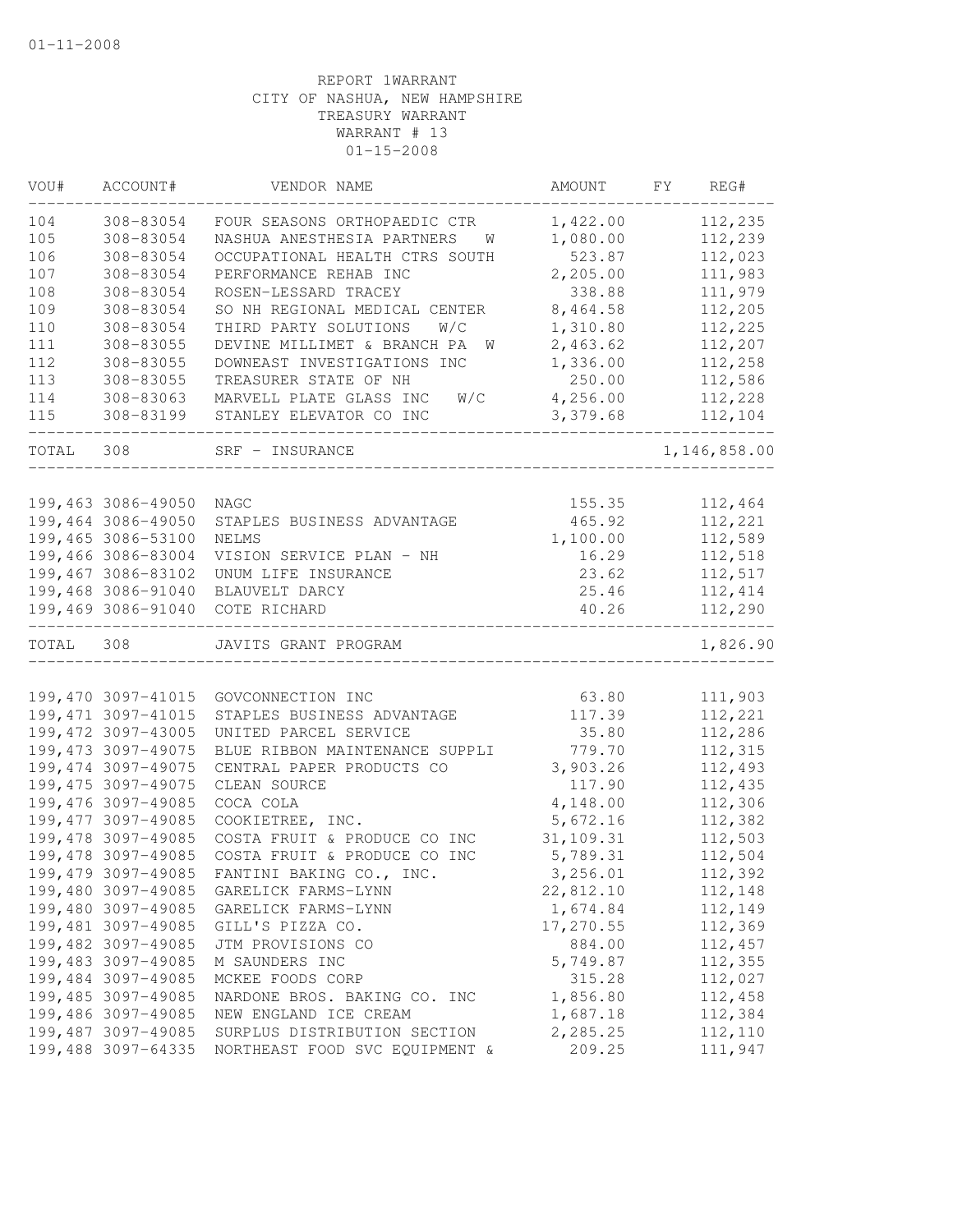| VOU#  | ACCOUNT#            | VENDOR NAME                                                  | AMOUNT             | FY | REG#               |
|-------|---------------------|--------------------------------------------------------------|--------------------|----|--------------------|
|       | 199,489 3097-74092  | AFFILIATED HVAC SERVICES LLC                                 | 627.97             |    | 112,324            |
|       | 199,490 3097-74092  | CASCO                                                        | 538.09             |    | 111,919            |
|       | 199,491 3097-74092  | UNITED SUPPLY COMPANY INC                                    | 393.82             |    | 112,492            |
|       | 199,492 3097-83004  | VISION SERVICE PLAN - NH                                     | 146.61             |    | 112,520            |
|       | 199,493 3097-83102  | UNUM LIFE INSURANCE                                          | 119.57             |    | 112,519            |
|       | 199,494 3097-91005  | BURGESS DOREEN                                               | 7.76               |    | 112,353            |
|       | 199,495 3097-91005  | KIMBELL JEANETTE                                             | 96.64              |    | 112,311            |
|       | 199,496 3097-94005  | FABIAN MARIANNE                                              | 12.00              |    | 112,317            |
|       | 199,497 3097-94005  | SWANSON ELAINE                                               | 12.00              |    | 112,362            |
| TOTAL | 309                 | SRF - FOOD SERVICES                                          |                    |    | 111,692.22         |
|       |                     |                                                              |                    |    |                    |
|       | 199,498 3117-66005  | LVR INC<br>199,499 3117-78007 MACMULKIN CHEVROLET INC W/C    | 105.40<br>24.95    |    | 112,304<br>112,223 |
|       |                     |                                                              |                    |    |                    |
| TOTAL | 311                 | DRIVER'S EDUCATION                                           |                    |    | 130.35             |
|       |                     |                                                              |                    |    |                    |
| 116   | 312-43005           | PRINTGRAPHICS OF MAINE                                       | 218.10             |    | 359                |
| 117   | 312-46025           | ALEC'S SHOE STORE INC                                        | 94.95              |    | 112,024            |
| 118   | $312 - 705$         | D & R TOWING INC                                             | 3,695.00           |    | 112,468            |
| 119   | $312 - 705$         | MARSHBURN ANTHONY                                            | 45.00              |    | 112,166            |
| 120   | $312 - 705$         | QUICK RESPONSE TOWING LLC                                    | 3,393.75           |    | 112,230            |
| 121   | $312 - 705$         | TILDEN AUTOMOTIVE & TRUCK CTRS                               | 1,932.50           |    | 112,120            |
| 122   | 312-78007           | MAC MULKIN CHEVROLET INC                                     | 645.63             |    | 112,470            |
| 123   | 312-78007           | QUIRK GM PARTS DEPOT                                         | 59.20              |    | 112,134            |
| 124   | 312-78007           | ROBBINS AUTO PARTS INC                                       | 84.43              |    | 112,082            |
| TOTAL | 312                 | SRF - FINANCIAL SERVICES                                     |                    |    | 10,168.56          |
|       |                     | 199,500 3122-49050 COLLEGE BOARD (THE)                       | 32.95              |    | 112,397            |
| TOTAL | 312                 | ADULT ED/CONTINUING ED                                       |                    |    | 32.95              |
| 125   | 320-01340           | RUDNICK BEN                                                  | 500.00             |    | 112,639            |
|       |                     |                                                              |                    |    |                    |
|       |                     | TOTAL 320 SRF - HUNT BUILDING                                |                    |    | 500.00             |
|       |                     | 126 323-49075 MOSAIC TECHNOLOGY CORPORATION 7,892.00 112,195 |                    |    |                    |
|       | TOTAL 323 SRF - GIS |                                                              |                    |    | 7,892.00           |
|       |                     | 199,501 3247-46040 VARSITY SWIM SHOP                         | 2, 275.90 112, 386 |    |                    |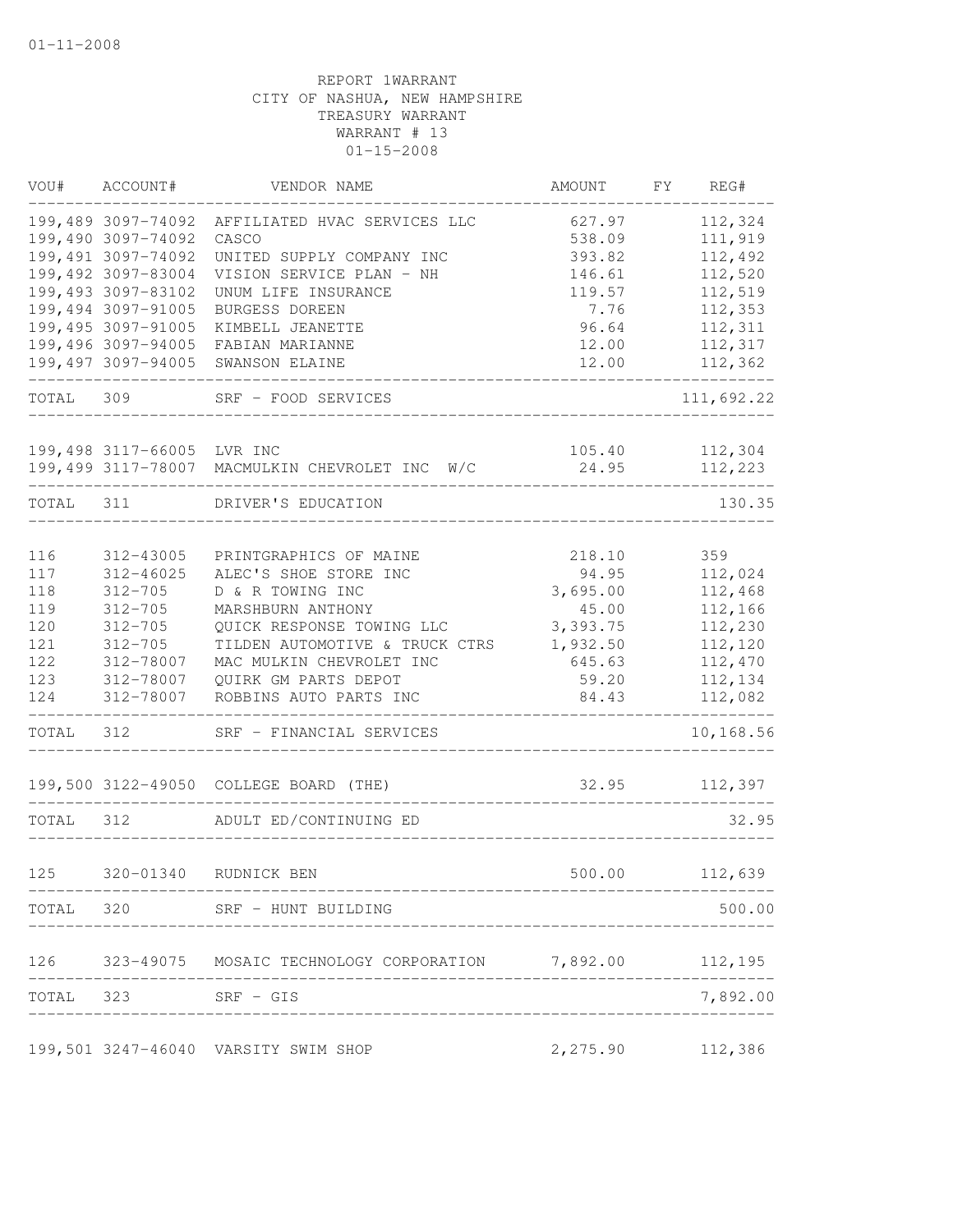| VOU#      | ACCOUNT#           | VENDOR NAME                                 | AMOUNT    | FY | REG#       |
|-----------|--------------------|---------------------------------------------|-----------|----|------------|
|           | 199,502 3247-49075 | RELIABLE RACING SUPPLY INC                  | 1,257.56  |    | 111,942    |
|           | 199,503 3247-64192 | DEARY'S GYMNASTICS SUPPLY                   | 1,927.00  |    | 112,358    |
|           | 199,504 3247-64192 | PROTECH FITNESS LLC                         | 65.00     |    | 112,416    |
| TOTAL     | 324                | ATHLETICS-ENTERPRISE FUND                   |           |    | 5,525.46   |
|           | 199,505 3249-64192 | ZONES                                       | 1,088.33  |    | 112,308    |
| TOTAL     | 324                | LAEP - WAIT TRAINING                        |           |    | 1,088.33   |
| 127       | 331-01430          | DATA RADIO MGMT CO INC                      | 160.00    |    | 112,328    |
| 128       | $331 - 01500$      | LAW REALTY CO INC                           | 408.33    |    | 112,646    |
| 129       | $331 - 01500$      | RAPID REAL ESTATE LLC                       | 1,500.00  |    | 112,615    |
| 130       | 331-01662          | THE YOUTH COUNCIL                           | 900.00    |    | 111,927    |
| 131       | 331-31050          | VERIZON WIRELESS                            | 135.08    |    | 112,628    |
| 132       | 331-53100          | PRECISION PLANNING & SIMULATIO              | 29,353.00 |    | 112,128    |
| 133       | 331-59100          | COMCAST                                     | 219.34    |    | 112,624    |
| 134       | $331 - 64030$      | DONNEGAN SYSTEMS INC                        | 16,215.00 |    | 112,261    |
| 135       | 331-78007          | TOWERS MOTOR PARTS CORP                     | 9.56      |    | 112,244    |
| 136       | 331-94005          | FAUTEUX MICHAEL                             | 1,101.80  |    | 112,522    |
| 137       | 331-94005          | ROURKE KEVIN                                | 210.00    |    | 112,521    |
| TOTAL     | 331                | SRF - POLICE DEPARTMENT                     |           |    | 50, 212.11 |
|           |                    |                                             |           |    |            |
| 138       | 332-53006          | OCCUPATIONAL HEALTH CTRS SOUTH              | 2,429.00  |    | 112,023    |
| 139       | 332-64192          | ALEXETER TECHNOLOGIES LLC                   | 1,355.00  |    | 112,047    |
| 140       | 332-64192          | INDUSTRIAL PROTECTION SERVICES              | 5,909.37  |    | 111,962    |
| TOTAL     | 332                | SRF - FIRE DEPARTMENT                       |           |    | 9,693.37   |
|           |                    | 199,506 3338-49075 RESOURCES FOR EDUCATORS  | 116.00    |    | 112,381    |
| TOTAL     | 333                | TITLE I SCHL IMPRV MT PLEASANT              |           |    | 116.00     |
|           |                    |                                             |           |    |            |
|           |                    | 199,507 3358-49050 SCHOOL SPECIALTY         | 94.56     |    | 112,305    |
|           |                    | 199,508 3358-49075 MOREHOUSE LINDA          | 11.50     |    | 112,297    |
|           |                    | 199,509 3358-49075 PIKE STEPHANIE           | 16.71     |    | 112,439    |
|           |                    | 199,510 3358-83004 VISION SERVICE PLAN - NH | 16.29     |    | 112,524    |
|           |                    | 199,511 3358-83102 UNUM LIFE INSURANCE      | 16.78     |    | 112,523    |
| TOTAL 335 |                    | TITLE IB READ 1ST MT PLEASANT               |           |    | 155.84     |
|           |                    |                                             |           |    |            |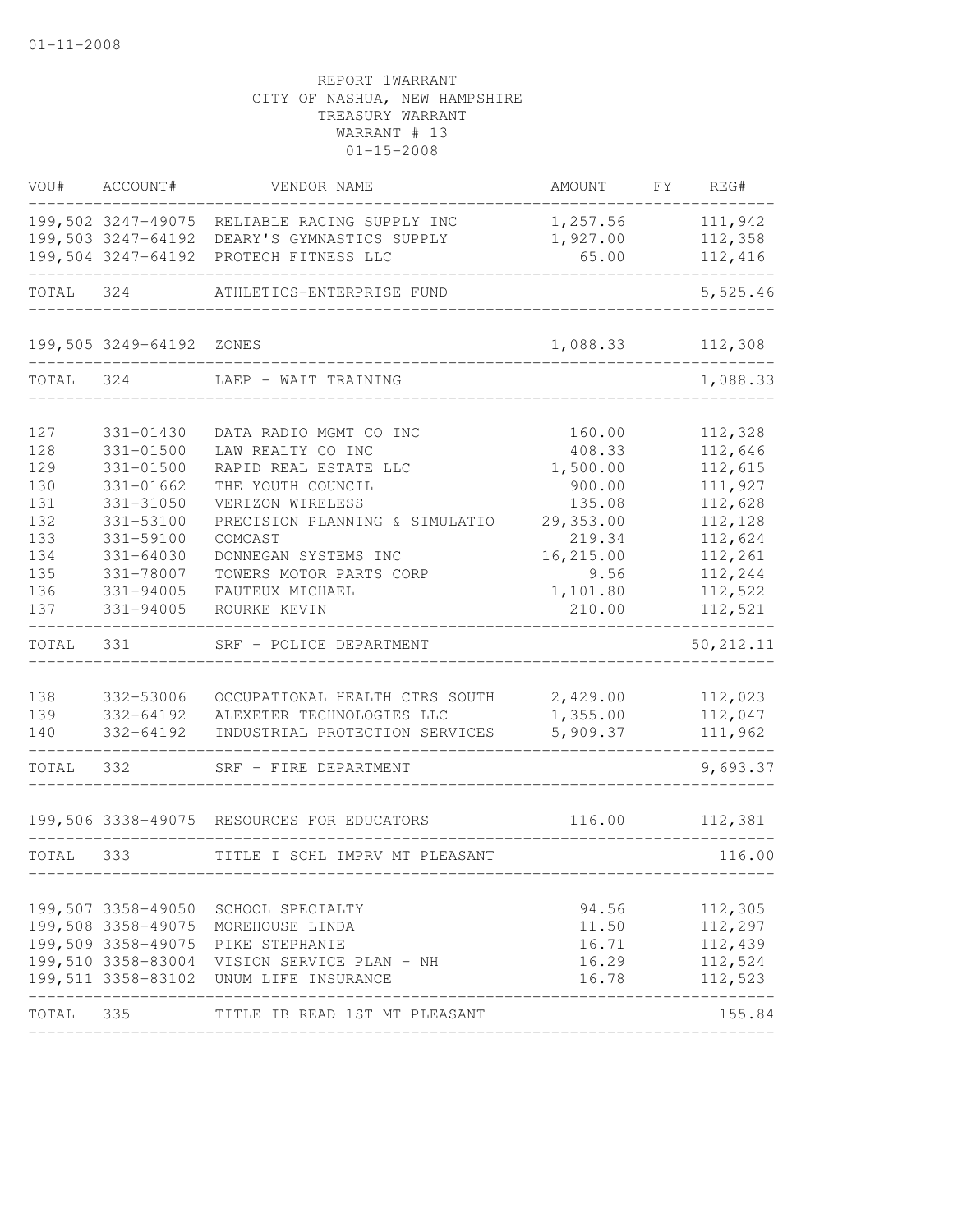| VOU#                     | ACCOUNT#                                                                                                                                                                                                                                        | VENDOR NAME                                                                                                                                                                                                                                                                                                                      | AMOUNT                                                                                                                       | $\Gamma Y$ | REG#                                                                                                                                                    |
|--------------------------|-------------------------------------------------------------------------------------------------------------------------------------------------------------------------------------------------------------------------------------------------|----------------------------------------------------------------------------------------------------------------------------------------------------------------------------------------------------------------------------------------------------------------------------------------------------------------------------------|------------------------------------------------------------------------------------------------------------------------------|------------|---------------------------------------------------------------------------------------------------------------------------------------------------------|
|                          |                                                                                                                                                                                                                                                 | 199,512 3388-53103 YOUTH COUNCIL (THE)                                                                                                                                                                                                                                                                                           | 6,959.90                                                                                                                     |            | 112,345                                                                                                                                                 |
| TOTAL                    | 338                                                                                                                                                                                                                                             | TITLE IV SDF YOUTH COUNCIL                                                                                                                                                                                                                                                                                                       |                                                                                                                              |            | 6,959.90                                                                                                                                                |
| 141<br>141               | 341-64030                                                                                                                                                                                                                                       | 341-31045 NEXTEL COMMUNICATIONS<br>NEXTEL COMMUNICATIONS                                                                                                                                                                                                                                                                         | 77.31<br>335.49                                                                                                              |            | 112,581<br>112,581                                                                                                                                      |
| TOTAL 341                |                                                                                                                                                                                                                                                 | SRF - COMMUNITY SERVICES                                                                                                                                                                                                                                                                                                         |                                                                                                                              |            | 412.80                                                                                                                                                  |
| 141<br>142<br>143<br>144 | 342-31045<br>342-47035<br>342-64030<br>342-91025                                                                                                                                                                                                | NEXTEL COMMUNICATIONS<br>AMERICAN ACADEMY OF<br>BEST FORD/BEST CYCLE<br>BISSELL NANCY                                                                                                                                                                                                                                            | 63.46<br>75.00<br>23.30<br>40.74                                                                                             |            | 112,581<br>112,570<br>111,917<br>112,265                                                                                                                |
| TOTAL 342                |                                                                                                                                                                                                                                                 | SRF - COMMUNITY HEALTH                                                                                                                                                                                                                                                                                                           |                                                                                                                              |            | 202.50                                                                                                                                                  |
| TOTAL 344                | 199,514 3440-49075<br>199, 515 3440-49075<br>199,516 3440-49075<br>199,517 3440-49075<br>199,518 3440-49075<br>199,519 3440-49075<br>199,520 3440-49075<br>199,521 3440-49075<br>199,522 3440-49075<br>199,523 3440-49075<br>199,524 3440-53103 | 199,513 3440-49075 AC MOORE INC<br>CHUNKY'S CORPORATE OFFICES<br>COGSWELL CATHERINE<br>CROWELL LINDA<br>FENN JOYCE<br>GARELICK FARMS-LYNN<br>MARKET BASKET<br>PETTY CASH<br>SAKELARIS JENNIFER<br>SAM'S CLUB<br>STAPLES BUSINESS ADVANTAGE<br>MARTIAL ART CENTER<br>199,525 3440-55020 FIRST STUDENT INC<br>AFTER SCHOOL PROGRAM | 256.49<br>1,318.80<br>156.19<br>117.81<br>17.54<br>338.57<br>418.88<br>67.61<br>11.96<br>378.61<br>131.98<br>280.00<br>82.15 |            | 112,340<br>112,666<br>112,334<br>112,373<br>112,428<br>112,149<br>112,062<br>112,525<br>112,367<br>112,665<br>112,221<br>112,332<br>112,319<br>3,576.59 |
|                          |                                                                                                                                                                                                                                                 | 199,526 3507-49050 STOLL DEBRA                                                                                                                                                                                                                                                                                                   | 386.00                                                                                                                       |            | 112,453                                                                                                                                                 |
| TOTAL 350                |                                                                                                                                                                                                                                                 | TITLE 11A TEACHER QUALITY                                                                                                                                                                                                                                                                                                        |                                                                                                                              |            | 386.00                                                                                                                                                  |
|                          | 199,527 3517-91040 NHSTE                                                                                                                                                                                                                        |                                                                                                                                                                                                                                                                                                                                  | 6,020.00 112,387                                                                                                             |            |                                                                                                                                                         |
| TOTAL 351                |                                                                                                                                                                                                                                                 | TITLE IID ENHANCE ED THRU TECH                                                                                                                                                                                                                                                                                                   |                                                                                                                              |            | 6,020.00                                                                                                                                                |
| 145<br>146               |                                                                                                                                                                                                                                                 | 352-53030 MCFARLAND-JOHNSON INC<br>352-53075 LOUIS BERGER & ASSOCIATES INC                                                                                                                                                                                                                                                       | 4,933.03<br>20,912.28                                                                                                        |            | 112,063<br>112,227                                                                                                                                      |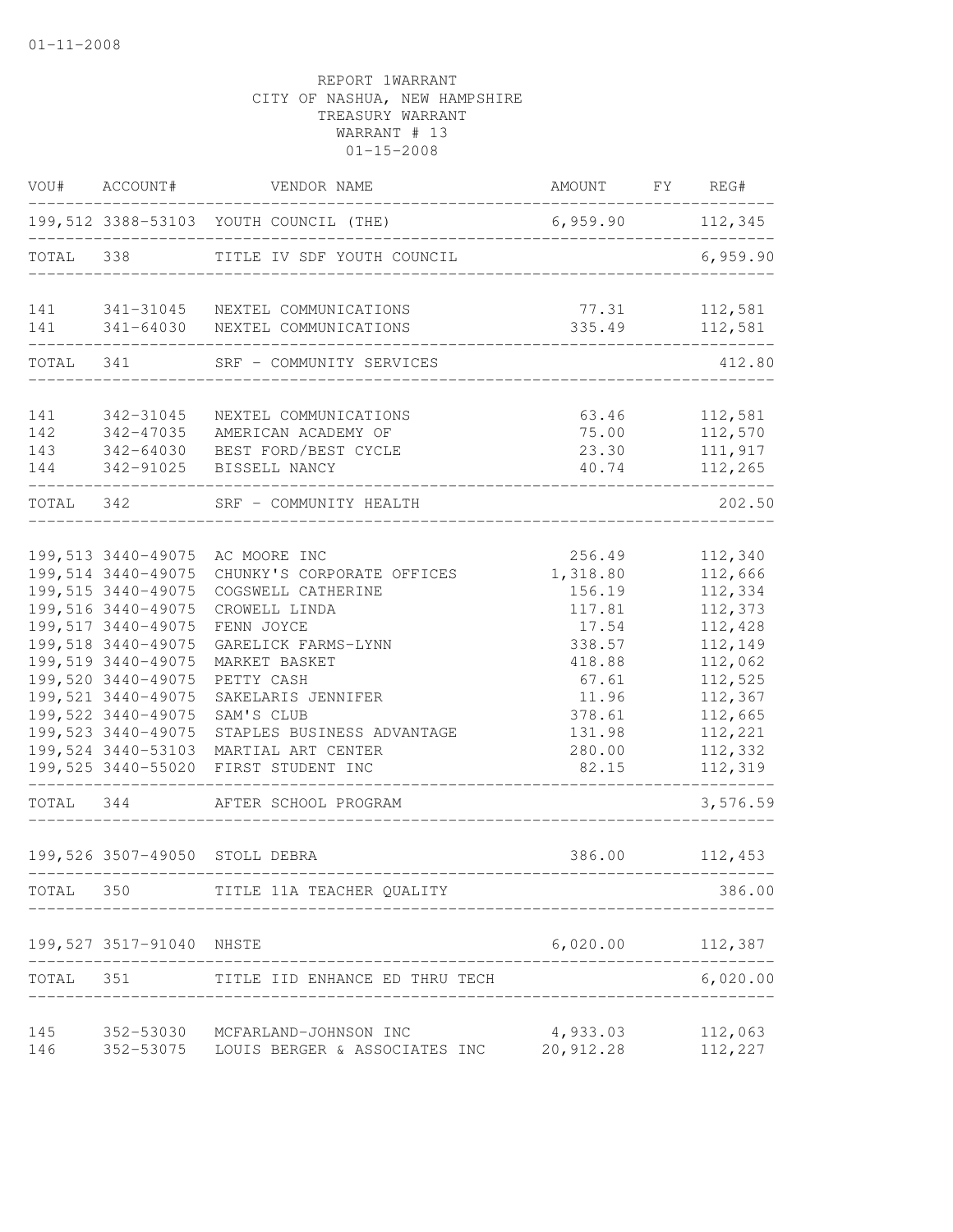| VOU#       | ACCOUNT#                                                       | VENDOR NAME                                                           | AMOUNT                     | FY | REG#                          |
|------------|----------------------------------------------------------------|-----------------------------------------------------------------------|----------------------------|----|-------------------------------|
| 147<br>148 | 352-75021<br>352-75021                                         | BOYS & GIRLS CLUB OF GREATER N<br>THE PLUS COMPANY INC                | 2,100.00<br>2,000.00       |    | 111,951<br>111,939            |
| TOTAL      | 352                                                            | SRF - PARKS AND RECREATION                                            |                            |    | 29, 945.31                    |
|            | 199,528 3558-49075                                             | CAMBIUM LEARNING INC                                                  | 27.49                      |    | 112,380                       |
|            | 199,529 3558-49075<br>199,530 3558-49075<br>199,531 3558-83004 | HARCOURT ASSESSMENT, INC<br>TURNER PAMELA<br>VISION SERVICE PLAN - NH | 1,468.01<br>18.43<br>32.58 |    | 112,370<br>112,296<br>112,526 |
| TOTAL 355  |                                                                | TITLE IB READING 1ST FES                                              |                            |    | 1,546.51                      |
|            | 199,532 3597-64192 ZONES                                       |                                                                       | 158.04                     |    | 112,308                       |
| TOTAL 359  |                                                                | MATH/SCIENCE INITIATIVE GRANT                                         |                            |    | 158.04                        |
|            |                                                                | 199,533 3657-49050 T B I CORPORATION                                  |                            |    | 696.79 112,385                |
| TOTAL      | 365                                                            | NHS - PAW SHOP                                                        |                            |    | 696.79                        |
| 149        |                                                                | 371-07505 PATRIOT LAND SURVEYING LLC                                  | 2,900.00                   |    | 112,121                       |
| TOTAL      | 371                                                            | SRF - COMMUNITY DEVELOPMENT                                           |                            |    | 2,900.00                      |
| 150        | 373-53025                                                      | LOAN PACKAGING LLC                                                    | 680.00                     |    | 112,119                       |
| TOTAL      | 373                                                            | SRF - ECONOMIC DEVELOPMENT                                            |                            |    | 680.00                        |
| 151        | 374-07120                                                      | NASHUA AREA HEALTH CENTER                                             | 3,454.55                   |    | 112,270                       |
| 152        | 374-07340                                                      | NEXTEL COMMUNICATIONS                                                 | 27.06                      |    | 112,581                       |
| 153        | 374-07435                                                      | CITY OF NASHUA/PETTY CASH/SLIP                                        | 31.14                      |    | 111,893                       |
| 154        | 374-07620                                                      | TELEGRAPH PUBLISHING COMPANY                                          | 458.75                     |    | 112,491                       |
| 155        | 374-07620                                                      | THE LOWELL PUBLISHING CO                                              | 295.60                     |    | 112,588                       |
| 156        | 374-07620                                                      | UNION LEADER CORPORATION                                              | 192.15                     |    | 112,580                       |
| 157        | 374-08211                                                      | TRANSIT MANAGEMENT OF NASHUA                                          | 555.30                     |    | 344                           |
| 158        | 374-08211                                                      | TRANSIT MANAGEMENT OF NASHUA                                          | 537.51<br>172.93           |    | 355                           |
| 159<br>160 | 374-09031<br>374-09031                                         | LOOMIS FARGO & CO<br>ST JOSEPH BUSINESS & HEALTH                      | 65.00                      |    | 112,006<br>112,016            |
| 161        | 374-09031                                                      | TRANSIT MANAGEMENT OF NASHUA                                          | 169.56                     |    | 344                           |
| 162        | 374-09031                                                      | TRANSIT MANAGEMENT OF NASHUA                                          | 163.80                     |    | 355                           |
| 163        | 374-09054                                                      | LISAY STEVEN E                                                        | 225.50                     |    | 112,035                       |
| 164        | 374-09061                                                      | ARAMARK UNIFORM SERVICES                                              | 133.85                     |    | 111,998                       |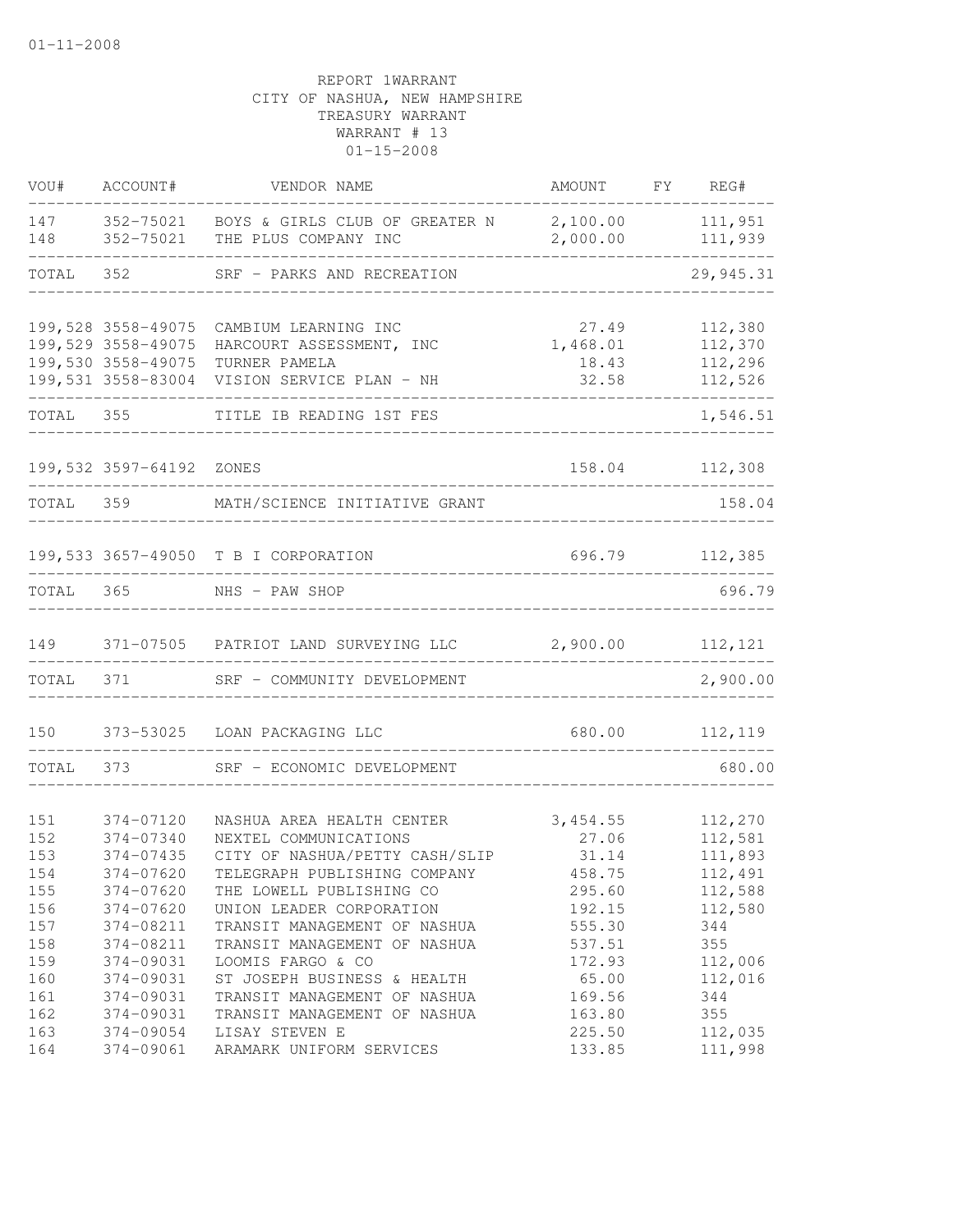| VOU#  | ACCOUNT#           | VENDOR NAME                       | AMOUNT    | FY | REG#      |
|-------|--------------------|-----------------------------------|-----------|----|-----------|
| 165   | 374-09061          | COASTAL TRUCK & AUTO BODY INC     | 4,069.45  |    | 111,922   |
| 166   | 374-09061          | NEXTEL COMMUNICATIONS             | 548.60    |    | 112,581   |
| 167   | 374-09061          | PM MACKAY & SONS INC              | 226.80    |    | 111,958   |
| 168   | 374-09061          | UNITED PARCEL SERVICE             | 25.97     |    | 112,658   |
| 169   | 374-09091          | AUTOFAIR FORD INC                 | 20.98     |    | 112,431   |
| 170   | 374-09091          | COASTAL TRUCK & AUTO BODY INC     | 1,007.27  |    | 111,922   |
| 171   | 374-09091          | CUMMINS NORTHEAST INC             | 1,673.24  |    | 112,259   |
| 172   | 374-09091          | STAPLES BUSINESS ADVANTAGE        | 284.62    |    | 112,277   |
| 173   | 374-09102          | PUBLIC SERVICE OF NH              | 1,185.06  |    | 112,647   |
| 173   | 374-09103          | PUBLIC SERVICE OF NH              | 1,204.66  |    | 112,647   |
| 174   | 374-09114          | KEYSPAN ENERGY DELIVERY           | 424.78    |    | 112,592   |
| 175   | 374-09120          | PENNICHUCK WATER                  | 140.53    |    | 112,593   |
| 175   | 374-09124          | PENNICHUCK WATER                  | 28.42     |    | 112,593   |
| 176   | 374-09133          | NEXTEL COMMUNICATIONS             | 165.57    |    | 112,581   |
| 177   | 374-09133          | VERIZON                           | 31.20     |    | 112,611   |
| 178   | 374-09201          | TRANSIT MANAGEMENT OF NASHUA      | 16,608.05 |    | 344       |
| 179   | 374-09201          | TRANSIT MANAGEMENT OF NASHUA      | 18,166.87 |    | 355       |
| 180   | 374-09211          | TRANSIT MANAGEMENT OF NASHUA      | 715.61    |    | 344       |
| 181   | 374-09221          | FIRST TRANSIT INC                 | 16,650.00 |    | 111,969   |
| 182   | 374-09233          | THE TELEGRAPH                     | 48.88     |    | 112,630   |
| 183   | 374-09251          | THE LOWELL PUBLISHING CO          | 135.00    |    | 112,588   |
| 184   | 374-09251          | UNION LEADER CORPORATION          | 119.70    |    | 112,580   |
| 185   | 374-09261          | ARAMARK UNIFORM SERVICES          | 157.44    |    | 111,998   |
| 186   | 374-09261          | PURE WATERS OF NEW ENGLAND LLC    | 31.50     |    | 112,135   |
| 187   | 374-09261          | RED BRICK CLOTHING CO             | 269.30    |    | 112,105   |
| 188   | 374-09261          | WALMART COMMUNITY                 | 625.74    |    | 112,582   |
| 189   | 374-09261          | YANKEE CHEF                       | 406.70    |    | 112,090   |
| TOTAL | 374                | SRF - URBAN PROGRAMS              |           |    | 71,454.64 |
| 190   | 375-45050          | BAKER & TAYLOR                    | 2,975.00  |    | 111,974   |
| 191   | 375-45050          | SIRSIDYNIX                        | 7,992.00  |    | 112,643   |
|       |                    |                                   |           |    |           |
| TOTAL | 375                | SRF - PUBLIC LIBRARIES            |           |    | 10,967.00 |
|       |                    | 199,534 3768-49050 CAMERALAND LLC | 64.37     |    | 111,973   |
|       |                    | 199,535 3768-49050 DOYON GAIL     | 94.24     |    | 112,298   |
|       | 199,536 3768-49050 | ERIC ARMIN INC                    | 110.75    |    | 112,320   |
|       | 199,537 3768-49050 | HARCOURT ACHIEVE                  | 226.49    |    | 112,374   |
|       | 199,538 3768-49050 | LAKESHORE LEARNING MATERIALS      | 282.56    |    | 112,000   |
|       | 199,539 3768-49050 | STAPLES BUSINESS ADVANTAGE        | 23.56     |    | 112,221   |
|       | 199,540 3768-49075 | BRITENRIKER DEBORAH               | 79.95     |    | 112,399   |
|       | 199,541 3768-53101 | CROWDER LUCIE L                   | 190.17    |    | 112,283   |
|       | 199,542 3768-53101 | DALTON SHARON                     | 262.50    |    | 112,429   |
|       | 199,543 3768-53101 | RUSSELL GAIL M                    | 262.50    |    | 112,430   |
|       | 199,544 3768-53101 | SHEA DENISE C                     | 100.00    |    | 112,422   |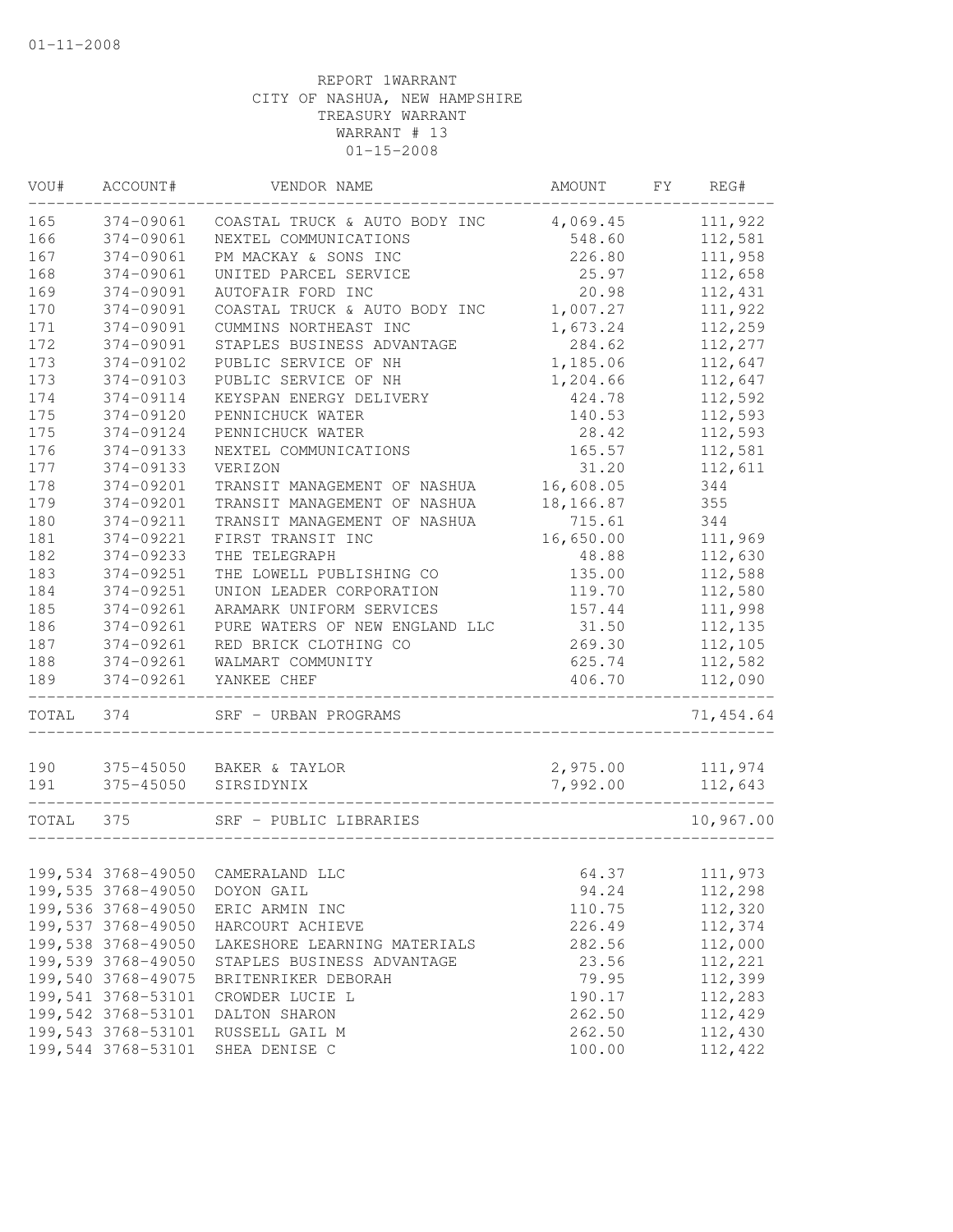| ACCOUNT#                                                                                                                         | VENDOR NAME                                                                                                                            | AMOUNT                                                                                                                                                                                                                                                                                                                                                                                                | FY | REG#                                                           |
|----------------------------------------------------------------------------------------------------------------------------------|----------------------------------------------------------------------------------------------------------------------------------------|-------------------------------------------------------------------------------------------------------------------------------------------------------------------------------------------------------------------------------------------------------------------------------------------------------------------------------------------------------------------------------------------------------|----|----------------------------------------------------------------|
|                                                                                                                                  |                                                                                                                                        | 23.43                                                                                                                                                                                                                                                                                                                                                                                                 |    | 112,528<br>112,527                                             |
| 376                                                                                                                              | TITLE I ESEA                                                                                                                           |                                                                                                                                                                                                                                                                                                                                                                                                       |    | 1,736.81                                                       |
|                                                                                                                                  |                                                                                                                                        | 408.84                                                                                                                                                                                                                                                                                                                                                                                                |    | 111,928                                                        |
| 388                                                                                                                              | TITLE V INNOVATIVE PROGRAMS                                                                                                            |                                                                                                                                                                                                                                                                                                                                                                                                       |    | 408.84                                                         |
| 199,548 3908-55035<br>199,549 3908-64040<br>199,550 3908-64045<br>199,551 3908-64045<br>199,552 3908-64192<br>199,553 3908-91040 | FIRST STUDENT INC<br>KNOWLEDGE MATTERS INC<br>HEWLETT PACKARD COMPANY<br>TURBOTEK COMPUTER CORP<br>GOVCONNECTION INC<br>GODLEWSKI JEAN | 192.80<br>1,409.50<br>37,120.00<br>13,525.00<br>129.20<br>189.00                                                                                                                                                                                                                                                                                                                                      |    | 112,319<br>112,325<br>111,991<br>111,987<br>111,903<br>112,092 |
| 390                                                                                                                              | VOC ED SECONDARY PERKINS                                                                                                               |                                                                                                                                                                                                                                                                                                                                                                                                       |    | 52,565.50                                                      |
|                                                                                                                                  |                                                                                                                                        |                                                                                                                                                                                                                                                                                                                                                                                                       |    | 111,941                                                        |
| 392                                                                                                                              | CULINARY ARTS                                                                                                                          |                                                                                                                                                                                                                                                                                                                                                                                                       |    | 100.00                                                         |
|                                                                                                                                  |                                                                                                                                        | 9.41                                                                                                                                                                                                                                                                                                                                                                                                  |    | 112,530<br>112,529                                             |
| 393                                                                                                                              | DAY CARE                                                                                                                               |                                                                                                                                                                                                                                                                                                                                                                                                       |    | 25.70                                                          |
|                                                                                                                                  |                                                                                                                                        | 22.13                                                                                                                                                                                                                                                                                                                                                                                                 |    | 112,532<br>112,531                                             |
| 395                                                                                                                              | IDEA BASIC SPEC ED                                                                                                                     |                                                                                                                                                                                                                                                                                                                                                                                                       |    | 38.42                                                          |
| 199,560 3977-53101                                                                                                               | SUNBERG ROBERT                                                                                                                         | 1,325.65                                                                                                                                                                                                                                                                                                                                                                                              |    | 112,436<br>112,354                                             |
| 397                                                                                                                              | SPECIAL ED LOCAL                                                                                                                       |                                                                                                                                                                                                                                                                                                                                                                                                       |    | 2,144.05                                                       |
|                                                                                                                                  |                                                                                                                                        | 199,545 3768-83004 VISION SERVICE PLAN - NH<br>199,546 3768-83102 UNUM LIFE INSURANCE<br>199,547 3888-49035 EVERBIND/MARCO BOOK BINDERY<br>199,554 3927-49050 D A BUCCI & SONS INC<br>199,555 3937-83004 VISION SERVICE PLAN - NH<br>199,556 3937-83102 UNUM LIFE INSURANCE<br>199,557 3958-83004 VISION SERVICE PLAN - NH<br>199,558 3958-83102 UNUM LIFE INSURANCE<br>199,559 3977-53100 OFFICETEAM |    | 16.29<br>100.00<br>16.29<br>16.29<br>818.40                    |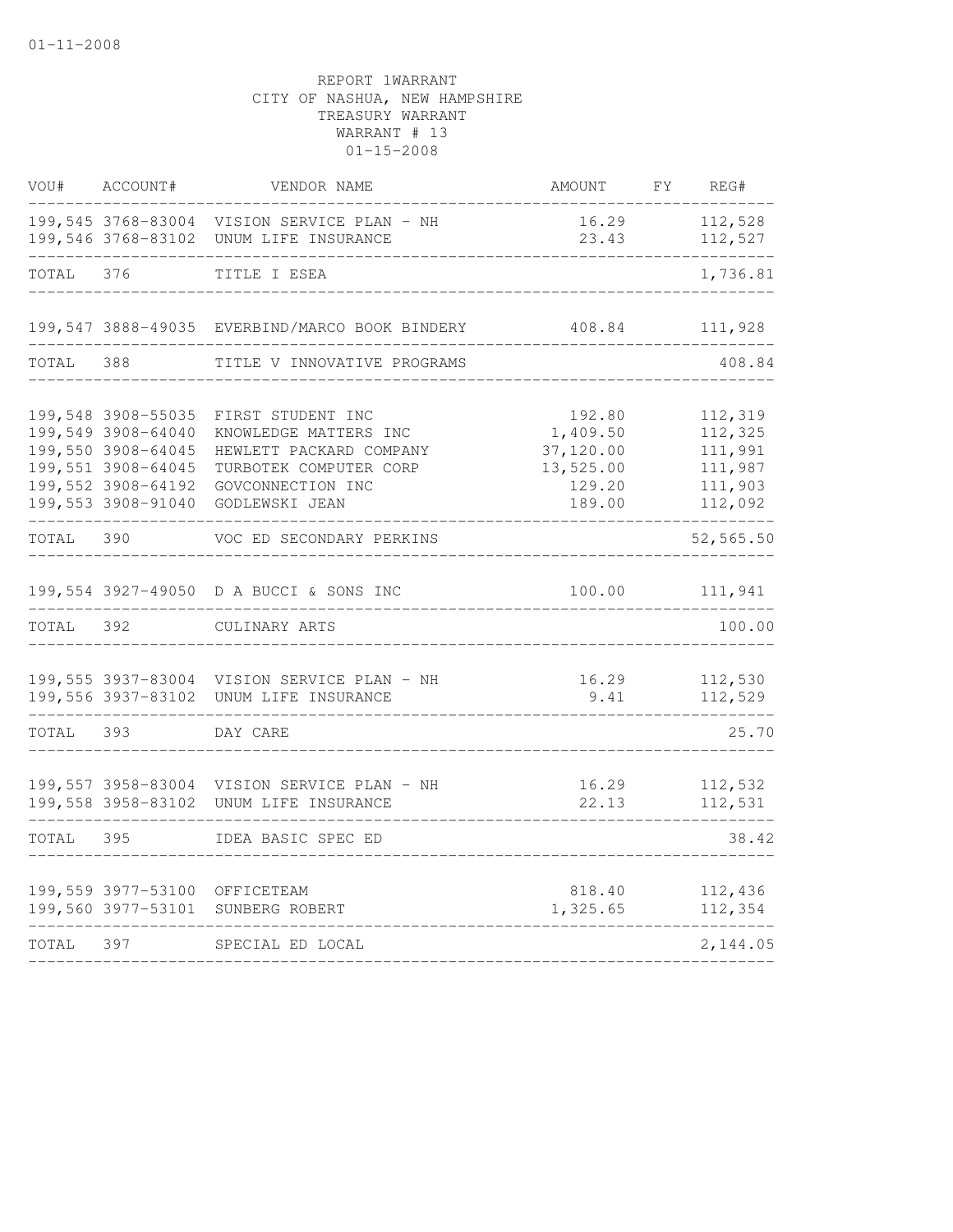|                                                      | VOU# ACCOUNT#                                                                                                        | VENDOR NAME                                                                                                                                | AMOUNT FY REG#                                                            |                                                                                      |
|------------------------------------------------------|----------------------------------------------------------------------------------------------------------------------|--------------------------------------------------------------------------------------------------------------------------------------------|---------------------------------------------------------------------------|--------------------------------------------------------------------------------------|
|                                                      |                                                                                                                      |                                                                                                                                            |                                                                           |                                                                                      |
|                                                      |                                                                                                                      | TOTAL 412-16 FINANCIAL SERVICES<br>INT & COST ON REDEMPTION                                                                                |                                                                           | 120.05                                                                               |
| 193<br>194<br>195<br>196<br>197<br>198<br>199<br>200 | $412 - 180$<br>$412 - 180$<br>$412 - 180$<br>$412 - 180$<br>$412 - 180$<br>$412 - 180$<br>$412 - 180$<br>$412 - 180$ | DESILETS DAWN M<br>DUMAIS GERARD N<br>GILMAN LESLIE A<br>PHILBROOK MICHAEL<br>PHOMMA PONG<br>SHINKWIN WILLIAM J<br>WHEELS INC<br>WHEELS LT | 181.40<br>18.00<br>388.70<br>339.00<br>132.70<br>57.00<br>218.00<br>69.00 | 112,153<br>112,156<br>112,152<br>111,891<br>112,158<br>112,159<br>112,155<br>112,157 |
|                                                      |                                                                                                                      | TOTAL 412-18 FINANCIAL SERVICES<br>AUTO PERMITS                                                                                            |                                                                           | 1,403.80                                                                             |
|                                                      |                                                                                                                      | 201 413-203 TREASURER STATE OF NH                                                                                                          | 1,748.00 112,616                                                          |                                                                                      |
|                                                      |                                                                                                                      | TOTAL 413-20 CITY CLERK'S OFFICE<br>MARRIAGE LICENSES                                                                                      |                                                                           | 1,748.00                                                                             |
|                                                      |                                                                                                                      | 201 413-303 TREASURER STATE OF NH                                                                                                          | 6,292.00 112,616                                                          |                                                                                      |
|                                                      |                                                                                                                      | TOTAL 413-30 CITY CLERK'S OFFICE<br>CERTIFIED COPIES                                                                                       |                                                                           | 6, 292.00                                                                            |
| 202                                                  |                                                                                                                      | 457-345 DUMONT MARGUERITE                                                                                                                  |                                                                           | 15.00 112,533                                                                        |
|                                                      |                                                                                                                      | TOTAL 457-34 PARKING LOTS<br>PARKING METERS-LOTS & STREET                                                                                  |                                                                           | 15.00                                                                                |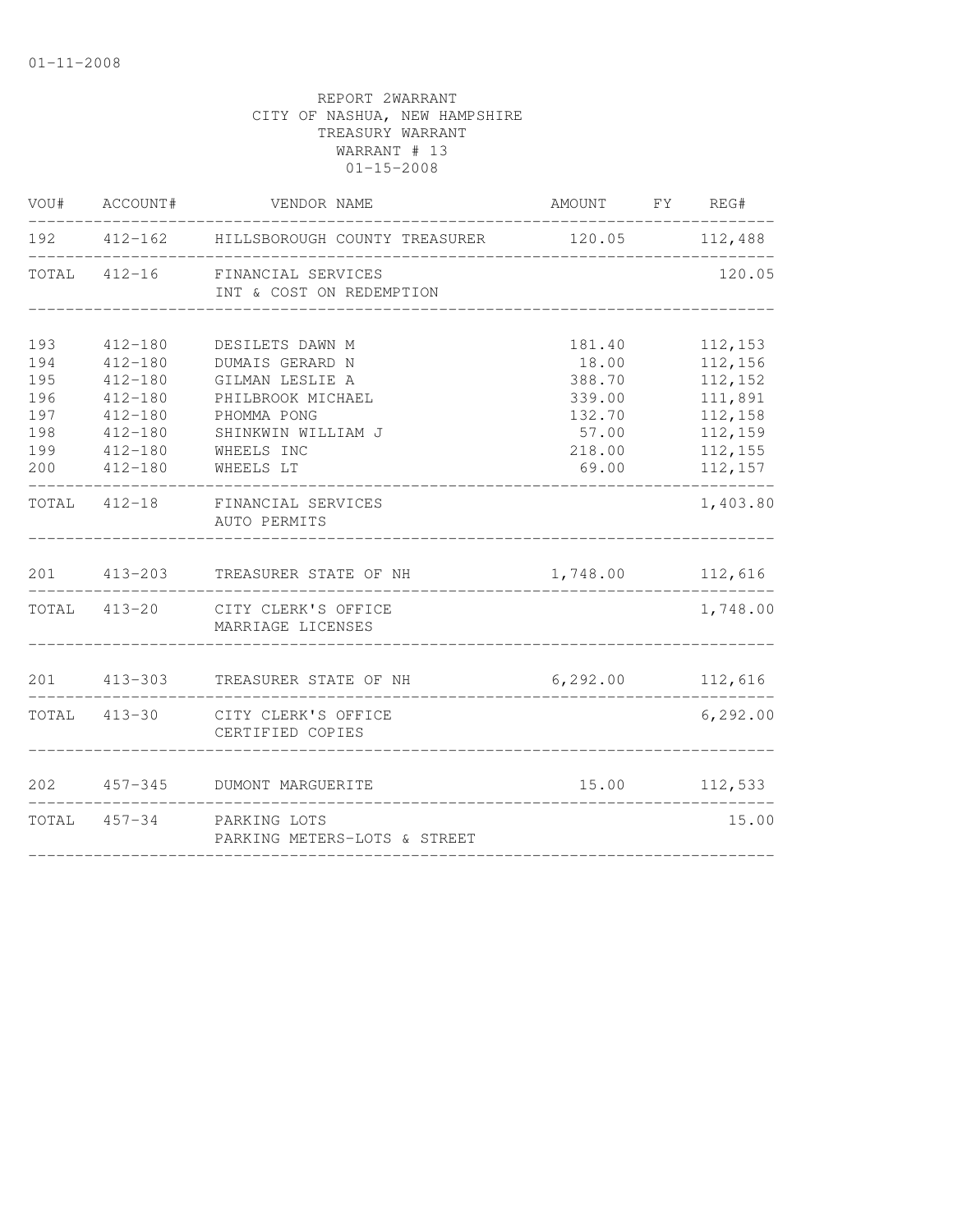| VOU#       | ACCOUNT#               | VENDOR NAME                                                         | AMOUNT                    | FY REG#            |
|------------|------------------------|---------------------------------------------------------------------|---------------------------|--------------------|
| 203        |                        | 501-98015 CITY OF NASHUA/PETTY CASH/SLIP                            | 189.38                    | 111,893            |
| TOTAL      | 501                    | MAYOR'S OFFICE                                                      |                           | 189.38             |
| 203        | 502-91015              | CITY OF NASHUA/PETTY CASH/SLIP                                      | 128.40                    | 111,893            |
| 204        | $502 - 66025$          | CONWAY OFFICE PRODUCTS                                              | 200.00                    | 112,535            |
| 205        | $502 - 41015$          | CONWAY OFFICE PRODUCTS LLC                                          | 299.00                    | 112,010            |
| 206        | $502 - 66025$          | GE CAPITAL<br>LEXIS NEXIS MATTHEW BENDER                            | 532.00                    | 112,534<br>112,579 |
| 207<br>208 | 502-49025<br>502-51015 | MERRIMACK COUNTY SHERIFF'S OFF                                      | 61.85<br>18.00            | 112,652            |
| 209        | 502-41015              | STAPLES BUSINESS ADVANTAGE                                          | 39.10                     | 112,277            |
| TOTAL      | 502                    | LEGAL DEPARTMENT                                                    |                           | 1,278.35           |
|            |                        |                                                                     |                           |                    |
| 210<br>211 | 503-41015<br>503-41015 | ANCO ENGRAVED SIGNS & STAMPS I<br>STAPLES BUSINESS ADVANTAGE        | 111.35<br>133.03          | 112,217<br>112,277 |
| TOTAL      | 503                    | BOARD OF ALDERMEN                                                   |                           | 244.38             |
|            |                        |                                                                     |                           |                    |
| 212        | 505-81058              | BRIDGES DOMESTIC & SEXUAL VIOL                                      | 7,500.00                  | 111,953            |
| 213        | 505-81032              | HARBOR HOMES INC                                                    | 9,500.00                  | 112,071            |
| 214        | 505-81039              | HUMANE SOCIETY OF NEW ENGLAND                                       | 7,756.75                  | 112,007            |
| 215<br>216 | 505-81115<br>505-81073 | MARGUERITE'S PLACE INC<br>NASHUA PASTORAL CARE                      | 2,750.00<br>7,000.00      | 112,211<br>112,043 |
| 216        | 505-81074              | NASHUA PASTORAL CARE                                                | 5,000.00                  | 112,043            |
| 217        | 505-81061              | NASHUA REGIONAL PLANNING COMMI                                      | 15,356.50                 | 112,499            |
| 218        | 505-81068              | NASHUA YOUTH COUNCIL INC                                            | 7,250.00                  | 111,910            |
| 219        | 505-81078              | ST JOSEPH COMMUNITY SERVICES I                                      | 1,818.25                  | 112,487            |
| TOTAL      | 505                    | CIVIC & COMM. ACTIVITIES                                            |                           | 63, 931.50         |
|            |                        |                                                                     |                           |                    |
| 220        | 506-31005              | PAETEC COMMUNICATIONS INC                                           | 600.00                    | 112,574            |
| 221        | 506-31005<br>506-31005 | VERIZON                                                             | 440.15                    | 112,611            |
| 222        |                        | VERIZON BUSINESS FIOS<br>506-31005 VERIZON ONLINE                   | 39.99                     | 112,626            |
| 223        |                        | ----------------------                                              | 41.84                     | 112,619            |
| TOTAL      |                        | 506 TELECOMMUNICATIONS                                              | _________________________ | 1,121.98           |
|            |                        |                                                                     |                           |                    |
|            |                        | 224 511-31050 NEXTEL COMMUNICATIONS<br>____________________________ |                           | 13.53 112,581      |
|            | TOTAL 511              | ADMINISTRATIVE SERVICES                                             |                           | 13.53              |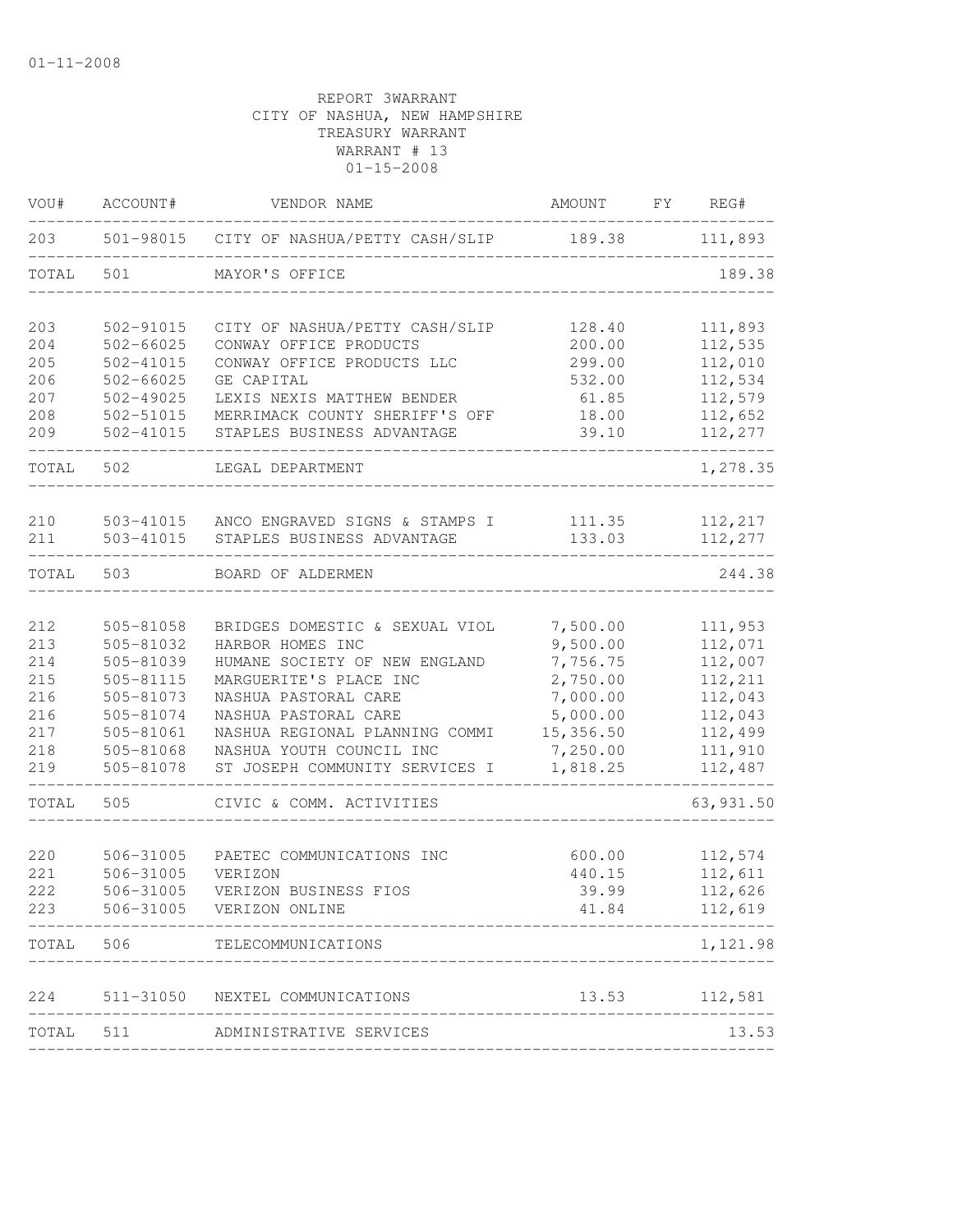| VOU#       | ACCOUNT#               | VENDOR NAME                                                      | AMOUNT               | FY | REG#               |
|------------|------------------------|------------------------------------------------------------------|----------------------|----|--------------------|
| 225        | 512-94005              | GREATER NASHUA CHAMBER OF COMM                                   | 30.00                |    | 112,587            |
| 226        | 512-49025              | PRICE DIGESTS                                                    | 412.00               |    | 112,164            |
| 227        | 512-59182              | PRINTGRAPHICS OF MAINE                                           | 1,235.90             |    | 359                |
| 228        | 512-41015              | STAPLES BUSINESS ADVANTAGE                                       | 44.51                |    | 112,277            |
| 228        | 512-41055              | STAPLES BUSINESS ADVANTAGE                                       | 195.76               |    | 112,277            |
| TOTAL      | 512                    | FINANCIAL SERVICES                                               |                      |    | 1,918.17           |
|            |                        |                                                                  |                      |    | 111,893            |
| 229<br>229 | 513-41015<br>513-43005 | CITY OF NASHUA/PETTY CASH/SLIP<br>CITY OF NASHUA/PETTY CASH/SLIP | 17.49<br>10.50       |    | 111,893            |
| 230        | 513-41015              | STAPLES BUSINESS ADVANTAGE                                       | 188.31               |    | 112,277            |
| TOTAL      | 513                    | CITY CLERK'S OFFICE                                              |                      |    | 216.30             |
|            |                        |                                                                  |                      |    |                    |
| 231        | 515-95010              | ASPEN PUBLISHERS INC                                             | 266.43               |    | 112,622            |
| 232        | 515-81051              | LARGY FLOR                                                       | 1,129.12             |    | 112,165            |
| 233        | 515-81051              | WARD ESPERANZA                                                   | 553.50               |    | 112,536            |
| TOTAL      | 515                    | HUMAN RESOURCES                                                  |                      |    | 1,949.05           |
|            |                        |                                                                  |                      |    |                    |
| 234        | 516-78100              | CITY OF NASHUA/PETTY CASH/SLIP                                   | 32.99                |    | 111,893            |
| 235        | 516-66025              | GE CAPITAL INC                                                   | 3,487.40             |    | 112,269            |
| 236        | 516-41015              | STAPLES BUSINESS ADVANTAGE                                       | 26.32                |    | 112,277            |
| 237        | 516-54016              | SUCCESS ADVERTISING INC                                          | 940.56               |    | 111,999            |
| 238        | 516-54011              | TELEGRAPH PUBLISHING COMPANY                                     | 495.45               |    | 112,491            |
| 238        | 516-54016              | TELEGRAPH PUBLISHING COMPANY                                     | 1,375.15             |    | 112,491            |
| 239        | 516-54016              | THE LOWELL PUBLISHING CO                                         | 2,553.40             |    | 112,588            |
| 240<br>241 | 516-54016<br>516-54016 | UNION LEADER CORPORATION<br>WORCESTER TELEGRAM & GAZETTE         | 1,483.76<br>1,400.24 |    | 112,580<br>112,201 |
|            |                        |                                                                  |                      |    |                    |
| TOTAL      | 516                    | PURCHASING DEPARTMENT                                            |                      |    | 11,795.27          |
| 242        | 517-75023              | B & S LOCKSMITH INC                                              | 35.00                |    | 112, 111           |
| 243        | 517-75023              | BELLETETES INC                                                   | 111.56               |    | 112,040            |
| 244        | 517-75023              | CHABOT GLASS                                                     | 8.00                 |    | 112,260            |
| 245        | 517-75130              | HANSEN-FOX COMPANY INC                                           | 568.50               |    | 112,032            |
| 246        | 517-75160              | HARRY W WELLS & SON INC                                          | 282.00               |    | 112,348            |
| 247        | 517-75105              | HUFF & GAUTHIER INC                                              | 65.50                |    | 112,005            |
| 248        | 517-34015              | KEYSPAN ENERGY DELIVERY                                          | 7,686.81             |    | 112,592            |
| 249        | 517-59100              | MARSHALL SIGNS INC                                               | 100.00               |    | 112,498            |
| 250        | 517-74085              | NASHUA OUTDOOR POWER EQUIP                                       | 97.19                |    | 112,056            |
| 251        | 517-31050              | NEXTEL COMMUNICATIONS                                            | 98.09                |    | 112,581            |
| 252        | 517-33005              | PENNICHUCK WATER                                                 | 298.39               |    | 112,593            |
| 253        | 517-32005              | PUBLIC SERVICE OF NH                                             | 2,349.50             |    | 112,647            |
|            |                        |                                                                  |                      |    |                    |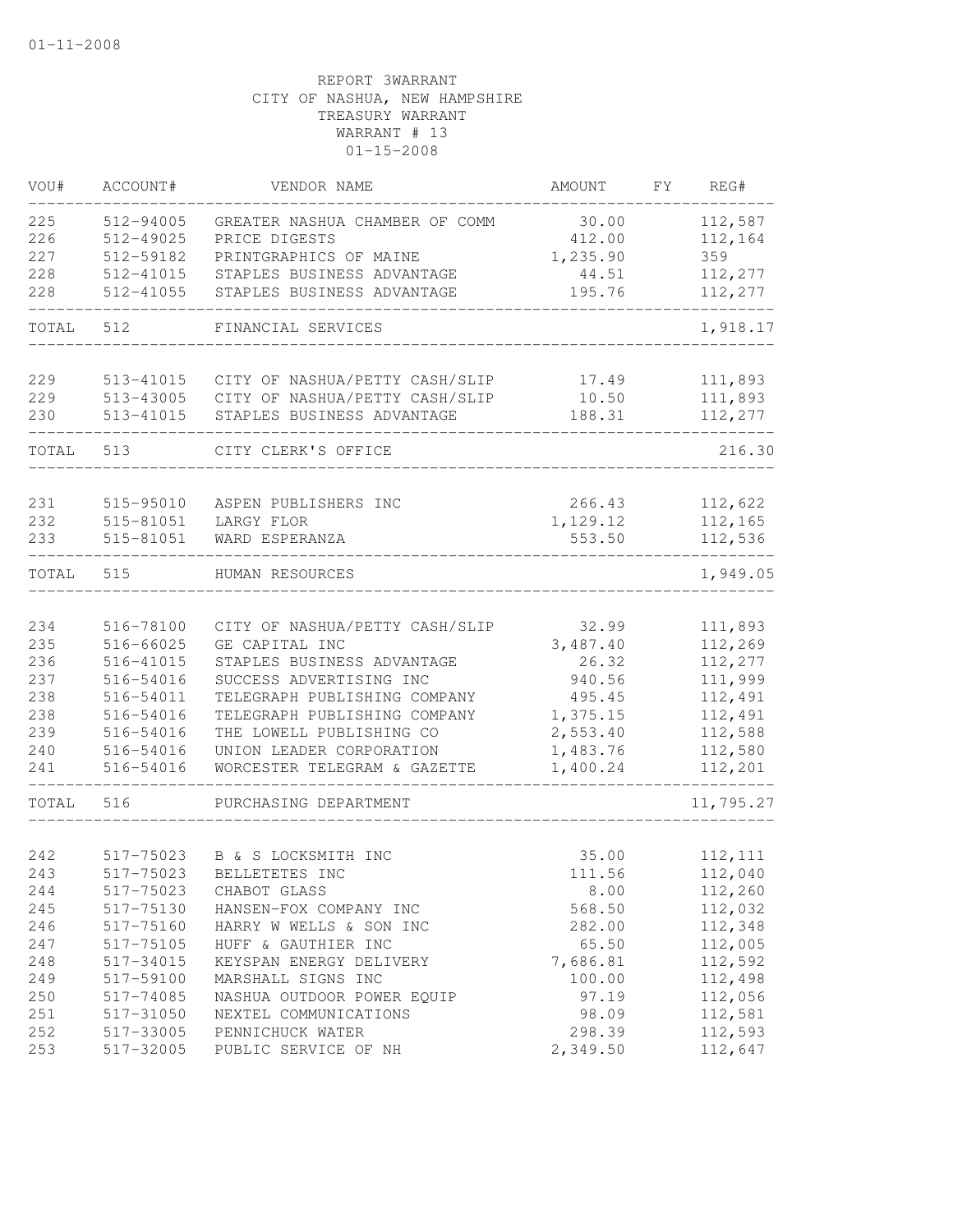| VOU#       | ACCOUNT#               | VENDOR NAME                                | AMOUNT          | FY | REG#               |
|------------|------------------------|--------------------------------------------|-----------------|----|--------------------|
| 254<br>254 | 517-75015<br>517-75130 | THE METRO GROUP INC<br>THE METRO GROUP INC | 85.00<br>99.00  |    | 112,125<br>112,125 |
| TOTAL      | 517                    | BUILDING MAINT - CITY ADMIN                |                 |    | 11,884.54          |
| 255        | 519-41010              | CITY OF NASHUA/PETTY CASH/SLIP             | 17.45           |    | 111,893            |
| 255        | 519-43005              | CITY OF NASHUA/PETTY CASH/SLIP             | 15.34           |    | 111,893            |
| 255        | 519-45070              | CITY OF NASHUA/PETTY CASH/SLIP             | 29.95           |    | 111,893            |
| 255        | 519-91005              | CITY OF NASHUA/PETTY CASH/SLIP             | 63.54           |    | 111,893            |
| 256        | 519-95005              | <b>NRAAO</b>                               | 30.00           |    | 112,655            |
| 257        | 519-91005              | TURGISS GARY                               | 89.24           |    | 111,992            |
| TOTAL      | 519                    | ASSESSORS                                  |                 |    | 245.52             |
| 258        |                        | 520-34015 KEYSPAN ENERGY DELIVERY          | 1,543.44        |    | 112,592            |
| TOTAL      | 520                    | HUNT BUILDING                              |                 |    | 1,543.44           |
|            |                        |                                            |                 |    |                    |
| 259        | 522-94040              | CITIZENS BANK                              | 82.59           |    | 346                |
| 260        | 522-45120              | CITY OF NASHUA/PETTY CASH/SLIP             | 2.00            |    | 111,893            |
| 261        | 522-31050              | NEXTEL COMMUNICATIONS                      | 222.27          |    | 112,581            |
| 262        | 522-57005              | OFFICETEAM                                 | 261.87          |    | 112,436            |
| 263<br>264 | 522-31040<br>522-64045 | TYRRELL KEN<br>UNICOM                      | 46.33<br>169.00 |    | 112,229<br>112,351 |
| TOTAL      | 522                    | INFORMATION TECHNOLOGY                     |                 |    | 784.06             |
| 265        | $524 - 64040$          | CITIZENS BANK                              | 440.95          |    | 346                |
|            |                        |                                            |                 |    |                    |
| TOTAL      | 524                    | COMPUTERS - CITYWIDE                       |                 |    | 440.95             |
| 266        | 531-45220              | AK THOMAS CO INC                           | 532.59          |    | 112,243            |
| 267        | 531-46040              | ALEC'S SHOE STORE INC                      | 2,158.55        |    | 112,024            |
| 268        | 531-78007              |                                            |                 |    | 112, 111           |
| 269        | 531-59100              | B & S LOCKSMITH INC<br>BAER ALEXANDRA      | 30.00<br>168.33 |    | 112,073            |
| 270        | 531-94005              | BAXTER KERRY                               | 38.80           |    | 112,538            |
| 271        | 531-75023              | BELLETETES INC                             | 166.51          |    | 112,040            |
| 271        | 531-78007              | BELLETETES INC                             | 52.19           |    | 112,040            |
| 272        | 531-46030              | BEN'S UNIFORMS                             | 641.00          |    | 112,496            |
| 272        | 531-46040              | BEN'S UNIFORMS                             | 1,640.78        |    | 112,496            |
| 272        | 531-46045              | BEN'S UNIFORMS                             | 305.00          |    | 112,496            |
| 273        | 531-95000              | BLUE BOOK                                  | 52.95           |    | 112,660            |
| 274        | 531-47010              | BOUND TREE MEDICAL LLC                     | 275.41          |    | 112,103            |
|            |                        |                                            |                 |    |                    |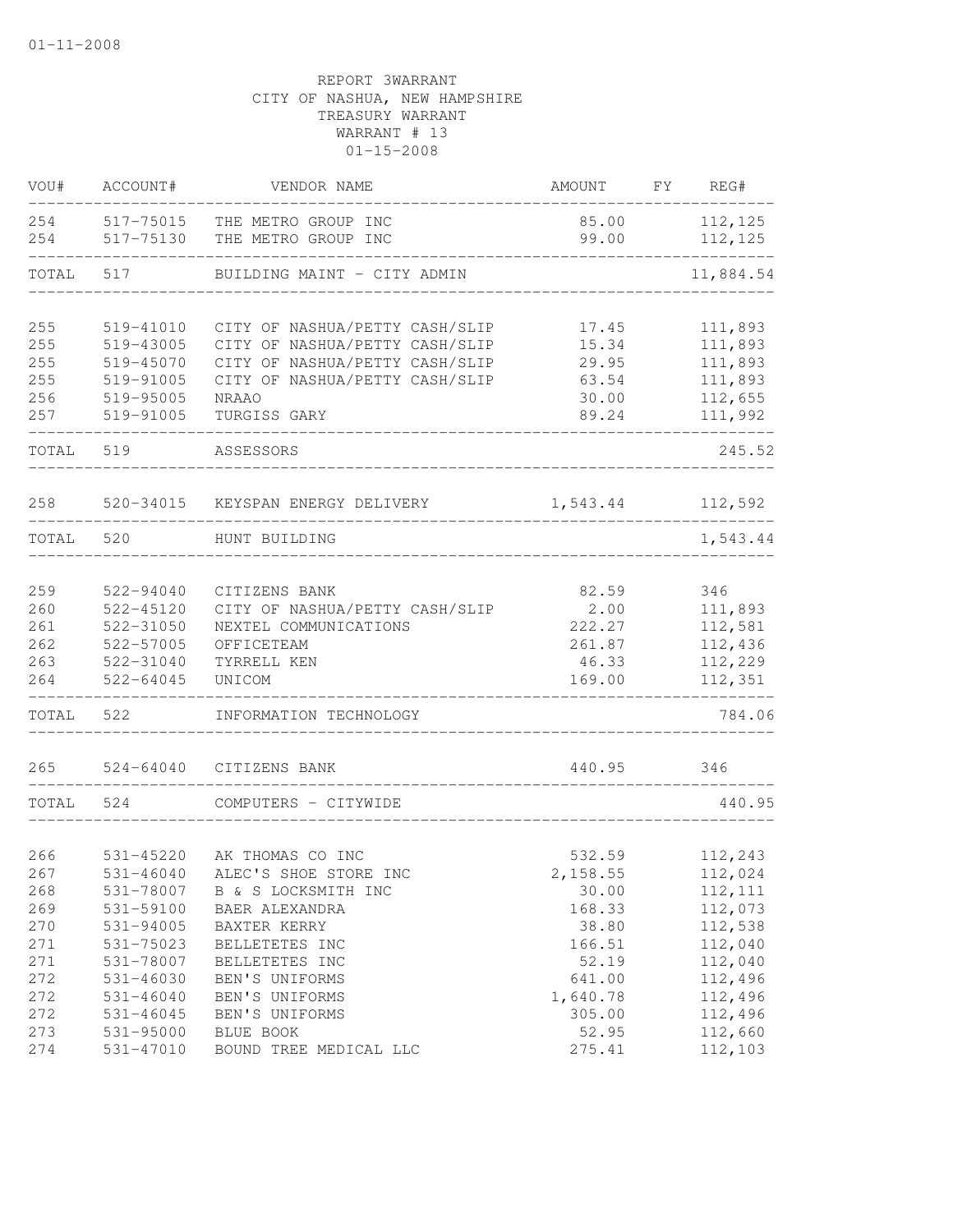| VOU#       | ACCOUNT#      | VENDOR NAME                    | AMOUNT         | FY. | REG#     |
|------------|---------------|--------------------------------|----------------|-----|----------|
| 275        | 531-46040     | BOURGEOIS FRANCIS              | 342.11         |     | 112,537  |
| 276        | 531-94005     | BROWN JOSEPH D                 | 354.52         |     | 112,551  |
| 277        | 531-64192     | CABELA'S MKTG & BRAND MGT INC  | 128.74         |     | 112,086  |
| 278        | 531-59045     | CAMERALAND LLC                 | 80.07          |     | 111,973  |
| 279        | 531-78007     | CARPARTS OF NASHUA             | 37.20          |     | 111,916  |
| 280        | $531 - 46040$ | CASALE NEAL                    | 384.87         |     | 112,545  |
| 280        | 531-53125     | CASALE NEAL                    | 200.00         |     | 112,545  |
| 281        | 531-42000     | CENTRAL PAPER PRODUCTS CO      | 404.99         |     | 112,493  |
| 282        | 531-31025     | CINFO PETER                    | 45.96          |     | 112,539  |
| 283        | 531-78007     | CODE 3                         | 288.39         |     | 112,171  |
| 284        | 531-78075     | DOWNTOWN COLLISION CTR         | 987.20         |     | 112, 117 |
| 285        | $531 - 46040$ | FAUTEUX MICHAEL                | 131.01         |     | 112,544  |
| 286        | 531-75130     | FILTRATION TECHNOLOGY INC      | 1,787.00       |     | 112,237  |
| 287        | 531-75023     | FIMBEL PAUNET CORP             | 2,705.00       |     | 112,256  |
| 288        | 531-78007     | G H BERLIN OIL CO              | 163.84         |     | 112,085  |
| 289        | $531 - 66025$ | GE CAPITAL INC                 | 1, 113.28      |     | 112,269  |
| 290        | 531-78065     | GOODYEAR AUTO SERVICE CENTER   | 449.76         |     | 111,899  |
| 291        | 531-91025     | GORMAN ALEXANDER               | 77.60          |     | 112,540  |
| 292        | 531-78007     | GRAPPONE AUTOMOTIVE GROUP      | 40.59          |     | 112,118  |
| 293        | 531-75023     | HOME DEPOT CREDIT SERVICES     | 181.63         |     | 112,629  |
| 294        | $531 - 46040$ | HOWE SCOTT                     | 104.96         |     | 112,547  |
| 295        | 531-64015     | HSBC BUSINESS SOLUTIONS        | 1,360.98       |     | 112,617  |
| 296        | 531-95000     | IACP                           | 360.00         |     | 112,571  |
| 297        | 531-74035     | INFORMATION MANAGEMENT CORP    | 39,350.00      |     | 112,641  |
| 298        | 531-75130     | J LAWRENCE HALL INC            | 115.00         |     | 112,502  |
| 299        | 531-98025     | JACK'S PIZZA                   | 42.00          |     | 112,255  |
| 300        | 531-34015     | KEYSPAN ENERGY DELIVERY        | 2,461.31       |     | 112,592  |
| 301        | 531-91025     | KUCHARSKI TY                   | 38.80          |     | 112,543  |
| 301        | 531-94010     | KUCHARSKI TY                   | 500.00         |     | 112,543  |
| 302        | 531-74145     | KUSTOM SIGNALS INC             | 620.00         |     | 112,208  |
| 303        | $531 - 46040$ | LATULIPPE JOHN P               | 554.37         |     | 112,553  |
| 304        | 531-49025     | LEXIS NEXIS MATTHEW BENDER     | 235.80         |     | 112,579  |
| 304        | 531-95000     | LEXIS NEXIS MATTHEW BENDER     | 142.20         |     | 112,579  |
| 305        | $531 - 46040$ | MACDONALD WAYNE                | 338.36         |     | 112,546  |
| 306        | $531 - 46040$ | MACLEOD THOMAS M               | 73.45          |     | 112,550  |
| 307        | $531 - 46040$ | MOLINARI JOSEPH                | 77.98          |     | 112,554  |
| 308        | 531-95000     | NECNA                          | 175.00         |     | 112,642  |
| 309        | 531-94005     | NH POLICE STANDARDS & TRAINING | 2,200.00       |     | 112,638  |
| 310        | 531-78007     | NSP GRAPHIC COMMUNICATIONS     | 25.00          |     | 112,011  |
| 311        | 531-78007     | NYTECH SUPPLY CO               | 66.90          |     | 111,940  |
| 312        | 531-33005     | PENNICHUCK WATER               | 439.03         |     | 112,593  |
| 313        | 531-91025     | PRYMAK STEVEN                  | 77.60          |     | 112,542  |
| 314        | 531-32005     | PUBLIC SERVICE OF NH           | 12,941.63      |     | 112,647  |
| 314        | 531-32035     | PUBLIC SERVICE OF NH           | 492.47         |     | 112,647  |
| 315        | 531-59100     | OUICK RESPONSE TOWING LLC      | 110.00         |     | 112,230  |
| 316<br>317 | 531-31025     | RAE BRIAN                      | 42.95          |     | 112,541  |
|            | 531-78007     | ROBBINS AUTO PARTS INC         | 28.13<br>57.48 |     | 112,082  |
| 318        | 531-42000     | SAM'S CLUB DIRECT              |                |     | 112,614  |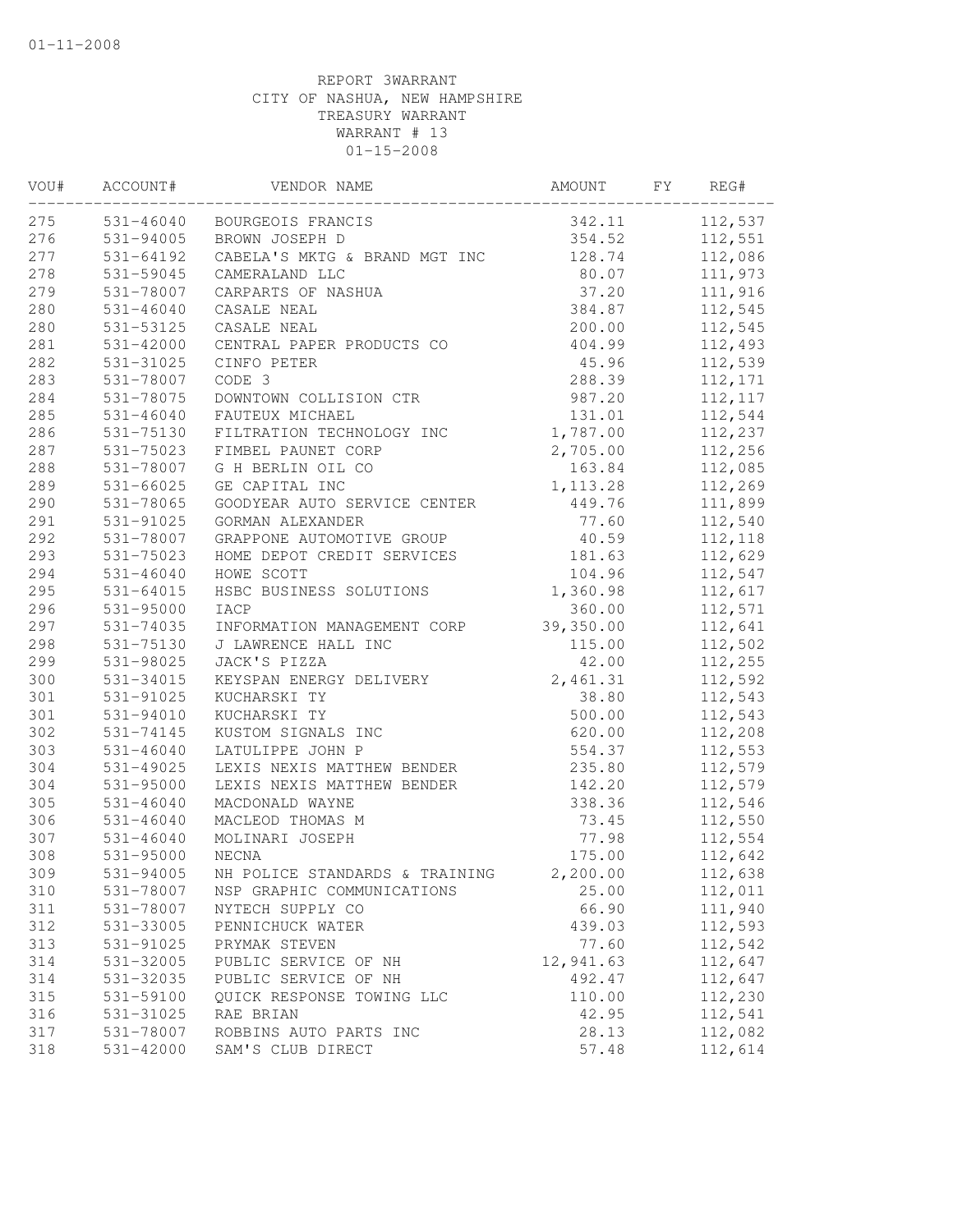| VOU#       | ACCOUNT#      | VENDOR NAME                    | AMOUNT   | FY. | REG#       |
|------------|---------------|--------------------------------|----------|-----|------------|
| 318        | 531-98025     | SAM'S CLUB DIRECT              | 287.10   |     | 112,614    |
| 319        | 531-34015     | SHATTUCK MALONE OIL CO         | 948.01   |     | 112,572    |
| 320        | 531-53125     | SPRANKLE RICHARD               | 250.00   |     | 112,548    |
| 321        | 531-41005     | STAPLES BUSINESS ADVANTAGE     | 464.91   |     | 112,277    |
| 321        | 531-41015     | STAPLES BUSINESS ADVANTAGE     | 684.60   |     | 112,277    |
| 322        | 531-94005     | SULLIVAN FRANCIS               | 38.80    |     | 112,552    |
| 323        | $531 - 75130$ | THE METRO GROUP INC            | 126.00   |     | 112,125    |
| 324        | 531-94010     | THERRIEN TODD                  | 500.00   |     | 112,549    |
| 325        | 531-78007     | TOWERS MOTOR PARTS CORP        | 580.75   |     | 112,244    |
| 326        | 531-74145     | TREASURER STATE OF NH          | 45.00    |     | 111,997    |
| 327        | 531-43005     | UNITED PARCEL SERVICE          | 11.21    |     | 112,658    |
| 328        | 531-31025     | VERIZON                        | 31.52    |     | 112,611    |
| 329        | 531-31025     | VERIZON WIRELESS               | 49.30    |     | 112,628    |
| 329        | 531-31040     | VERIZON WIRELESS               | 600.47   |     | 112,628    |
| 330        | 531-41015     | WB MASON COMPANY INC           | 329.99   |     | 111,946    |
| TOTAL      | 531           | POLICE DEPARTMENT              |          |     | 83, 944.93 |
|            |               |                                |          |     |            |
| 331        | 532-78100     | ADAMSON INDUSTRIES CORP        | 1,450.89 |     | 112,098    |
| 332        | $532 - 46015$ | AGAN WAYNE                     | 684.80   |     | 112,028    |
| 333        | 532-75023     | AIR CLEANING SPECIALISTS OF NE | 1,006.40 |     | 112,251    |
| 334        | 532-78020     | B J T TRUCK REPAIR INC         | 7.90     |     | 112,474    |
| 335        | 532-79040     | BATTERIES PLUS 400             | 76.80    |     | 112,272    |
| 336        | 532-78035     | BEARINGS SPECIALTY CO INC      | 69.28    |     | 112,267    |
| 336        | 532-78110     | BEARINGS SPECIALTY CO INC      | 135.00   |     | 112,267    |
| 337        | 532-75023     | BELLETETES INC                 | 39.24    |     | 112,040    |
| 338        | 532-78020     | BGP LLC                        | 299.99   |     | 112,169    |
| 339        | 532-75023     | BUXTON CONCRETE LLC            | 1,940.00 |     | 112,124    |
| 340        | 532-78100     | C & M DISTRIBUTING CO          | 120.00   |     | 112,337    |
| 341        | 532-64094     | FIRE TECH & SAFETY OF NEW ENGL | 1,600.00 |     | 112,250    |
| 342        | 532-75160     | FLYNN PLUMBING & HEATING LLC   | 975.00   |     | 111,963    |
| 343        | 532-74092     | GAGNON GEORGE                  | 55.00    |     | 112,222    |
| 344        | 532-94005     | GUEST SERVICES                 | 227.64   |     | 112,583    |
| 345        | 532-75023     | HEATING SPECIALTIES OF NH INC  | 138.50   |     | 112,469    |
| 346        | 532-94010     | HILL-FILTEAU SHARYN            | 170.00   |     | 112,326    |
| 347        | 532-75023     | HOME DEPOT CREDIT SERVICES     | 71.73    |     | 112,590    |
| 348        | 532-46040     | HUNTRESS UNIFORMS              | 39.95    |     | 111,988    |
| 349        | 532-95005     | IMSA                           | 60.00    |     | 112,645    |
| 350        | 532-46030     | INDUSTRIAL PROTECTION SERVICES | 345.00   |     | 111,962    |
| 351        | 532-94005     | INTERNATIONAL CODE COUNCIL INC | 150.00   |     | 112,636    |
| 352        | 532-75130     | J LAWRENCE HALL INC            | 571.98   |     | 112,502    |
| 353        | 532-59135     | J P PEST SERVICES              | 150.00   |     | 112,102    |
| 354        | 532-78007     | JACK YOUNG COMPANY INC         | 13.69    |     | 112,485    |
|            | 532-34015     |                                |          |     | 112,592    |
| 355        |               | KEYSPAN ENERGY DELIVERY        | 8,392.44 |     |            |
| 356<br>357 | 532-75090     | MARVELL PLATE GLASS INC        | 139.00   |     | 111,921    |
|            | 532-78065     | MAYNARD & LESIEUR INCORPORATED | 1,421.06 |     | 112,479    |
| 358        | 532-78100     | MINUTEMAN TRUCKS INC           | 1,555.76 |     | 112,100    |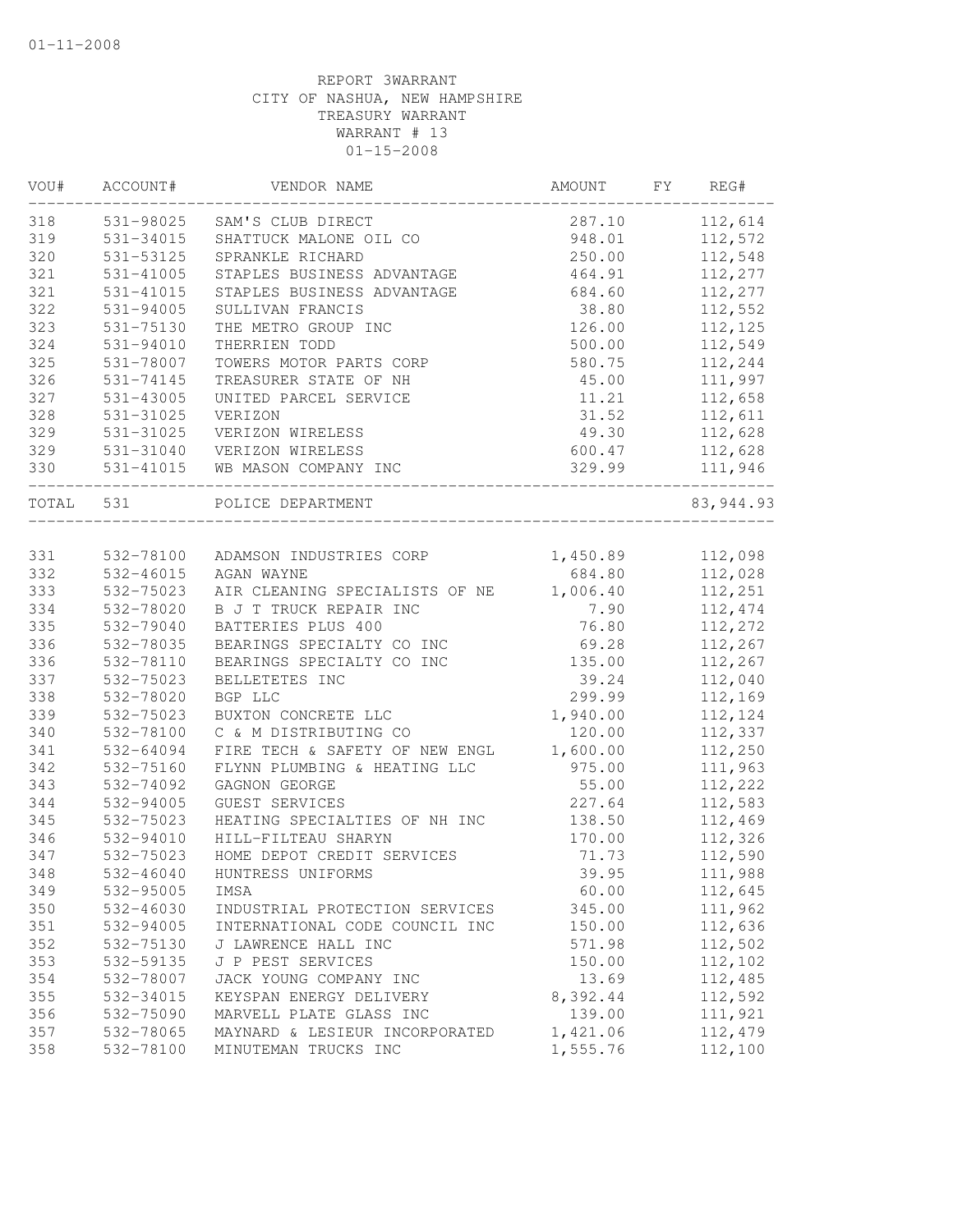| VOU#       | ACCOUNT#               | VENDOR NAME                     | AMOUNT         | FY | REG#               |
|------------|------------------------|---------------------------------|----------------|----|--------------------|
| 359        | 532-47010              | MOORE MEDICAL LLC               | 974.00         |    | 112,084            |
| 360        | 532-42005              | NEW ENGLAND PAPER & SUPPLY      | 714.67         |    | 112,077            |
| 360        | 532-42010              | NEW ENGLAND PAPER & SUPPLY      | 321.74         |    | 112,077            |
| 360        | 532-42020              | NEW ENGLAND PAPER & SUPPLY      | 304.18         |    | 112,077            |
| 361        | 532-31040              | NEXTEL COMMUNICATIONS           | 500.89         |    | 112,581            |
| 362        | 532-94005              | NHIAAI                          | 120.00         |    | 112,637            |
| 363        | 532-94010              | NIELSEN GLENN                   | 600.00         |    | 112,014            |
| 364        | 532-33005              | PENNICHUCK WATER                | 670.19         |    | 112,593            |
| 365        | 532-32005              | PUBLIC SERVICE OF NH            | 2,762.58       |    | 112,647            |
| 366        | 532-79045              | RADIO SHACK                     | 84.98          |    | 112,575            |
| 367        | 532-79045              | REXEL CLS                       | 130.11         |    | 112,415            |
| 368        | 532-78007              | SANEL AUTO PARTS CO             | 246.45         |    | 112,050            |
| 368        | 532-78100              | SANEL AUTO PARTS CO             | 587.02         |    | 112,050            |
| 369        | 532-41005              | STAPLES BUSINESS ADVANTAGE      | 62.66          |    | 112,277            |
| 369        | 532-41015              | STAPLES BUSINESS ADVANTAGE      | 245.31         |    | 112,277            |
| 370        | 532-46030              | STATION HOUSE SUPPLY/DBA THE F  | 366.50         |    | 112,049            |
| 371        | 532-59100              | TRUE BLUE CLEANERS              | 180.49         |    | 112,099            |
| 372        | 532-78020              | YANKEE TRUCKS                   | 295.41         |    | 111,935            |
| 372        | 532-78080              | YANKEE TRUCKS                   | 201.15         |    | 111,935            |
| TOTAL      | 532                    | FIRE DEPARTMENT                 |                |    | 31, 275.38         |
|            |                        | 373 533-33010 PENNICHUCK WATER  | 191,626.26     |    | 112,593            |
|            | TOTAL 533              | WATER SUPPLY (PUBLIC HYDRANTS)  |                |    | 191,626.26         |
| 374        |                        | 534-32020 PUBLIC SERVICE OF NH  | 57,783.39      |    | 112,647            |
| TOTAL      | 534                    | STREET LIGHTING                 |                |    | 57,783.39          |
|            |                        |                                 |                |    |                    |
| 375        |                        | 535-81023 NEXTEL COMMUNICATIONS | 101.37         |    | 112,581            |
| TOTAL      | 535                    | EMERGENCY MANAGEMENT            |                |    | 101.37             |
|            |                        |                                 |                |    |                    |
| 376<br>377 | 536-53065<br>536-31050 | BARKER JOHN<br>VERIZON WIRELESS | 10.75<br>70.23 |    | 112,555<br>112,628 |
|            |                        |                                 |                |    |                    |
| TOTAL      | 536                    | CITYWIDE COMMUNICATIONS         |                |    | 80.98              |
| 378        | 541-33005              | PENNICHUCK WATER                | 150.25         |    | 112,593            |
| 379        | 541-34005              | SHATTUCK MALONE OIL CO          | 1,720.22       |    | 112,572            |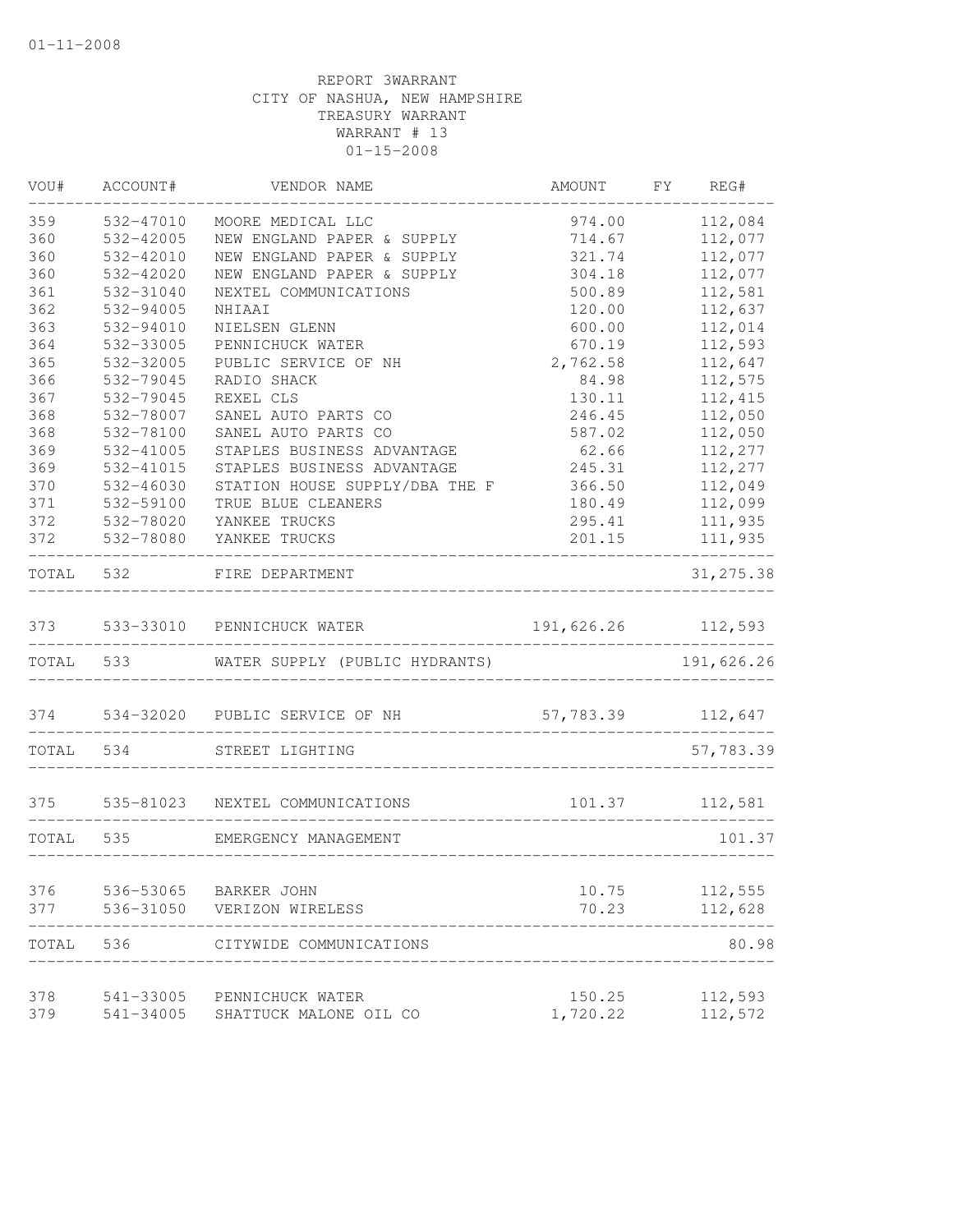| VOU#       | ACCOUNT#               | VENDOR NAME                                    | AMOUNT FY REG#  |                    |
|------------|------------------------|------------------------------------------------|-----------------|--------------------|
|            | TOTAL 541              | COMMUNITY SERVICES DIVISION                    |                 | 1,870.47           |
|            |                        |                                                |                 |                    |
| 380<br>381 | 542-59100<br>542-59100 | CVS STORE #639<br>STALKER SALLY A              | 58.94<br>300.00 | 112,556<br>112,557 |
| TOTAL      | 542                    | COMMUNITY HEALTH                               |                 | 358.94             |
|            |                        |                                                |                 |                    |
| 382        | 543-49075              | BAILEY'S TEST STRIPS & THERMOM                 | 116.00          | 111,904            |
| 383        | 543-49070              | MILLIPORE CORPORATION                          | 1,895.70        | 111,985            |
| 383<br>384 | 543-53025<br>543-31050 | MILLIPORE CORPORATION<br>NEXTEL COMMUNICATIONS | 872.00<br>25.06 | 111,985            |
| 385        | 543-49070              | TAYLOR TECHNOLOGIES INC                        | 181.56          | 112,581<br>112,212 |
|            |                        |                                                |                 |                    |
| TOTAL      | 543                    | ENVIRONMENTAL HEALTH DEPT.                     |                 | 3,090.32           |
| 386        |                        | 544-41015 STAPLES BUSINESS ADVANTAGE           | 134.03          | 112,277            |
|            |                        |                                                |                 |                    |
| TOTAL      | 544                    | WELFARE ADMINISTRATION                         |                 | 134.03             |
| 387        | 545-97020              | 188 CONCORD ST LLC DBA LILLIAN                 | 110.00          | 112,193            |
| 388        | 545-97020              | 23-25 TEMPLE ST REALTY LLC                     | 733.00          | 112,209            |
| 389        | 545-97020              | 28-34 RR SQUARE LLC                            | 710.00          | 111,938            |
| 390        | 545-97020              | ALCERRO ILVIA                                  | 797.06          | 112,198            |
| 391        | 545-97020              | BAYRIDGE AT NASHUA                             | 797.06          | 111,913            |
| 392        | 545-97020              | BC-AD PROPERTIES                               | 800.00          | 112,042            |
| 393        | 545-97020              | BISHOP REAL ESTATE MGMT INC                    | 400.00          | 112,025            |
| 394        | 545-97020              | BLANCHARD BLDG INVESTS/KENNETH                 | 909.30          | 111,980            |
| 395        | 545-97020              | BROOK VILLAGE NORTH ASSOCIATES                 | 629.00          | 112,087            |
| 396        | 545-97020              | CANTERBURY APARTMENTS                          | 2,230.84        | 111,914            |
| 397        | 545-97020              | CENTRAL REALTY                                 | 1,280.51        | 112,074            |
| 398        | 545-97020              | COFFEY ALBERT                                  | 400.00          | 112,194            |
| 399        | 545-97020              | CONSTANT FAMILY LLC II                         | 1,000.00        | 112,067            |
| 400        | 545-97020              | COUNTRY BARN MOTEL                             | 1,143.00        | 112,041            |
| 401        | 545-97020              | DESFOSSES RONALD M                             | 606.28          | 112,558            |
| 402        | 545-97020              | DIAS EDWARD                                    | 797.06          | 112,059            |
| 403        | 545-97020              | DICHARD DOUGLAS J                              | 245.48          | 111,929            |
| 404        | 545-97020              | DOBENS SUSAN                                   | 200.00          | 111,984            |
| 405        | 545-97020              | DUTTON STEPHEN C                               | 300.00          | 112,233            |
| 406        | 545-97015              | FRED FULLER OIL CO                             | 319.90          | 112,600            |
| 407        | 545-97020              | FREEDOM APARTMENTS LLC                         | 381.00          | 112,034            |
| 408        | 545-97020              | GANDER PROP MANAGEMENT LLC                     | 159.41          | 112,013            |
| 409        | 545-97020              | GAUTHIER CONRAD J                              | 581.58          | 112,045            |
| 410        | 545-97020              | GAUTHIER REALTY/CONNIE GAUTHIE                 | 2,206.89        | 112,275            |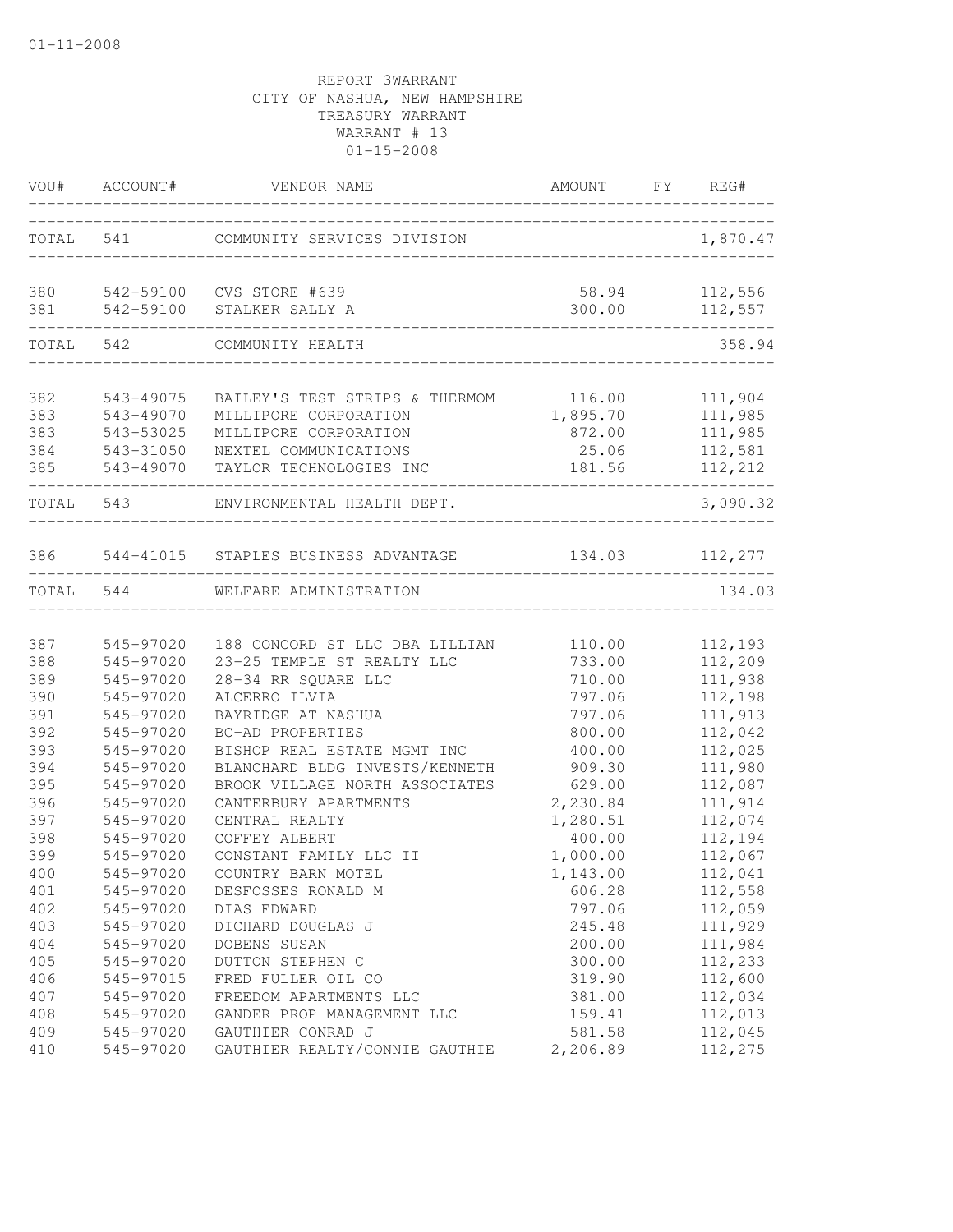| VOU#       | ACCOUNT#               | VENDOR NAME                                         | AMOUNT           | FY | REG#               |
|------------|------------------------|-----------------------------------------------------|------------------|----|--------------------|
| 411        | 545-97020              | GAUVIN GARY                                         | 311.40           |    | 112, 114           |
| 412        | 545-97015              | IRVING OIL CORPORATION                              | 274.54           |    | 112,656            |
| 413        | 545-97020              | JOHNSON EDWARD                                      | 797.06           |    | 112,196            |
| 414        | 545-97020              | LAMERAND ENTERPRISES/KYLE LAME 1,327.26             |                  |    | 112,241            |
| 415        | 545-97020              | LEITH ROBERT W                                      | 878.98           |    | 112,226            |
| 416        | 545-97020              | LTA INVESTMENTS LLC                                 | 300.00           |    | 112, 115           |
| 417        | 545-97020              | MARTIN GEORGE                                       | 664.48           |    | 111,931            |
| 418        | 545-97020              | MCCHANDLER LLC                                      | 580.00           |    | 112,039            |
| 419        | 545-97020              | MCGRANITE LLC                                       | 207.30           |    | 111,993            |
| 420        | 545-97020              | NASHUA HOUSING AUTHORITY                            | 595.00           |    | 112,248            |
| 421        | 545-97020              | NASHUA PASTORAL CARE                                | 340.00           |    | 112,043            |
| 422        | 545-97020              | O'LEARY TIMOTHY                                     | 1,081.61         |    | 112,202            |
| 423        | 545-97020              | PAQUIN EDWARD                                       | 1,009.76         |    | 111,915            |
| 424        | 545-97020              | PARENT FRANCOIS                                     | 427.38           |    | 112,199            |
| 425        | 545-97020              | <b>OUIRION GILLES</b>                               | 437.50           |    | 112,080            |
| 426        | 545-97020              | RAWDING NEIL                                        | 797.06           |    | 112,116            |
| 427        | 545-97020              | REGISTER LINDA B                                    | 398.92           |    | 112,242            |
| 428        | 545-97020              | ROCHETTE & SON FUNERAL HOME IN                      | 750.00           |    | 111,912            |
| 429        | 545-97020              | ROYAL CREST ESTATES                                 | 615.08           |    | 111,977            |
| 430        | 545-97020              | SHAH JAYESH                                         | 417.76           |    | 112,197            |
| 431        | 545-97015              | ST JOSEPH PHARMACY                                  | 207.25           |    | 111,944            |
| 432        | 545-97020              | SYLVAIN THERESE B                                   | 700.00           |    | 112,037            |
| 433        | 545-97020              | THOMPSON JOHN                                       | 435.13           |    | 112,009            |
| 434        | 545-97020              | TWIN PEAKS REALTY & INVESTMENT                      | 975.00           |    | 112,200            |
| 435        | 545-97020              | VACHON LINDA                                        | 797.06           |    | 112,224            |
| 436        | 545-97020              | WRN REAL ESTATE LLC                                 | 398.55           |    | 112,218            |
| TOTAL      | 545                    | WELFARE COSTS                                       |                  |    | 33, 461.45         |
|            |                        |                                                     |                  |    |                    |
| 437        | 551-41015              | CITY OF NASHUA/PETTY CASH/SLIP                      | 43.99            |    | 111,893            |
| 438        | 551-59100              | CORBETT CLEANING CO/STEPHEN CO<br>J P PEST SERVICES | 320.00           |    | 112,065            |
| 439        | 551-59100              |                                                     | 115.41           |    | 112,102            |
| 440        | 551-41015<br>551-31050 | NEW ENGLAND PAPER & SUPPLY<br>NEXTEL COMMUNICATIONS | 43.84            |    | 112,077<br>112,581 |
| 441<br>442 | 551-33005              | PENNICHUCK WATER                                    | 297.44<br>40.16  |    | 112,593            |
| 443        |                        | PUBLIC SERVICE OF NH                                |                  |    |                    |
|            | 551-32005              |                                                     | 900.64           |    | 112,647            |
| 444        | 551-41015              | STAPLES BUSINESS ADVANTAGE                          | 633.53           |    | 112,277            |
| 445<br>445 | 551-72010              | 551-49075 XEROX CORPORATION<br>XEROX CORPORATION    | 386.00<br>525.00 |    | 112,053<br>112,053 |
|            |                        |                                                     |                  |    |                    |
| TOTAL      | 551                    | PUBLIC WORKS DIV & ENGINEERING                      |                  |    | 3,306.01           |
| 446        | 552-46005              | ALLCUSTOM APPAREL LLC                               | 1,274.00         |    | 112,123            |
| 447        | 552-75135              | BELLETETES INC                                      | 261.39           |    | 112,040            |
| 448        | 552-75022              | CORBETT CLEANING CO/STEPHEN CO                      | 300.00           |    | 112,065            |
| 449        | 552-48015              | DENNIS K BURKE INC                                  | 1,758.88         |    | 112,659            |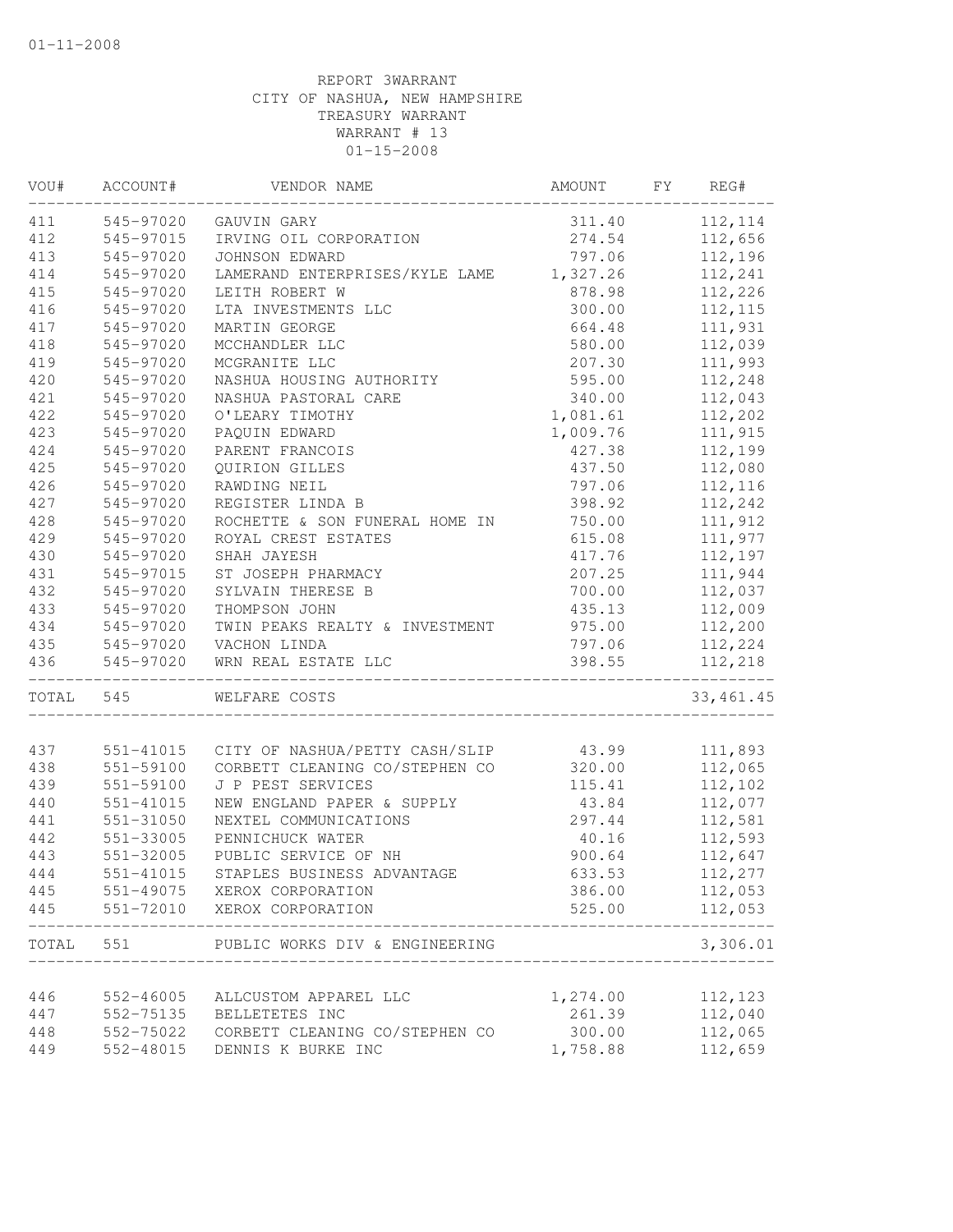| VOU#  | ACCOUNT#  | VENDOR NAME                  | AMOUNT   | FY | REG#       |
|-------|-----------|------------------------------|----------|----|------------|
| 450   | 552-46045 | EISERMAN MATTHEW             | 82.00    |    | 112,559    |
| 451   | 552-59050 | HALEY PATRICK                | 22.00    |    | 112,173    |
| 452   | 552-66000 | HANDY HOUSE INC              | 59.00    |    | 112,618    |
| 453   | 552-75021 | HOME DEPOT CREDIT SERVICES   | 210.40   |    | 112,590    |
| 453   | 552-75022 | HOME DEPOT CREDIT SERVICES   | 199.14   |    | 112,590    |
| 453   | 552-75135 | HOME DEPOT CREDIT SERVICES   | 113.46   |    | 112,590    |
| 454   | 552-34015 | KEYSPAN ENERGY DELIVERY      | 63.57    |    | 112,592    |
| 454   | 552-34045 | KEYSPAN ENERGY DELIVERY      | 2,802.44 |    | 112,592    |
| 455   | 552-59050 | LINSCOTT CHRISTOPHER         | 40.00    |    | 112,177    |
| 456   | 552-78007 | MAC MULKIN CHEVROLET INC     | 122.66   |    | 112,470    |
| 457   | 552-59050 | MANSOR DAVE                  | 446.00   |    | 112,338    |
| 458   | 552-45285 | MARSHALL SIGNS INC           | 22.00    |    | 112,498    |
| 459   | 552-78007 | NAPA AUTO PARTS              | 80.00    |    | 112,240    |
| 460   | 552-75135 | NASHUA WALLPAPER & PAINT CO  | 150.06   |    | 112,061    |
| 461   | 552-31050 | NEXTEL COMMUNICATIONS        | 176.48   |    | 112,581    |
| 462   | 552-33005 | PENNICHUCK WATER             | 298.71   |    | 112,593    |
| 462   | 552-33040 | PENNICHUCK WATER             | 281.41   |    | 112,593    |
| 463   | 552-94005 | POOL OPERATION MANAGEMENT    | 295.00   |    | 112,167    |
| 464   | 552-32005 | PUBLIC SERVICE OF NH         | 2,255.70 |    | 112,647    |
| 464   | 552-32005 | PUBLIC SERVICE OF NH         | 1,412.24 |    | 112,648    |
| 464   | 552-32030 | PUBLIC SERVICE OF NH         | 19.94    |    | 112,647    |
| 464   | 552-32030 | PUBLIC SERVICE OF NH         | 46.96    |    | 112,648    |
| 464   | 552-32040 | PUBLIC SERVICE OF NH         | 3,976.82 |    | 112,648    |
| 465   | 552-46030 | R WHITE EQUIPMENT CENTER INC | 111.65   |    | 112,482    |
| 465   | 552-74085 | R WHITE EQUIPMENT CENTER INC | 109.95   |    | 112,482    |
| 466   | 552-78007 | SANEL AUTO PARTS CO          | 147.56   |    | 112,050    |
| 467   | 552-59050 | SEVIGNY RONALD               | 390.00   |    | 112,048    |
| 468   | 552-95005 | SPORTS TURF MANAGERS ASSOC   | 265.00   |    | 112,640    |
| 469   | 552-41015 | STAPLES BUSINESS ADVANTAGE   | 50.16    |    | 112,277    |
| 470   | 552-75021 | TOM IRWIN INCORPORATED       | 2,870.18 |    | 112,500    |
| 471   | 552-75021 | UNITED SUPPLY COMPANY INC    | 116.13   |    | 112,492    |
| 471   | 552-75040 | UNITED SUPPLY COMPANY INC    | 93.68    |    | 112,492    |
| 472   | 552-31040 | VERIZON                      | 83.11    |    | 112,611    |
| 473   | 552-59050 | WHEELER DOUG                 | 132.00   |    | 112,175    |
| TOTAL | 552       | PARKS AND RECREATION         |          |    | 21, 139.68 |
|       |           |                              |          |    |            |
| 474   | 553-45175 | ARCSOURCE INC                | 230.29   |    | 112,052    |
| 475   | 553-75130 | ARROW EQUIPMENT INC          | 660.00   |    | 112,257    |
| 476   | 553-78100 | AUTO ELECTRIC WAREHOUSE INC  | 850.00   |    | 111,898    |
| 477   | 553-78060 | B-B CHAIN                    | 1,365.00 |    | 111,943    |
| 478   | 553-59150 | BCM CONTROLS CORPORATION     | 1,213.60 |    | 112,101    |
| 479   | 553-45060 | BELLETETES INC               | 8.24     |    | 112,040    |
| 479   | 553-49075 | BELLETETES INC               | 20.75    |    | 112,040    |
| 479   | 553-69025 | BELLETETES INC               | 21.58    |    | 112,040    |
| 480   | 553-59160 | BENTLEY MANAGEMENT GROUP INC | 1,258.00 |    | 112,634    |
| 481   | 553-45175 | BOT-L-GAS INCORPORATED       | 39.60    |    | 112,483    |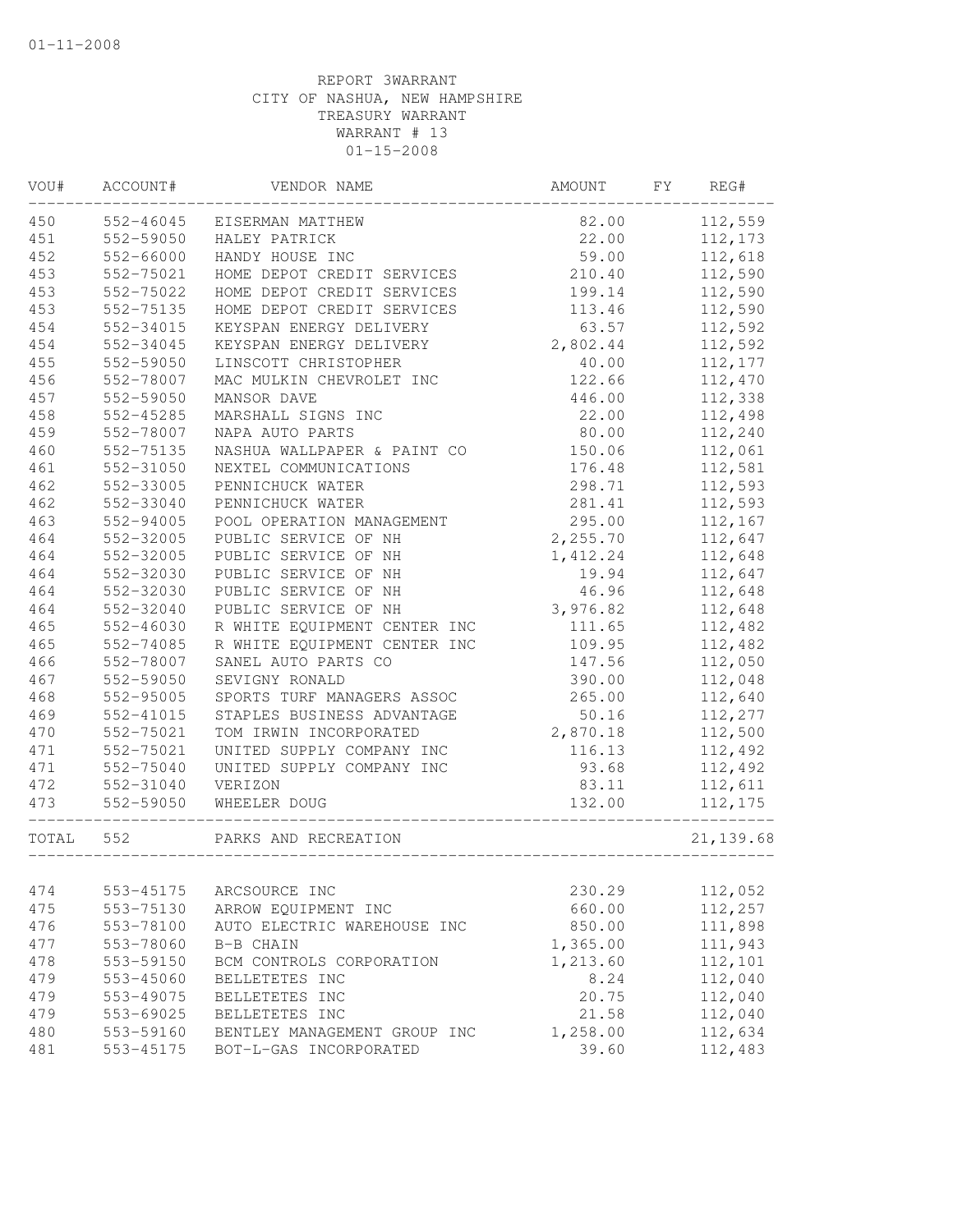| VOU# | ACCOUNT#  | VENDOR NAME                    | AMOUNT    | FY | REG#    |
|------|-----------|--------------------------------|-----------|----|---------|
| 482  | 553-59160 | CADY PATRICK T                 | 1,839.46  |    | 112,631 |
| 483  | 553-78100 | CASEY & DUPUIS EQUIPMENT CORP  | 192.21    |    | 112,252 |
| 484  | 553-46045 | CCP INDUSTRIES INC             | 1,333.68  |    | 112,055 |
| 485  | 553-78100 | CHADWICK-BAROSS INC            | 157.86    |    | 111,952 |
| 486  | 553-78100 | CITIZENS BANK                  | 827.10    |    | 346     |
| 487  | 553-59105 | CORBETT CLEANING CO/STEPHEN CO | 500.00    |    | 112,065 |
| 488  | 553-59160 | CORCORAN WILLIAM J             | 512.50    |    | 112,610 |
| 489  | 553-59160 | CRISP CONTRACTING LLC          | 1,238.88  |    | 112,604 |
| 490  | 553-59160 | DEAN THOMAS                    | 1,495.37  |    | 112,607 |
| 491  | 553-48015 | DENNIS K BURKE INC             | 23,833.15 |    | 112,659 |
| 492  | 553-59160 | DUBOIS BEN                     | 773.02    |    | 112,627 |
| 493  | 553-45260 | EASTERN MINERALS INC           | 24,650.28 |    | 112,268 |
| 494  | 553-78100 | F W WEBB COMPANY               | 233.94    |    | 111,981 |
| 495  | 553-49075 | GRAINGER                       | 301.92    |    | 111,965 |
| 496  | 553-59160 | HILLSBOROUGH PROPERTIES        | 756.14    |    | 112,613 |
| 497  | 553-45260 | HOLLIS CONSTRUCTION INC        | 6,387.50  |    | 111,994 |
| 498  | 553-59100 | HOMETOWN FORECAST SERVICES INC | 3,193.00  |    | 112,003 |
| 499  | 553-78100 | HOWARD P FAIRFIELD INC         | 3,636.43  |    | 112,408 |
| 500  | 553-94005 | HYLAND FRANCIS                 | 270.00    |    | 111,954 |
| 501  | 553-59160 | KD WELDING & FABRICATING/KENT  | 861.55    |    | 112,605 |
| 502  | 553-59160 | KERRY'S POOL & SPA             | 1,047.62  |    | 112,606 |
| 503  | 553-34015 | KEYSPAN ENERGY DELIVERY        | 176.41    |    | 112,592 |
| 504  | 553-59160 | LEVEILLE ROGER JR              | 845.04    |    | 112,599 |
| 505  | 553-78100 | LIBERTY INTN'L TRUCKS OF NH LL | 2,489.44  |    | 112,476 |
| 506  | 553-59160 | MARINO JOHN                    | 752.71    |    | 112,602 |
| 507  | 553-59160 | MARINO JOHN III                | 940.18    |    | 112,596 |
| 508  | 553-59160 | MARINO MICHAEL                 | 337.50    |    | 112,623 |
| 509  | 553-78100 | MAYNARD & LESIEUR INCORPORATED | 110.00    |    | 112,479 |
| 510  | 553-78100 | MCDEVITT TRUCKS INC            | 517.55    |    | 112,274 |
| 511  | 553-45260 | MORTON SALT                    | 39,480.15 |    | 112,044 |
| 512  | 553-49075 | NAPA AUTO PARTS                | 128.32    |    | 112,240 |
| 512  | 553-69025 | NAPA AUTO PARTS                | 83.48     |    | 112,240 |
| 512  | 553-78100 | NAPA AUTO PARTS                | 1,192.20  |    | 112,240 |
| 513  | 553-45060 | NASHUA LUMBER COMPANY INC      | 1,382.50  |    | 112,480 |
| 514  | 553-31050 | NEXTEL COMMUNICATIONS          | 593.63    |    | 112,581 |
| 515  | 553-33005 | PENNICHUCK WATER               | 367.97    |    | 112,593 |
| 516  | 553-45265 | PIKE INDUSTRIES INC            | 5,740.25  |    | 112,232 |
| 517  | 553-32005 | PUBLIC SERVICE OF NH           | 3,279.69  |    | 112,648 |
| 518  | 553-59160 | PWM CONTRACTING LLC            | 2,185.50  |    | 112,625 |
| 519  | 553-78100 | RO-BRAND PRODUCTS INC          | 861.94    |    | 112,249 |
| 520  | 553-45260 | RUSTY'S TRUCKING INC           | 1,295.00  |    | 111,959 |
| 521  | 553-59160 | RWC/ ROBERT CHAMPAGNE          | 1,003.17  |    | 112,598 |
| 522  | 553-59100 | SAFETY-KLEEN SYSTEMS INC       | 277.20    |    | 111,950 |
| 523  | 553-59160 | SAMYN RUDY DESIGN & REMODEL LL | 729.51    |    | 112,603 |
| 524  | 553-49075 | SANEL AUTO PARTS CO            | 214.88    |    | 112,050 |
| 524  | 553-69025 | SANEL AUTO PARTS CO            | 17.07     |    | 112,050 |
| 524  | 553-78100 | SANEL AUTO PARTS CO            | 792.26    |    | 112,050 |
| 525  | 553-59160 | SAYCO TREE & LANDSCAPING INC   | 931.36    |    | 112,609 |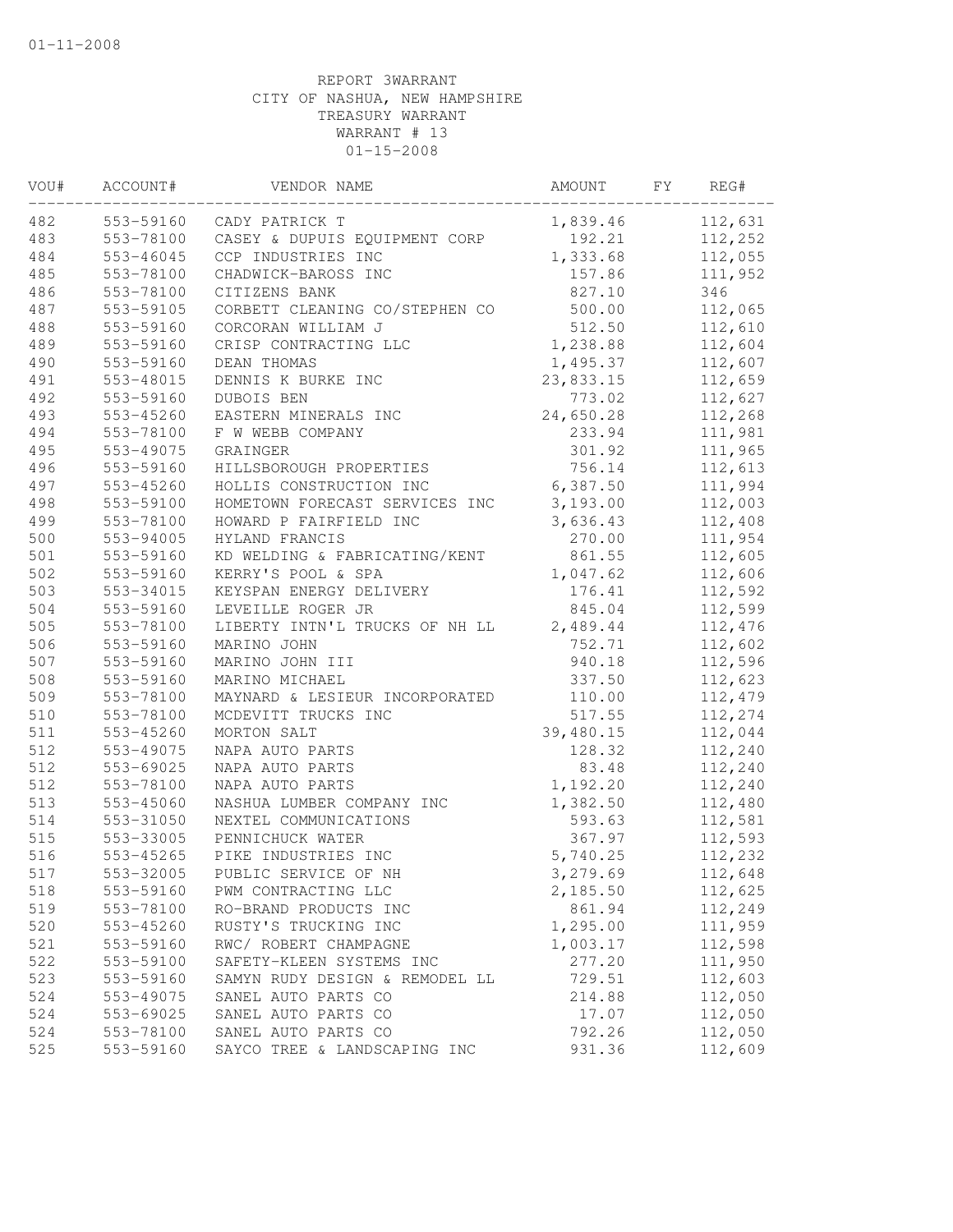| VOU#       | ACCOUNT#  | VENDOR NAME                        | AMOUNT    | FΥ | REG#               |
|------------|-----------|------------------------------------|-----------|----|--------------------|
| 526        | 553-59160 | SERPA JOE                          | 337.50    |    | 112,601            |
| 527        | 553-48005 | SHATTUCK MALONE OIL CO             | 64,859.91 |    | 112,572            |
| 528        | 553-59160 | SPINNEY'S LAWN CARE/EVA SPINNE     | 1,084.82  |    | 112,597            |
| 529        | 553-41015 | STAPLES BUSINESS ADVANTAGE         | 83.53     |    | 112,277            |
| 530        | 553-59160 | TAYLOR BRIAN                       | 554.81    |    | 112,633            |
| 531        | 553-78100 | TST EQUIPMENT INC                  | 116.00    |    | 112,015            |
| 532        | 553-46045 | UNIFIRST CORPORATION               | 726.99    |    | 112,262            |
| 533        | 553-75100 | UNLIMITED DOOR SERVICE/STEVEN      | 510.00    |    | 112,497            |
| 534        | 553-31050 | USA MOBILITY WIRELESS INC          | 365.00    |    | 112,644            |
| 535        | 553-69025 | USP OF NEW ENGLAND                 | 489.75    |    | 112,231            |
| 535        | 553-78100 | USP OF NEW ENGLAND                 | 2,313.57  |    | 112,231            |
| 536        | 553-45060 | W E AUBUCHON COMPANY INC           | 407.14    |    | 111,925            |
| 537        | 553-49075 | WINDWARD PETROLEUM                 | 932.70    |    | 111,971            |
| 537        | 553-78035 | WINDWARD PETROLEUM                 | 519.39    |    | 111,971            |
| TOTAL      | 553       | STREET DEPARTMENT                  |           |    | 219,734.69         |
|            |           |                                    |           |    |                    |
| 538        | 555-47010 | BASS FIRST AID SERVICE COMPANY     | 62.40     |    | 111,978            |
| 539        | 555-49075 | BELLETETES INC                     | 50.38     |    | 112,040            |
| 540        | 555-59181 | CDW GOVERNMENT INC                 | 1,507.99  |    | 112,302            |
| 541        | 555-59105 | CORBETT CLEANING CO/STEPHEN CO     | 320.00    |    | 112,065            |
| 542        | 555-41015 | <b>DUMONT MARGUERITE</b>           | 35.99     |    | 112,560            |
| 543        | 555-46045 | GRAINGER                           | 20.35     |    | 112,022            |
| 544        | 555-78140 | MAC MULKIN CHEVROLET INC           | 214.09    |    | 112,470            |
| 545        | 555-74170 | MARLIN CONTROLS                    | 1,000.00  |    | 112,131            |
| 546        | 555-31050 | NEXTEL COMMUNICATIONS              | 228.14    |    | 112,581            |
| 547        | 555-32025 | PUBLIC SERVICE OF NH               | 749.05    |    | 112,648            |
| 547        | 555-32025 | PUBLIC SERVICE OF NH               | 868.02    |    | 112,649            |
| 548        | 555-75023 | UNIFIRST CORPORATION               | 22.70     |    | 112,262            |
| 549        | 555-49075 | W E AUBUCHON COMPANY INC           | 6.98      |    | 111,925            |
| TOTAL      | 555       | TRAFFIC DEPARTMENT                 |           |    | 5,086.09           |
|            |           |                                    |           |    |                    |
| 550<br>551 | 557-49075 | BELLETETES INC                     | 22.76     |    | 112,040<br>112,649 |
|            | 557-32005 | PUBLIC SERVICE OF NH               | 240.01    |    |                    |
| 552        | 557-41015 | STAPLES BUSINESS ADVANTAGE         | 84.01     |    | 112,277            |
| 553        | 557-59160 | TDD EARTH TECHNOLOGIES             | 4,757.61  |    | 112,635            |
| 554        |           | 557-75023 W E AUBUCHON COMPANY INC | 52.98     |    | 111,925            |
| TOTAL      | 557       | PARKING LOTS                       |           |    | 5, 157.37          |
|            |           |                                    |           |    |                    |
| 555        | 561-48015 | DENNIS K BURKE INC                 | 498.98    |    | 112,659            |
| 556        |           | 561-32005 PUBLIC SERVICE OF NH     | 90.08     |    | 112,649            |
| 557        | 561-45195 | STOKES SEEDS INC                   | 145.80    |    | 112,109            |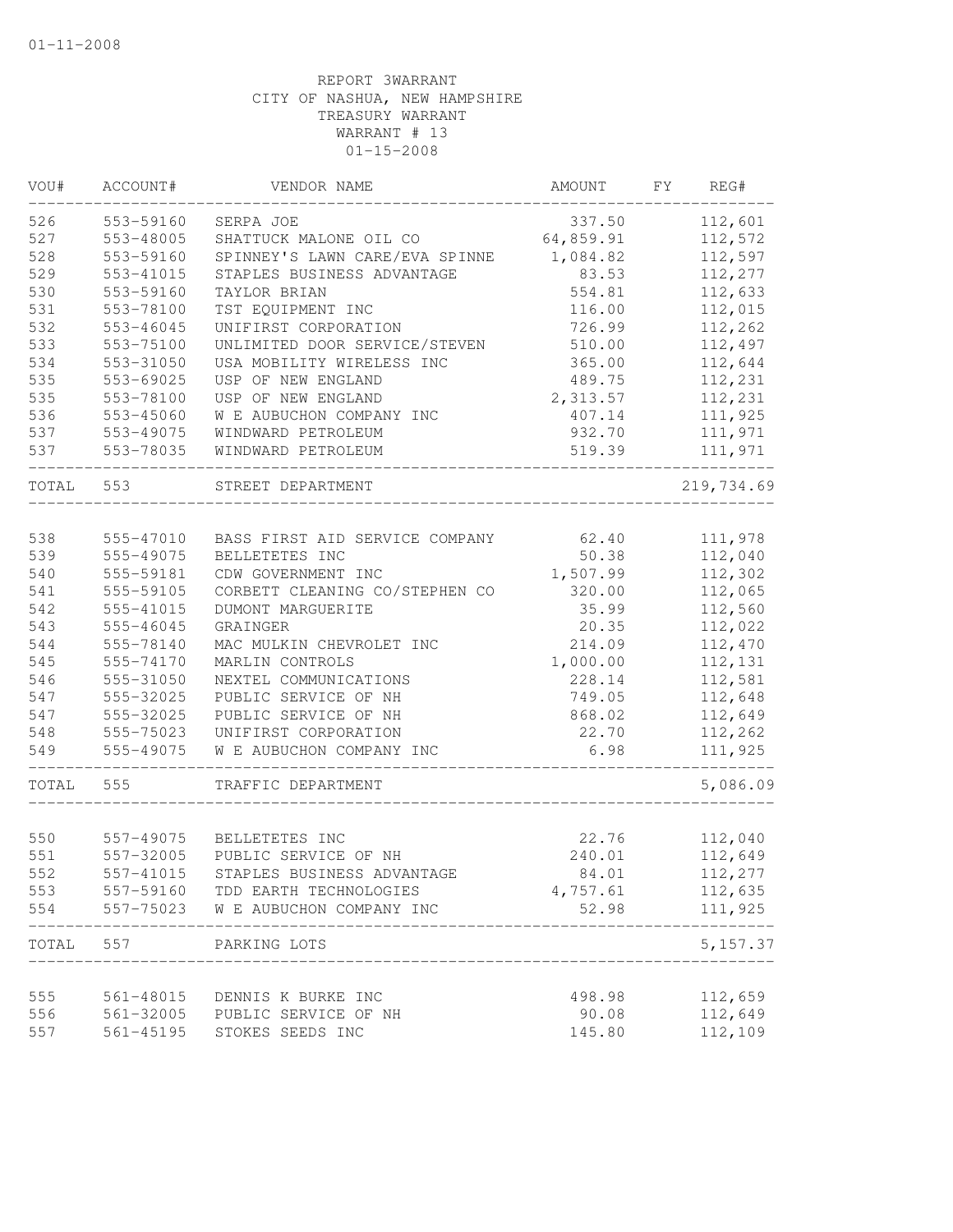| VOU#       | ACCOUNT#               | VENDOR NAME                          | AMOUNT         | FY | REG#               |
|------------|------------------------|--------------------------------------|----------------|----|--------------------|
| TOTAL 561  |                        | EDGEWOOD CEMETERY                    |                |    | 734.86             |
| 558        |                        | 563-48015 DENNIS K BURKE INC         | 276.03         |    | 112,659            |
| 559        |                        | 563-75023 HOME DEPOT CREDIT SERVICES | 59.87          |    | 112,590            |
| 560        | 563-34015              | KEYSPAN ENERGY DELIVERY              | 62.46          |    | 112,592            |
| TOTAL 563  |                        | WOODLAWN CEMETERY                    |                |    | 398.36             |
| 561        | 572-59100              | CITIZENS BANK                        | 150.00         |    | 346                |
| 562        | 572-43005              | CITY OF NASHUA/PETTY CASH/SLIP       | 2.00           |    | 111,893            |
| 562        | 572-91005              | CITY OF NASHUA/PETTY CASH/SLIP       | 77.60          |    | 111,893            |
| 562        | 572-94005              | CITY OF NASHUA/PETTY CASH/SLIP       | 22.50          |    | 111,893            |
| 563        | 572-94005              | FALK CARTER                          | 736.00         |    | 112,238            |
| 564        | 572-31050              | NEXTEL COMMUNICATIONS                | 11.53          |    | 112,581            |
| TOTAL 572  |                        | PLANNING DEPARTMENT                  |                |    | 999.63             |
|            |                        |                                      |                |    |                    |
| 565<br>566 | 575-45090<br>575-45220 | AC MOORE INC                         | 51.42<br>62.34 |    | 112,078            |
| 567        | 575-45050              | AMS IMAGING INC<br>BAKER & TAYLOR    | 2,822.83       |    | 111,932<br>111,974 |
| 567        | 575-45050              | BAKER & TAYLOR                       | 1,590.82       |    | 111,975            |
| 567        | 575-45050              | BAKER & TAYLOR                       | 430.67         |    | 111,976            |
| 568        | 575-45085              | BAKER & TAYLOR ENTERTAINMENT         | 11.09          |    | 111,966            |
| 568        | 575-45315              | BAKER & TAYLOR ENTERTAINMENT         | 981.19         |    | 111,966            |
| 569        | 575-59100              | BOEZEMAN ANGUS                       | 125.00         |    | 112,561            |
| 570        | 575-45220              | BRODART COMPANY                      | 121.12         |    | 112,475            |
| 571        | 575-41005              | CARTRIDGE WORLD                      | 301.93         |    | 112,396            |
| 572        | 575-64045              | CDW GOVERNMENT INC                   | 403.10         |    | 112,302            |
| 573        | 575-45220              | DEMCO INC                            | 27.42          |    | 111,972            |
| 574        | 575-45050              | <b>GALE</b>                          | 685.28         |    | 112,245            |
| 575        | 575-75023              | J P PEST SERVICES                    | 125.00         |    | 112,102            |
| 576        | 575-75130              | JOHNSON CONTROLS INC                 | 1,706.20       |    | 112,012            |
| 577        | 575-34015              | KEYSPAN ENERGY DELIVERY              | 67.04          |    | 112,592            |
| 578        | 575-45050              | MICHIGAN STATE UNIVERSITY            | 20.00          |    | 112,654            |
| 579        | 575-45085              | MICROMARKETING LLC                   | 87.60          |    | 112,038            |
| 580        | 575-45315              | MULTI-CULTURAL BOOKS & VIDEOS        | 61.85          |    | 112,069            |
| 581        | 575-57010              | MV COMMUNICATIONS INC                | 141.00         |    | 111,908            |
| 582        | 575-42005              | NEW ENGLAND PAPER & SUPPLY           | 34.90          |    | 112,077            |
| 583        | 575-31040              | NEXTEL COMMUNICATIONS                | 99.24          |    | 112,581            |
| 584        | 575-59100              | NH HUMANITIES COUNCIL                | 35.00          |    | 112,573            |
| 585        | 575-45150              | ORIENTAL TRADING CO INC              | 76.69          |    | 112,309            |
| 586        | 575-45050              | PERMA-BOUND                          | 1,250.75       |    | 112,489            |
| 587        | 575-32005              | PUBLIC SERVICE OF NH                 | 6,539.88       |    | 112,649            |
| 588        | 575-45085              | RECORDED BOOKS LLC                   | 583.26         |    | 112,264            |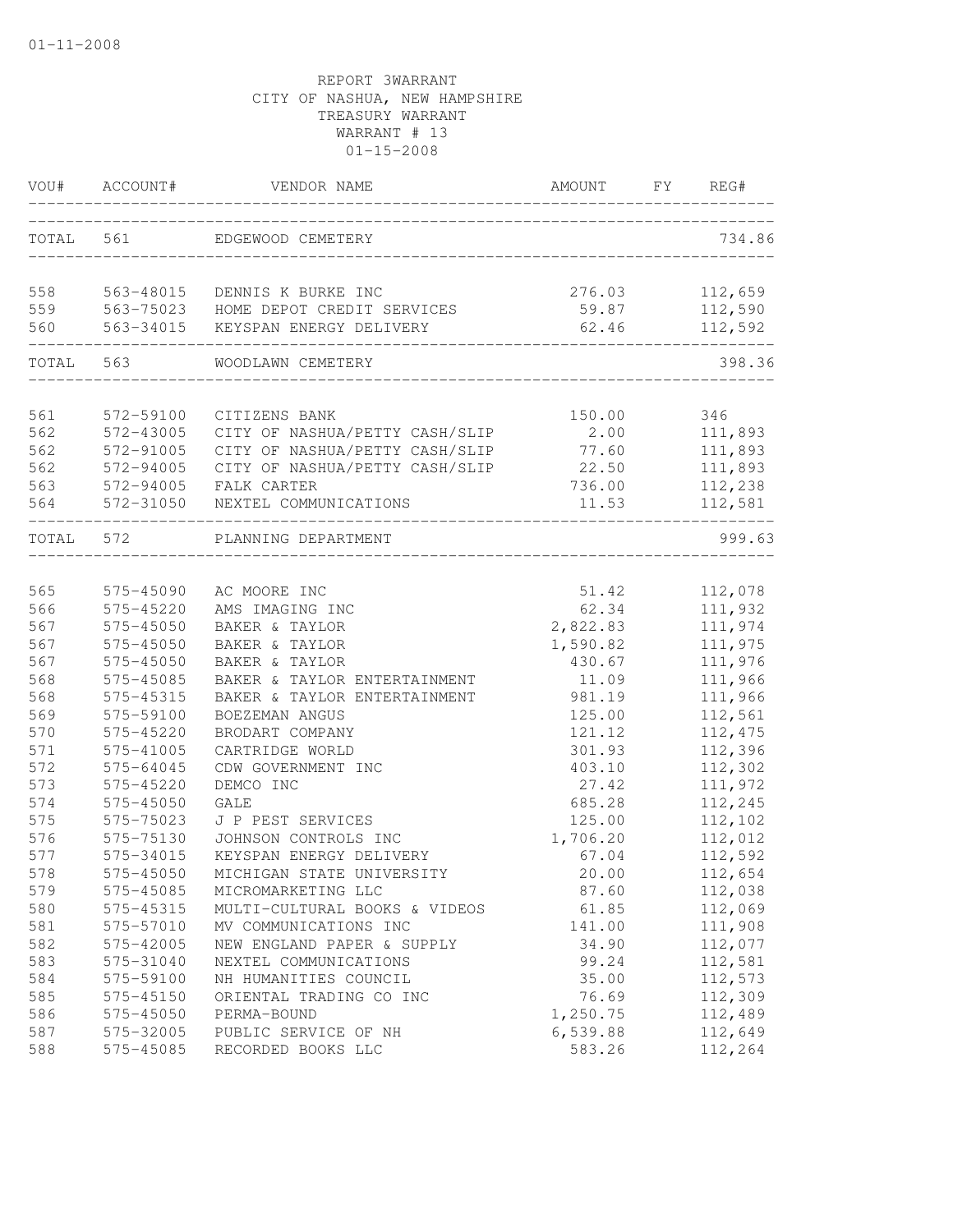| VOU#  | ACCOUNT#          | VENDOR NAME                              | AMOUNT    | FΥ | REG#               |
|-------|-------------------|------------------------------------------|-----------|----|--------------------|
| 589   | 575-42020         | SAM'S CLUB DIRECT                        | 8.28      |    | 112,614            |
| 589   | 575-45315         | SAM'S CLUB DIRECT                        | 334.15    |    | 112,614            |
| 590   | 575-45050         | SIMON & SCHUSTER                         | 64.58     |    | 111,967            |
| 591   | 575-41015         | STAPLES BUSINESS ADVANTAGE               | 81.48     |    | 112,277            |
| 591   | 575-45220         | STAPLES BUSINESS ADVANTAGE               | 310.17    |    | 112,277            |
| 592   | 575-91015         | TAGGART LINDA                            | 35.01     |    | 112,066            |
| 593   | 575-45050         | THOMSON HEALTHCARE DMS INC               | 59.95     |    | 111,982            |
| 594   | 575-45220         | TWEETER OPCO LLC                         | 439.99    |    | 112,203            |
| 595   | 575-45050         | UNIVERSITY OF MISSOURI - ST LO           | 5.00      |    | 112,657            |
| TOTAL | 575               | PUBLIC LIBRARIES                         |           |    | 19,781.23          |
| 596   |                   |                                          |           |    |                    |
|       | 576-91005         | CITY OF NASHUA/PETTY CASH/SLIP           | 44.74     |    | 111,893<br>111,986 |
| 597   | 576-91005         | DUPONT TIMOTHY                           | 77.38     |    |                    |
| 598   | 576-91005         | FINDLEY MICHAEL                          | 54.82     |    | 112,389            |
| 599   | 576-31065         | NEXTEL COMMUNICATIONS                    | 42.70     |    | 112,581            |
| 600   | 576-95005         | TREASURER STATE OF NH                    | 165.00    |    | 112,608            |
| TOTAL | 576               | BUILDING DEPARTMENT                      |           |    | 384.64             |
| 601   |                   | 577-94005 CITY OF NASHUA/PETTY CASH/SLIP | 25.00     |    | 111,893            |
| 602   | 577-31050         | NEXTEL COMMUNICATIONS                    | 45.25     |    | 112,581            |
| TOTAL | 577               | CODE ENFORCEMENT                         |           |    | 70.25              |
|       |                   |                                          |           |    |                    |
|       | 199,561 581-72035 | 3M                                       | 802.00    |    | 112,363            |
|       | 199,562 581-53103 | ACUCARE NURSING PROFESSIONALS            | 245.70    |    | 112,294            |
|       | 199,563 581-53101 | ADULT LEARNING CENTER                    | 25,000.00 |    | 112,263            |
|       | 199,563 581-84030 | ADULT LEARNING CENTER                    | 19,634.40 |    | 112,263            |
|       | 199,564 581-46040 | ALEC'S SHOE STORE INC                    | 100.00    |    | 112,024            |
|       | 199,565 581-72065 | ALTERNATIVE COMMUNICATIONS SER           | 295.00    |    | 112,234            |
|       | 199,566 581-59130 | ALTOBELLO MICHAEL                        | 56.00     |    | 112,407            |
|       | 199,567 581-84055 | AMHERST SCHOOL DISTRICT                  | 241.87    |    | 112,279            |
|       | 199,568 581-94010 | ARANEO GABE                              | 1,020.00  |    | 112,318            |
|       | 199,569 581-95005 | ASCD                                     | 79.00     |    | 112,662            |
|       | 199,570 581-31005 | AT&T                                     | 30.90     |    | 112,663            |
|       | 199,571 581-94030 | AUCLAIR LOUISE                           | 189.00    |    | 112,307            |
|       | 199,572 581-49075 | B & S LOCKSMITHS INC                     | 730.41    |    | 112,247            |
|       | 199,573 581-91005 | BAGLEY MARCIA                            | 56.02     |    | 112,432            |
|       | 199,574 581-74092 | BAILEY DAVID                             | 80.00     |    | 111,964            |
|       | 199,575 581-91005 | BATES DIANE                              | 353.09    |    | 112,342            |
|       | 199,576 581-49050 | BELLETETES INC                           | 71.07     |    | 112,040            |
|       | 199,576 581-49075 | BELLETETES INC                           | 157.77    |    | 112,040            |
|       | 199,577 581-64192 | BELTRONICS INCORPORATED                  | 1,295.00  |    | 112, 471           |
|       | 199,578 581-49050 | BLICK ART MATERIALS                      | 2,127.37  |    | 112, 411           |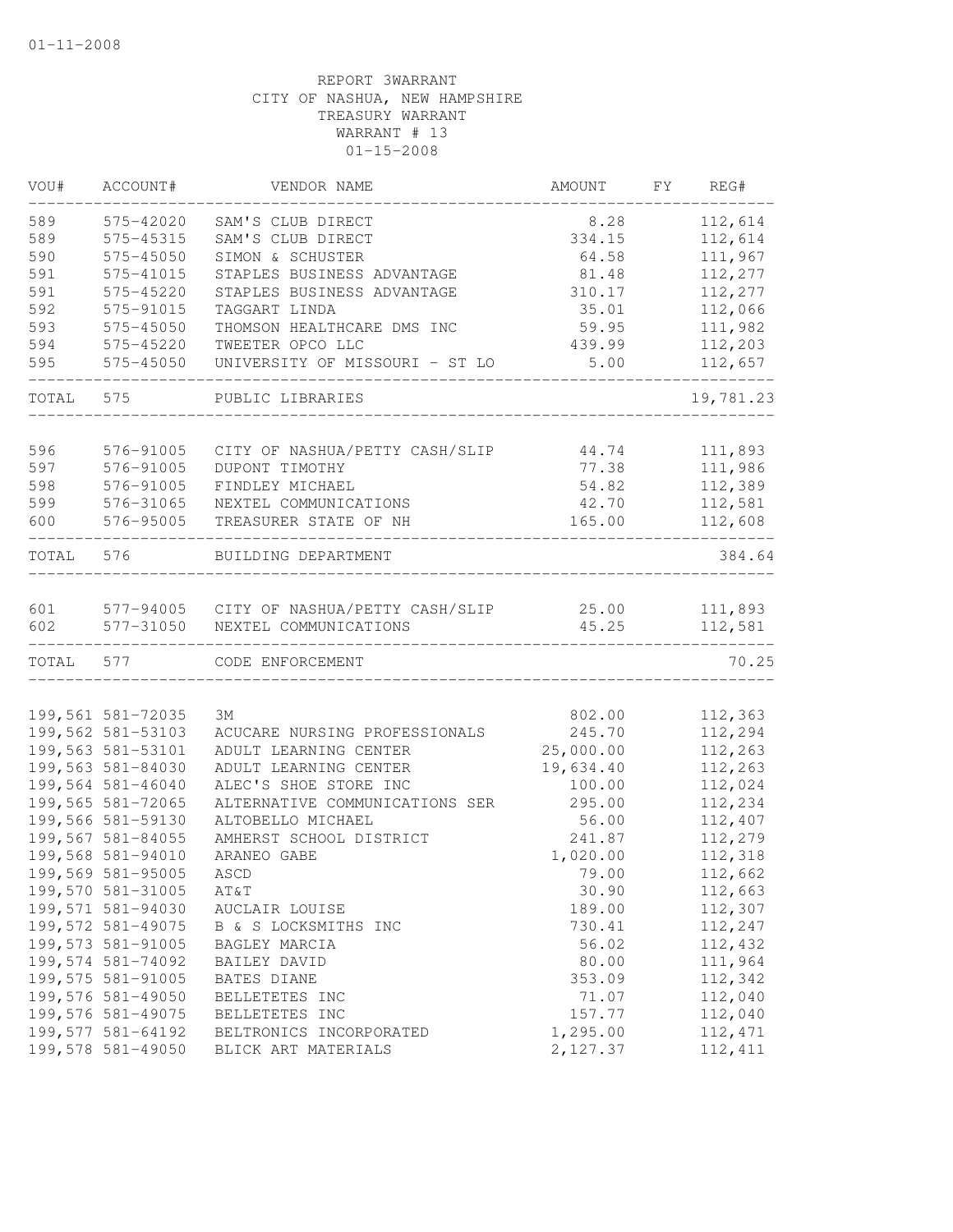| VOU# | ACCOUNT#          | VENDOR NAME                    | AMOUNT    | FY | REG#    |
|------|-------------------|--------------------------------|-----------|----|---------|
|      | 199,579 581-55010 | BUDGET CAR & TRUCK RENTAL      | 258.73    |    | 112,335 |
|      | 199,580 581-55015 | CANFIELD BRAD                  | 509.25    |    | 112,350 |
|      | 199,581 581-55015 | CANTARA DEBORAH A              | 40.05     |    | 112,057 |
|      | 199,582 581-53040 | CAPPETTA CHARLES MD            | 2,500.00  |    | 112,379 |
|      | 199,583 581-43005 | CARD TECH INC                  | 111.19    |    | 112,122 |
|      | 199,584 581-55015 | CARING HANDS TRANSPORTATION LL | 12,570.00 |    | 112,420 |
|      | 199,585 581-49050 | CARPARTS OF NASHUA             | 54.07     |    | 112,466 |
|      | 199,586 581-55015 | CARSON KATHLEEN                | 73.72     |    | 111,907 |
|      | 199,587 581-49050 | CARTRIDGE WORLD                | 1,289.95  |    | 112,396 |
|      | 199,587 581-64192 | CARTRIDGE WORLD                | 189.98    |    | 112,396 |
|      | 199,588 581-49050 | CDW GOVERNMENT INC             | 1,192.45  |    | 112,302 |
|      | 199,588 581-74092 | CDW GOVERNMENT INC             | 2,053.31  |    | 112,302 |
|      | 199,589 581-84030 | CEDARCREST INC                 | 7,828.76  |    | 111,906 |
|      | 199,590 581-53102 | CENTER FOR TRAUMA INTERVENTION | 1,000.00  |    | 112,449 |
|      | 199,591 581-42010 | CENTRAL PAPER PRODUCTS CO      | 4,966.89  |    | 112,493 |
|      | 199,592 581-47010 | CHARRON MEDICAL SERVICES       | 45.00     |    | 111,909 |
|      | 199,593 581-59130 | CHOATE STEVEN                  | 76.00     |    | 112,424 |
|      | 199,594 581-59130 | CHRISTOPHER DANIEL             | 76.00     |    | 111,960 |
|      | 199,595 581-78007 | CHUCK'S AUTO REPAIR INC        | 242.69    |    | 112,349 |
| 603  | 581-91040         | CITIZENS BANK                  | 333.42    |    | 346     |
|      | 199,596 581-53103 | CLARK ASSOCIATES/DEBBIE CLARK  | 20,466.00 |    | 111,956 |
|      | 199,597 581-91005 | COCHRANE DONALD                | 29.83     |    | 112,461 |
|      | 199,598 581-53103 | COMPASSIONATE STAFFING LLC     | 315.00    |    | 112,070 |
|      | 199,599 581-74092 | COMPUTER HUT OF N E INC        | 970.32    |    | 112,495 |
|      | 199,600 581-75015 | CONTROL TECHNOLOGIES INC       | 2,757.25  |    | 112,281 |
|      | 199,601 581-44005 | COPY SHOP                      | 977.37    |    | 112,008 |
|      | 199,602 581-59130 | CORMIER MARK                   | 76.00     |    | 112,402 |
|      | 199,603 581-49050 | COSTA KIMBERLY                 | 20.00     |    | 112,383 |
|      | 199,604 581-74092 | CPACINC.COM                    | 802.29    |    | 112,444 |
|      | 199,605 581-45910 | CQ PRESS                       | 401.00    |    | 112,651 |
|      | 199,606 581-53100 | DEAN DIANA                     | 45.25     |    | 112,456 |
|      | 199,607 581-94010 | DELGRECO JOANNE                | 2,040.00  |    | 112,322 |
|      | 199,608 581-49050 | DEROSCH VALERIE                | 14.21     |    | 112,462 |
|      | 199,609 581-55025 | DERRY COOPERATIVE SCHOOL DISTR | 1,152.00  |    | 112,421 |
|      | 199,610 581-59130 | DICHARD RICHARD                | 112.00    |    | 112,253 |
|      | 199,611 581-94010 | DIMARIA JENNIFER               | 1,000.00  |    | 112,405 |
|      | 199,612 581-78007 | DONOVAN EQUIPMENT CO INC       | 169.40    |    | 111,949 |
|      | 199,613 581-49050 | DOWNES & READER HARDWOOD CO IN | 810.96    |    | 111,945 |
|      | 199,614 581-94010 | DROLET KATHLEEN                | 1,000.00  |    | 112,300 |
|      | 199,615 581-59130 | DUCKWORTH DAVID                | 76.00     |    | 112,403 |
|      | 199,616 581-59130 | DURRANCE STEVEN                | 56.00     |    | 112,438 |
|      | 199,617 581-94010 | DWYER SARAH                    | 1,000.00  |    | 112,418 |
|      | 199,618 581-55015 | EASTER SEALS NEW HAMPSHIRE     | 1,407.00  |    | 112,266 |
|      | 199,619 581-45910 | EDUCATION CENTER INC           | 34.95     |    | 112,576 |
|      | 199,620 581-84055 | EDUCATION INC                  | 197.51    |    | 112,346 |
|      | 199,621 581-49050 | <b>EDVOTEK</b>                 | 102.95    |    | 112,356 |
|      | 199,622 581-59130 | EINSIDLER-MOORE BRUCE          | 56.00     |    | 111,948 |
|      | 199,623 581-49050 | ELECTRONIX EXPRESS             | 45.00     |    | 112,330 |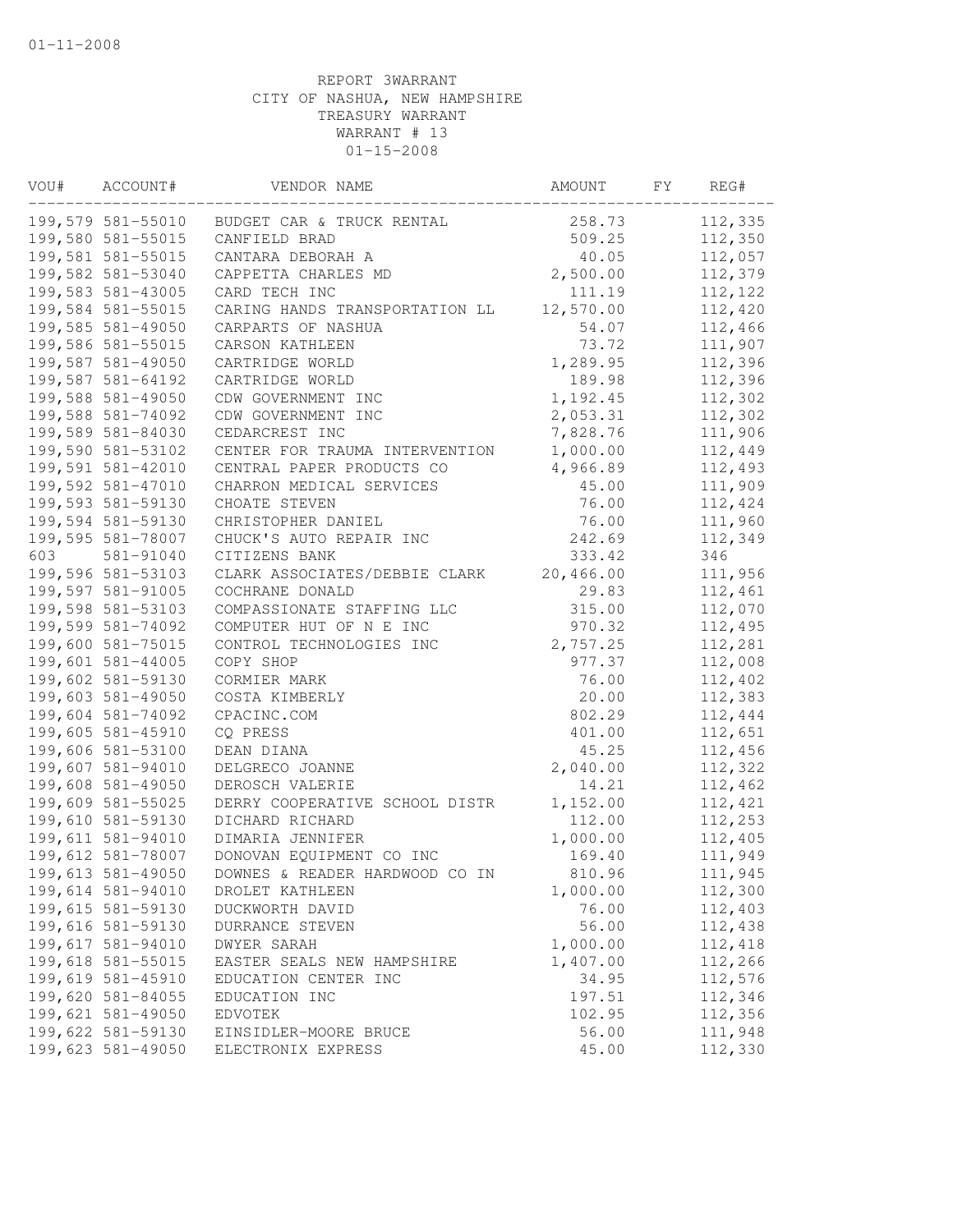| VOU# | ACCOUNT#          | VENDOR NAME                    | AMOUNT     | FY | REG#     |
|------|-------------------|--------------------------------|------------|----|----------|
|      | 199,624 581-49050 | ELLIS JEANNETTE                | 12.02      |    | 112,377  |
|      | 199,625 581-34015 | ENERGYNORTH PROPANE            | 514.24     |    | 112,484  |
|      | 199,626 581-42120 | F W WEBB COMPANY               | 165.91     |    | 111,981  |
|      | 199,627 581-49075 | FASTENAL CO                    | 171.45     |    | 111,937  |
|      | 199,628 581-94030 | FENN MAUREEN                   | 100.00     |    | 112,434  |
|      | 199,629 581-49050 | FIRMIN JIM                     | 6.99       |    | 112,409  |
|      | 199,630 581-55005 | FIRST STUDENT INC              | 2,302.85   |    | 112,329  |
|      | 199,630 581-55015 | FIRST STUDENT INC              | 279,368.06 |    | 112,329  |
|      | 199,630 581-55020 | FIRST STUDENT INC              | $-27.00$   |    | 112,329  |
|      | 199,630 581-55025 | FIRST STUDENT INC              | 434,954.60 |    | 112,329  |
|      | 199,630 581-55035 | FIRST STUDENT INC              | 2,103.68   |    | 112,329  |
|      | 199,631 581-59130 | FISCHER THOMAS                 | 56.00      |    | 112,394  |
|      | 199,632 581-59130 | FLINN BRIDGET                  | 76.00      |    | 112,450  |
|      | 199,633 581-51015 | FLYGARE SCHWARZ & CLOSSON      | 2,591.26   |    | 112,236  |
|      | 199,634 581-49030 | FOLLETT LIBRARY RESOURCES      | 1,091.92   |    | 111,930  |
|      | 199,634 581-49035 | FOLLETT LIBRARY RESOURCES      | 72.15      |    | 111,930  |
|      | 199,635 581-91005 | FORAN MARY C                   | 19.89      |    | 112,390  |
|      | 199,636 581-59130 | FORTIER RICHARD SR             | 104.00     |    | 112, 413 |
|      | 199,637 581-91005 | GAUTHIER ANN                   | 13.82      |    | 112,391  |
|      | 199,638 581-84055 | GERMAINE LAWRENCE SCHOOL       | 6,440.10   |    | 112,352  |
|      | 199,639 581-59130 | GERMANN JR ROBERT              | 96.00      |    | 112,401  |
|      | 199,640 581-94030 | GOULET KRISTINE A              | 189.00     |    | 112,292  |
|      | 199,641 581-74092 | GOVCONNECTION INC              | 278.18     |    | 111,903  |
|      | 199,642 581-42130 | GRAINGER                       | 1,043.88   |    | 111,990  |
|      | 199,643 581-68003 | GRAPPONE AUTOMOTIVE GROUP      | 25,797.00  |    | 112,118  |
|      | 199,644 581-84030 | GREATER LAWRENCE ED COLLABORAT | 8,567.50   |    | 112,341  |
|      | 199,645 581-54015 | GREGORY MEDIA INC              | 1,777.50   |    | 112,448  |
|      | 199,646 581-49050 | HARCOURT ACHIEVE               | 1,191.41   |    | 112,374  |
|      | 199,647 581-49035 | HARCOURT INC                   | 411.06     |    | 112,333  |
|      | 199,648 581-74092 | HARRIS EQUIPMENT REPAIR SERVIC | 1,409.82   |    | 112,478  |
|      | 199,649 581-42130 | HEATING SPECIALTIES OF NH INC  | 64.60      |    | 112,469  |
|      | 199,650 581-59130 | HENDERSON MICHAEL              | 56.00      |    | 112,398  |
|      | 199,651 581-94010 | HICKS NANCY                    | 1,020.00   |    | 112,459  |
|      | 199,652 581-49050 | HIGHSMITH INC                  | 313.25     |    | 112,486  |
|      | 199,653 581-49050 | HOME DEPOT CREDIT SERVICES     | 154.59     |    | 112,343  |
|      | 199,654 581-49050 | HOME DEPOT CREDIT SERVICES     | 97.92      |    | 112,375  |
|      | 199,655 581-91005 | HOTTEL CHRISTOPHER             | 62.69      |    | 112,412  |
|      | 199,656 581-78007 | HOWARD P FAIRFIELD INC         | 972.40     |    | 112,408  |
|      | 199,657 581-84030 | HUEBNER MELINDA                | 81.55      |    | 112,440  |
|      | 199,658 581-84030 | INSTITUTE OF PROFESSIONAL PRAC | 1,453.37   |    | 112,400  |
|      | 199,659 581-41040 | INTEGRATED OFFICE SOLUTIONS    | 1,520.00   |    | 112,437  |
|      | 199,660 581-59130 | JOHNSON EVAN                   | 56.00      |    | 112,406  |
|      | 199,661 581-34015 | KEYSPAN ENERGY DELIVERY        | 6,640.11   |    | 112,323  |
|      | 199,662 581-42110 | KEYSTONE BATTERY               | 135.00     |    | 112,313  |
|      | 199,663 581-91005 | KOSOW CARMEN                   | 37.71      |    | 112,312  |
|      | 199,664 581-49050 | LAKES REGION LINEN INC         | 274.18     |    | 112,357  |
|      | 199,665 581-49050 | LALANCETTE ROBERT              | 61.93      |    | 112,327  |
|      | 199,666 581-59130 | LALLY JOSEPH                   | 56.00      |    | 111,968  |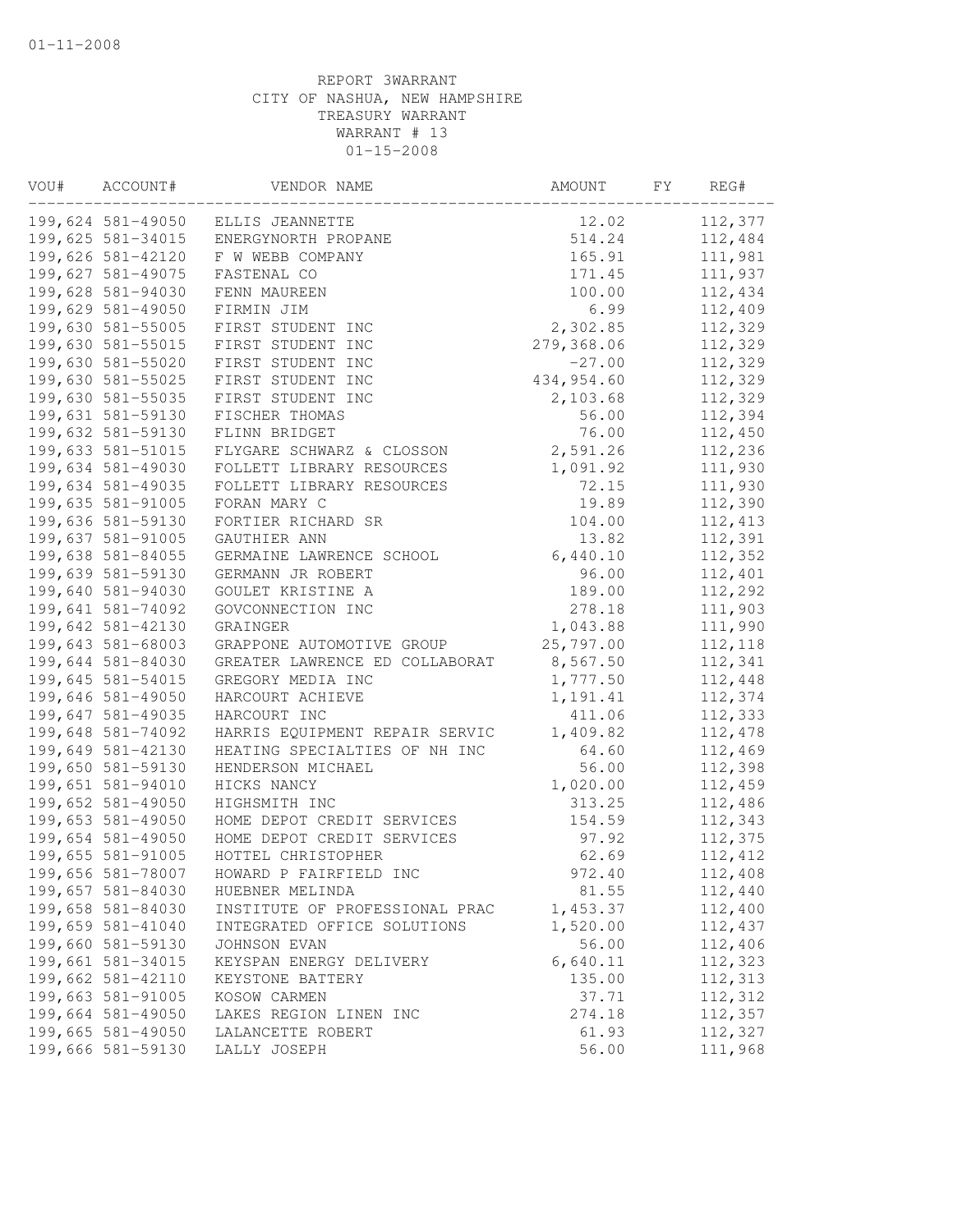| VOU# | ACCOUNT#          | VENDOR NAME                    | AMOUNT    | FY | REG#    |
|------|-------------------|--------------------------------|-----------|----|---------|
|      | 199,667 581-84030 | LEARNING PREP SCHOOL           | 1,944.15  |    | 112,287 |
|      | 199,668 581-53100 | LEVESQUE JEFFREY               | 45.25     |    | 112,452 |
|      | 199,669 581-84030 | LIGHTHOUSE SCHOOL INC          | 35,526.00 |    | 112,291 |
|      | 199,670 581-49050 | LINDENMEYR MUNROE              | 848.02    |    | 112,501 |
|      | 199,671 581-94010 | LONERGAN JASON                 | 1,000.00  |    | 111,923 |
|      | 199,672 581-45910 | LRP PUBLICATIONS               | 202.00    |    | 112,344 |
|      | 199,673 581-84055 | LUTHERAN COMMUNITY SERVICES OF | 3,450.26  |    | 112,339 |
|      | 199,674 581-49050 | LYDON RICHARD                  | 46.72     |    | 112,360 |
|      | 199,675 581-42110 | M & M ELECTRICAL SUPPLY CO INC | 278.53    |    | 112,465 |
|      | 199,675 581-49050 | M & M ELECTRICAL SUPPLY CO INC | 797.30    |    | 112,465 |
|      | 199,676 581-49050 | MARKET BASKET                  | 62.03     |    | 112,062 |
|      | 199,677 581-59130 | MARTEL CHESTER                 | 132.00    |    | 112,395 |
|      | 199,678 581-75090 | MARVELL PLATE GLASS INC        | 261.58    |    | 111,921 |
|      | 199,679 581-49050 | MAYER-JOHNSON LLC              | 215.00    |    | 112,026 |
|      | 199,680 581-78007 | MAYNARD & LESIEUR INCORPORATED | 234.39    |    | 112,479 |
|      | 199,681 581-59130 | MCCARTHY DENNIS                | 76.00     |    | 112,213 |
|      | 199,682 581-53103 | MCCARTNEY AMY D/B/A            | 1,825.00  |    | 112,426 |
|      | 199,683 581-47010 | MCGRAW HILL COMPANIES          | 33.56     |    | 112,019 |
|      | 199,684 581-59130 | MENCK ROBERT III               | 86.00     |    | 112,425 |
|      | 199,685 581-34015 | METROMEDIA ENERGY INC          | 64,767.07 |    | 112,667 |
|      | 199,686 581-59130 | MICHAEL BARBARA                | 56.00     |    | 112,393 |
|      | 199,687 581-91005 | MIGNEAULT DEBORAH              | 68.47     |    | 112,289 |
|      | 199,688 581-91005 | MILLER MEGAN                   | 26.19     |    | 112,505 |
|      | 199,689 581-47010 | MOORE MEDICAL LLC              | 122.86    |    | 112,084 |
|      | 199,689 581-49050 | MOORE MEDICAL LLC              |           |    | 112,084 |
|      | 199,690 581-59130 | MORGAN MICHAEL                 | 56.00     |    | 111,918 |
|      | 199,691 581-59130 | MURPHY DENNIS                  | 76.00     |    | 112,460 |
|      | 199,692 581-49050 | MUSICIAN'S FRIEND              | 13.98     |    | 112,371 |
|      | 199,693 581-84030 | NASHOBA LEARNING GROUP         | 5,564.64  |    | 112,378 |
|      | 199,694 581-49910 | NASHUA OUTDOOR POWER EQUIP     | 202.68    |    | 112,056 |
|      | 199,695 581-56030 | NASHUA SCHOOL OF GYMNASTICS    | 750.00    |    | 112,060 |
|      | 199,696 581-78007 | NASHUA WHOLESALE TIRE INC      | 612.00    |    | 112,017 |
|      | 199,697 581-42010 | NATIONWIDE SALES & SERVICE     | 869.45    |    | 112,301 |
|      | 199,698 581-53100 | NEOPOST LEASING                | 347.41    |    | 112,365 |
|      | 199,699 581-84055 | NEW HAMPSHIRE HOSPITAL         | 684.00    |    | 112,372 |
|      | 199,700 581-84055 | NFI NORTH INC                  | 4,313.75  |    | 112,282 |
|      | 199,701 581-91005 | NOBLE DANA                     | 17.53     |    | 112,376 |
|      | 199,702 581-83009 | NORTHEAST DELTA DENTAL         | 4,973.31  |    | 112,661 |
|      | 199,703 581-53100 | ORR GREGORY                    | 1,290.00  |    | 112,463 |
|      | 199,704 581-31005 | PAETEC COMMUNICATIONS INC      | 513.39    |    | 112,361 |
|      | 199,704 581-31040 | PAETEC COMMUNICATIONS INC      | 748.20    |    | 112,361 |
|      | 199,705 581-53100 | PAPADOPOULOS METIVIER RAINA    | 45.25     |    | 112,455 |
|      | 199,706 581-44005 | PAPERGRAPHICS                  | 744.02    |    | 111,924 |
|      | 199,707 581-49075 | PASEK CORP                     | 626.42    |    | 112,284 |
|      | 199,708 581-33005 | PENNICHUCK WATER WORKS INC     | 4,202.55  |    | 112,578 |
|      | 199,709 581-53100 | PERFORMANCE REHAB INC.         | 4,866.75  |    | 112,364 |
|      | 199,710 581-49075 | PETTY CASH                     | 64.52     |    | 112,564 |
|      | 199,711 581-43005 | PETTY CASH                     | 6.41      |    | 112,565 |
|      |                   |                                |           |    |         |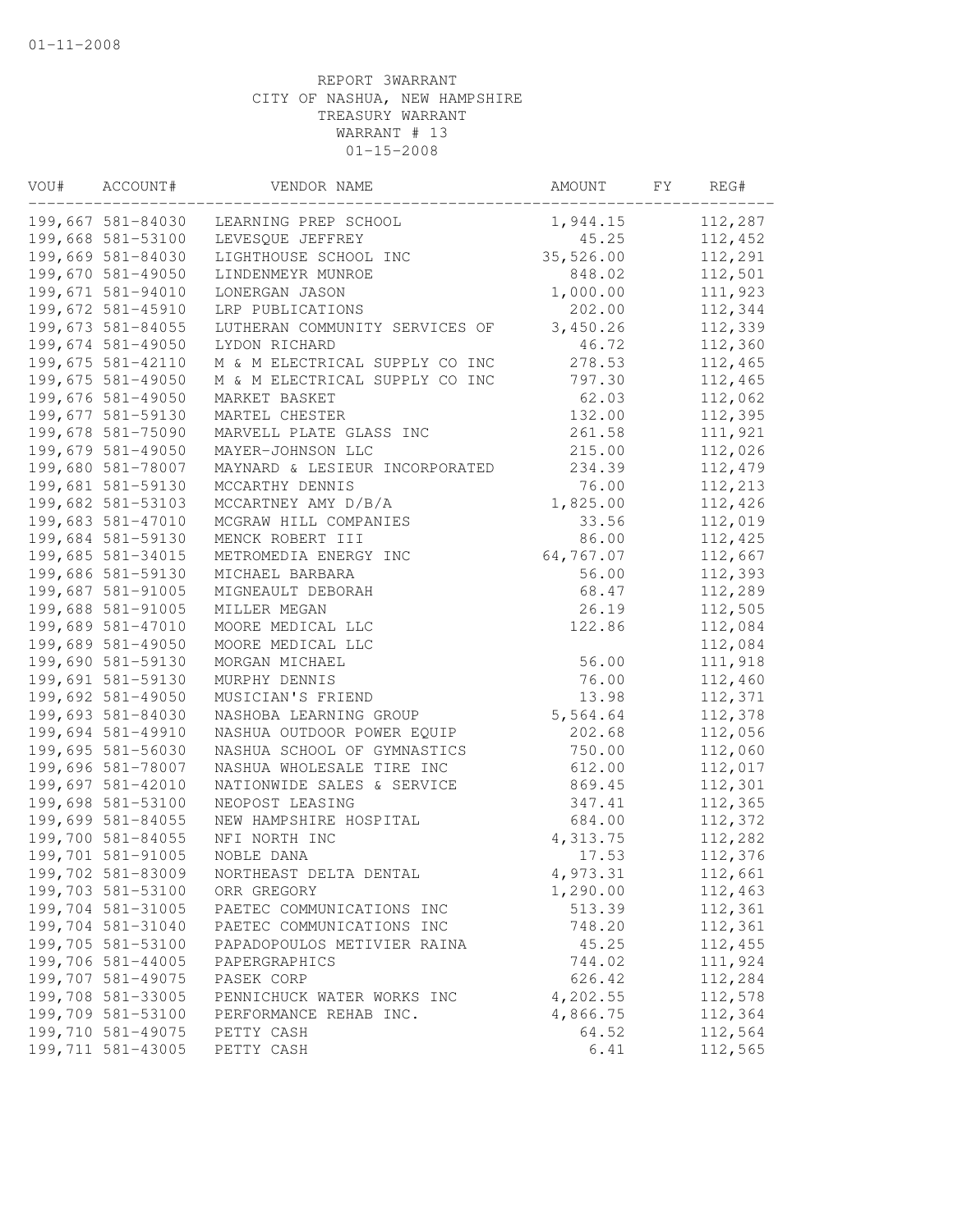| VOU# | ACCOUNT#          | VENDOR NAME                       | AMOUNT    | FY. | REG#     |
|------|-------------------|-----------------------------------|-----------|-----|----------|
|      | 199,711 581-47010 | PETTY CASH                        | 21.98     |     | 112,565  |
|      | 199,711 581-49050 | PETTY CASH                        | 69.32     |     | 112,565  |
|      | 199,712 581-98030 | PETTY CASH                        | 570.00    |     | 112,567  |
|      | 199,713 581-94010 | PIKE STEPHANIE                    | 904.00    |     | 112,439  |
|      | 199,714 581-94010 | PITSILLIDES IRENE                 | 1,652.00  |     | 112,321  |
|      | 199,715 581-41015 | PLACE PATRICIA                    | 58.78     |     | 112,295  |
|      | 199,716 581-55015 | PROVIDER ENTERPRISES INC<br>(THE) | 23,409.75 |     | 112,314  |
|      | 199,717 581-32005 | PUBLIC SERVICE OF NH              | 15,486.04 |     | 112,649  |
|      | 199,718 581-42110 | RALPH PILL ELECTRIC SUPPLY COM    | 22.79     |     | 112,472  |
|      | 199,719 581-84030 | READING FOUNDATION (THE)          | 2,325.00  |     | 112,331  |
|      | 199,720 581-84030 | REGIONAL SERVICES & EDUCATION     | 12,608.03 |     | 111,911  |
|      | 199,721 581-42110 | REXEL CLS                         | 141.44    |     | 112, 415 |
|      | 199,722 581-49050 | REYNOLDS MARGARET                 | 86.80     |     | 112,299  |
|      | 199,723 581-49050 | REZNICHENKO EKATERINA             | 81.89     |     | 112,433  |
|      | 199,724 581-59130 | ROUSSEAU CHRIS                    | 76.00     |     | 112,427  |
|      | 199,725 581-91005 | RYAN DAVID                        | 97.05     |     | 112, 417 |
|      | 199,726 581-55015 | SAFEWAY TRAINING & TRANS SERV     | 2,754.00  |     | 112,336  |
|      | 199,727 581-78007 | SANEL AUTO PARTS CO               | $-43.43$  |     | 112,050  |
|      | 199,727 581-78007 | SANEL AUTO PARTS CO               | 305.76    |     | 112,051  |
|      | 199,728 581-91005 | SCHAPPLER PHILIP                  | 26.31     |     | 112,293  |
|      | 199,729 581-49050 | SCHOLASTIC MAGAZINES              | 166.66    |     | 112,088  |
|      | 199,730 581-47010 | SCHOOL HEALTH CORP                | 18.90     |     | 111,926  |
|      | 199,731 581-49050 | SCHOOL SPECIALTY                  | 1,892.88  |     | 112,305  |
|      | 199,731 581-63085 | SCHOOL SPECIALTY                  | 134.88    |     | 112,305  |
|      | 199,732 581-49075 | SCHROEDER ERIC                    | 37.72     |     | 112,410  |
|      | 199,733 581-64192 | SEARS COMMERCIAL ONE              | .14       |     | 112,595  |
|      | 199,734 581-64192 | SHANAHAN SOUND AND ELECTRONICS    | 612.00    |     | 112,404  |
|      | 199,735 581-91005 | SILVA AMANDA                      | 17.82     |     | 112,445  |
|      | 199,736 581-59130 | SINCLAIR CAM                      | 353.00    |     | 112,451  |
|      | 199,737 581-91005 | SMITH BETH                        | 20.13     |     | 112,443  |
|      | 199,738 581-84030 | SOUTHEASTERN REG EDU SEV CENTE    | 15,752.70 |     | 112,288  |
|      | 199,738 581-84055 | SOUTHEASTERN REG EDU SEV CENTE    | 15,752.70 |     | 112,288  |
|      | 199,739 581-53100 | SOUTHERN NH SPEECH-LANGUAGE       | 240.00    |     | 112,446  |
|      | 199,740 581-84055 | SPAULDING YOUTH CENTER            | 9,891.30  |     | 111,902  |
|      | 199,741 581-49050 | SPORTIME                          | 196.64    |     | 112,310  |
|      | 199,742 581-41015 | STAPLES BUSINESS ADVANTAGE        | 561.46    |     | 112,221  |
|      | 199,742 581-41045 | STAPLES BUSINESS ADVANTAGE        | 2,800.84  |     | 112,221  |
|      | 199,742 581-49050 | STAPLES BUSINESS ADVANTAGE        | 1,893.35  |     | 112,221  |
|      | 199,743 581-53100 | STATE OF NH - CRIMINAL RECORDS    | 294.75    |     | 112,566  |
|      | 199,744 581-84055 | STETSON SCHOOL INC                | 5,510.64  |     | 112,388  |
|      | 199,745 581-47010 | SUNBURST VISUAL MEDIA             | 24.93     |     | 112,368  |
|      | 199,746 581-64045 | SYSTEMS PLUS COMPUTERS INC        | 1,872.00  |     | 112,419  |
|      | 199,746 581-74092 | SYSTEMS PLUS COMPUTERS INC        | 64.00     |     | 112,419  |
|      | 199,747 581-45910 | TELEGRAPH PUBLISHING CO           | 312.00    |     | 112,668  |
|      | 199,748 581-49050 | TOADSTOOL BOOKSHOP                | 60.77     |     | 112,002  |
|      | 199,749 581-42120 | TOTAL AIR SUPPLY INC              | 265.56    |     | 112,216  |
|      | 199,750 581-53100 | TWIN STATE//VOICE.DATA.VIDEO.I    | 60.00     |     | 112,347  |
|      | 199,751 581-74092 | UNICOM                            | 287.00    |     | 112,351  |
|      |                   |                                   |           |     |          |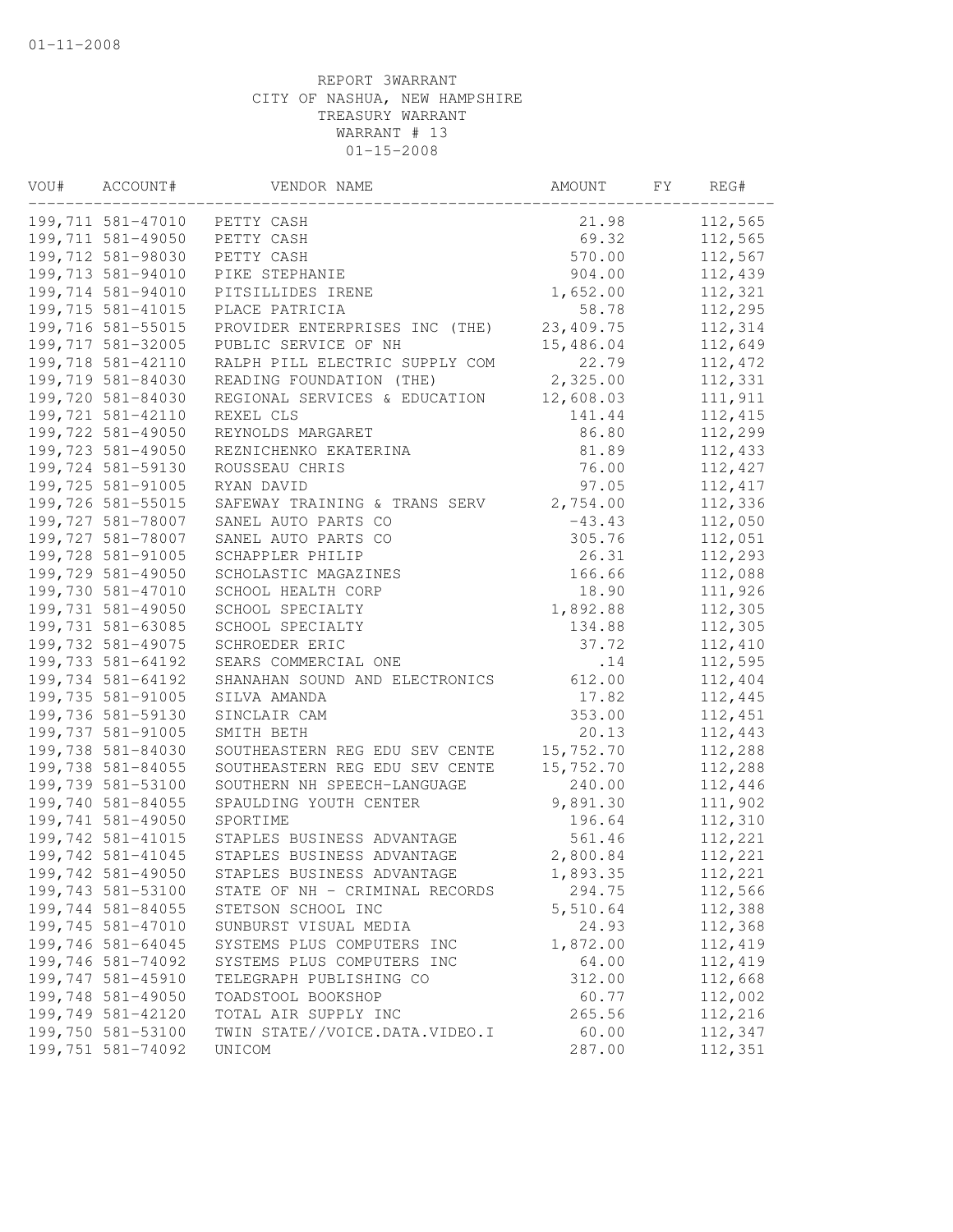| VOU#       | ACCOUNT#               | VENDOR NAME                                          | <b>AMOUNT</b>         | FY<br>REG#         |
|------------|------------------------|------------------------------------------------------|-----------------------|--------------------|
|            | 199,752 581-43005      | UNITED PARCEL SERVICE                                | 4.62                  | 112,286            |
|            | 199,753 581-42120      | UNITED SUPPLY COMPANY INC                            | 244.88                | 112,492            |
|            | 199,754 581-83102      | UNUM LIFE INSURANCE                                  | 2,093.64              | 112,562            |
|            | 199,755 581-49050      | UPSTART                                              | 66.04                 | 112,033            |
|            | 199,756 581-34015      | VERIZON                                              | 31.52                 | 112,584            |
|            | 199,757 581-34015      | VERIZON                                              | 31.52                 | 112,620            |
|            | 199,758 581-34015      | VERIZON                                              | 34.78                 | 112,653            |
|            | 199,759 581-31005      | VERIZON                                              | 28.73                 | 112,664            |
|            | 199,760 581-84030      | VERMONT CTR FOR THE DEAF &                           | 13,885.60             | 112,442            |
|            | 199,761 581-83004      | VISION SERVICE PLAN - NH                             | 1,720.47              | 112,563            |
|            | 199,762 581-49050      | WALMART COMMUNITY                                    | 51.05                 | 112,280            |
|            | 199,762 581-49075      | WALMART COMMUNITY                                    | 66.98                 | 112,280            |
|            | 199,763 581-84030      | WALSH SILVIA                                         | 245.00                | 112,441            |
|            | 199,764 581-53100      | WATER CHEMICALS INC                                  | 1,050.00              | 112,079            |
|            | 199,765 581-84030      | WATERS MARCIA                                        | 140.01                | 112,423            |
|            | 199,766 581-53100      | WAVEGUIDE INC                                        | 1,500.00              | 111,996            |
|            | 199,767 581-45910      | WORLD ALMANAC EDUCATION                              | 110.51                | 112,285            |
|            | 199,768 581-59130      | YOUNG GARY                                           | 76.00                 | 112,454            |
|            | 199,769 581-53101      | YOUTH COUNCIL (THE)                                  | 8,373.90              | 112,345            |
|            | 199,770 581-74092      | ZONES                                                | 1,710.47              | 112,308            |
| TOTAL      | 581                    | SCHOOL DEPARTMENT                                    |                       | 1,202,973.58       |
|            |                        |                                                      |                       |                    |
| 604        | 590-23531              | BEN'S UNIFORMS                                       | 6, 287.00             | 112,496            |
| 605        | 590-24524              | DELL MARKETING LP                                    | 760.00                | 111,989            |
| 606        | 590-24532              | YANKEE EQUIPMENT SYSTEMS INC                         | 15,280.00             | 111,936            |
| 607        | 590-24551              | NASHUA REGIONAL PLANNING COMMI                       | 15,944.10             | 112,499            |
| TOTAL      | 590                    | P/Y OBLIGATIONS                                      |                       | 38, 271.10         |
|            |                        |                                                      |                       |                    |
| 608<br>609 | 595-22020<br>595-22020 | PUBLIC STORAGE INC<br>SOZMEN GOKHAN & EREN KURTAY-SO | 95,770.09<br>1,262.46 | 112,160<br>112,161 |
|            |                        |                                                      |                       |                    |
| TOTAL      | 595                    | OVERLAY                                              |                       | 97,032.55          |
|            |                        |                                                      |                       |                    |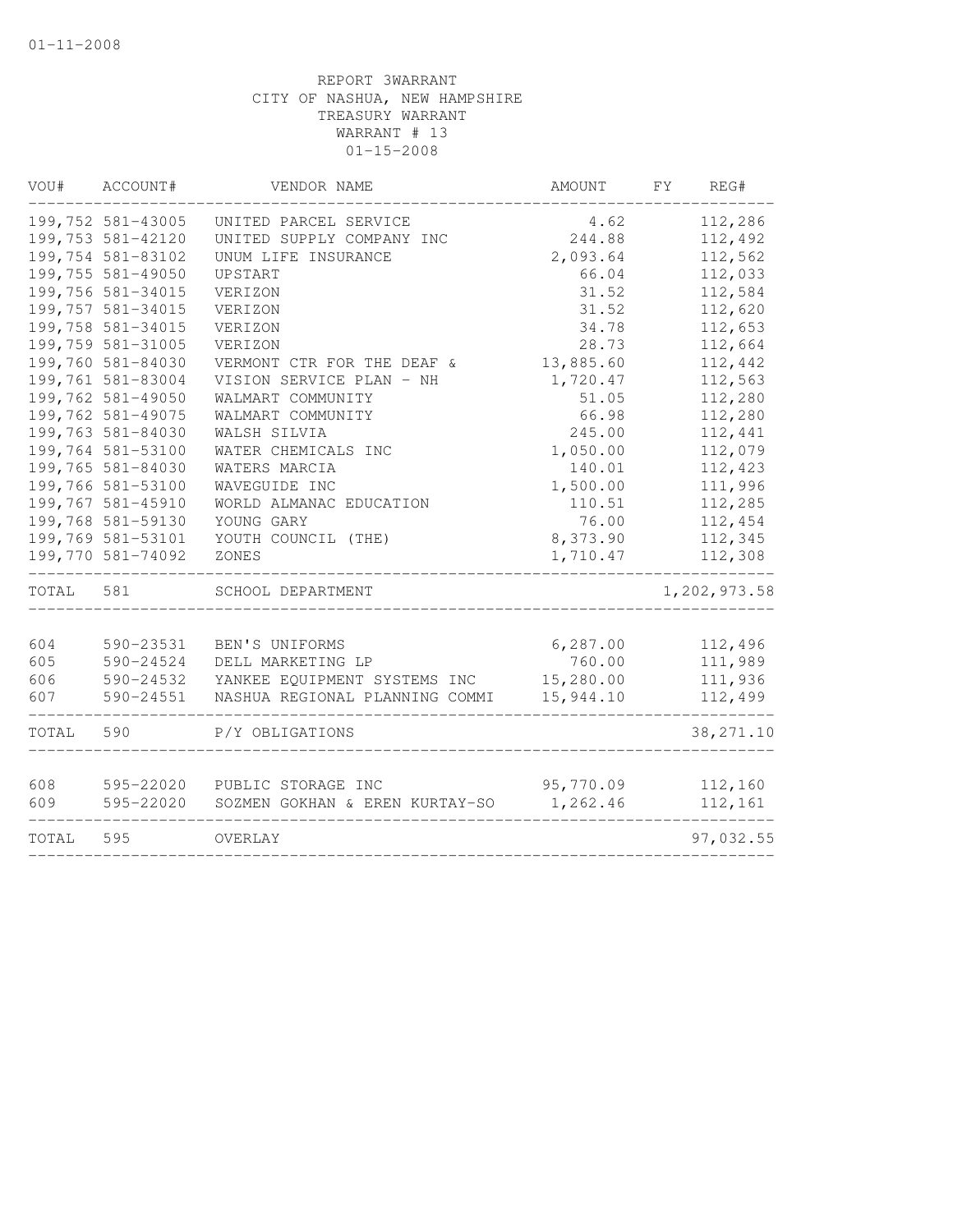| VOU#                             | ACCOUNT# | VENDOR NAME                                            | AMOUNT                | <b>FY</b> | REG#               |
|----------------------------------|----------|--------------------------------------------------------|-----------------------|-----------|--------------------|
| 610                              |          | 653-18 UNION LEADER CORPORATION                        | 257.76                |           | 112,580            |
| TOTAL                            | 653-18   | CAP IMP - STREET DEPT<br>SIDEWALK CONSTR & REPLACEMENT |                       |           | 257.76             |
| 199,771 681-11<br>199,772 681-11 |          | KEACH-NORDSTROM ASSOCS INC<br>W L BLISS ASSOCIATES INC | 5,517.42<br>15,701.60 |           | 112,359<br>112,447 |
| TOTAL                            | 681-11   | CAP IMP - SCHOOL<br>DEFERRED NAINTENANCE/MAJOR         |                       |           | 21,219.02          |
|                                  |          |                                                        |                       |           |                    |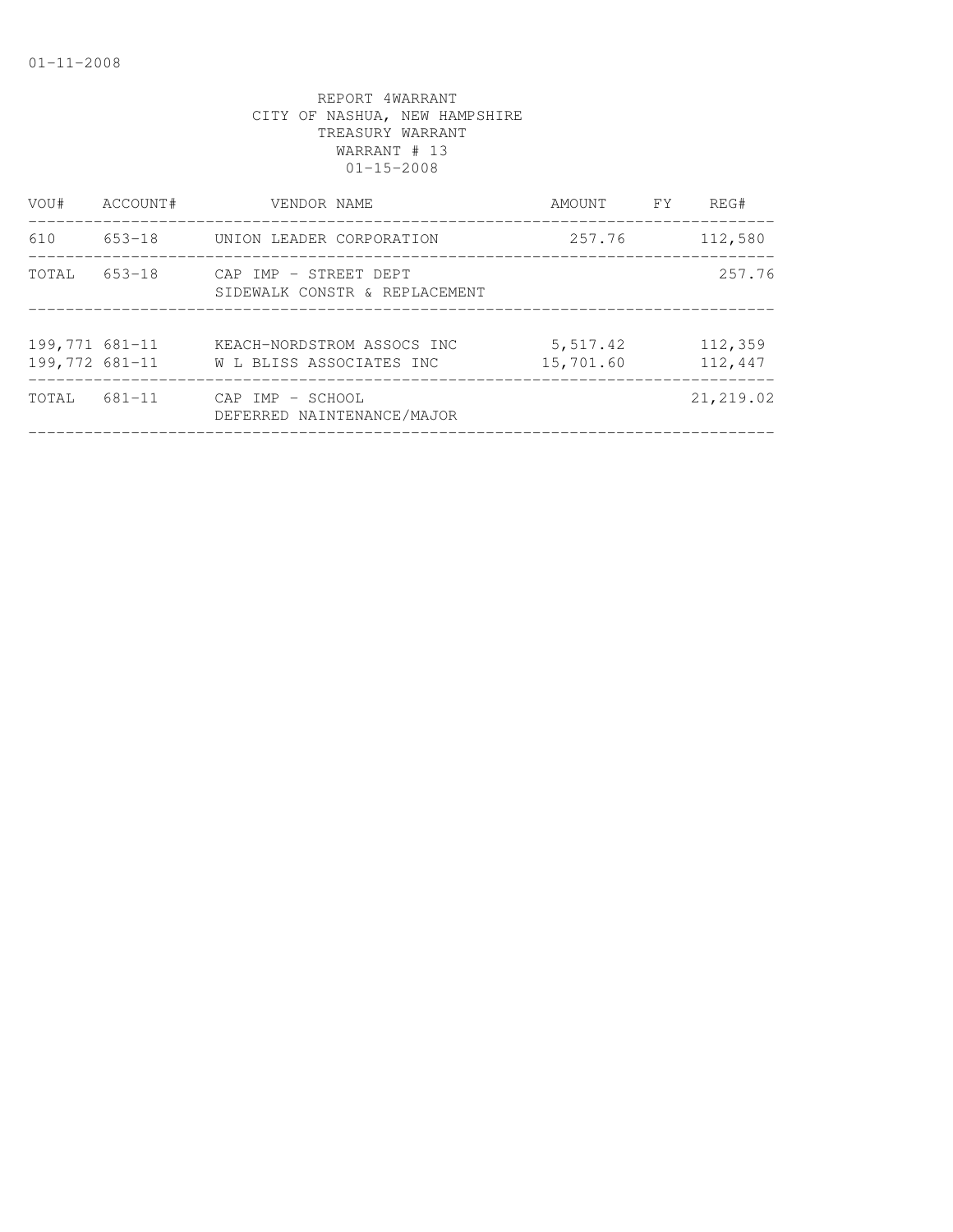| VOU#       | ACCOUNT#  | PROGRAM<br>VENDOR NAME                                                 | AMOUNT FY REG#     |                    |
|------------|-----------|------------------------------------------------------------------------|--------------------|--------------------|
| 611<br>612 |           | 731-64040 3705 GOVCONNECTION INC<br>731-64045   3705 DELL MARKETING LP | 241.95<br>2,205.05 | 112,030<br>112,036 |
| TOTAL      |           | 731 CPF-POLICE DEPARTMENT                                              | 2,447.00           |                    |
|            |           |                                                                        |                    |                    |
| 613        | 792-01310 | 3799 METHUEN CONSTRUCTION CORP INC                                     | 1,566,375.27       | 112,054            |
| 614        | 792-01310 | 3799 METHUEN CONSTRUCTION CORP INC/                                    | 75,445.73          | 356                |
| 615        | 792-53030 | 3792 FAY SPOFFORD & THORNDIKE LLC                                      | 6,167.29           | 111,934            |
| 616        | 792-53030 | 3792 MAYNARD & PAOUETTE                                                | 1,100.00           | 112,206            |
| 617        | 792-53030 | 3799 METCALF & EDDY                                                    | 78,734.79          | 112,018            |
| 618        | 792-59232 | 3795 HUDSON PAVING &EXCAVATION INC                                     | 2,451.44           | 112,490            |
| 619        | 792-59232 | 3795 HUDSON PAVING /RETAINAGE                                          | 272.38             | 357                |
| TOTAL      | 792       | CPF-WASTEWATER USER FUND                                               | 1,730,546.90       |                    |
|            |           |                                                                        |                    |                    |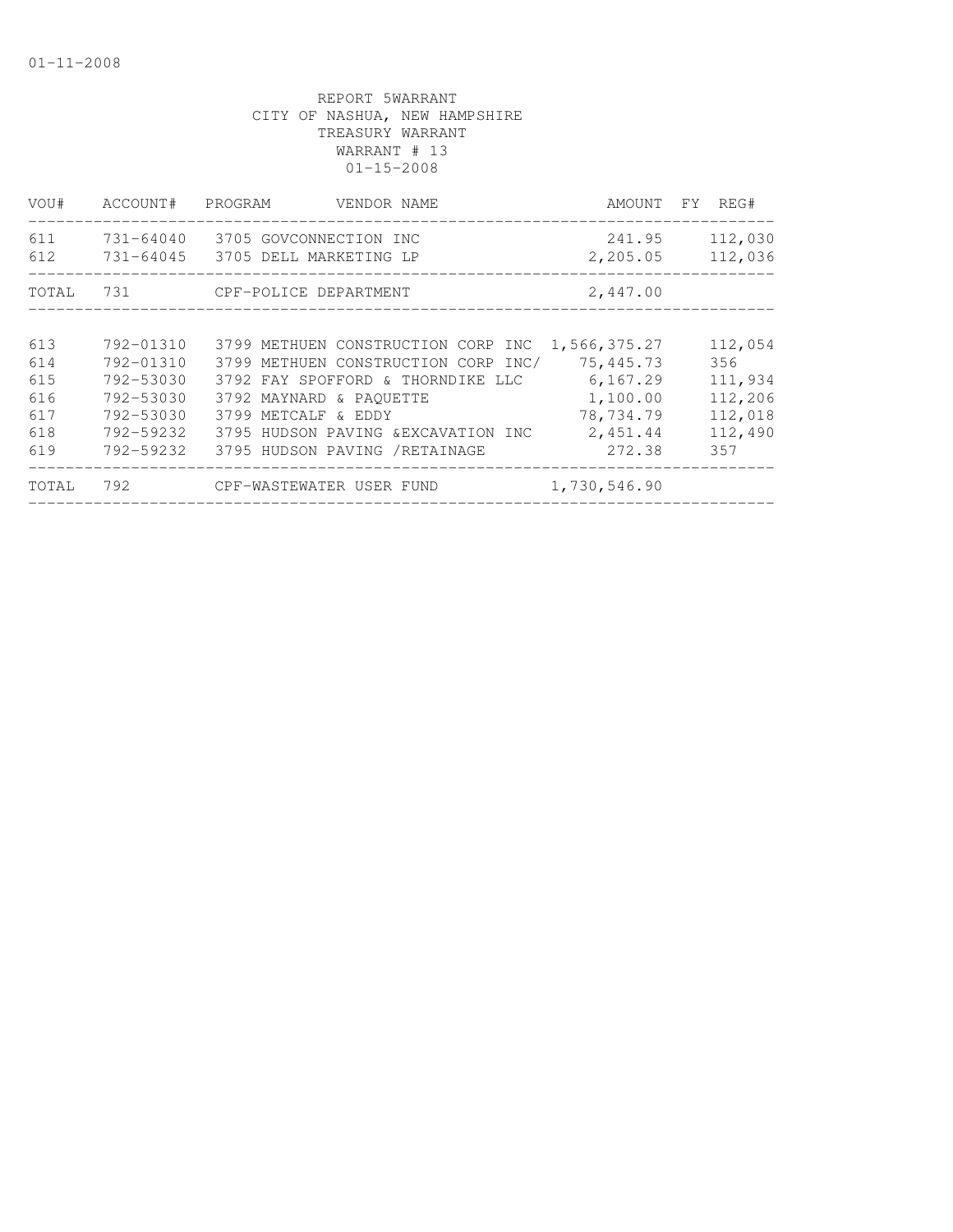| VOU#  | ACCOUNT#  | VENDOR NAME                                  | AMOUNT     | FΥ<br>REG#         |
|-------|-----------|----------------------------------------------|------------|--------------------|
| 620   | 801-31050 | NEXTEL COMMUNICATIONS                        | 352.60     | 112,581            |
| 621   | 801-32005 | PUBLIC SERVICE OF NH                         | 887.78     | 112,649            |
| 622   | 801-33005 | PENNICHUCK WATER                             | 136.05     | 112,593            |
| 623   | 801-34015 | ENERGYNORTH PROPANE                          | 1,123.33   | 112,591            |
| 624   | 801-43005 | FEDEX                                        | 22.78      | 112,577            |
| 625   | 801-46030 | LEHIGH SAFETY SHOE LLC                       | 70.00      | 112,021            |
| 625   | 801-46030 | LEHIGH SAFETY SHOE LLC                       | 82.00      | 112,021            |
| 626   | 801-48005 | SHATTUCK MALONE OIL CO                       | 3,764.86   | 112,572            |
| 626   | 801-48005 | SHATTUCK MALONE OIL CO                       | 16,941.88  | 112,572            |
| 626   | 801-48005 | SHATTUCK MALONE OIL CO                       | 2,823.66   | 112,572            |
| 627   | 801-49040 | BCM CONTROLS CORPORATION                     | 2,370.00   | 112,101            |
| 628   | 801-53075 | USDA APHIS                                   | 5,066.67   | 112,594            |
| 629   | 801-53080 | CHEMSERVE ENVIRONMENTAL ANALYS               | 604.60     | 112,220            |
| 630   | 801-53130 | COLUMBIA ANALYTICAL SERVICES I               | 1,016.50   | 112,089            |
| 631   | 801-53130 | ENDYNE INC                                   | 8,908.75   | 112,097            |
| 632   | 801-59100 | AMHERST APPLIANCE REPAIR/STEVE               | 217.00     | 112,091            |
| 633   | 801-59245 | D & R TOWING INC                             | 300.00     | 112,468            |
| 634   | 801-64045 | COMCAST                                      | 68.48      | 112,621            |
| 635   | 801-64192 | MAGUIRE EQUIPMENT INC                        | 10,800.00  | 112,215            |
| 636   | 801-75023 | A-1 STEAM CLEANING INC                       | 170.00     | 112,004            |
| 637   | 801-75023 | BELLETETES INC                               | 40.10      | 112,040            |
| 638   | 801-75023 | J LAWRENCE HALL INC                          | 834.56     | 112,502            |
| 639   | 801-77020 | BEST FORD/BEST CYCLE                         | 11.08      | 111,917            |
| 640   | 801-77020 | LIBERTY INTN'L TRUCKS OF NH LL               | 544.69     | 112,476            |
| 640   | 801-77020 | LIBERTY INTN'L TRUCKS OF NH LL               | 13, 135.08 | 112,476            |
| 640   | 801-77020 | LIBERTY INTN'L TRUCKS OF NH LL               | 290.48     | 112,476            |
| 641   | 801-77020 | SOUTHWORTH-MILTON INC                        | 3,673.89   | 111,920            |
| 642   | 801-78065 | SULLIVAN TIRE INC                            | 1,774.48   | 111,933            |
| 643   | 801-78100 | CN WOOD CO INC                               | 560.95     | 112,271            |
| 643   | 801-78100 | CN WOOD CO INC                               | 539.54     | 112,271            |
| 644   | 801-78100 | LIBERTY INTN'L TRUCKS OF NH LL               | 224.67     | 112,476            |
| 645   | 801-78100 | SANEL AUTO PARTS CO                          | 6.81       | 112,051            |
| 645   | 801-78100 | SANEL AUTO PARTS CO                          | 54.57      | 112,051            |
| 645   | 801-78100 | SANEL AUTO PARTS CO                          | 37.63      | 112,051            |
| 646   | 801-78100 | SOUTHWORTH-MILTON INC                        | 220.68     | 111,920            |
| 647   | 801-85060 | TREASURER STATE OF NH                        | 159,629.49 | 342                |
| 647   | 801-85065 | TREASURER STATE OF NH                        | 75,811.18  | 342                |
| 647   | 801-85070 | TREASURER STATE OF NH                        | 28, 170.32 | 342                |
| 648   | 801-94010 | MARCOTTE JASON                               | 1,106.25   | 112,568            |
| 649   | 801-96125 | CMA ENGINEERS INC                            | 5,722.55   | 112,072            |
| 650   | 801-96125 | GZA GEOENVIRONMENTAL INC                     | 1,758.78   | 112,316<br>_______ |
| TOTAL | 801       | SOLID WASTE DISPOSAL<br>____________________ |            | 349,874.72         |
|       |           |                                              |            |                    |
| 651   | 802-31005 | NEXTEL COMMUNICATIONS                        | 97.40      | 112,581            |
| 651   | 802-31005 | NEXTEL COMMUNICATIONS                        | 211.54     | 112,581            |
| 652   | 802-32005 | PUBLIC SERVICE OF NH                         | 638.20     | 112,649            |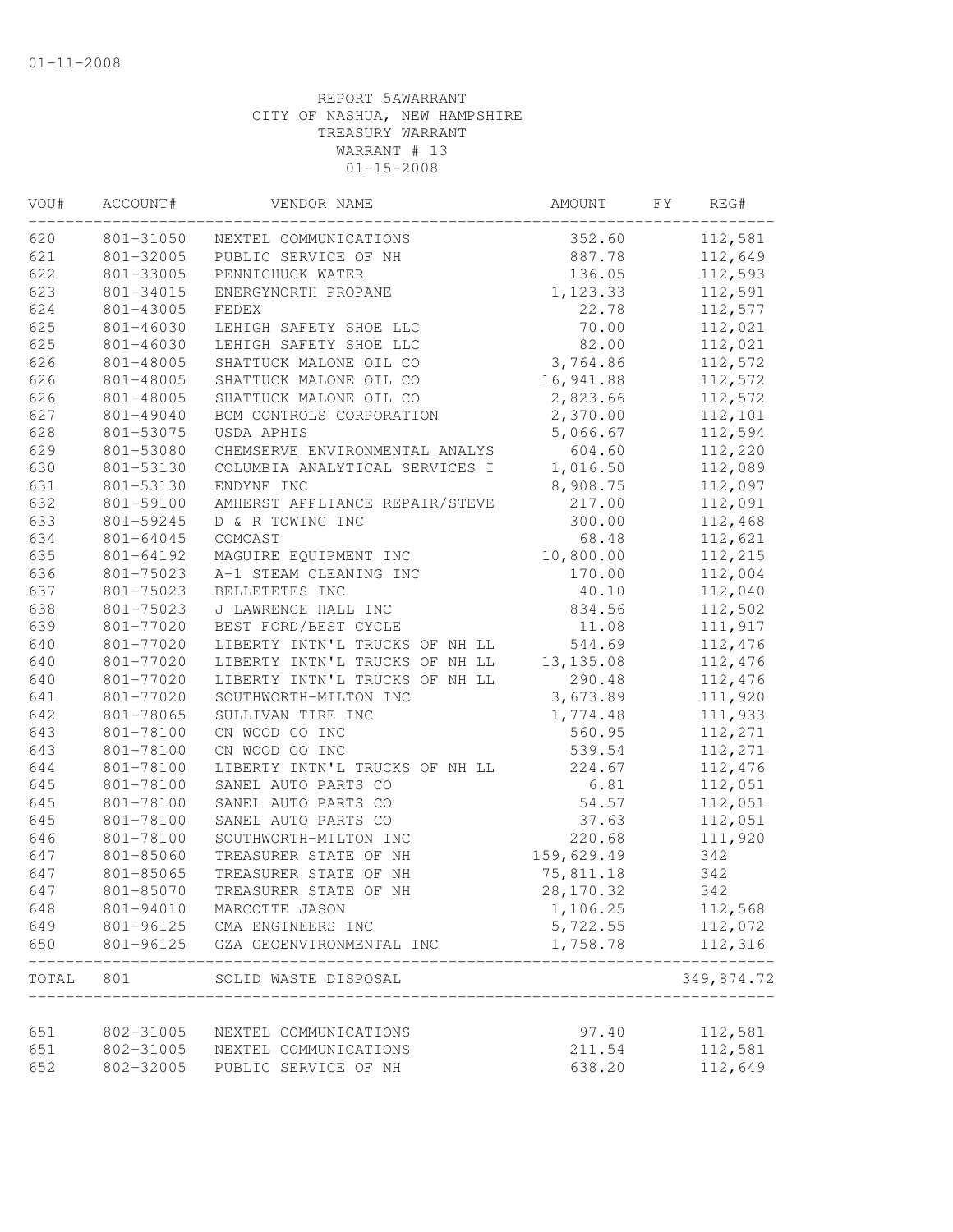| WOU# | ACCOUNT#    | VENDOR NAME                    | AMOUNT    | FY | REG#    |
|------|-------------|--------------------------------|-----------|----|---------|
| 652  | 802-32005   | PUBLIC SERVICE OF NH           | 14.21     |    | 112,650 |
| 652  | 802-32005   | PUBLIC SERVICE OF NH           | 248.71    |    | 112,650 |
| 653  | 802-33005   | PENNICHUCK WATER               | 844.44    |    | 112,593 |
| 654  | 802-34015   | KEYSPAN ENERGY DELIVERY        | 138.34    |    | 112,592 |
| 655  | 802-41015   | STAPLES BUSINESS ADVANTAGE     | 276.31    |    | 112,277 |
| 657  | 802-42010   | GREENLEAF WILLIAM              | 340.00    |    | 111,894 |
| 656  | 802-42010   | GREENLEAF WILLIAM              | 680.00    |    | 112,127 |
| 658  | 802-42010   | MCMASTER-CARR SUPPLY CO        | 41.71     |    | 112,029 |
| 659  | 802-45101   | CIBA CORPORATION               | 10,932.00 |    | 111,970 |
| 660  | 802-45103   | JCI JONES CHEMICALS INC        | 2,250.60  |    | 112,081 |
| 661  | 802-45106   | KEMIRA WATER SOLUTIONS INC     | 3,295.16  |    | 112,083 |
| 662  | $802 - 452$ | BEAULIEU JEAN Y                | 540.00    |    | 112,179 |
| 663  | 802-46045   | UNIFIRST CORPORATION           | 82.60     |    | 112,262 |
| 663  | 802-46045   | UNIFIRST CORPORATION           | 470.20    |    | 112,262 |
| 664  | $802 - 467$ | HILLSBOROUGH COUNTY TREASURER  | 1,135.23  |    | 112,488 |
| 665  | 802-48015   | DENNIS K BURKE INC             | 866.77    |    | 112,659 |
| 665  | 802-48015   | DENNIS K BURKE INC             | 866.76    |    | 112,659 |
| 666  | 802-49070   | VWR INTERNATIONAL INC          | 2, 114.21 |    | 112,278 |
| 667  | 802-49075   | HOME DEPOT CREDIT SERVICES     | 17.99     |    | 112,590 |
| 668  | 802-49075   | RADIO SHACK                    | 74.97     |    | 112,575 |
| 669  | 802-53030   | EASTERN ANALYTICAL INC         | 513.50    |    | 112,046 |
| 670  | 802-53030   | HEALTH & SAFETY SERVICES UNLIM | 246.00    |    | 112,031 |
| 671  | 802-53030   | MILLIPORE CORPORATION          | 3, 205.20 |    | 111,985 |
| 672  | 802-59100   | BAU HOPKINS                    | 448.46    |    | 111,955 |
| 673  | 802-59100   | MONSTER STORAGE                | 1,140.00  |    | 112,096 |
| 674  | 802-59225   | RESOURCE MANAGEMENT INC        | 33,928.87 |    | 111,905 |
| 675  | 802-59230   | RH WHITE CONSTRUCTION CO INC   | 2,077.22  |    | 112,273 |
| 676  | 802-59320   | ALLEN MELLO DODGE INC          | 18.57     |    | 112,473 |
| 677  | 802-59320   | NAPA AUTO PARTS                | 430.44    |    | 112,240 |
| 677  | 802-59320   | NAPA AUTO PARTS                | 9.29      |    | 112,240 |
| 678  | 802-64192   | HOME DEPOT CREDIT SERVICES     | 681.64    |    | 112,590 |
| 679  | 802-64192   | LAB SAFETY SUPPY INC           | 276.60    |    | 112,276 |
| 680  | 802-64192   | MCMASTER-CARR SUPPLY CO        | 253.20    |    | 112,029 |
| 681  | 802-64192   | PINE MOTOR PARTS               | 179.83    |    | 112,481 |
| 682  | 802-64192   | RADIO SHACK                    | 59.97     |    | 112,575 |
| 683  | 802-64192   | UNITED SUPPLY COMPANY INC      | 19.99     |    | 112,492 |
| 684  | 802-72010   | CONWAY OFFICE PRODUCTS         | 200.00    |    | 112,612 |
| 685  | 802-77050   | M & M ELECTRICAL SUPPLY CO INC | 503.48    |    | 112,465 |
| 686  | 802-77050   | PINE MOTOR PARTS               | 22.23     |    | 112,481 |
| 687  | 802-77062   | HACH COMPANY                   | 185.05    |    | 112,246 |
| 688  | 802-77065   | KOMLINE-SANDERSON ENGINEERING  | 4,348.31  |    | 112,076 |
| 689  | 802-77065   | MOTION INDUSTRIES INC          | 1,445.24  |    | 112,020 |
| 690  | 802-77065   | NASCO                          | 229.30    |    | 112,494 |
| 691  | 802-77069   | BELLETETES INC                 | 205.11    |    | 112,040 |
| 692  | 802-77069   | CORRIVEAU ROUTHIER INC         | 3.27      |    | 112,467 |
| 693  | 802-77069   | F W WEBB COMPANY               | 79.93     |    | 111,981 |
| 694  | 802-77069   | FASTENAL COMPANY               | 111.52    |    | 112,129 |
| 695  | 802-77069   | G H PHILBRICK SONS INC         | 825.00    |    | 112,075 |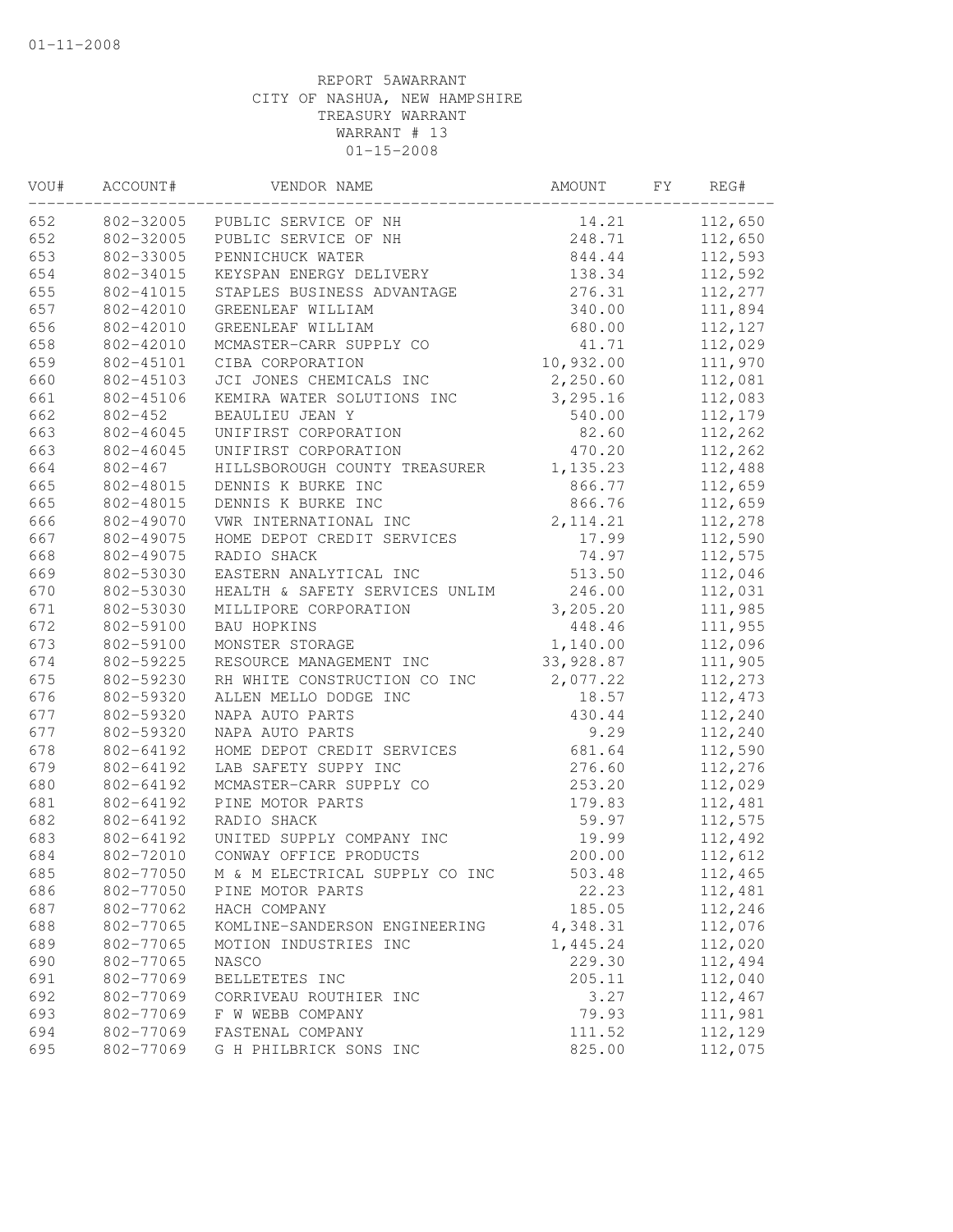| VOU#  | ACCOUNT#      | VENDOR NAME                    | AMOUNT    | <b>FY</b> | REG#       |
|-------|---------------|--------------------------------|-----------|-----------|------------|
| 696   | 802-77069     | GRAINGER                       | 567.00    |           | 111,965    |
| 697   | 802-77069     | HEATING SPECIALTIES OF NH INC  | 15.06     |           | 112,469    |
| 698   | 802-77069     | HOME DEPOT CREDIT SERVICES     | 42.94     |           | 112,590    |
| 699   | 802-77069     | M & B MACHINING AND WELDING    | 888.00    |           | 112,477    |
| 700   | 802-77069     | M & M ELECTRICAL SUPPLY CO INC | 1,454.87  |           | 112,465    |
| 701   | 802-77069     | MCMASTER-CARR SUPPLY CO        | 56.39     |           | 112,029    |
| 702   | 802-77069     | UNITED SUPPLY COMPANY INC      | 15.18     |           | 112,492    |
| 703   | 802-94005     | NEWEA                          | 420.00    |           | 112,585    |
| 703   | 802-94005     | NEWEA                          | 980.00    |           | 112,585    |
| 704   | $802 - 96004$ | FOSTER STEPHEN JR              | 600.00    |           | 112,107    |
| 705   | 802-96004     | STAPLES BUSINESS ADVANTAGE     | 463.84    |           | 112,277    |
| 706   | 802-96007     | TDD EARTH TECHHOLOGIES INC     | 15,570.00 |           | 112,569    |
| 707   | 802-96007     | UNITED SUPPLY COMPANY INC      | 2,075.46  |           | 112,492    |
| TOTAL | 802           | SEWERAGE DISPOSAL SYSTEM       |           |           | 100,973.31 |
|       |               |                                |           |           |            |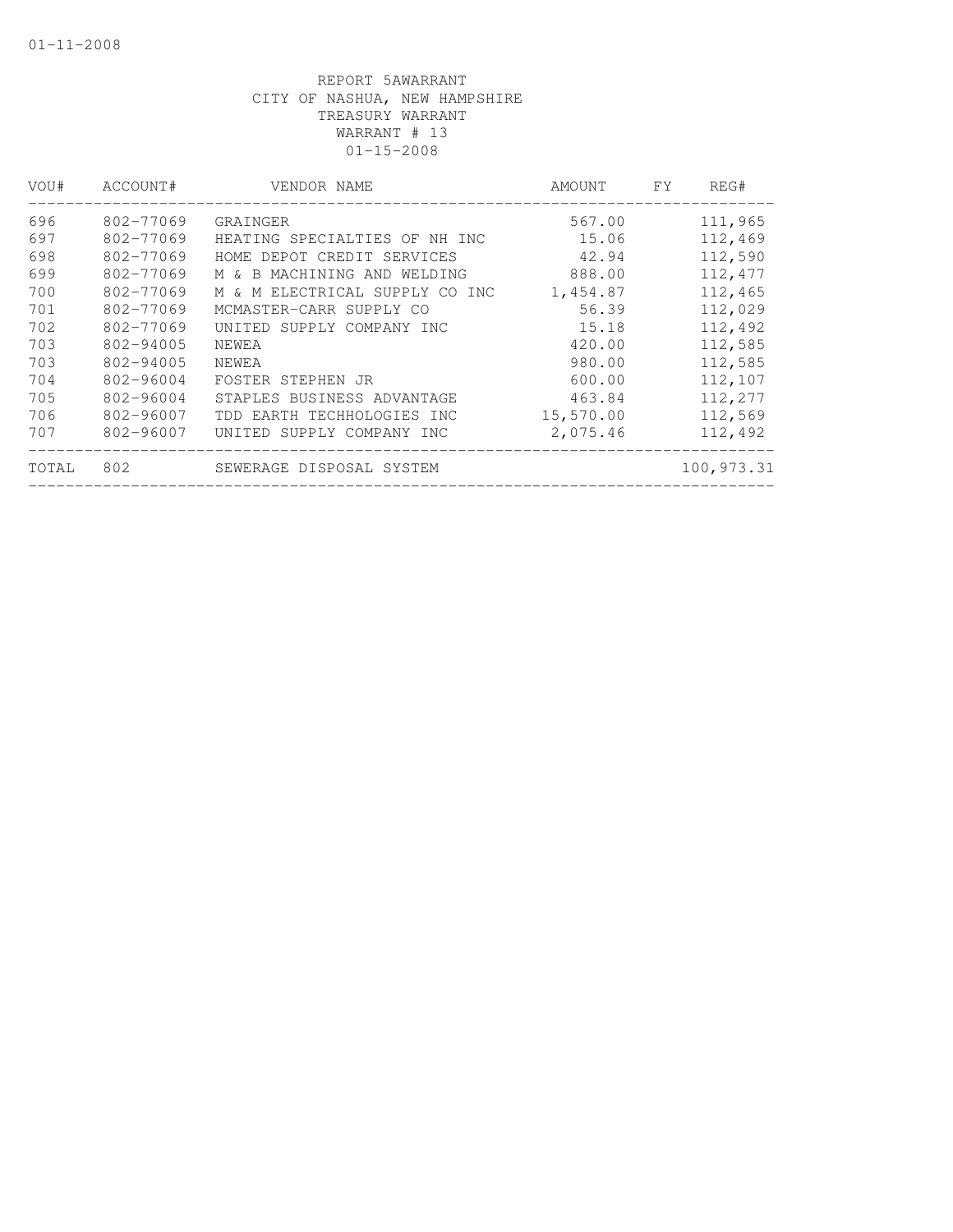| VOU#             | ACCOUNT#               | VENDOR NAME                          | AMOUNT           | FY. | REG#               |
|------------------|------------------------|--------------------------------------|------------------|-----|--------------------|
| 708              | 961-45185              | HARDY DORIC INC                      | 1,050.00         |     | 112,058            |
| TOTAL            | 961                    | EDGEWOOD CEMETERY TRUST FUND         |                  |     | 1,050.00           |
| 199,77<br>199,77 | 981-49050<br>981-49075 | BOSCH TIM<br>POSITIVE PROMOTIONS INC | 108.00<br>955.52 |     | 112,366<br>111,957 |
| TOTAL            | 981                    | <b>SCHOOL TRUST FUND</b>             |                  |     | 1,063.52           |
|                  |                        |                                      |                  |     |                    |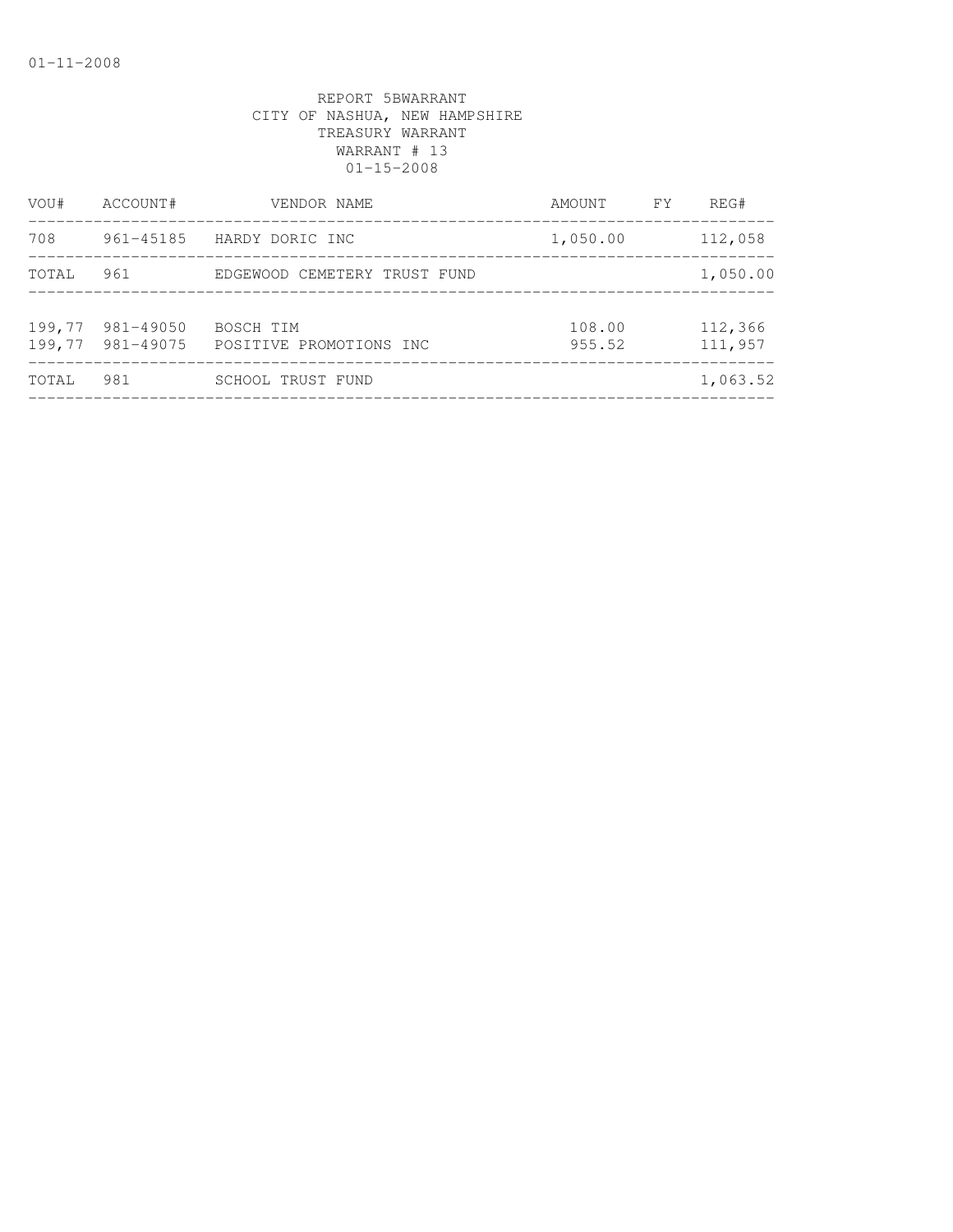|       | ACCOUNT# PAYROLL WEEK ENDING | AMOUNT |
|-------|------------------------------|--------|
|       | $29 - DEC - 2007$            |        |
| TOTAL |                              |        |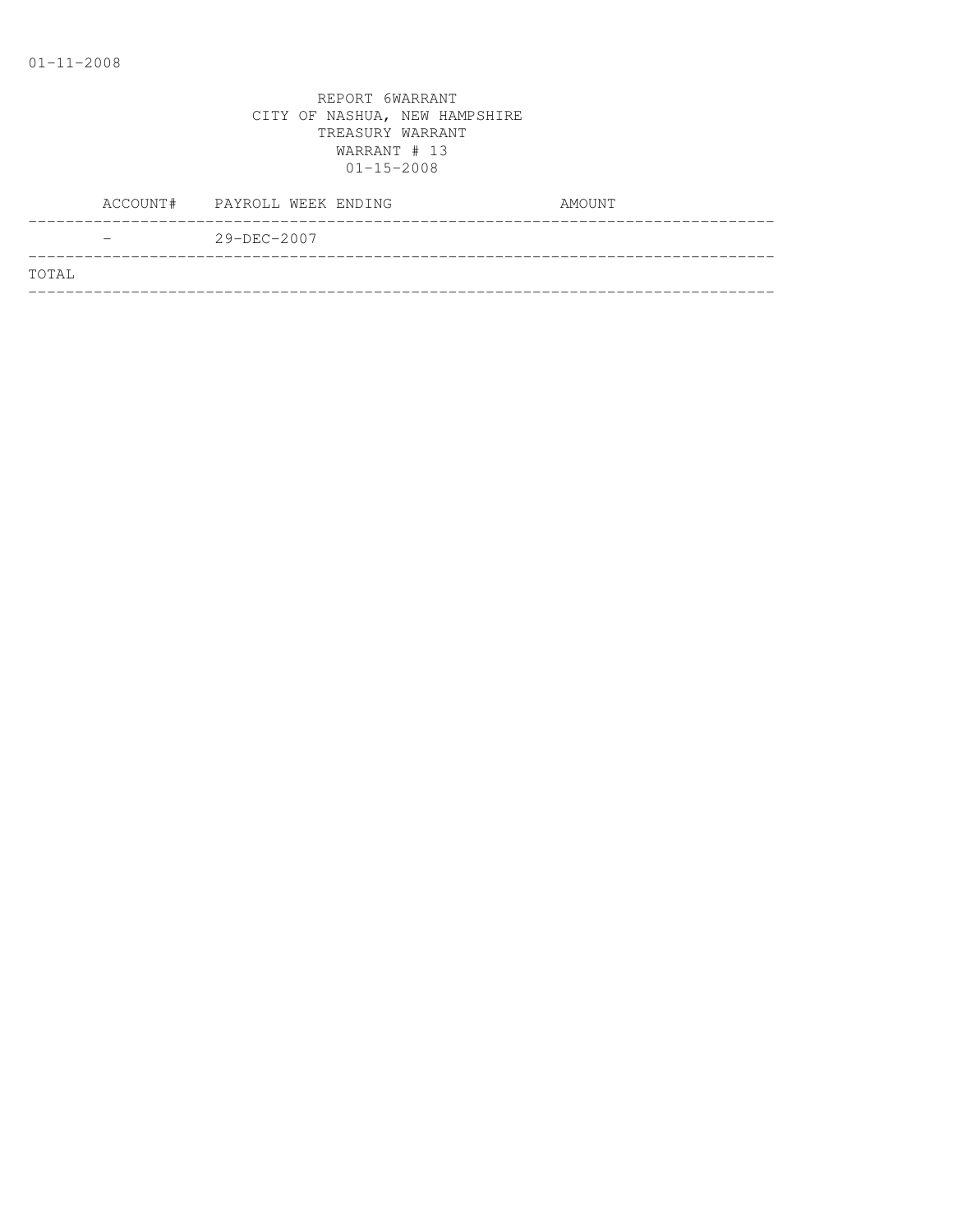|           |            | ACCOUNT# PAYROLL WEEK ENDING                           | AMOUNT                |           |
|-----------|------------|--------------------------------------------------------|-----------------------|-----------|
|           |            | 3037-11515 29-DEC-2007                                 | 1,143.19              |           |
| TOTAL 303 |            | ALT - INCENTIVE FUND PROGRAM                           |                       | 1,143.19  |
|           |            | 305-11239  05-JAN-2008                                 | 1,862.40              |           |
|           |            | 305-11239 29-DEC-2007                                  | 1,315.86              |           |
|           |            | 305-59100 05-JAN-2008                                  | 153.75                |           |
| TOTAL 305 |            | SRF - CIVIC & COMM ACTIVITIES<br>_____________________ |                       | 3,332.01  |
|           |            | 308-83051  05-JAN-2008                                 | 5,576.80              |           |
|           |            | 308-83051 29-DEC-2007                                  | 4,071.41              |           |
|           |            | 308-83052  05-JAN-2008                                 | 1,037.65              |           |
|           |            | 308-83052 29-DEC-2007                                  | 1,037.65              |           |
|           |            | 308-83102  05-JAN-2008                                 | 1,028.08              |           |
|           |            | 308-83102 29-DEC-2007<br>________________________      | 1,028.08              |           |
| TOTAL 308 |            | SRF - INSURANCE<br>-------------------                 |                       | 13,779.67 |
|           |            |                                                        |                       |           |
|           |            | 3086-11870 29-DEC-2007<br>3086-12006 29-DEC-2007       | 2,497.20<br>1,901.54  |           |
|           |            | 3086-13032 05-JAN-2008                                 | 248.55                |           |
|           |            | 3086-13032 29-DEC-2007                                 | 248.55                |           |
| TOTAL     | 308        | JAVITS GRANT PROGRAM                                   |                       | 4,895.84  |
|           |            |                                                        |                       |           |
|           |            | 3097-11162  05-JAN-2008<br>3097-11162 29-DEC-2007      | 592.50<br>592.50      |           |
|           | 3097-11408 | 05-JAN-2008                                            | 721.60                |           |
|           |            | 3097-11408 29-DEC-2007                                 | 721.60                |           |
|           |            | 3097-12112 05-JAN-2008                                 | 1,312.13              |           |
|           |            | 3097-12830 05-JAN-2008                                 | 784.48                |           |
|           | 3097-19138 | 29-DEC-2007                                            | 2,838.17              |           |
|           |            | 3097-19139 29-DEC-2007                                 | 10,336.92             |           |
|           | 3097-19140 | 05-JAN-2008                                            | 7,148.00              |           |
|           | 3097-19540 | 05-JAN-2008                                            | 16, 155. 43<br>462.98 |           |
|           | 3097-19544 | 05-JAN-2008<br>3097-19544 29-DEC-2007                  | 17.72                 |           |
|           |            | 3097-19545 05-JAN-2008                                 | 775.13                |           |
| TOTAL     | 309        | ______________________<br>SRF - FOOD SERVICES          |                       | 42,459.16 |

3117-12006 05-JAN-2008 1,225.00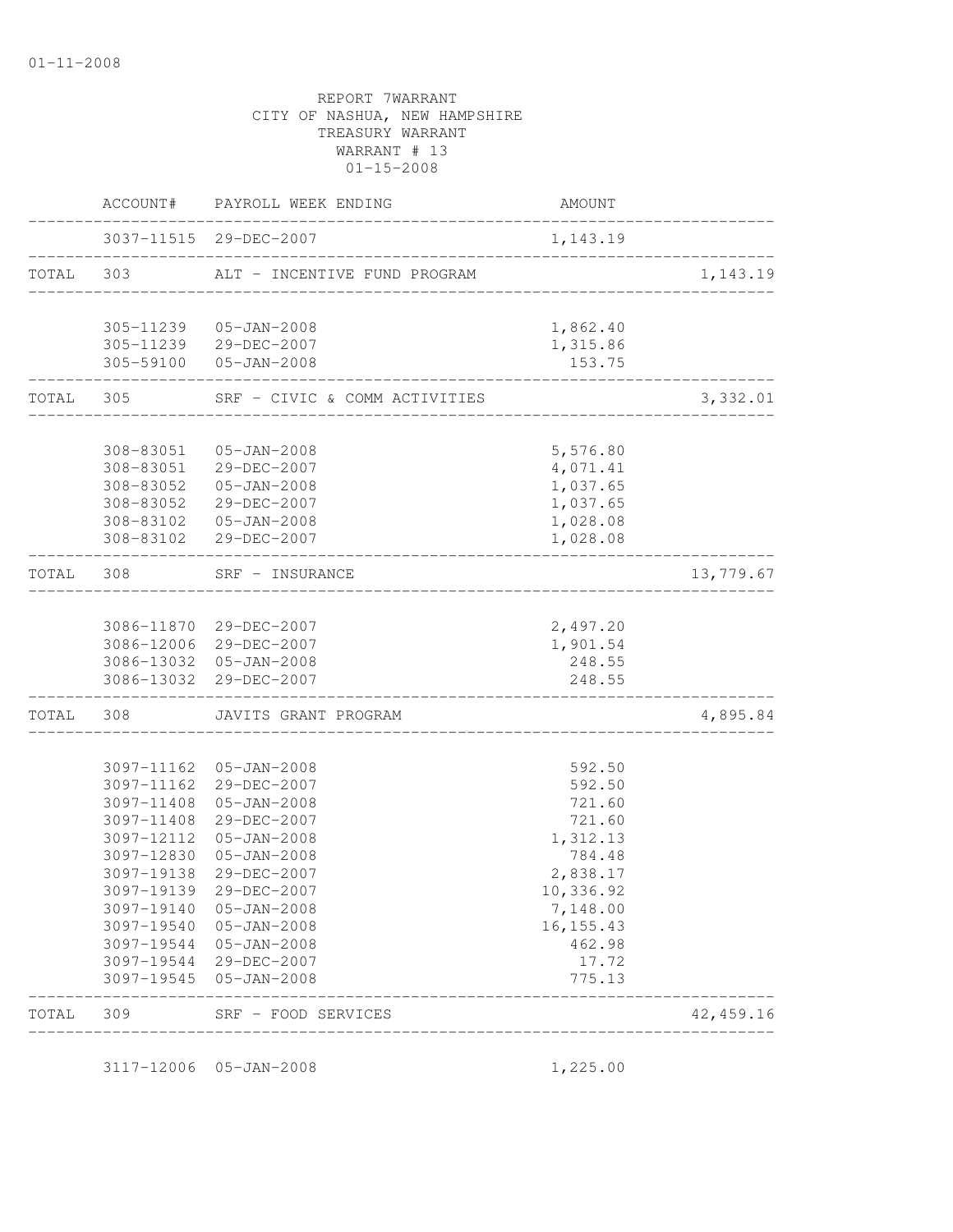|                          | ACCOUNT# PAYROLL WEEK ENDING                                  | AMOUNT    |           |
|--------------------------|---------------------------------------------------------------|-----------|-----------|
|                          | TOTAL 311 DRIVER'S EDUCATION                                  |           | 1,225.00  |
|                          |                                                               |           |           |
|                          | 312-11165  05-JAN-2008                                        | 993.59    |           |
|                          | 312-11165 29-DEC-2007                                         | 993.59    |           |
|                          | 312-11191  05-JAN-2008                                        | 761.95    |           |
|                          | 312-11191 29-DEC-2007                                         | 761.95    |           |
|                          | 312-11547  05-JAN-2008                                        | 2,045.58  |           |
|                          | 312-11547 29-DEC-2007                                         | 2,045.57  |           |
|                          | 312-12010  05-JAN-2008                                        | 93.07     |           |
|                          | 312-12010 29-DEC-2007                                         | 91.27     |           |
|                          | 312-12116  05-JAN-2008                                        | 579.59    |           |
|                          | 312-12116 29-DEC-2007                                         | 579.59    |           |
|                          | 312-13004 05-JAN-2008                                         | 1,865.67  |           |
| _____________________    | 312-13004 29-DEC-2007<br>____________________________________ | $-236.29$ |           |
|                          | TOTAL 312 SRF - FINANCIAL SERVICES                            |           | 10,575.13 |
|                          |                                                               |           |           |
|                          | 3122-12006 05-JAN-2008                                        | 320.75    |           |
|                          | TOTAL 312 ADULT ED/CONTINUING ED                              |           | 320.75    |
|                          |                                                               |           |           |
| ________________________ | TOTAL 324 YOUTH SAFE HAVEN-PAL                                |           | 1,301.28  |
|                          |                                                               |           |           |
|                          | 331-11250 05-JAN-2008                                         | 654.89    |           |
|                          | 331-11250 29-DEC-2007                                         | 654.89    |           |
|                          | 331-11552  05-JAN-2008                                        | 952.91    |           |
|                          | 331-11552 29-DEC-2007                                         | 952.90    |           |
|                          | 331-11567 05-JAN-2008                                         | 1,366.91  |           |
|                          | 331-11567 29-DEC-2007                                         | 1,366.91  |           |
|                          | 331-12115  05-JAN-2008                                        | 524.60    |           |
| 331-12115                | 29-DEC-2007                                                   | 524.60    |           |
| 331-13038                | $05 - JAN - 2008$                                             | 986.62    |           |
| 331-13038                | 29-DEC-2007                                                   | 1,285.61  |           |
| 331-13044                | $05 - JAN - 2008$                                             | 3,043.03  |           |
| 331-13044                | 29-DEC-2007                                                   | 4,140.51  |           |
| 331-15002                | $05 - JAN - 2008$                                             | 451.66    |           |
| $331 - 15002$            | 29-DEC-2007                                                   | 679.49    |           |
| 331-18036                | $05 - JAN - 2008$                                             | 8,646.31  |           |
| 331-18036                | 29-DEC-2007                                                   | 9,575.43  |           |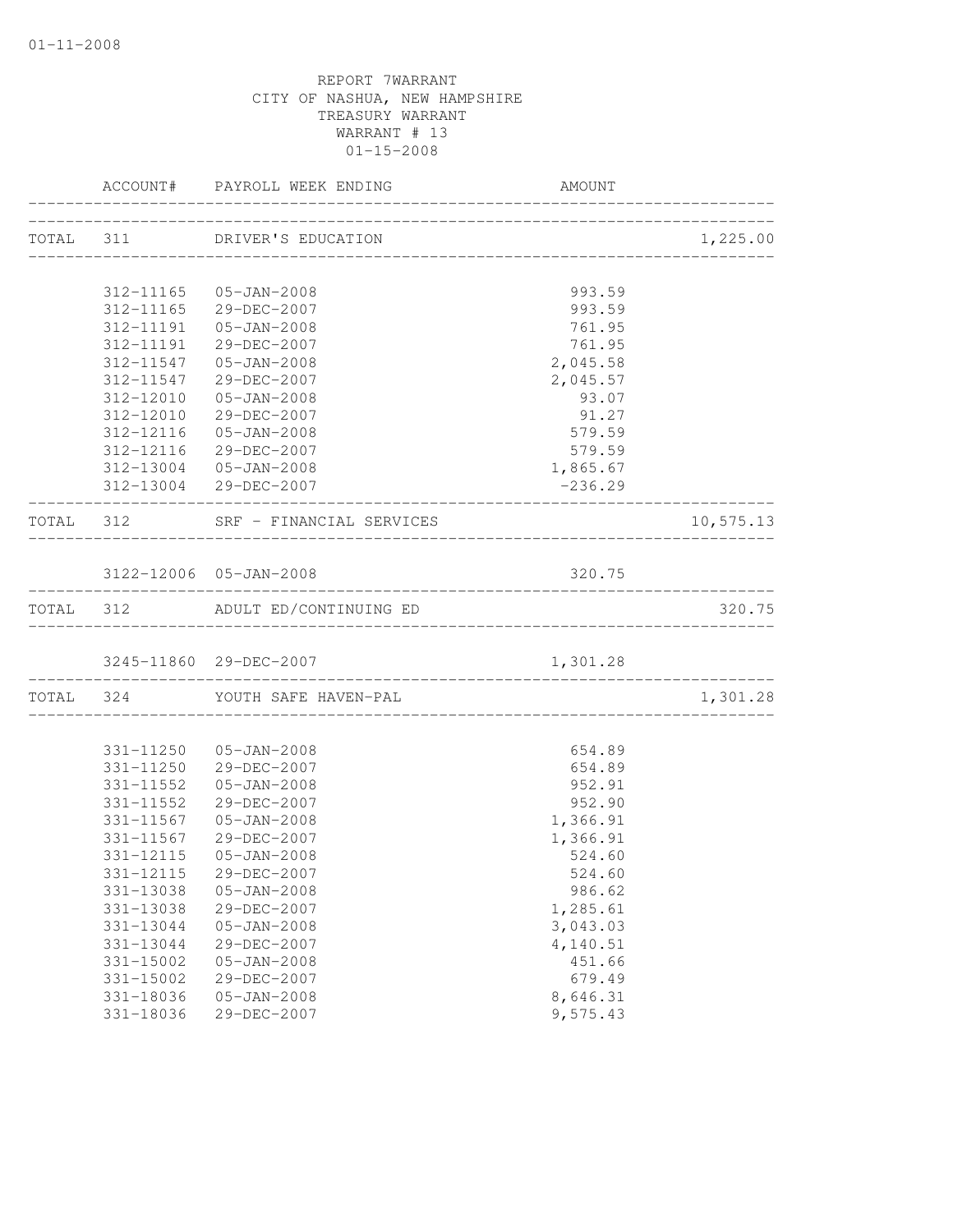|       |                   | ACCOUNT# PAYROLL WEEK ENDING                     | <b>AMOUNT</b>                    |           |
|-------|-------------------|--------------------------------------------------|----------------------------------|-----------|
|       |                   | TOTAL 331 SRF - POLICE DEPARTMENT                | ________________________________ | 35,807.27 |
|       |                   | 332-13004 05-JAN-2008                            | 191.62                           |           |
|       |                   | 332-18084  05-JAN-2008                           | 548.29                           |           |
|       | ----------------- | 332-18084 29-DEC-2007<br>_____________________   | 213.14                           |           |
|       |                   | TOTAL 332 SRF - FIRE DEPARTMENT                  |                                  | 953.05    |
|       |                   | 3338-12201  05-JAN-2008                          | 62.00                            |           |
|       |                   | TOTAL 333 TITLE I SCHL IMPRV MT PLEASANT         |                                  | 62.00     |
|       |                   | 3348-13133 05-JAN-2008                           | 425.16                           |           |
|       |                   | TOTAL 334 TITLE I SCHL IMPRV AMHERST ST          | ______________________________   | 425.16    |
|       |                   |                                                  |                                  |           |
|       |                   | 3358-12006 29-DEC-2007<br>3358-12078 05-JAN-2008 | 1,351.97<br>2,831.25             |           |
|       |                   | 3358-19230 05-JAN-2008                           | 200.00                           |           |
|       |                   | TOTAL 335 TITLE IB READ 1ST MT PLEASANT          |                                  | 4,383.22  |
|       |                   |                                                  |                                  |           |
|       |                   | 341-11107  05-JAN-2008<br>341-11107 29-DEC-2007  | 702.26<br>687.84                 |           |
|       |                   | 341-11235  05-JAN-2008                           | 1,941.85                         |           |
|       | 341-11235         | 29-DEC-2007                                      | 1,927.43                         |           |
|       | 341-11346         | $05 - JAN - 2008$                                | 217.69                           |           |
|       | 341-11346         | 29-DEC-2007                                      | 214.09                           |           |
|       | 341-11563         | $05 - JAN - 2008$                                | 2,249.00                         |           |
|       | 341-11563         | 29-DEC-2007                                      | 938.55                           |           |
|       | 341-12037         | $05 - JAN - 2008$                                | 104.90                           |           |
|       | 341-12037         | 29-DEC-2007                                      | 103.30                           |           |
|       | 341-12101         | 05-JAN-2008                                      | 389.60                           |           |
|       | 341-12101         | 29-DEC-2007                                      | 382.66                           |           |
| TOTAL | 341               | SRF - COMMUNITY SERVICES                         |                                  | 9,859.17  |
|       | 342-11499         | $05 - JAN - 2008$                                | 711.03                           |           |
|       | 342-11499         | 29-DEC-2007                                      | 696.60                           |           |
|       | 342-11584         | $05 - JAN - 2008$                                | 1,810.58                         |           |
|       | 342-11584         | 29-DEC-2007                                      | 1,785.35                         |           |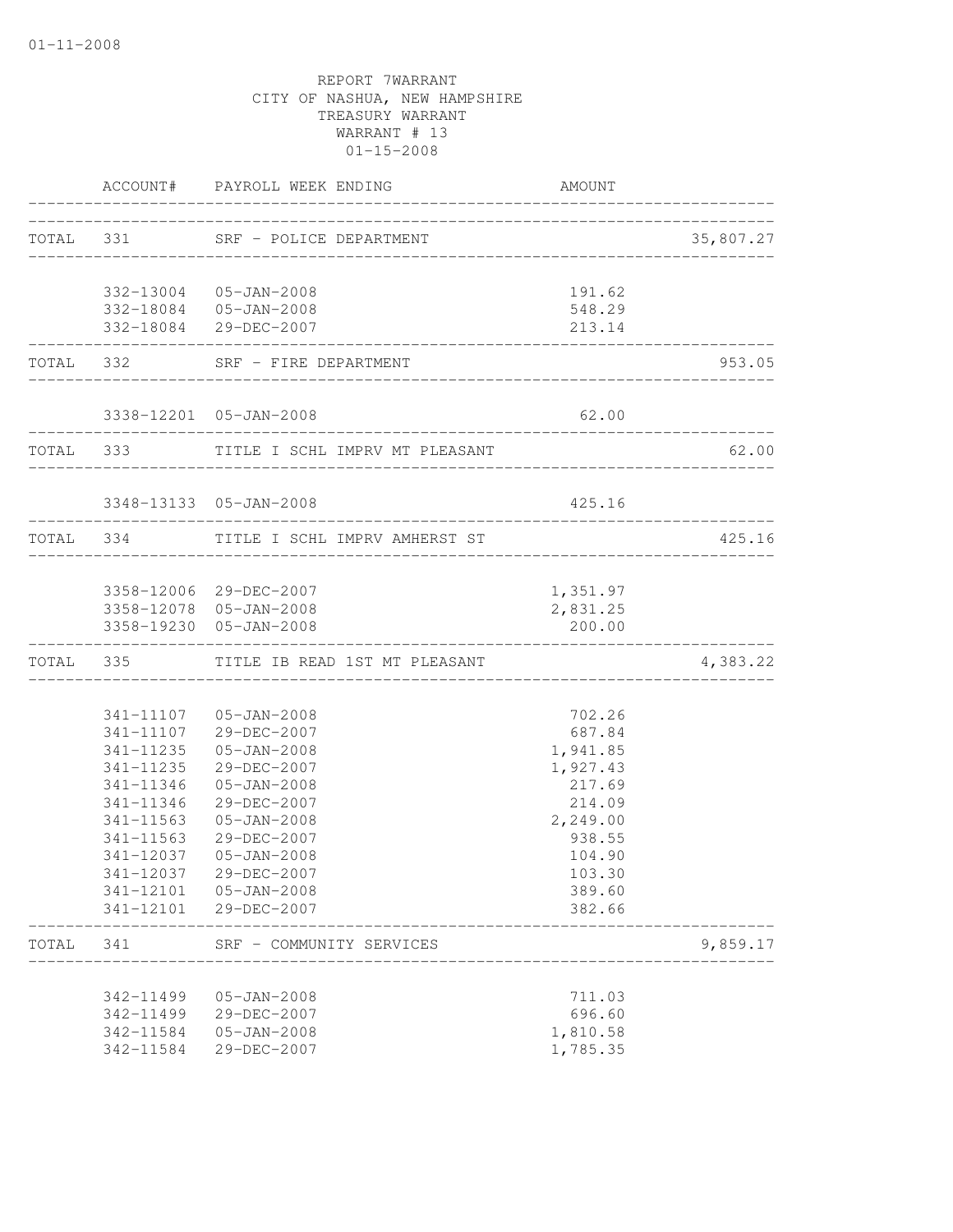|           | ACCOUNT#   | PAYROLL WEEK ENDING                              | AMOUNT             |           |
|-----------|------------|--------------------------------------------------|--------------------|-----------|
|           | 342-12000  | $05 - JAN - 2008$                                | 569.18             |           |
|           | 342-12000  | 29-DEC-2007                                      | 556.20             |           |
|           | 342-12040  | $05 - JAN - 2008$                                | 927.99             |           |
|           | 342-12040  | 29-DEC-2007                                      | 914.64             |           |
|           | 342-12081  | $05 - JAN - 2008$                                | 59.23              |           |
|           | 342-12081  | 29-DEC-2007                                      | 94.76              |           |
|           | 342-12113  | $05 - JAN - 2008$                                | 194.67             |           |
|           | 342-12113  | 29-DEC-2007                                      | 194.67             |           |
|           | 342-12582  | $05 - JAN - 2008$                                | 123.51             |           |
|           |            | 342-12582 29-DEC-2007                            | 121.71             |           |
| TOTAL     | 342        | SRF - COMMUNITY HEALTH                           |                    | 8,760.12  |
|           |            | 3440-12078 29-DEC-2007                           | 8,165.00           |           |
| TOTAL 344 |            | AFTER SCHOOL PROGRAM                             |                    | 8,165.00  |
|           |            |                                                  |                    |           |
|           |            | 3448-11162 05-JAN-2008                           | 497.11             |           |
|           |            | 3448-11860 29-DEC-2007                           | 5,740.30           |           |
|           |            | 3448-12006 05-JAN-2008                           | 3,011.63           |           |
|           |            | 3448-12006 29-DEC-2007                           | 467.50             |           |
|           | 3448-12201 | 29-DEC-2007                                      |                    |           |
| TOTAL 344 |            | TITLE IV SDF 21ST CENTURY                        |                    | 9,716.54  |
|           |            |                                                  |                    |           |
|           |            | 3508-11726 29-DEC-2007<br>3508-12201 05-JAN-2008 | 22,088.50<br>93.00 |           |
| TOTAL     | 350        | TITLE 11A TEACHER QUALITY                        |                    | 22,181.50 |
|           |            |                                                  |                    |           |
|           |            | 352-59055 05-JAN-2008                            | 386.17             |           |
|           |            | 352-59055 29-DEC-2007                            | 386.17             |           |
| TOTAL     | 352        | SRF - PARKS AND RECREATION                       |                    | 772.34    |
|           |            |                                                  |                    |           |
|           |            | 3538-12006 05-JAN-2008                           | 1,297.45           |           |
| TOTAL     | 353        | ADULT BASIC EDUCATION                            |                    | 1,297.45  |
|           |            | 3558-11870 29-DEC-2007                           | 1,621.91           |           |
|           | 3558-12078 | 05-JAN-2008                                      | 575.00             |           |
|           |            |                                                  |                    |           |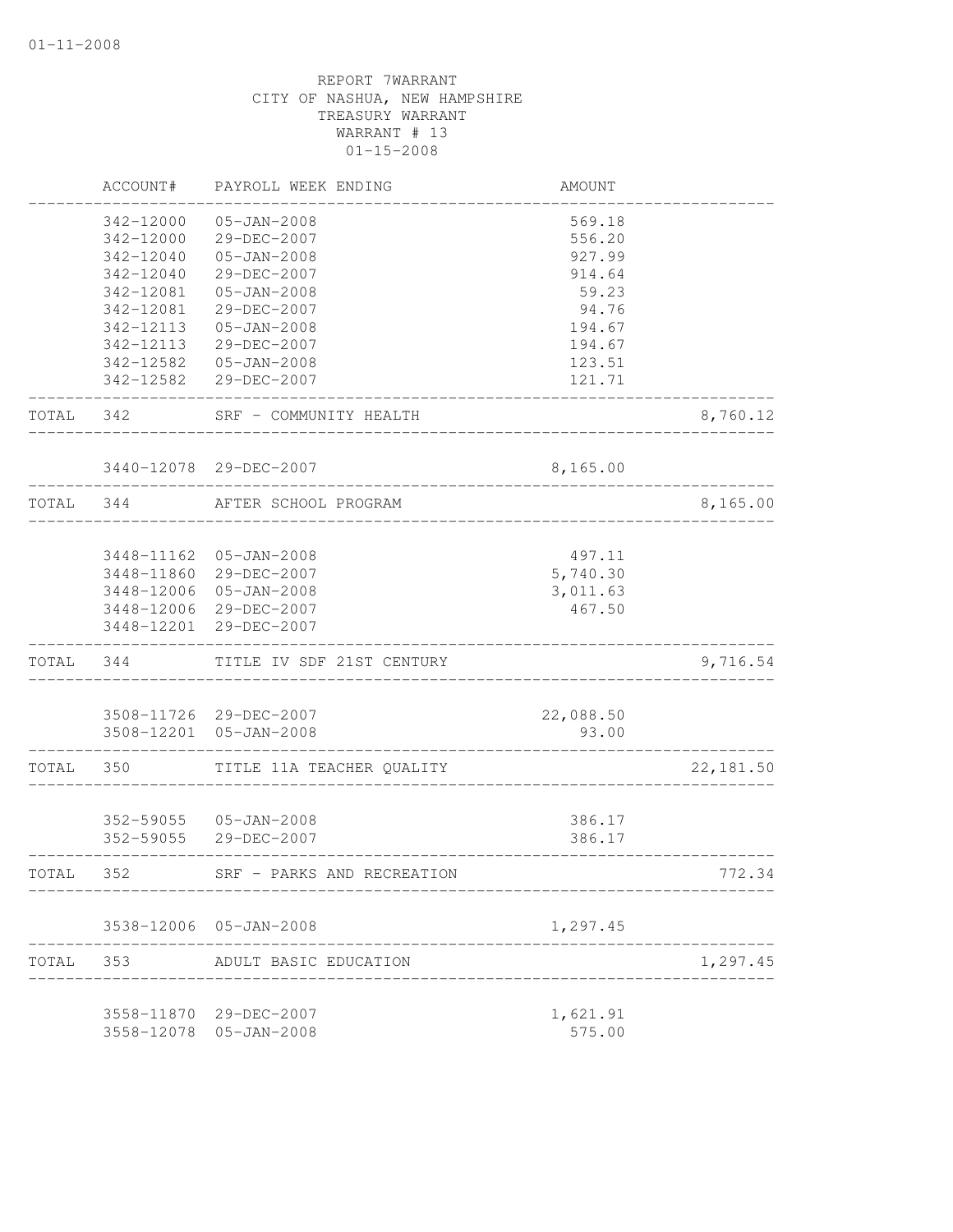| TOTAL 355<br>TITLE IB READING 1ST FES<br>374-01210<br>1,726.11<br>05-JAN-2008<br>374-01210<br>29-DEC-2007<br>1,711.70<br>374-0703P<br>05-JAN-2008<br>263.43<br>392.56<br>374-0703P<br>29-DEC-2007<br>374-0704P<br>05-JAN-2008<br>344.26<br>29-DEC-2007<br>392.56<br>374-0704P<br>1,255.74<br>374-0705P<br>05-JAN-2008<br>374-0705P<br>29-DEC-2007<br>1,173.81<br>374-07235<br>05-JAN-2008<br>684.80<br>374-07235<br>29-DEC-2007<br>997.73<br>$05 - JAN - 2008$<br>374-0734P<br>1,735.65<br>374-0734P<br>29-DEC-2007<br>1,634.52<br>$374 - 09003$<br>$05 - JAN - 2008$<br>506.41<br>506.40<br>$374 - 09003$<br>29-DEC-2007<br>05-JAN-2008<br>775.12<br>374-12075<br>374-12075<br>29-DEC-2007<br>453.43<br>TOTAL<br>374<br>SRF - URBAN PROGRAMS<br>_______________________<br>3,636.23<br>3768-11726 29-DEC-2007<br>3768-11802 29-DEC-2007<br>1,886.64<br>3768-11870 29-DEC-2007<br>3,310.98<br>2,465.85<br>3768-12111<br>05-JAN-2008<br>3768-12126<br>05-JAN-2008<br>417.60<br>3768-12135<br>05-JAN-2008<br>111.36<br>3768-12198<br>29-DEC-2007<br>39,479.01<br>3768-12201<br>05-JAN-2008<br>806.00<br>3768-13133<br>05-JAN-2008<br>646.15<br>891.11<br>3768-19000 05-JAN-2008<br>3768-19000 29-DEC-2007<br>2,644.72<br>TOTAL<br>376<br>TITLE I ESEA<br>------------------------<br>3778-13133 05-JAN-2008<br>150.00<br>3778-13133 29-DEC-2007<br>703.33<br>TOTAL<br>377<br>TITLE III ENHANCE ENG LANGUAGE<br>3888-11870 29-DEC-2007<br>$-127.34$<br>3888-12126 05-JAN-2008<br>225.45 | ACCOUNT# | PAYROLL WEEK ENDING | AMOUNT |           |
|--------------------------------------------------------------------------------------------------------------------------------------------------------------------------------------------------------------------------------------------------------------------------------------------------------------------------------------------------------------------------------------------------------------------------------------------------------------------------------------------------------------------------------------------------------------------------------------------------------------------------------------------------------------------------------------------------------------------------------------------------------------------------------------------------------------------------------------------------------------------------------------------------------------------------------------------------------------------------------------------------------------------------------------------------------------------------------------------------------------------------------------------------------------------------------------------------------------------------------------------------------------------------------------------------------------------------------------------------------------------------------------------------------------------------------------------------------------------------------------|----------|---------------------|--------|-----------|
|                                                                                                                                                                                                                                                                                                                                                                                                                                                                                                                                                                                                                                                                                                                                                                                                                                                                                                                                                                                                                                                                                                                                                                                                                                                                                                                                                                                                                                                                                      |          |                     |        | 2,196.91  |
|                                                                                                                                                                                                                                                                                                                                                                                                                                                                                                                                                                                                                                                                                                                                                                                                                                                                                                                                                                                                                                                                                                                                                                                                                                                                                                                                                                                                                                                                                      |          |                     |        |           |
|                                                                                                                                                                                                                                                                                                                                                                                                                                                                                                                                                                                                                                                                                                                                                                                                                                                                                                                                                                                                                                                                                                                                                                                                                                                                                                                                                                                                                                                                                      |          |                     |        |           |
|                                                                                                                                                                                                                                                                                                                                                                                                                                                                                                                                                                                                                                                                                                                                                                                                                                                                                                                                                                                                                                                                                                                                                                                                                                                                                                                                                                                                                                                                                      |          |                     |        |           |
|                                                                                                                                                                                                                                                                                                                                                                                                                                                                                                                                                                                                                                                                                                                                                                                                                                                                                                                                                                                                                                                                                                                                                                                                                                                                                                                                                                                                                                                                                      |          |                     |        |           |
|                                                                                                                                                                                                                                                                                                                                                                                                                                                                                                                                                                                                                                                                                                                                                                                                                                                                                                                                                                                                                                                                                                                                                                                                                                                                                                                                                                                                                                                                                      |          |                     |        |           |
|                                                                                                                                                                                                                                                                                                                                                                                                                                                                                                                                                                                                                                                                                                                                                                                                                                                                                                                                                                                                                                                                                                                                                                                                                                                                                                                                                                                                                                                                                      |          |                     |        |           |
|                                                                                                                                                                                                                                                                                                                                                                                                                                                                                                                                                                                                                                                                                                                                                                                                                                                                                                                                                                                                                                                                                                                                                                                                                                                                                                                                                                                                                                                                                      |          |                     |        |           |
|                                                                                                                                                                                                                                                                                                                                                                                                                                                                                                                                                                                                                                                                                                                                                                                                                                                                                                                                                                                                                                                                                                                                                                                                                                                                                                                                                                                                                                                                                      |          |                     |        |           |
|                                                                                                                                                                                                                                                                                                                                                                                                                                                                                                                                                                                                                                                                                                                                                                                                                                                                                                                                                                                                                                                                                                                                                                                                                                                                                                                                                                                                                                                                                      |          |                     |        |           |
|                                                                                                                                                                                                                                                                                                                                                                                                                                                                                                                                                                                                                                                                                                                                                                                                                                                                                                                                                                                                                                                                                                                                                                                                                                                                                                                                                                                                                                                                                      |          |                     |        |           |
|                                                                                                                                                                                                                                                                                                                                                                                                                                                                                                                                                                                                                                                                                                                                                                                                                                                                                                                                                                                                                                                                                                                                                                                                                                                                                                                                                                                                                                                                                      |          |                     |        |           |
|                                                                                                                                                                                                                                                                                                                                                                                                                                                                                                                                                                                                                                                                                                                                                                                                                                                                                                                                                                                                                                                                                                                                                                                                                                                                                                                                                                                                                                                                                      |          |                     |        |           |
|                                                                                                                                                                                                                                                                                                                                                                                                                                                                                                                                                                                                                                                                                                                                                                                                                                                                                                                                                                                                                                                                                                                                                                                                                                                                                                                                                                                                                                                                                      |          |                     |        |           |
|                                                                                                                                                                                                                                                                                                                                                                                                                                                                                                                                                                                                                                                                                                                                                                                                                                                                                                                                                                                                                                                                                                                                                                                                                                                                                                                                                                                                                                                                                      |          |                     |        |           |
|                                                                                                                                                                                                                                                                                                                                                                                                                                                                                                                                                                                                                                                                                                                                                                                                                                                                                                                                                                                                                                                                                                                                                                                                                                                                                                                                                                                                                                                                                      |          |                     |        |           |
|                                                                                                                                                                                                                                                                                                                                                                                                                                                                                                                                                                                                                                                                                                                                                                                                                                                                                                                                                                                                                                                                                                                                                                                                                                                                                                                                                                                                                                                                                      |          |                     |        |           |
|                                                                                                                                                                                                                                                                                                                                                                                                                                                                                                                                                                                                                                                                                                                                                                                                                                                                                                                                                                                                                                                                                                                                                                                                                                                                                                                                                                                                                                                                                      |          |                     |        | 14,554.23 |
|                                                                                                                                                                                                                                                                                                                                                                                                                                                                                                                                                                                                                                                                                                                                                                                                                                                                                                                                                                                                                                                                                                                                                                                                                                                                                                                                                                                                                                                                                      |          |                     |        |           |
|                                                                                                                                                                                                                                                                                                                                                                                                                                                                                                                                                                                                                                                                                                                                                                                                                                                                                                                                                                                                                                                                                                                                                                                                                                                                                                                                                                                                                                                                                      |          |                     |        |           |
|                                                                                                                                                                                                                                                                                                                                                                                                                                                                                                                                                                                                                                                                                                                                                                                                                                                                                                                                                                                                                                                                                                                                                                                                                                                                                                                                                                                                                                                                                      |          |                     |        |           |
|                                                                                                                                                                                                                                                                                                                                                                                                                                                                                                                                                                                                                                                                                                                                                                                                                                                                                                                                                                                                                                                                                                                                                                                                                                                                                                                                                                                                                                                                                      |          |                     |        |           |
|                                                                                                                                                                                                                                                                                                                                                                                                                                                                                                                                                                                                                                                                                                                                                                                                                                                                                                                                                                                                                                                                                                                                                                                                                                                                                                                                                                                                                                                                                      |          |                     |        |           |
|                                                                                                                                                                                                                                                                                                                                                                                                                                                                                                                                                                                                                                                                                                                                                                                                                                                                                                                                                                                                                                                                                                                                                                                                                                                                                                                                                                                                                                                                                      |          |                     |        |           |
|                                                                                                                                                                                                                                                                                                                                                                                                                                                                                                                                                                                                                                                                                                                                                                                                                                                                                                                                                                                                                                                                                                                                                                                                                                                                                                                                                                                                                                                                                      |          |                     |        |           |
|                                                                                                                                                                                                                                                                                                                                                                                                                                                                                                                                                                                                                                                                                                                                                                                                                                                                                                                                                                                                                                                                                                                                                                                                                                                                                                                                                                                                                                                                                      |          |                     |        |           |
|                                                                                                                                                                                                                                                                                                                                                                                                                                                                                                                                                                                                                                                                                                                                                                                                                                                                                                                                                                                                                                                                                                                                                                                                                                                                                                                                                                                                                                                                                      |          |                     |        |           |
|                                                                                                                                                                                                                                                                                                                                                                                                                                                                                                                                                                                                                                                                                                                                                                                                                                                                                                                                                                                                                                                                                                                                                                                                                                                                                                                                                                                                                                                                                      |          |                     |        |           |
|                                                                                                                                                                                                                                                                                                                                                                                                                                                                                                                                                                                                                                                                                                                                                                                                                                                                                                                                                                                                                                                                                                                                                                                                                                                                                                                                                                                                                                                                                      |          |                     |        |           |
|                                                                                                                                                                                                                                                                                                                                                                                                                                                                                                                                                                                                                                                                                                                                                                                                                                                                                                                                                                                                                                                                                                                                                                                                                                                                                                                                                                                                                                                                                      |          |                     |        | 56,295.65 |
|                                                                                                                                                                                                                                                                                                                                                                                                                                                                                                                                                                                                                                                                                                                                                                                                                                                                                                                                                                                                                                                                                                                                                                                                                                                                                                                                                                                                                                                                                      |          |                     |        |           |
|                                                                                                                                                                                                                                                                                                                                                                                                                                                                                                                                                                                                                                                                                                                                                                                                                                                                                                                                                                                                                                                                                                                                                                                                                                                                                                                                                                                                                                                                                      |          |                     |        |           |
|                                                                                                                                                                                                                                                                                                                                                                                                                                                                                                                                                                                                                                                                                                                                                                                                                                                                                                                                                                                                                                                                                                                                                                                                                                                                                                                                                                                                                                                                                      |          |                     |        |           |
|                                                                                                                                                                                                                                                                                                                                                                                                                                                                                                                                                                                                                                                                                                                                                                                                                                                                                                                                                                                                                                                                                                                                                                                                                                                                                                                                                                                                                                                                                      |          |                     |        | 853.33    |
|                                                                                                                                                                                                                                                                                                                                                                                                                                                                                                                                                                                                                                                                                                                                                                                                                                                                                                                                                                                                                                                                                                                                                                                                                                                                                                                                                                                                                                                                                      |          |                     |        |           |
|                                                                                                                                                                                                                                                                                                                                                                                                                                                                                                                                                                                                                                                                                                                                                                                                                                                                                                                                                                                                                                                                                                                                                                                                                                                                                                                                                                                                                                                                                      |          |                     |        |           |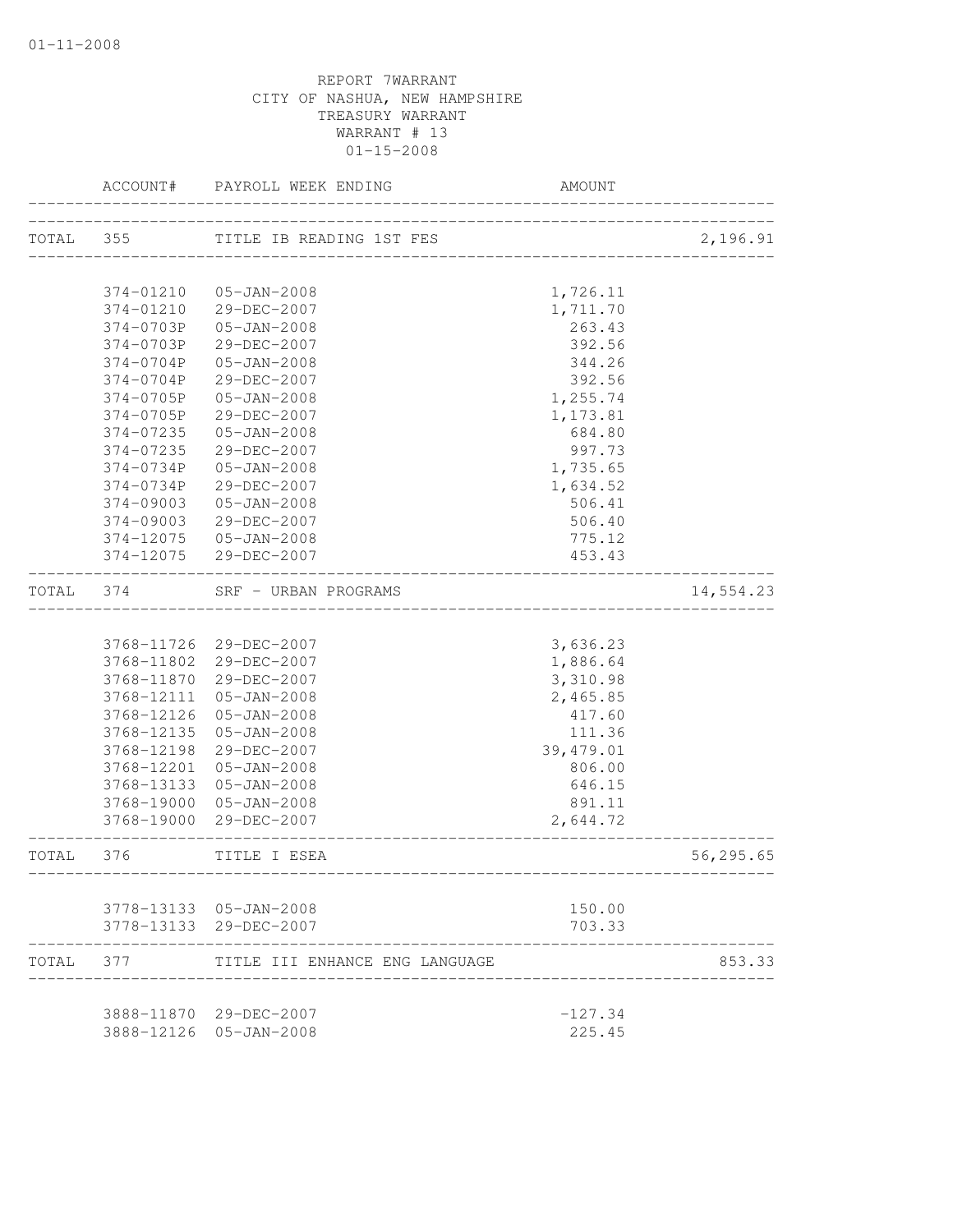|           |                    | ACCOUNT# PAYROLL WEEK ENDING                                               | AMOUNT                            |           |
|-----------|--------------------|----------------------------------------------------------------------------|-----------------------------------|-----------|
| TOTAL 388 |                    | TITLE V INNOVATIVE PROGRAMS                                                | _________________________________ | 98.11     |
|           |                    | 3908-11726 29-DEC-2007<br>3908-12198 29-DEC-2007                           | 1,428.77<br>637.01                |           |
|           |                    | TOTAL 390 VOC ED SECONDARY PERKINS                                         |                                   | 2,065.78  |
|           |                    | 3937-19000 29-DEC-2007                                                     | 757.45                            |           |
|           | TOTAL 393 DAY CARE |                                                                            |                                   | 757.45    |
|           |                    | 3958-11726 29-DEC-2007<br>3958-11860 29-DEC-2007<br>3958-12201 05-JAN-2008 | 60,661.70<br>1,782.69<br>62.00    |           |
|           |                    | TOTAL 395 IDEA BASIC SPEC ED                                               |                                   | 62,506.39 |
|           |                    | 3968-11726 29-DEC-2007                                                     | 2,372.42                          |           |
|           |                    | TOTAL 396 IDEA PRESCHOOL SPEC ED                                           |                                   | 2,372.42  |
|           |                    | 3977-12111 05-JAN-2008<br>3977-12111 29-DEC-2007<br>3977-13137 29-DEC-2007 | 8,638.31<br>50.00                 |           |
| TOTAL 397 |                    | SPECIAL ED LOCAL                                                           |                                   | 8,688.31  |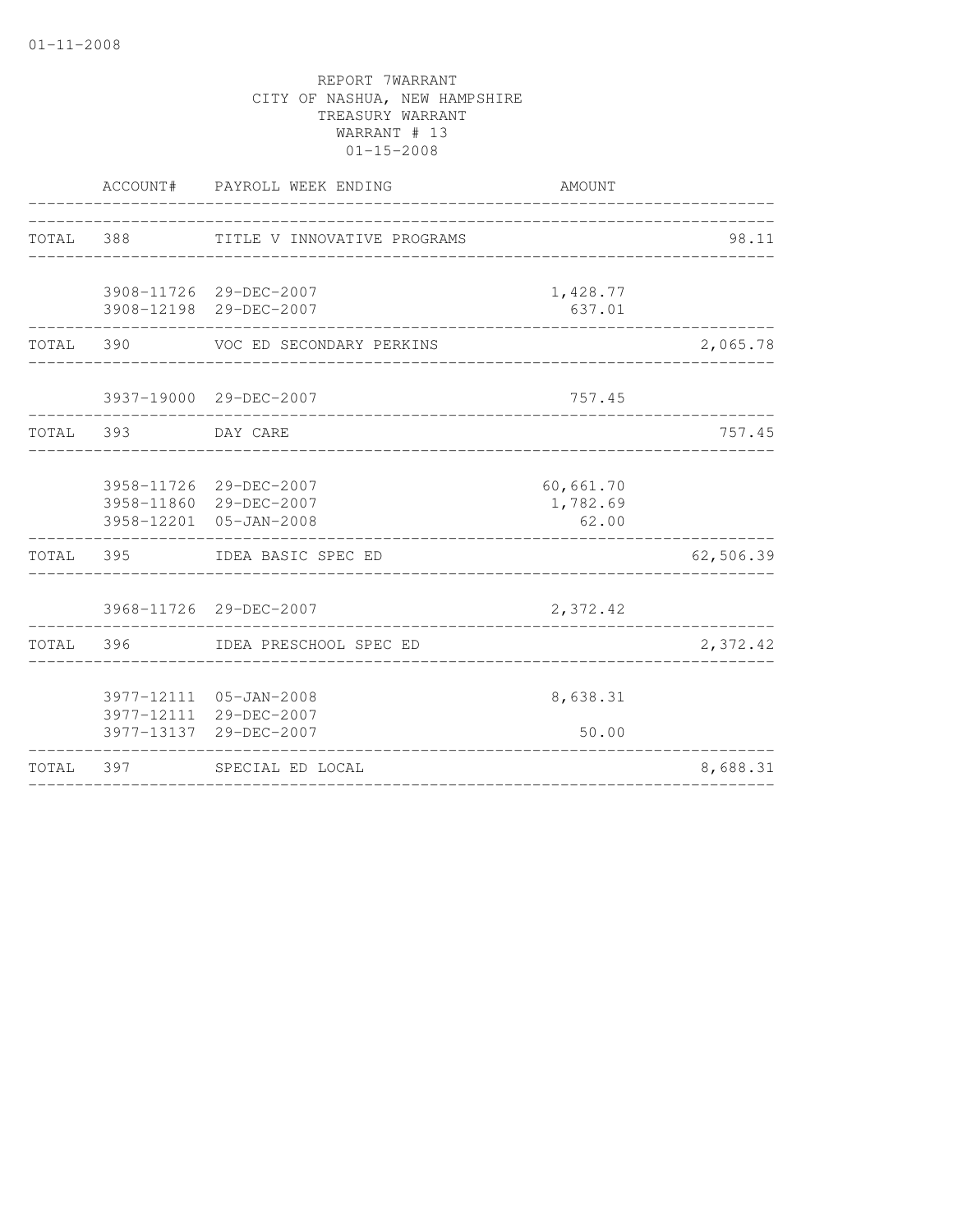|       | ACCOUNT#                            | PAYROLL WEEK ENDING                             | AMOUNT                         |            |
|-------|-------------------------------------|-------------------------------------------------|--------------------------------|------------|
|       | 501-11471<br>501-11471<br>501-11472 | $05 - JAN - 2008$<br>29-DEC-2007<br>05-JAN-2008 | 1,864.89<br>1,864.88<br>950.07 |            |
|       | 501-11472                           | 29-DEC-2007                                     | 935.65                         |            |
| TOTAL | 501                                 | MAYOR'S OFFICE                                  |                                | 5,615.49   |
|       |                                     |                                                 |                                |            |
|       | 502-11113<br>502-11113              | $05 - JAN - 2008$                               | 1,471.30                       |            |
|       | 502-11219                           | 29-DEC-2007<br>$05 - JAN - 2008$                | 1,456.88                       |            |
|       | 502-11219                           | 29-DEC-2007                                     | 1,715.72<br>1,701.30           |            |
|       | 502-11518                           | 05-JAN-2008                                     | 1,569.35                       |            |
|       | 502-11518                           | 29-DEC-2007                                     | 1,541.42                       |            |
| TOTAL | 502                                 | LEGAL DEPARTMENT                                |                                | 9,455.97   |
|       |                                     |                                                 |                                |            |
|       | 503-11071                           | 05-JAN-2008                                     | 1,153.51                       |            |
|       | 503-11071                           | 29-DEC-2007                                     | 1,139.10                       |            |
|       |                                     | 503-12092  05-JAN-2008                          | 476.65                         |            |
|       | 503-12092                           | 29-DEC-2007                                     | 465.85                         |            |
| TOTAL | 503                                 | BOARD OF ALDERMEN                               |                                | 3,235.11   |
|       |                                     |                                                 |                                |            |
|       | 511-11103                           | $05 - JAN - 2008$                               | 685.81                         |            |
|       | 511-11103                           | 29-DEC-2007                                     | 671.40                         |            |
|       | 511-11234                           | 05-JAN-2008                                     | 12,016.05                      |            |
|       | 511-11234                           | 29-DEC-2007                                     | 1,861.18                       |            |
| TOTAL | 511                                 | ADMINISTRATIVE SERVICES                         |                                | 15, 234.44 |
|       |                                     |                                                 |                                |            |
|       | 512-11005                           | $05 - JAN - 2008$                               | 843.19                         |            |
|       | 512-11005                           | 29-DEC-2007                                     | 843.20                         |            |
|       | 512-11050                           | $05 - JAN - 2008$                               | 690.29                         |            |
|       | 512-11064                           | $05 - JAN - 2008$                               | 954.94                         |            |
|       | 512-11064                           | 29-DEC-2007                                     | 944.84                         |            |
|       | 512-11073                           | $05 - JAN - 2008$                               | 2,196.70                       |            |
|       | 512-11073                           | 29-DEC-2007                                     | 2,196.71                       |            |
|       | 512-11165                           | $05 - JAN - 2008$                               | 2,079.61                       |            |
|       | 512-11165                           | 29-DEC-2007                                     | 1,932.04                       |            |
|       | 512-11173                           | $05 - JAN - 2008$                               | 1,324.89                       |            |
|       | 512-11173                           | 29-DEC-2007                                     | 1,310.46                       |            |
|       | 512-11177                           | $05 - JAN - 2008$                               | 1,885.71<br>1,871.30           |            |
|       | 512-11177                           | 29-DEC-2007                                     | 929.73                         |            |
|       | 512-11222                           | $05 - JAN - 2008$                               |                                |            |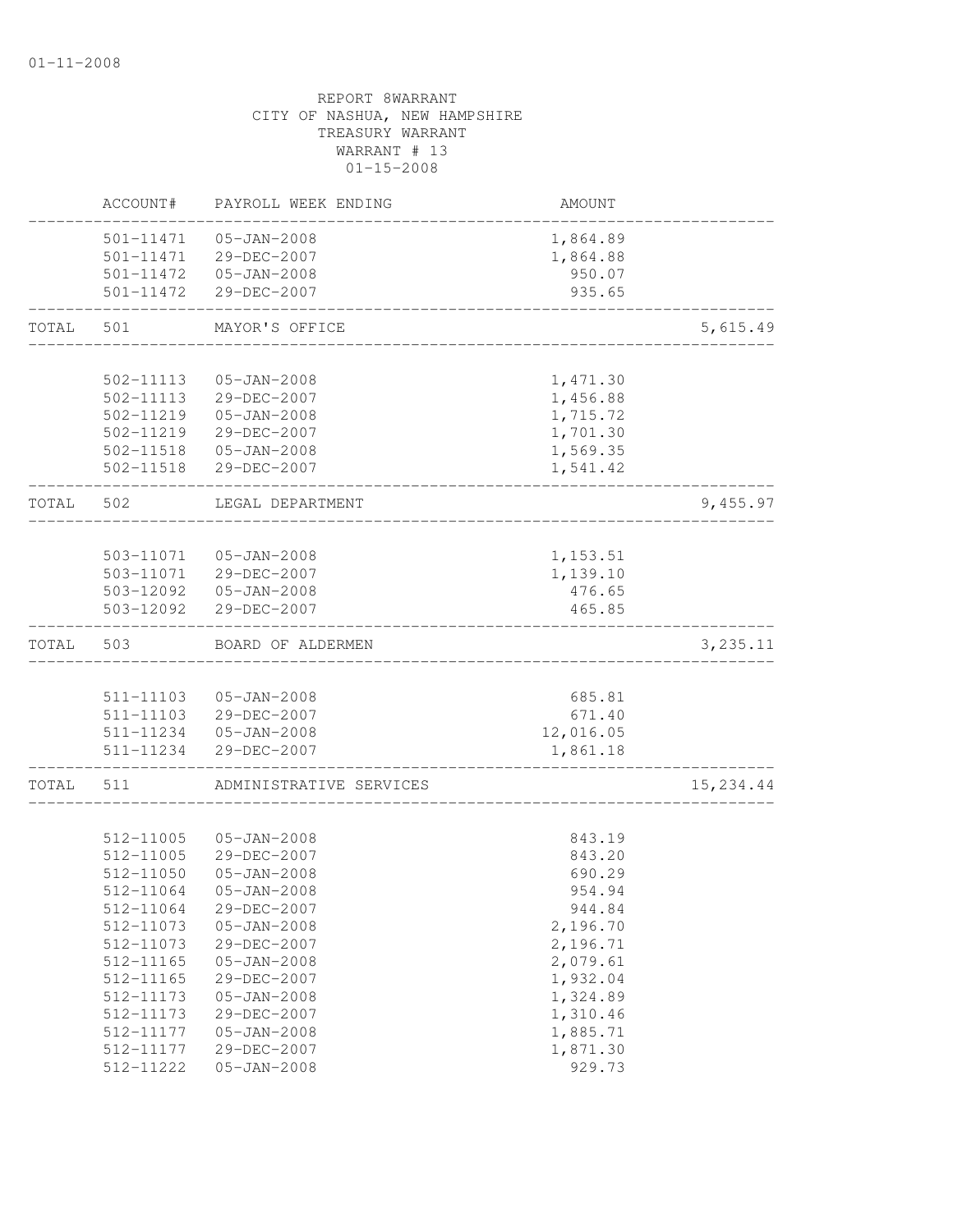|       | ACCOUNT#               | PAYROLL WEEK ENDING        | AMOUNT   |            |
|-------|------------------------|----------------------------|----------|------------|
|       | 512-11222              | 29-DEC-2007                | 919.63   |            |
|       | 512-11224              | $05 - JAN - 2008$          | 924.98   |            |
|       | 512-11224              | 29-DEC-2007                | 924.98   |            |
|       | 512-11232              | $05 - JAN - 2008$          | 975.39   |            |
|       | 512-11232              | 29-DEC-2007                | 975.38   |            |
|       | 512-11265              | $05 - JAN - 2008$          | 809.99   |            |
|       | 512-11265              | 29-DEC-2007                | 795.57   |            |
|       | 512-11531              | $05 - JAN - 2008$          | 1,601.80 |            |
|       | 512-11531              | 29-DEC-2007                | 1,684.34 |            |
|       | 512-11581              | $05 - JAN - 2008$          | 707.56   |            |
|       | 512-11581              | 29-DEC-2007                | 707.55   |            |
|       | 512-11714              | $05 - JAN - 2008$          | 877.26   |            |
|       | 512-11714              | 29-DEC-2007                | 862.85   |            |
|       | 512-11740              | 05-JAN-2008                | 1,529.81 |            |
|       | 512-11740              | 29-DEC-2007                | 1,515.40 |            |
|       | 512-12010              | $05 - JAN - 2008$          | 279.22   |            |
|       | 512-12010              | 29-DEC-2007                | 273.80   |            |
|       | 512-12019              | $05 - JAN - 2008$          | 961.39   |            |
|       |                        |                            | 948.76   |            |
|       | 512-12019<br>512-12033 | 29-DEC-2007                |          |            |
|       |                        | $05 - JAN - 2008$          | 564.47   |            |
|       | 512-12033              | 29-DEC-2007                | 555.45   |            |
|       | 512-12052              | $05 - JAN - 2008$          | 496.89   |            |
|       | 512-12052              | 29-DEC-2007                | 496.89   |            |
|       | 512-12056              | $05 - JAN - 2008$          | 331.06   |            |
|       | 512-12056              | 29-DEC-2007                | 331.07   |            |
|       | 512-12749              | 05-JAN-2008                | 571.81   |            |
|       |                        | 512-12749 29-DEC-2007      | 571.82   |            |
|       | 512-13004              | 05-JAN-2008                | 80.62    |            |
| TOTAL | 512                    | FINANCIAL SERVICES         |          | 42, 279.35 |
|       |                        |                            |          |            |
|       |                        | 513-11117  05-JAN-2008     | 1,489.36 |            |
|       | 513-11117<br>513-11171 | 29-DEC-2007                | 1,474.93 |            |
|       |                        | 05-JAN-2008<br>29-DEC-2007 | 2,021.95 |            |
|       | 513-11171              |                            | 1,954.97 |            |
|       | 513-11213              | $05 - JAN - 2008$          | 1,150.52 |            |
|       | 513-11213              | 29-DEC-2007                | 1,136.10 |            |
|       | 513-11223              | 05-JAN-2008                | 821.19   |            |
|       | 513-11223              | 29-DEC-2007                | 821.20   |            |
|       | 513-12085              | 05-JAN-2008                | 432.00   |            |
|       | 513-12085              | 29-DEC-2007                | 540.00   |            |
| TOTAL |                        | 513 CITY CLERK'S OFFICE    |          | 11,842.22  |
|       |                        | 515-11031  05-JAN-2008     | 1,014.26 |            |
|       | 515-11031              | 29-DEC-2007                | 999.83   |            |
|       |                        |                            |          |            |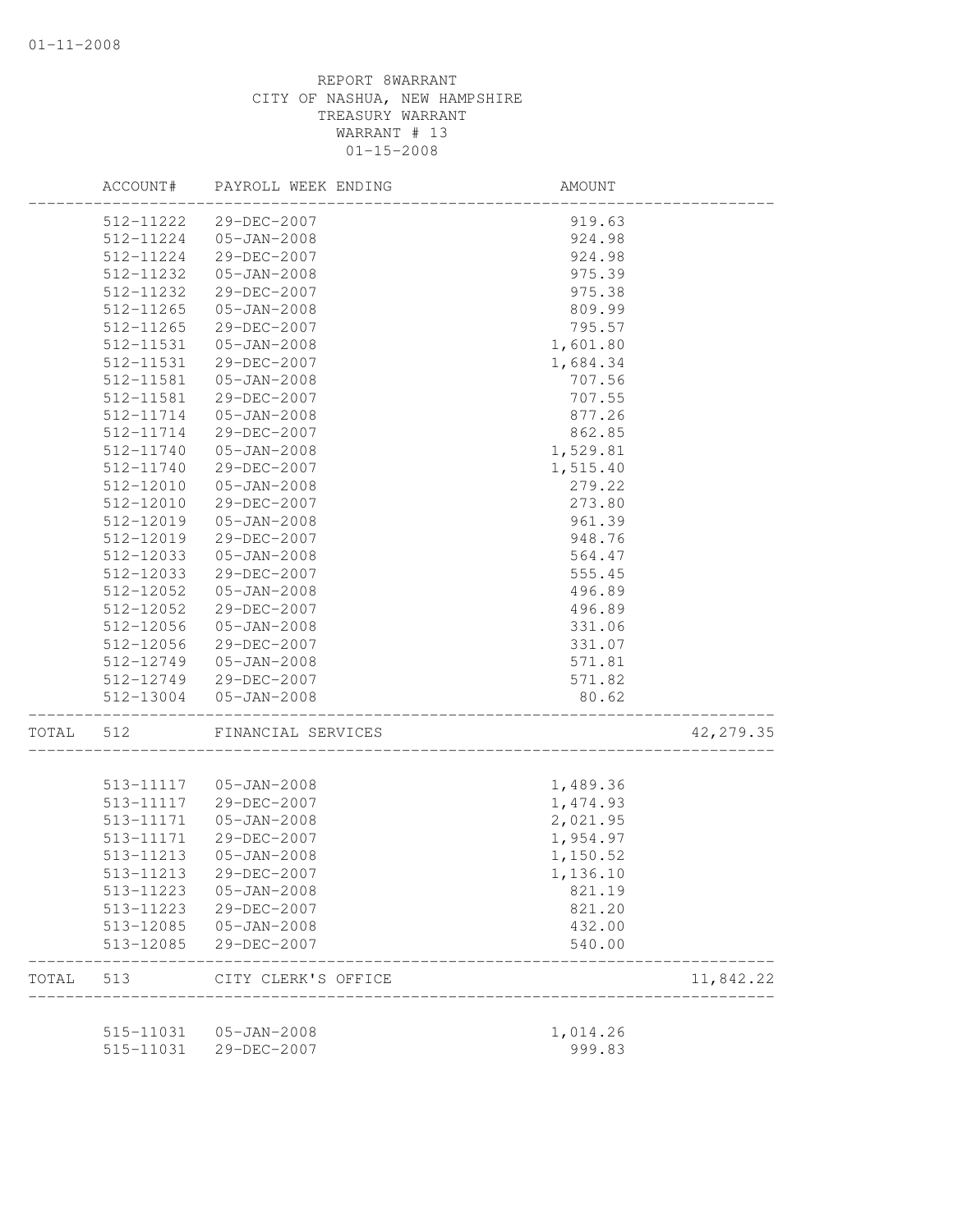|           | ACCOUNT#  | PAYROLL WEEK ENDING         | AMOUNT                             |          |
|-----------|-----------|-----------------------------|------------------------------------|----------|
|           | 515-11350 | $05 - JAN - 2008$           | 877.26                             |          |
|           | 515-11350 | 29-DEC-2007                 | 862.85                             |          |
|           | 515-11447 | $05 - JAN - 2008$           | 1,575.29                           |          |
|           | 515-11447 | 29-DEC-2007                 | 1,560.86                           |          |
|           |           | 515-12001  05-JAN-2008      | 646.03                             |          |
|           | 515-12001 | 29-DEC-2007                 | 633.40                             |          |
| TOTAL     | 515       | HUMAN RESOURCES             | __________________________________ | 8,169.78 |
|           |           |                             |                                    |          |
|           | 516-11147 | $05 - JAN - 2008$           | 667.54                             |          |
|           | 516-11147 | 29-DEC-2007                 | 667.55                             |          |
|           | 516-11148 | 05-JAN-2008                 | 872.05                             |          |
|           | 516-11148 | 29-DEC-2007                 | 872.05                             |          |
|           | 516-11459 | $05 - JAN - 2008$           | 1,489.36                           |          |
|           | 516-11459 | 29-DEC-2007                 | 1,474.93                           |          |
|           |           | 516-11573  05-JAN-2008      | 864.91                             |          |
|           |           | 516-11573 29-DEC-2007       | 864.92                             |          |
| TOTAL 516 |           | PURCHASING DEPARTMENT       |                                    | 7,773.31 |
|           |           |                             |                                    |          |
|           | 517-11198 | $05 - JAN - 2008$           | 601.39                             |          |
|           | 517-11198 | 29-DEC-2007                 | 601.38                             |          |
|           | 517-11201 | $05 - JAN - 2008$           | 615.29                             |          |
|           | 517-11201 | 29-DEC-2007                 | 615.29                             |          |
|           | 517-11203 | $05 - JAN - 2008$           | 557.34                             |          |
|           | 517-11203 | 29-DEC-2007                 | 557.34                             |          |
|           | 517-11420 | $05 - JAN - 2008$           | 811.82                             |          |
|           | 517-11420 | 29-DEC-2007                 | 797.40                             |          |
|           | 517-12063 | $05 - JAN - 2008$           | 275.10                             |          |
|           | 517-12063 | 29-DEC-2007                 | 275.10                             |          |
|           | 517-13020 | 05-JAN-2008                 | 156.75                             |          |
| TOTAL 517 |           | BUILDING MAINT - CITY ADMIN | ____________                       | 5,864.20 |
|           |           |                             |                                    |          |
|           |           | 518-11130  05-JAN-2008      | 786.81                             |          |
|           | 518-11130 | 29-DEC-2007                 | 772.40                             |          |
|           | 518-11441 | $05 - JAN - 2008$           | 1,324.89                           |          |
|           | 518-11441 | 29-DEC-2007                 | 1,310.46                           |          |
|           | 518-11540 | $05 - JAN - 2008$           | 988.21                             |          |
|           | 518-11540 | 29-DEC-2007                 | 973.80                             |          |
|           | 518-11578 | $05 - JAN - 2008$           | 909.84                             |          |
|           | 518-11578 | 29-DEC-2007                 | 895.42                             |          |
|           | 518-11589 | $05 - JAN - 2008$           | 985.15                             |          |
|           | 518-11589 | 29-DEC-2007                 | 970.72                             |          |
|           |           |                             |                                    |          |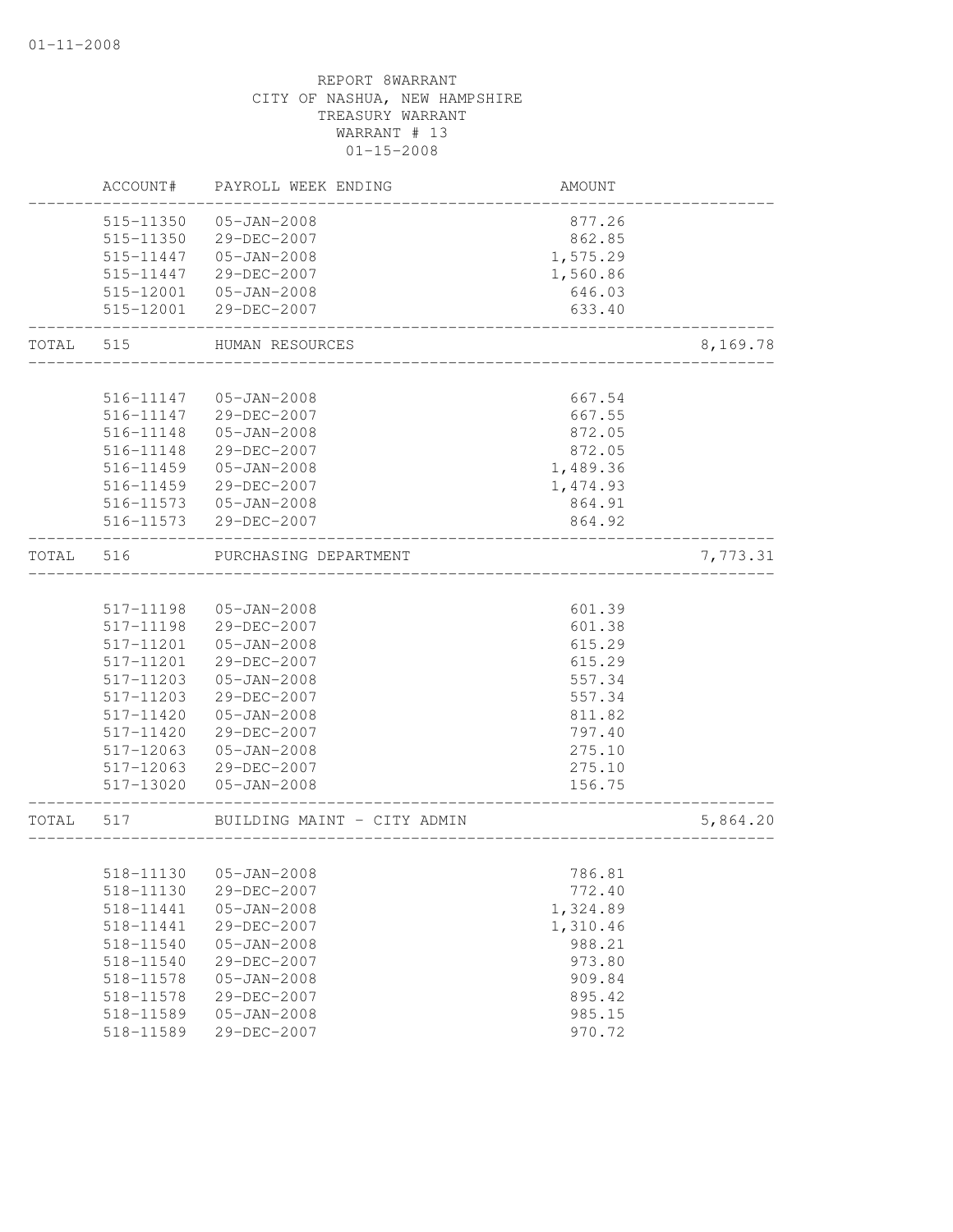|       |           | OLL WEEK ENDING AMOUN<br>ACCOUNT# PAYROLL WEEK ENDING | AMOUNT   |           |
|-------|-----------|-------------------------------------------------------|----------|-----------|
|       |           |                                                       |          | 9,917.70  |
|       |           |                                                       |          |           |
|       | 519-11014 | 05-JAN-2008                                           | 1,033.05 |           |
|       |           | 519-11014 29-DEC-2007                                 | 1,033.05 |           |
|       | 519-11016 | 05-JAN-2008                                           | 906.86   |           |
|       | 519-11016 | 29-DEC-2007                                           | 906.87   |           |
|       | 519-11017 | 05-JAN-2008                                           | 756.66   |           |
|       | 519-11017 | 29-DEC-2007                                           | 756.67   |           |
|       | 519-11115 | 05-JAN-2008                                           | 1,819.33 |           |
|       | 519-11115 | 29-DEC-2007                                           | 1,804.90 |           |
|       | 519-11146 | 05-JAN-2008                                           | 788.29   |           |
|       | 519-11146 | 29-DEC-2007                                           | 788.29   |           |
|       | 519-11153 | 05-JAN-2008                                           | 568.61   |           |
|       | 519-11153 | 29-DEC-2007                                           | 568.62   |           |
|       | 519-11154 | $05 - JAN - 2008$                                     | 594.65   |           |
|       | 519-11154 | 29-DEC-2007                                           | 594.65   |           |
|       | 519-11205 | $05 - JAN - 2008$                                     | 743.45   |           |
|       | 519-11205 | 29-DEC-2007                                           | 743.45   |           |
|       |           | 519-11241  05-JAN-2008                                | 1,289.91 |           |
|       |           | 519-11241 29-DEC-2007                                 | 1,275.49 |           |
| TOTAL | 519       | ASSESSORS                                             |          | 16,972.80 |
|       |           |                                                       |          |           |
|       |           | 522-11142  05-JAN-2008                                | 1,196.92 |           |
|       |           | 522-11142 29-DEC-2007                                 | 1,196.93 |           |
|       | 522-11429 | 05-JAN-2008                                           | 1,715.72 |           |
|       | 522-11429 | 29-DEC-2007                                           | 1,701.30 |           |
|       | 522-11488 | $05 - JAN - 2008$                                     | 1,557.26 |           |
|       | 522-11488 | 29-DEC-2007                                           | 1,557.27 |           |
|       | 522-11641 | $05 - JAN - 2008$                                     | 1,295.89 |           |
|       | 522-11641 | 29-DEC-2007                                           | 1,295.88 |           |
|       | 522-11652 | $05 - JAN - 2008$                                     | 1,364.20 |           |
|       | 522-11652 | 29-DEC-2007                                           | 1,349.78 |           |
|       | 522-11721 | $05 - JAN - 2008$                                     | 1,431.78 |           |
|       | 522-11721 | 29-DEC-2007                                           | 1,431.78 |           |
|       | 522-11724 | $05 - JAN - 2008$                                     | 1,255.87 |           |
|       | 522-11724 | 29-DEC-2007                                           | 1,241.45 |           |
|       | 522-11725 | $05 - JAN - 2008$                                     | 919.26   |           |
|       | 522-11725 | 29-DEC-2007                                           | 919.27   |           |
|       | 522-11729 | $05 - JAN - 2008$                                     | 3,074.76 |           |
|       | 522-11729 | 29-DEC-2007                                           | 3,036.18 |           |
|       | 522-13004 | $05 - JAN - 2008$                                     | 36.10    |           |
|       | 522-13004 | 29-DEC-2007                                           | 69.30    |           |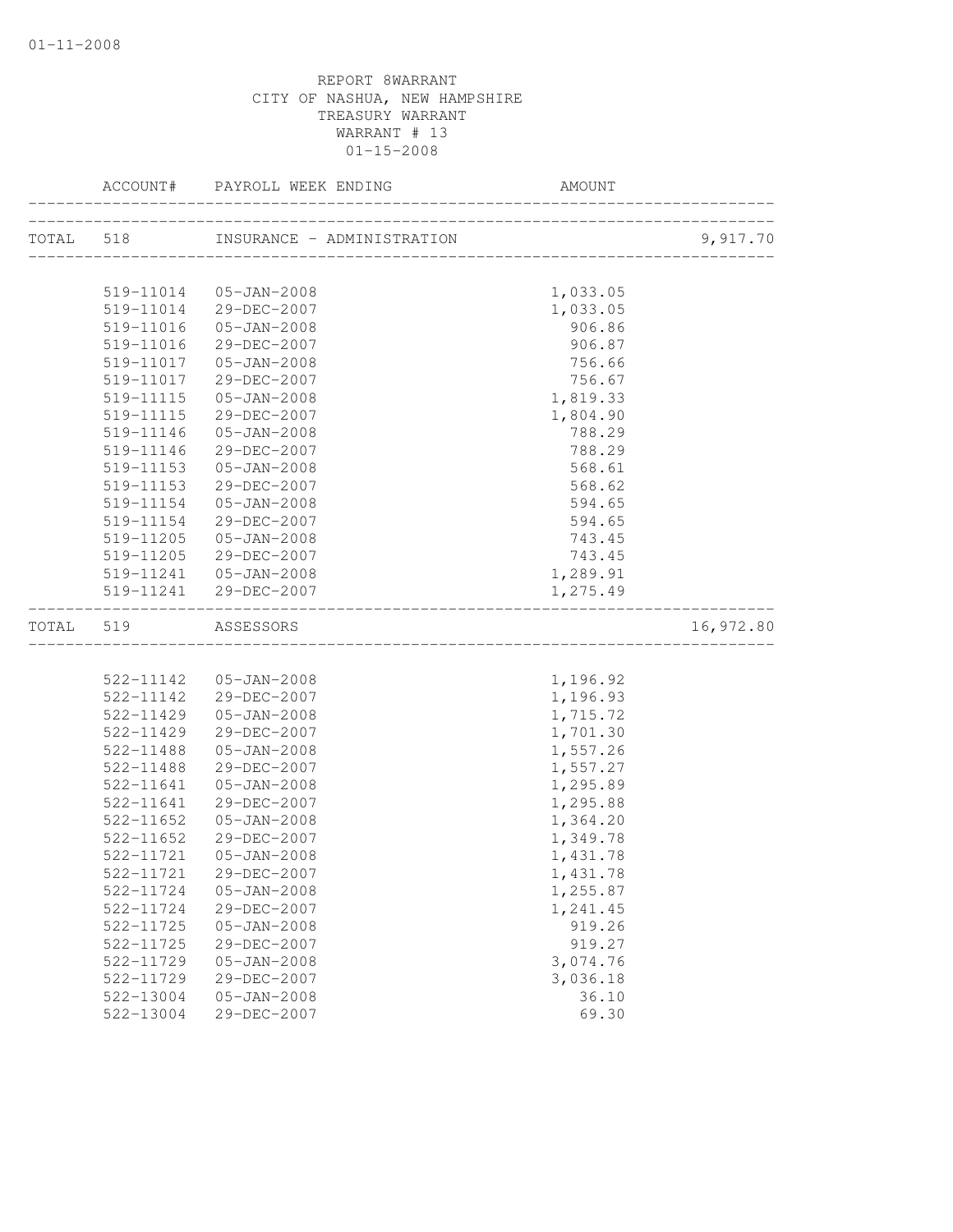|                        | ACCOUNT# PAYROLL WEEK ENDING<br>____________ |                                    |           |
|------------------------|----------------------------------------------|------------------------------------|-----------|
|                        | TOTAL 522 INFORMATION TECHNOLOGY             | __________________________________ | 27,646.90 |
|                        | 523-11332  05-JAN-2008                       | 924.10                             |           |
|                        | 523-11332 29-DEC-2007                        | 924.10                             |           |
| TOTAL 523 GIS          |                                              |                                    | 1,848.20  |
|                        |                                              |                                    |           |
|                        | 531-11065  05-JAN-2008                       | 1,047.51                           |           |
|                        | 531-11065 29-DEC-2007                        | 1,033.09                           |           |
| 531-11085              | 05-JAN-2008                                  | 847.80                             |           |
| 531-11085              | 29-DEC-2007                                  | 847.80                             |           |
| 531-11114              | 05-JAN-2008<br>29-DEC-2007                   | 2,145.15                           |           |
| 531-11114<br>531-11129 | $05 - JAN - 2008$                            | 2,145.15<br>1,826.57               |           |
| 531-11129              | 29-DEC-2007                                  | 1,826.56                           |           |
| 531-11164              | $05 - JAN - 2008$                            | 1,083.76                           |           |
| 531-11164              | 29-DEC-2007                                  | 1,083.76                           |           |
| 531-11166              | 05-JAN-2008                                  | 1,785.26                           |           |
| 531-11166              | 29-DEC-2007                                  | 1,107.08                           |           |
| 531-11170              | 05-JAN-2008                                  | 1,356.41                           |           |
| 531-11170              | 29-DEC-2007                                  | 1,356.41                           |           |
| 531-11201              | $05 - JAN - 2008$                            | 1,231.71                           |           |
| 531-11201              | 29-DEC-2007                                  | 1,231.72                           |           |
| 531-11203              | $05 - JAN - 2008$                            | 551.70                             |           |
| 531-11203              | 29-DEC-2007                                  | 551.70                             |           |
| 531-11226              | $05 - JAN - 2008$                            | 740.51                             |           |
| 531-11226              | 29-DEC-2007                                  | 740.51                             |           |
| 531-11398              | $05 - JAN - 2008$                            | 574.41                             |           |
| 531-11398              | 29-DEC-2007                                  | 574.41                             |           |
| 531-11477              | 05-JAN-2008                                  | 1,230.65                           |           |
| 531-11477              | 29-DEC-2007                                  | 1,230.65                           |           |
| 531-11489              | $05 - JAN - 2008$                            | 1,138.55                           |           |
| 531-11489              | 29-DEC-2007                                  | 1,138.55                           |           |
| 531-11498              | $05 - JAN - 2008$                            | 807.60                             |           |
| 531-11498              | 29-DEC-2007                                  | 807.60                             |           |
| 531-11516              | $05 - JAN - 2008$                            | 786.25                             |           |
| 531-11516              | 29-DEC-2007                                  | 786.25                             |           |
| 531-11535              | $05 - JAN - 2008$                            | 10,446.11                          |           |
| 531-11535              | 29-DEC-2007                                  | 12,187.08                          |           |
| 531-11537              | $05 - JAN - 2008$                            | 13,320.94                          |           |
| 531-11537              | 29-DEC-2007                                  | 13,320.91                          |           |
| 531-11538              | $05 - JAN - 2008$                            | 847.80                             |           |
| 531-11538              | 29-DEC-2007                                  | 847.80                             |           |
| 531-11539              | $05 - JAN - 2008$                            | 1,446.40                           |           |
| 531-11539              | 29-DEC-2007                                  | 1,431.99                           |           |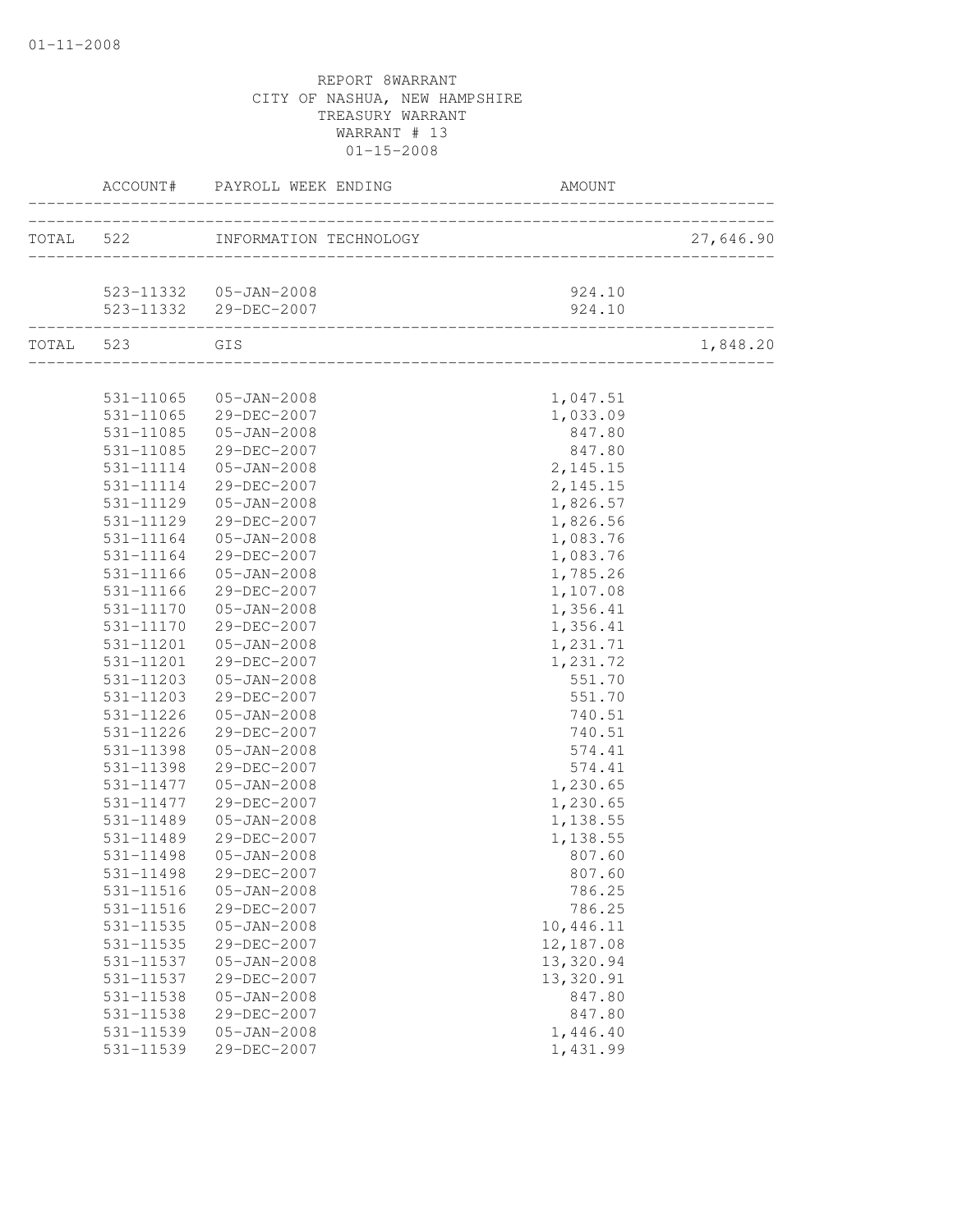| ACCOUNT#      | PAYROLL WEEK ENDING | AMOUNT      |  |
|---------------|---------------------|-------------|--|
| 531-11544     | $05 - JAN - 2008$   | 66, 277.34  |  |
| 531-11544     | 29-DEC-2007         | 3,887.73    |  |
| 531-11549     | $05 - JAN - 2008$   | 5, 122.95   |  |
| 531-11549     | 29-DEC-2007         | 5,778.57    |  |
| 531-11550     | $05 - JAN - 2008$   | 807.85      |  |
| 531-11550     | 29-DEC-2007         | 807.85      |  |
| 531-11552     | $05 - JAN - 2008$   | 7,623.20    |  |
| 531-11552     | 29-DEC-2007         | 7,623.20    |  |
| $531 - 11555$ | $05 - JAN - 2008$   | 25,053.54   |  |
| 531-11555     | 29-DEC-2007         | 25,053.55   |  |
| 531-11558     | $05 - JAN - 2008$   | 63, 512.15  |  |
| 531-11558     | 29-DEC-2007         | 94, 155. 93 |  |
| 531-11561     | $05 - JAN - 2008$   | 20,538.40   |  |
| 531-11561     | 29-DEC-2007         | 20,538.42   |  |
| 531-11567     | $05 - JAN - 2008$   | 28,704.95   |  |
| 531-11567     | 29-DEC-2007         | 28,704.94   |  |
| 531-11569     | $05 - JAN - 2008$   | 1,116.30    |  |
| 531-11569     | 29-DEC-2007         | 1,116.29    |  |
| 531-11618     | $05 - JAN - 2008$   | 2,031.69    |  |
| 531-11618     | 29-DEC-2007         | 2,031.69    |  |
| 531-11622     | $05 - JAN - 2008$   | 2,738.71    |  |
| 531-11622     | 29-DEC-2007         | 2,738.71    |  |
| 531-11632     | $05 - JAN - 2008$   | 610.55      |  |
| 531-11632     | 29-DEC-2007         | 610.55      |  |
| 531-11633     | $05 - JAN - 2008$   | 1,363.50    |  |
| 531-11633     | 29-DEC-2007         | 1,363.50    |  |
| 531-11634     | $05 - JAN - 2008$   | 630.40      |  |
| 531-11634     | 29-DEC-2007         | 630.40      |  |
| 531-11635     | $05 - JAN - 2008$   | 803.90      |  |
| 531-11635     | 29-DEC-2007         | 803.90      |  |
| 531-11636     | $05 - JAN - 2008$   | 844.70      |  |
| 531-11636     | 29-DEC-2007         | 844.70      |  |
| 531-11664     | $05 - JAN - 2008$   | 1,076.89    |  |
| 531-11664     | 29-DEC-2007         | 1,076.89    |  |
| 531-11665     | $05 - JAN - 2008$   | 719.45      |  |
| 531-11665     | 29-DEC-2007         | 719.44      |  |
| 531-11719     | $05 - JAN - 2008$   | 866.50      |  |
| 531-11719     | 29-DEC-2007         | 866.50      |  |
| 531-11722     | $05 - JAN - 2008$   | 1,639.05    |  |
| 531-11722     | 29-DEC-2007         | 1,092.70    |  |
| 531-11732     | $05 - JAN - 2008$   | 995.39      |  |
| 531-11732     | 29-DEC-2007         | 1,131.25    |  |
| 531-11733     | $05 - JAN - 2008$   | 2,088.55    |  |
| 531-11733     | 29-DEC-2007         | 2,088.55    |  |
| 531-12020     | $05 - JAN - 2008$   | 875.51      |  |
| 531-12020     | 29-DEC-2007         | 875.51      |  |
| 531-12042     | $05 - JAN - 2008$   | 1,410.23    |  |
| 531-12042     | 29-DEC-2007         | 3,280.66    |  |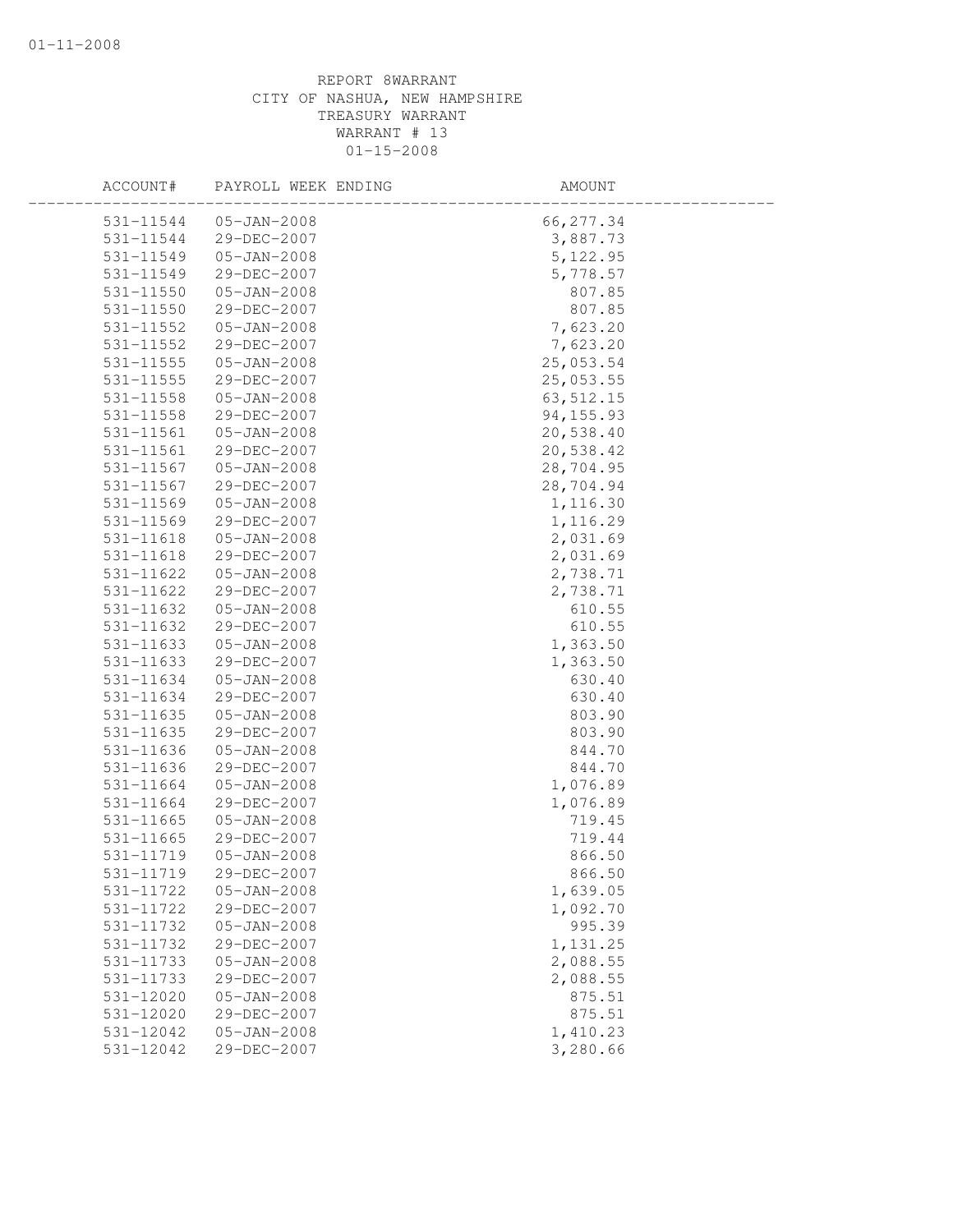|       | ACCOUNT#  | PAYROLL WEEK ENDING | AMOUNT     |             |
|-------|-----------|---------------------|------------|-------------|
|       | 531-12066 | $05 - JAN - 2008$   | 629.36     |             |
|       | 531-12066 | 29-DEC-2007         | 629.36     |             |
|       | 531-12068 | $05 - JAN - 2008$   | 1,418.78   |             |
|       | 531-12068 | 29-DEC-2007         | 1,418.78   |             |
|       | 531-12071 | $05 - JAN - 2008$   | 243.91     |             |
|       | 531-12071 | 29-DEC-2007         | 236.69     |             |
|       | 531-12119 | $05 - JAN - 2008$   | 1,065.26   |             |
|       | 531-12119 | 29-DEC-2007         | 1,065.25   |             |
|       | 531-13004 | $05 - JAN - 2008$   | 4,477.24   |             |
|       | 531-13004 | 29-DEC-2007         | 5,085.39   |             |
|       | 531-13038 | $05 - JAN - 2008$   | 895.05     |             |
|       | 531-13038 | 29-DEC-2007         | 324.29     |             |
|       | 531-13040 | $05 - JAN - 2008$   | 1,834.52   |             |
|       | 531-13040 | 29-DEC-2007         | 2,323.87   |             |
|       | 531-13044 | $05 - JAN - 2008$   | 5,848.12   |             |
|       | 531-13044 | 29-DEC-2007         | 3,009.85   |             |
|       | 531-13047 | $05 - JAN - 2008$   | 39,503.29  |             |
|       | 531-13047 | 29-DEC-2007         | 38,982.29  |             |
|       | 531-13048 | $05 - JAN - 2008$   | 11,326.24  |             |
|       | 531-13048 | 29-DEC-2007         | 5,467.78   |             |
|       | 531-15002 | $05 - JAN - 2008$   | 39, 445.51 |             |
|       | 531-15002 | 29-DEC-2007         | 45, 315.47 |             |
|       | 531-17003 | $05 - JAN - 2008$   | 3,700.00   |             |
|       | 531-17006 | $05 - JAN - 2008$   | 400.00     |             |
| TOTAL | 531       | POLICE DEPARTMENT   |            | 747, 383.54 |
|       |           |                     |            |             |
|       | 532-11024 | $05 - JAN - 2008$   | 2,096.37   |             |
|       | 532-11024 | 29-DEC-2007         | 2,096.38   |             |
|       | 532-11036 | $05 - JAN - 2008$   | 1,766.76   |             |
|       | 532-11036 | 29-DEC-2007         | 1,314.25   |             |
|       | 532-11063 | $05 - JAN - 2008$   | 1,242.12   |             |
|       | 532-11063 | 29-DEC-2007         | 1,242.12   |             |
|       | 532-11066 | $05 - JAN - 2008$   | 1,205.58   |             |
|       | 532-11066 | 29-DEC-2007         | 1,205.57   |             |
|       | 532-11069 | $05 - JAN - 2008$   | 2,435.39   |             |
|       | 532-11069 | $29 - DEC - 2007$   | 2,133.98   |             |
|       | 532-11111 | $05 - JAN - 2008$   | 2,059.24   |             |
|       | 532-11111 | 29-DEC-2007         | 2,044.81   |             |
|       | 532-11207 | $05 - JAN - 2008$   | 6,271.16   |             |
|       | 532-11207 | 29-DEC-2007         | 6, 213.47  |             |
|       | 532-11281 | $05 - JAN - 2008$   | 925.45     |             |
|       | 532-11281 | 29-DEC-2007         | 925.45     |             |
|       | 532-11285 | $05 - JAN - 2008$   | 7,391.28   |             |
|       | 532-11285 | 29-DEC-2007         | 7,391.28   |             |
|       | 532-11291 | $05 - JAN - 2008$   | 6,368.51   |             |
|       | 532-11291 | 29-DEC-2007         | 6, 447.52  |             |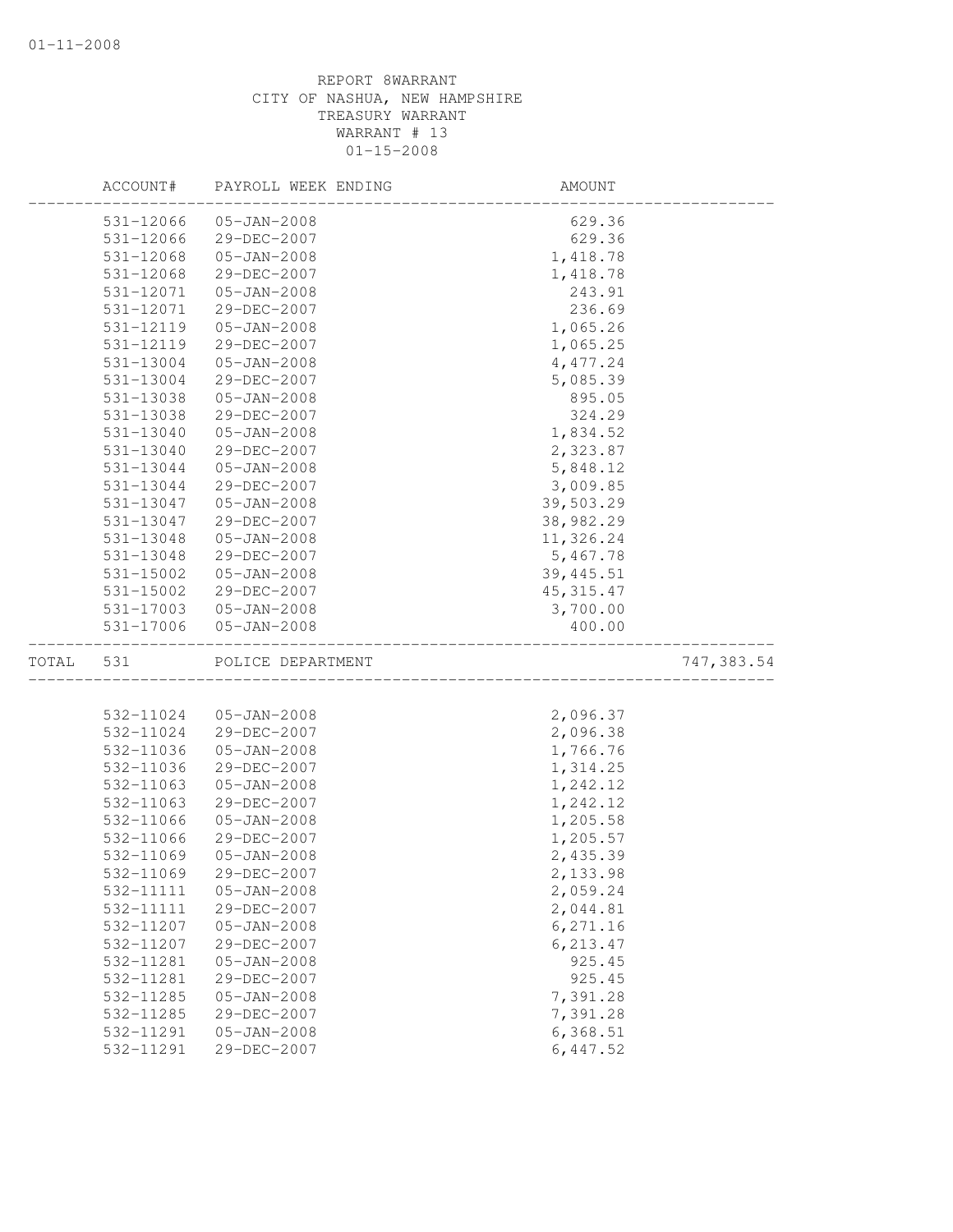|       | ACCOUNT#  | PAYROLL WEEK ENDING | AMOUNT     |            |
|-------|-----------|---------------------|------------|------------|
|       | 532-11298 | $05 - JAN - 2008$   | 986.51     |            |
|       | 532-11298 | 29-DEC-2007         | 882.67     |            |
|       | 532-11300 | $05 - JAN - 2008$   | 34, 374.55 |            |
|       | 532-11300 | 29-DEC-2007         | 33, 237.54 |            |
|       | 532-11303 | $05 - JAN - 2008$   | 1,090.35   |            |
|       | 532-11303 | 29-DEC-2007         | 1,090.35   |            |
|       | 532-11305 | $05 - JAN - 2008$   | 4,361.49   |            |
|       | 532-11305 | 29-DEC-2007         | 4,569.17   |            |
|       | 532-11309 | $05 - JAN - 2008$   | 93,560.60  |            |
|       | 532-11309 | 29-DEC-2007         | 91,990.30  |            |
|       | 532-11660 | $05 - JAN - 2008$   | 2,909.34   |            |
|       | 532-11660 | 29-DEC-2007         | 1,385.40   |            |
|       | 532-11663 | $05 - JAN - 2008$   | 1,344.65   |            |
|       | 532-11663 | 29-DEC-2007         | 1,344.65   |            |
|       | 532-11666 | $05 - JAN - 2008$   | 1,680.80   |            |
|       | 532-11666 | 29-DEC-2007         | 1,344.65   |            |
|       | 532-11669 | $05 - JAN - 2008$   | 1,358.09   |            |
|       | 532-11669 | 29-DEC-2007         | 1,018.56   |            |
|       | 532-12070 | $05 - JAN - 2008$   | 24,778.63  |            |
|       | 532-12070 | 29-DEC-2007         | 28, 139.80 |            |
|       | 532-13003 | $05 - JAN - 2008$   | 558.04     |            |
|       | 532-13003 | 29-DEC-2007         | 438.08     |            |
|       | 532-13004 | $05 - JAN - 2008$   | 2,585.05   |            |
|       | 532-13004 | 29-DEC-2007         | 42.76      |            |
|       | 532-13018 | $05 - JAN - 2008$   | 356.74     |            |
|       | 532-13018 | 29-DEC-2007         | 948.46     |            |
|       | 532-13024 | $05 - JAN - 2008$   | 1,642.79   |            |
|       | 532-13024 | 29-DEC-2007         | 208.62     |            |
|       | 532-13050 | $05 - JAN - 2008$   | 13,024.46  |            |
|       | 532-13050 | 29-DEC-2007         | 10,126.23  |            |
|       | 532-15002 | $05 - JAN - 2008$   | 41,040.31  |            |
|       | 532-15002 | 29-DEC-2007         | 41,659.57  |            |
|       | 532-19231 | $05 - JAN - 2008$   | 1,035.96   |            |
|       | 532-19231 | 29-DEC-2007         | 1,035.96   |            |
|       | 532-19232 | $05 - JAN - 2008$   | 1,480.23   |            |
|       | 532-19232 | 29-DEC-2007         | 1,480.23   |            |
|       | 532-19233 | $05 - JAN - 2008$   | 2,459.91   |            |
|       | 532-19233 | 29-DEC-2007         | 2,459.91   |            |
|       | 532-19234 | $05 - JAN - 2008$   | 1,594.33   |            |
|       | 532-19234 | 29-DEC-2007         | 1,594.33   |            |
| TOTAL | 532       | FIRE DEPARTMENT     |            | 519,996.76 |
|       |           |                     |            |            |
|       | 535-81023 | $05 - JAN - 2008$   | 192.30     |            |
|       | 535-81023 | 29-DEC-2007         | 192.30     |            |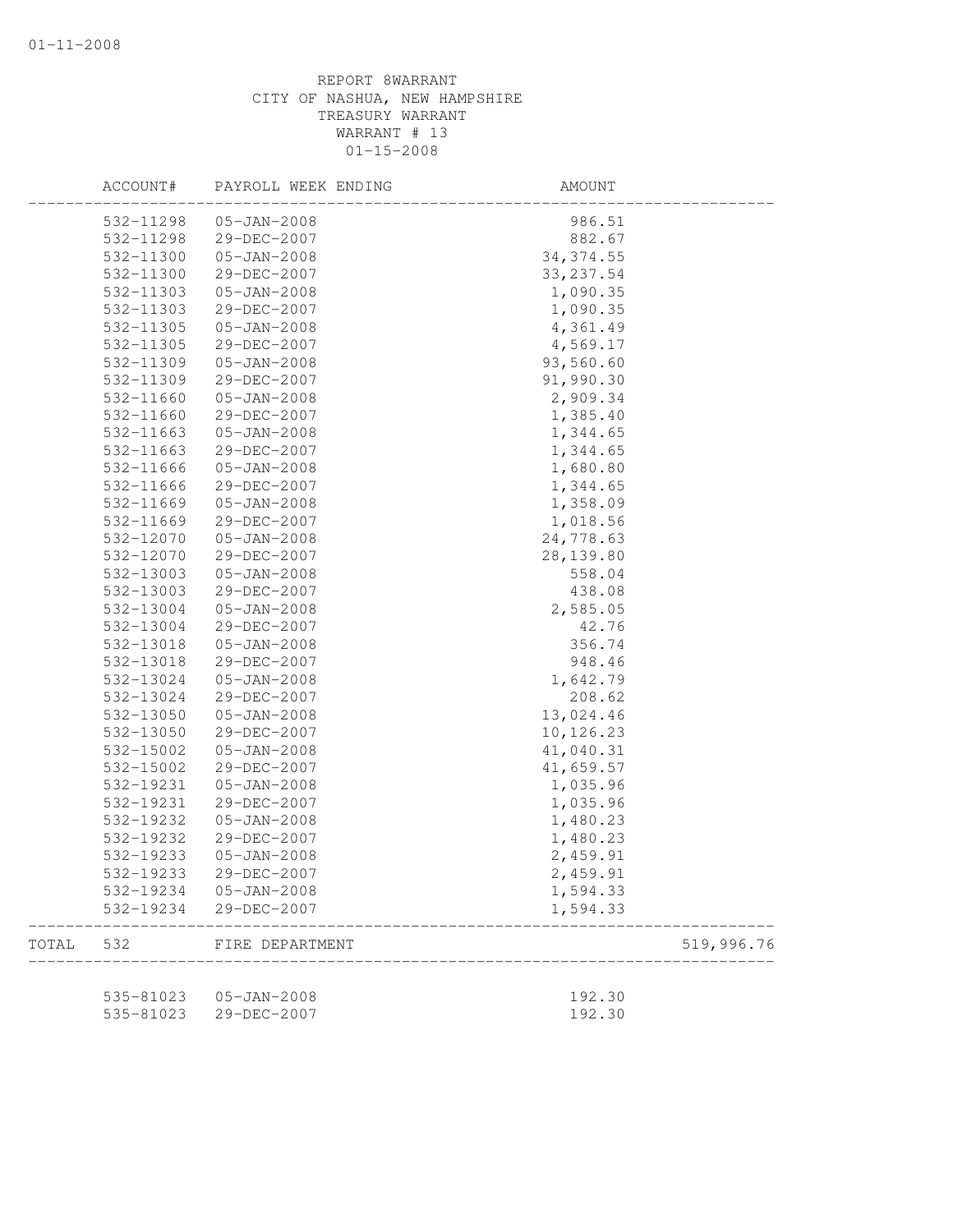|           |                        | ACCOUNT# PAYROLL WEEK ENDING     | AMOUNT               |           |
|-----------|------------------------|----------------------------------|----------------------|-----------|
|           |                        | TOTAL 535 EMERGENCY MANAGEMENT   |                      | 384.60    |
|           |                        | 536-11178  05-JAN-2008           | 1,324.90             |           |
|           |                        | 536-11178 29-DEC-2007            | 1,310.46             |           |
|           |                        | 536-13004 05-JAN-2008            | 621.50               |           |
| TOTAL 536 |                        | CITYWIDE COMMUNICATIONS          |                      | 3,256.86  |
|           |                        |                                  |                      |           |
|           |                        | 541-11024  05-JAN-2008           | 717.24               |           |
|           |                        | 541-11024 29-DEC-2007            | 702.80               |           |
|           |                        | 541-11104  05-JAN-2008           | 956.86               |           |
|           |                        | 541-11104 29-DEC-2007            | 942.44               |           |
|           | 541-11240              | 05-JAN-2008<br>29-DEC-2007       | 1,831.21             |           |
|           | 541-11240<br>541-11346 | 05-JAN-2008                      | 1,816.80<br>435.26   |           |
|           | 541-11346              | 29-DEC-2007                      | 428.06               |           |
| TOTAL 541 |                        | COMMUNITY SERVICES DIVISION      |                      | 7,830.67  |
|           |                        | ____________________             |                      |           |
|           |                        | 542-11426 05-JAN-2008            | 1,286.71             |           |
|           |                        | 542-11426 29-DEC-2007            | 1,272.30             |           |
|           | 542-11584              | 05-JAN-2008                      | 3,212.93             |           |
|           | 542-11584              | 29-DEC-2007                      | 3,166.10             |           |
|           | 542-12044              | 29-DEC-2007                      | 92.00                |           |
|           | 542-12109              | 05-JAN-2008                      | 90.00                |           |
|           | 542-12109              | 29-DEC-2007                      | 126.00               |           |
|           |                        | 542-12582 05-JAN-2008            | 818.72               |           |
|           |                        | 542-12582 29-DEC-2007            | 807.91               |           |
| TOTAL     | 542                    | COMMUNITY HEALTH                 |                      | 10,872.67 |
|           |                        |                                  |                      |           |
|           | 543-11380              | 05-JAN-2008                      | 886.26               |           |
|           | 543-11380              | 29-DEC-2007                      | 871.85               |           |
|           | 543-11438              | $05 - JAN - 2008$                | 1,446.40             |           |
|           | 543-11438              | 29-DEC-2007                      | 1,431.98             |           |
|           | 543-11601<br>543-11601 | $05 - JAN - 2008$<br>29-DEC-2007 | 1,184.61<br>1,170.18 |           |
|           | 543-11602              | $05 - JAN - 2008$                | 833.85               |           |
|           | 543-11602              | 29-DEC-2007                      | 819.43               |           |
|           | 543-11604              | $05 - JAN - 2008$                | 1,422.06             |           |
|           | 543-11604              | 29-DEC-2007                      | 1,393.20             |           |
|           | 543-11605              | $05 - JAN - 2008$                | 902.76               |           |
|           | 543-11605              | 29-DEC-2007                      | 888.34               |           |
|           |                        |                                  |                      |           |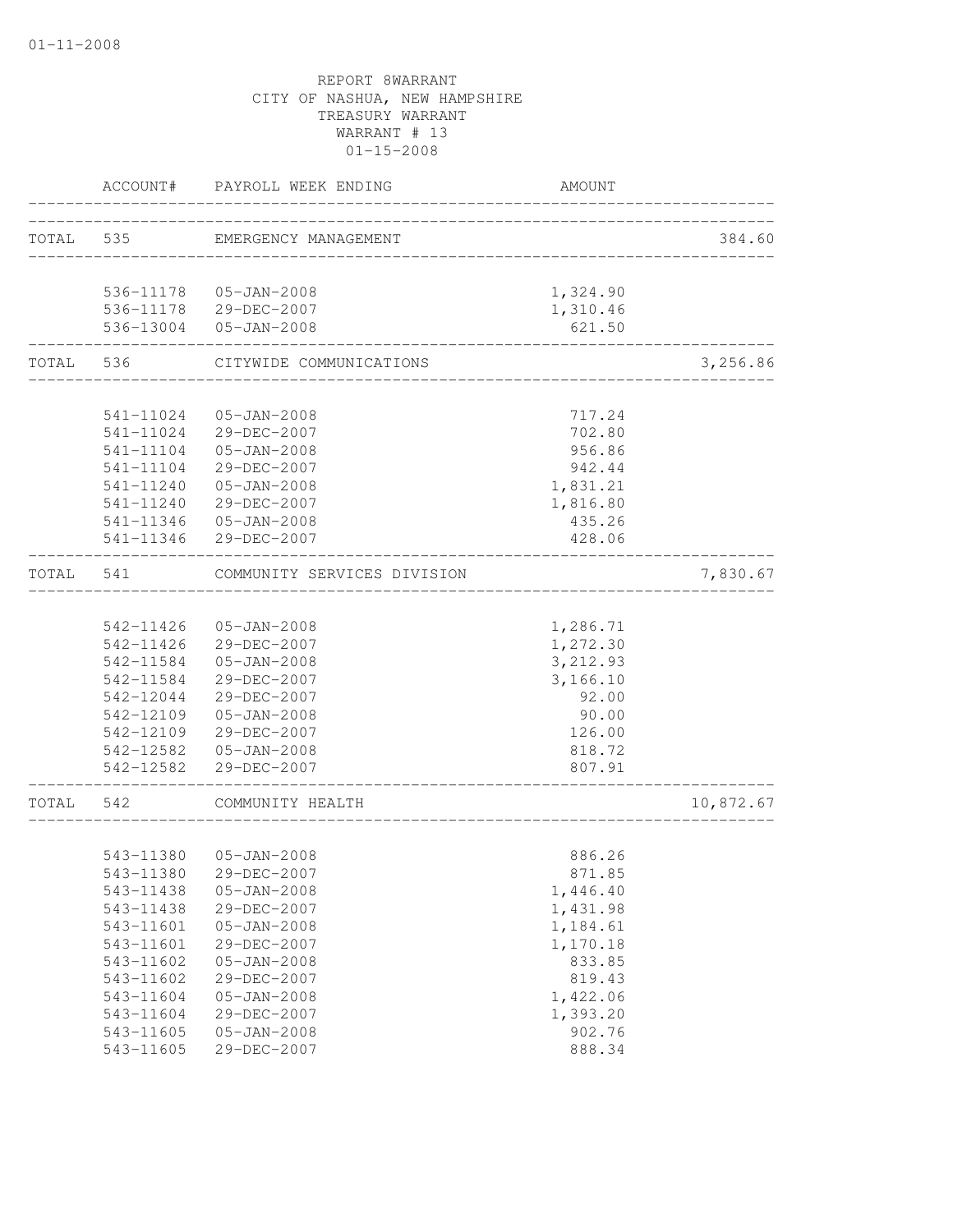|                        | ACCOUNT# PAYROLL WEEK ENDING                                   |                              |           |
|------------------------|----------------------------------------------------------------|------------------------------|-----------|
|                        | TOTAL 543 ENVIRONMENTAL HEALTH DEPT.                           | ____________________________ | 13,250.92 |
|                        |                                                                | 702.64                       |           |
| 544-11008              | 544-11008 05-JAN-2008<br>29-DEC-2007                           | 688.22                       |           |
| 544-11099              | $05 - JAN - 2008$                                              | 2,034.94                     |           |
| 544-11099              | 29-DEC-2007                                                    | 1,991.69                     |           |
| 544-11112              | 05-JAN-2008                                                    | 798.30                       |           |
| 544-11112              | 29-DEC-2007                                                    | 783.88                       |           |
| 544-11367              | 05-JAN-2008                                                    | 786.81                       |           |
| 544-11367              | 29-DEC-2007                                                    | 772.40                       |           |
| 544-11777              | 05-JAN-2008                                                    | 1,216.70                     |           |
| 544-11777              | 29-DEC-2007                                                    | 1,202.27                     |           |
| 544-12101              | $05 - JAN - 2008$                                              | 254.75                       |           |
|                        | 544-12101 29-DEC-2007<br>------------------------------------- | 250.21                       |           |
|                        | TOTAL 544 WELFARE ADMINISTRATION                               |                              | 11,482.81 |
|                        |                                                                |                              |           |
|                        | 551-11008 05-JAN-2008                                          | 667.55                       |           |
|                        | 551-11008 29-DEC-2007                                          | 667.54                       |           |
| 551-11028              | 05-JAN-2008                                                    | 570.27                       |           |
| 551-11028              | 29-DEC-2007                                                    | 570.27                       |           |
| 551-11057              | 05-JAN-2008                                                    | 847.95                       |           |
| 551-11057              | 29-DEC-2007                                                    | 847.96                       |           |
| 551-11094              | 05-JAN-2008                                                    | 288.71                       |           |
| 551-11094              | 29-DEC-2007                                                    | 288.71                       |           |
| 551-11097              | 05-JAN-2008                                                    | 1,014.95                     |           |
| 551-11097              | 29-DEC-2007                                                    | 1,014.95                     |           |
| 551-11208              | $05 - JAN - 2008$                                              | 762.45                       |           |
| 551-11208              | 29-DEC-2007                                                    | 750.62                       |           |
| 551-11211              | 05-JAN-2008                                                    | 450.35                       |           |
| 551-11211<br>551-11212 | 29-DEC-2007<br>$05 - JAN - 2008$                               | 445.30<br>1,367.59           |           |
| 551-11212              | 29-DEC-2007                                                    | 1,353.16                     |           |
| 551-11249              | 05-JAN-2008                                                    | 1,602.85                     |           |
| 551-11249              | 29-DEC-2007                                                    | 1,590.61                     |           |
| 551-11273              | $05 - JAN - 2008$                                              | 1,577.45                     |           |
| 551-11273              | 29-DEC-2007                                                    | 1,577.45                     |           |
| 551-11435              | $05 - JAN - 2008$                                              | 857.86                       |           |
| 551-11435              | 29-DEC-2007                                                    | 850.64                       |           |
| 551-11462              | $05 - JAN - 2008$                                              | 975.54                       |           |
| 551-11462              | 29-DEC-2007                                                    | 975.55                       |           |
| 551-11638              | $05 - JAN - 2008$                                              | 1,110.43                     |           |
| $551 - 11638$          | 29-DEC-2007                                                    | 1,096.00                     |           |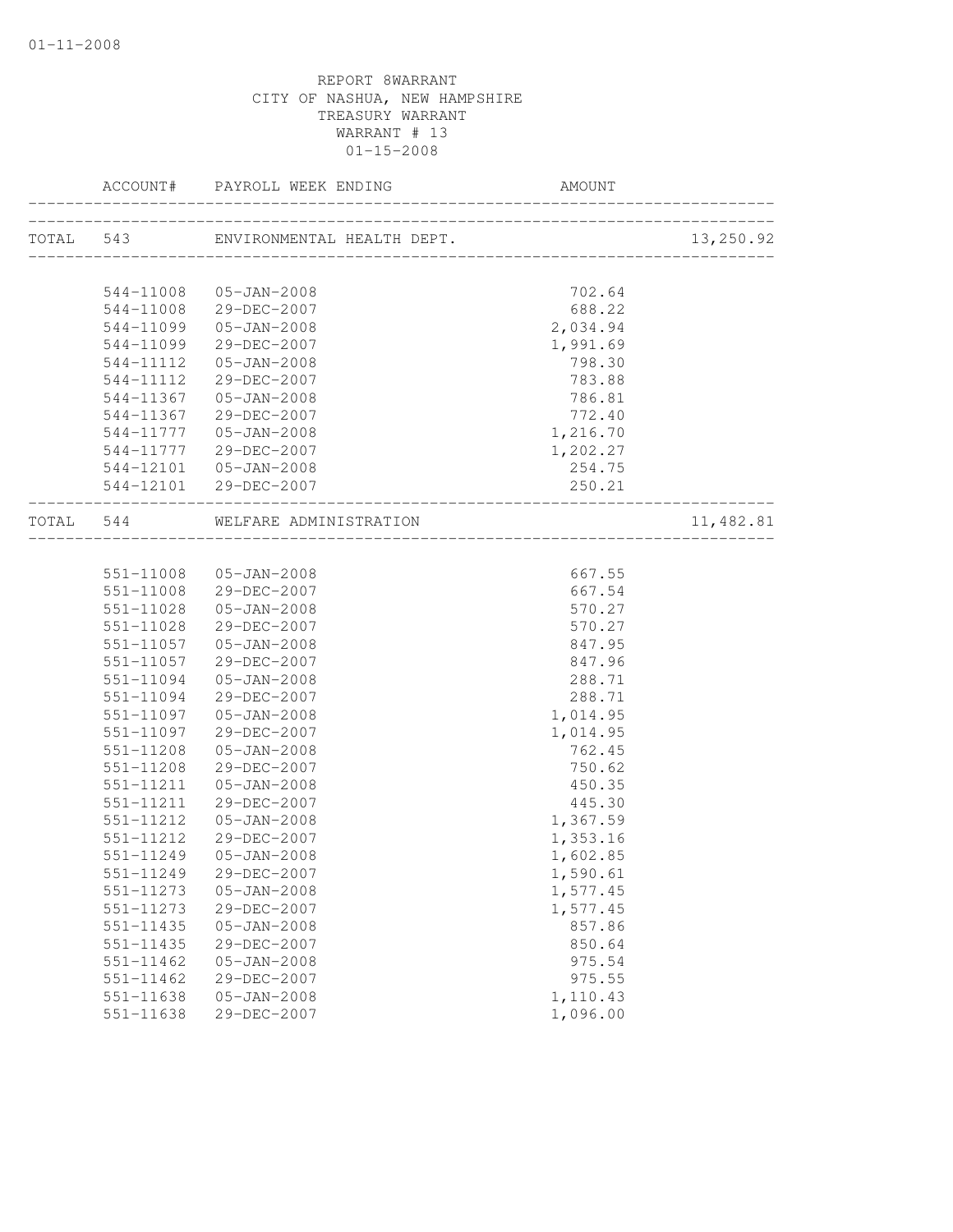|       |           | TOTAL 551 PUBLIC WORKS DIV & ENGINEERING (2011) |           | 24, 122. 71 |
|-------|-----------|-------------------------------------------------|-----------|-------------|
|       |           |                                                 |           |             |
|       |           | 552-11077  05-JAN-2008                          | 1,219.71  |             |
|       |           | 552-11077 29-DEC-2007                           | 1,205.29  |             |
|       | 552-11087 | 05-JAN-2008                                     | 746.80    |             |
|       | 552-11087 | 29-DEC-2007                                     | 746.80    |             |
|       | 552-11143 | 05-JAN-2008                                     | 784.00    |             |
|       | 552-11143 | 29-DEC-2007                                     | 784.00    |             |
|       | 552-11324 | 05-JAN-2008                                     | 3, 121.74 |             |
|       | 552-11324 | 29-DEC-2007                                     | 2,926.62  |             |
|       | 552-11339 | 05-JAN-2008                                     | 2,689.60  |             |
|       | 552-11339 | 29-DEC-2007                                     | 2,689.60  |             |
|       | 552-11342 | 05-JAN-2008                                     | 706.00    |             |
|       | 552-11342 | 29-DEC-2007                                     | 706.00    |             |
|       | 552-11343 | $05 - JAN - 2008$                               | 3,062.50  |             |
|       | 552-11343 | 29-DEC-2007                                     | 1,568.00  |             |
|       | 552-11407 | $05 - JAN - 2008$                               | 4,884.01  |             |
|       | 552-11407 | 29-DEC-2007                                     | 4,884.00  |             |
|       | 552-11492 | $05 - JAN - 2008$                               | 746.80    |             |
|       | 552-11492 | 29-DEC-2007                                     | 746.80    |             |
|       | 552-11548 | $05 - JAN - 2008$                               | 992.96    |             |
|       | 552-11548 | 29-DEC-2007                                     | 992.96    |             |
|       | 552-11562 | 05-JAN-2008                                     | 386.17    |             |
|       | 552-11562 | 29-DEC-2007                                     | 386.17    |             |
|       | 552-11580 | $05 - JAN - 2008$                               | 929.81    |             |
|       | 552-11580 | 29-DEC-2007                                     | 915.40    |             |
|       | 552-11618 | 05-JAN-2008                                     | 615.90    |             |
|       | 552-11618 | 29-DEC-2007                                     | 615.90    |             |
|       | 552-11672 | 05-JAN-2008                                     | 1,364.20  |             |
|       | 552-11672 | 29-DEC-2007                                     | 1,349.79  |             |
|       | 552-11750 | 05-JAN-2008                                     | 717.60    |             |
|       | 552-11750 | 29-DEC-2007                                     | 717.60    |             |
|       | 552-13004 | $05 - JAN - 2008$                               | 495.64    |             |
|       | 552-13004 | 29-DEC-2007                                     | 6,438.50  |             |
|       | 552-13009 | $05 - JAN - 2008$                               | 2,310.86  |             |
|       | 552-13009 | 29-DEC-2007                                     | 332.73    |             |
|       |           | 552-13067 05-JAN-2008                           | 1,804.07  |             |
|       | 552-17002 | $05 - JAN - 2008$                               | 1,000.00  |             |
| TOTAL | 552       | PARKS AND RECREATION                            |           | 56, 584.53  |
|       |           |                                                 |           |             |
|       | 553-11041 | $05 - JAN - 2008$                               | 981.61    |             |
|       | 553-11041 | 29-DEC-2007                                     | 981.61    |             |
|       | 553-11078 | $05 - JAN - 2008$                               | 1,328.18  |             |
|       | 553-11078 | 29-DEC-2007                                     | 1,313.75  |             |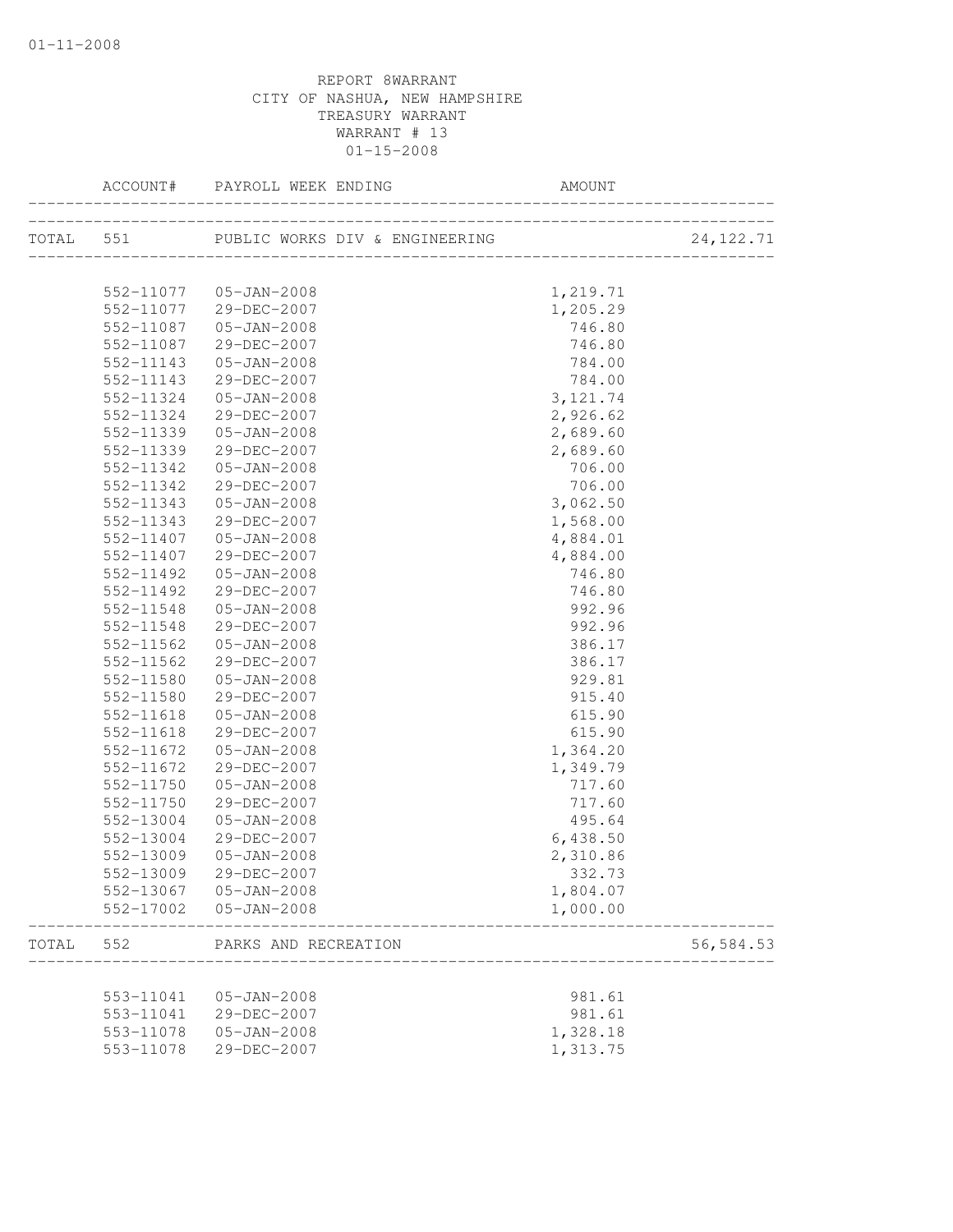|       | ACCOUNT#  | PAYROLL WEEK ENDING | AMOUNT     |
|-------|-----------|---------------------|------------|
|       | 553-11157 | 29-DEC-2007         | $-156.80$  |
|       | 553-11192 | $05 - JAN - 2008$   | 899.89     |
|       | 553-11192 | 29-DEC-2007         | 899.89     |
|       | 553-11279 | $05 - JAN - 2008$   | 4,860.80   |
|       | 553-11279 | 29-DEC-2007         | 5,488.00   |
|       | 553-11327 | $05 - JAN - 2008$   | 3,914.73   |
|       | 553-11327 | 29-DEC-2007         | 3,927.31   |
|       | 553-11336 | $05 - JAN - 2008$   | 1,047.21   |
|       | 553-11336 | 29-DEC-2007         | 1,047.21   |
|       | 553-11375 | $05 - JAN - 2008$   | 2,017.20   |
|       | 553-11375 | 29-DEC-2007         | 1,882.72   |
|       | 553-11465 | 05-JAN-2008         | 2,987.20   |
|       | 553-11465 | 29-DEC-2007         | 2,987.20   |
|       | 553-11474 | $05 - JAN - 2008$   | 4,247.52   |
|       | 553-11474 | 29-DEC-2007         | 4,208.00   |
|       | 553-11475 | $05 - JAN - 2008$   | 1,702.40   |
|       | 553-11475 | 29-DEC-2007         | 1,726.47   |
|       | 553-11630 | $05 - JAN - 2008$   | 1,448.60   |
|       | 553-11630 | 29-DEC-2007         | 1,435.20   |
|       | 553-11631 | $05 - JAN - 2008$   | 724.80     |
|       | 553-11631 | 29-DEC-2007         | 727.20     |
|       | 553-11648 | $05 - JAN - 2008$   | 792.60     |
|       | 553-11648 | 29-DEC-2007         | 792.60     |
|       | 553-11678 | $05 - JAN - 2008$   | 1,575.29   |
|       | 553-11678 | 29-DEC-2007         | 1,560.86   |
|       | 553-11759 | $05 - JAN - 2008$   | 13,021.54  |
|       | 553-11759 | 29-DEC-2007         | 13,476.08  |
|       | 553-11771 | $05 - JAN - 2008$   | 1,683.20   |
|       | 553-11771 | 29-DEC-2007         | 1,683.20   |
|       | 553-12128 | $05 - JAN - 2008$   | 368.62     |
|       | 553-12128 | 29-DEC-2007         | 352.96     |
|       | 553-13004 | $05 - JAN - 2008$   | 631.19     |
|       | 553-13004 | 29-DEC-2007         | 778.16     |
|       | 553-13009 | $05 - JAN - 2008$   | 74,253.40  |
|       | 553-13009 | 29-DEC-2007         | 24,009.57  |
|       | 553-13901 | $05 - JAN - 2008$   | 8,813.39   |
|       | 553-13901 | 29-DEC-2007         | 8,001.07   |
|       | 553-17002 | 29-DEC-2007         | 500.00     |
|       | 553-17004 | 29-DEC-2007         | 700.00     |
|       | 553-17010 | 29-DEC-2007         | 1,100.00   |
|       |           |                     |            |
| TOTAL | 553       | STREET DEPARTMENT   | 206,721.63 |
|       | 555-11024 | $05 - JAN - 2008$   | 725.26     |
|       | 555-11024 | 29-DEC-2007         | 725.27     |
|       | 555-11058 | $05 - JAN - 2008$   | 929.81     |
|       | 555-11058 | 29-DEC-2007         | 915.40     |
|       |           |                     |            |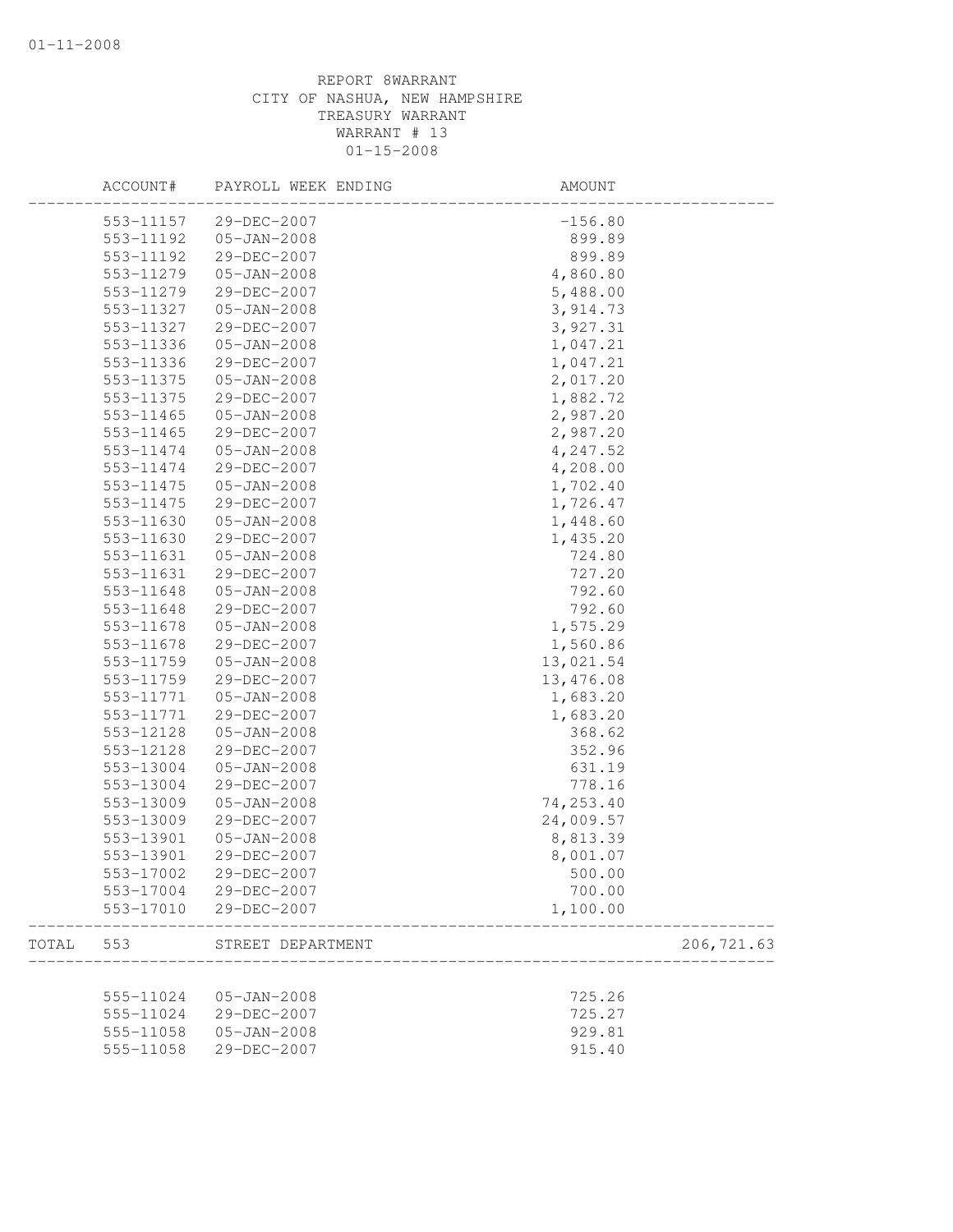|       | ACCOUNT#               | PAYROLL WEEK ENDING              | AMOUNT             |           |
|-------|------------------------|----------------------------------|--------------------|-----------|
|       | 555-11461              | $05 - JAN - 2008$                | 1,404.69           |           |
|       | 555-11461              | 29-DEC-2007                      | 1,390.27           |           |
|       | 555-11505              | $05 - JAN - 2008$                | 1, 117.44          |           |
|       | 555-11505              | 29-DEC-2007                      | 1,103.00           |           |
|       | 555-11639              | $05 - JAN - 2008$                | 597.44             |           |
|       | 555-11639              | 29-DEC-2007                      | 746.80             |           |
|       | 555-11640              | $05 - JAN - 2008$                | 695.60             |           |
|       | 555-11640              | 29-DEC-2007                      | 695.60             |           |
|       | 555-11738              | $05 - JAN - 2008$                | 1,760.00           |           |
|       | 555-11738              | 29-DEC-2007                      | 1,760.00           |           |
|       | 555-11745              | $05 - JAN - 2008$                | 738.80             |           |
|       | 555-11745              | 29-DEC-2007                      | 738.80             |           |
|       | 555-11746              | 05-JAN-2008                      | 1,075.15           |           |
|       | 555-11746              | 29-DEC-2007                      | 1,060.72           |           |
|       |                        | 555-13004 29-DEC-2007            | 180.59             |           |
| TOTAL | 555                    | TRAFFIC DEPARTMENT               |                    | 18,360.64 |
|       |                        |                                  |                    |           |
|       | 557-11161              | 05-JAN-2008                      | 746.80             |           |
|       | 557-11161              | 29-DEC-2007                      | 746.80             |           |
|       |                        | 557-13009 05-JAN-2008            | 941.00             |           |
|       | 557-13009              | 29-DEC-2007                      | 85.55              |           |
| TOTAL | 557                    | PARKING LOTS                     |                    | 2,520.15  |
|       |                        |                                  |                    |           |
|       | 561-11345              | $05 - JAN - 2008$                | 1,301.50           |           |
|       | 561-11345<br>561-11651 | 29-DEC-2007<br>$05 - JAN - 2008$ | 1,272.64<br>811.81 |           |
|       |                        | 29-DEC-2007                      |                    |           |
|       | 561-11651              |                                  | 797.40             |           |
|       | 561-11658<br>561-11658 | $05 - JAN - 2008$<br>29-DEC-2007 | 985.56<br>971.13   |           |
|       |                        | $05 - JAN - 2008$                | 146.42             |           |
|       | 561-13004<br>561-13004 | 29-DEC-2007                      | 71.59              |           |
| TOTAL | 561                    | EDGEWOOD CEMETERY                |                    | 6,358.05  |
|       |                        |                                  |                    |           |
|       | 563-11345              | $05 - JAN - 2008$                | 1,094.67           |           |
|       | 563-11345              | 29-DEC-2007                      | 1,065.81           |           |
|       | 563-11651              | $05 - JAN - 2008$                | 722.90             |           |
|       | 563-11651              | 29-DEC-2007                      | 708.48             |           |
|       | 563-11657              | $05 - JAN - 2008$                | 903.15             |           |
|       | 563-11657              | 29-DEC-2007                      | 888.73             |           |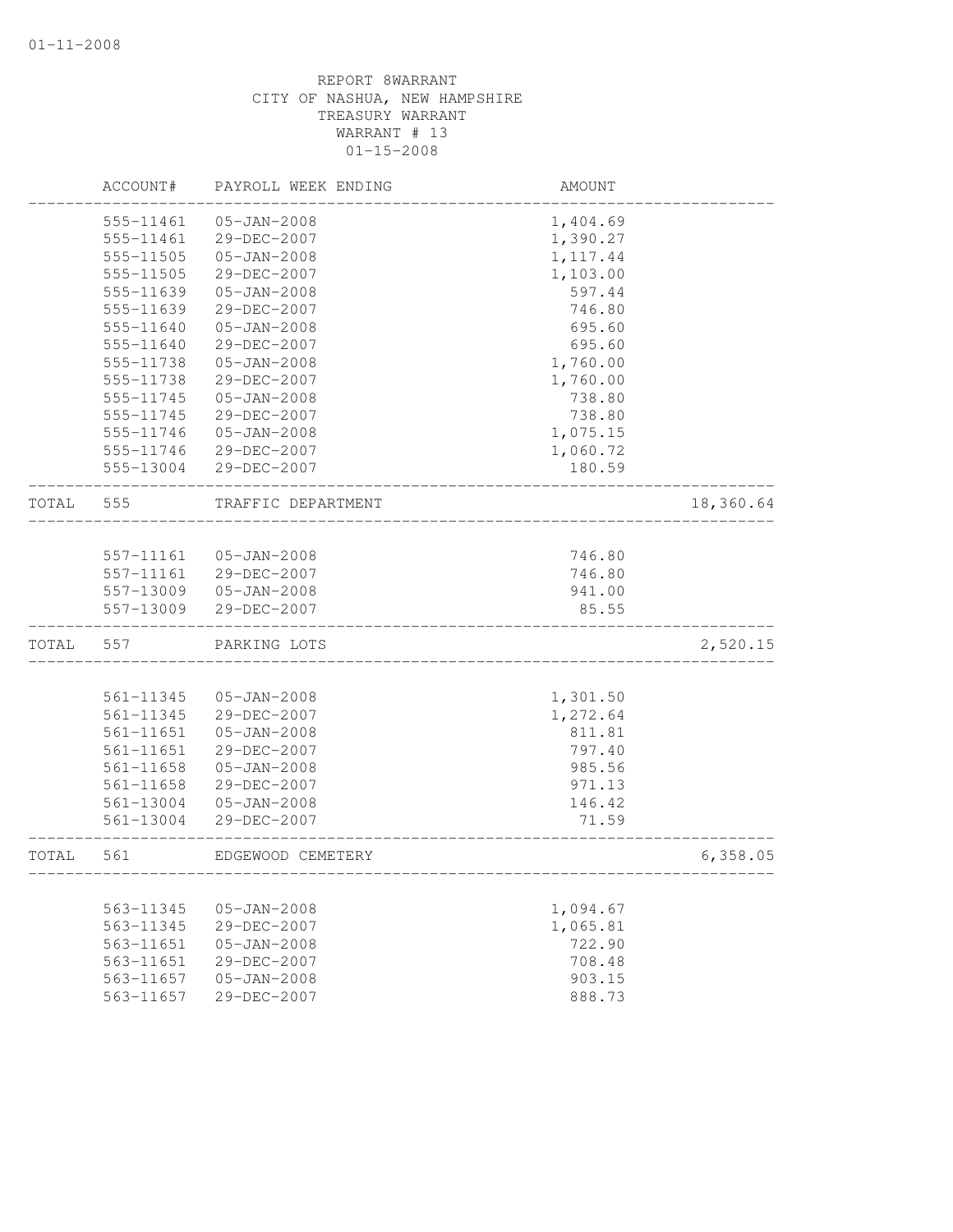|       |           | ACCOUNT# PAYROLL WEEK ENDING    | <b>AMOUNT</b>                                     |           |
|-------|-----------|---------------------------------|---------------------------------------------------|-----------|
|       |           | TOTAL 563 WOODLAWN CEMETERY     |                                                   | 5,383.74  |
|       |           |                                 |                                                   |           |
|       |           | 571-11174  05-JAN-2008          | 838.20                                            |           |
|       |           | 571-11174 29-DEC-2007           | 838.20                                            |           |
|       |           | 571-11237  05-JAN-2008          | 1,885.71                                          |           |
|       |           | 571-11237 29-DEC-2007           | 1,871.30                                          |           |
|       |           | TOTAL 571 COMMUNITY DEVELOPMENT | __________________<br>___________________________ | 5,433.41  |
|       |           |                                 |                                                   |           |
|       |           | 572-11024  05-JAN-2008          | 609.96                                            |           |
|       |           | 572-11024 29-DEC-2007           | 609.96                                            |           |
|       | 572-11215 | 05-JAN-2008                     | 2,393.50                                          |           |
|       | 572-11215 | 29-DEC-2007                     | 2,393.50                                          |           |
|       | 572-11450 | $05 - JAN - 2008$               | 1,622.11                                          |           |
|       | 572-11450 | 29-DEC-2007                     | 1,607.70                                          |           |
|       | 572-11522 | $05 - JAN - 2008$               | 788.30                                            |           |
|       | 572-11522 | 29-DEC-2007                     | 788.29                                            |           |
|       | 572-11525 | $05 - JAN - 2008$               | 972.85                                            |           |
|       |           | 572-11525 29-DEC-2007           | 972.85                                            |           |
|       |           | 572-58005 29-DEC-2007           | 200.00                                            |           |
|       |           | 572-98046 05-JAN-2008           | 100.00                                            |           |
| TOTAL | 572       | PLANNING DEPARTMENT             |                                                   | 13,059.02 |
|       |           |                                 |                                                   |           |
|       |           | 575-11032  05-JAN-2008          | 676.89                                            |           |
|       |           | 575-11032 29-DEC-2007           | 662.47                                            |           |
|       |           | 575-11042  05-JAN-2008          | 1,318.79                                          |           |
|       | 575-11042 | 29-DEC-2007                     | 1,304.37                                          |           |
|       | 575-11062 | 05-JAN-2008                     | 559.14                                            |           |
|       | 575-11062 | 29-DEC-2007                     | 559.14                                            |           |
|       | 575-11189 | $05 - JAN - 2008$               | 981.93                                            |           |
|       | 575-11189 | 29-DEC-2007                     | 981.93                                            |           |
|       | 575-11246 | $05 - JAN - 2008$               | 1,831.21                                          |           |
|       | 575-11246 | 29-DEC-2007                     | 1,816.79                                          |           |
|       | 575-11387 | $05 - JAN - 2008$               | 5,320.90                                          |           |
|       | 575-11387 | 29-DEC-2007                     | 5,320.90                                          |           |
|       | 575-11393 | $05 - JAN - 2008$               | 2,657.48                                          |           |
|       | 575-11393 | 29-DEC-2007                     | 2,657.49                                          |           |
|       | 575-11400 | $05 - JAN - 2008$               | 7,547.76                                          |           |
|       | 575-11400 | 29-DEC-2007                     | 7,547.78                                          |           |
|       | 575-11401 | $05 - JAN - 2008$               | 4,595.33                                          |           |
|       | 575-11401 | 29-DEC-2007                     | 4,595.33                                          |           |
|       | 575-11403 | $05 - JAN - 2008$               | 809.99                                            |           |
|       | 575-11403 | 29-DEC-2007                     | 795.57                                            |           |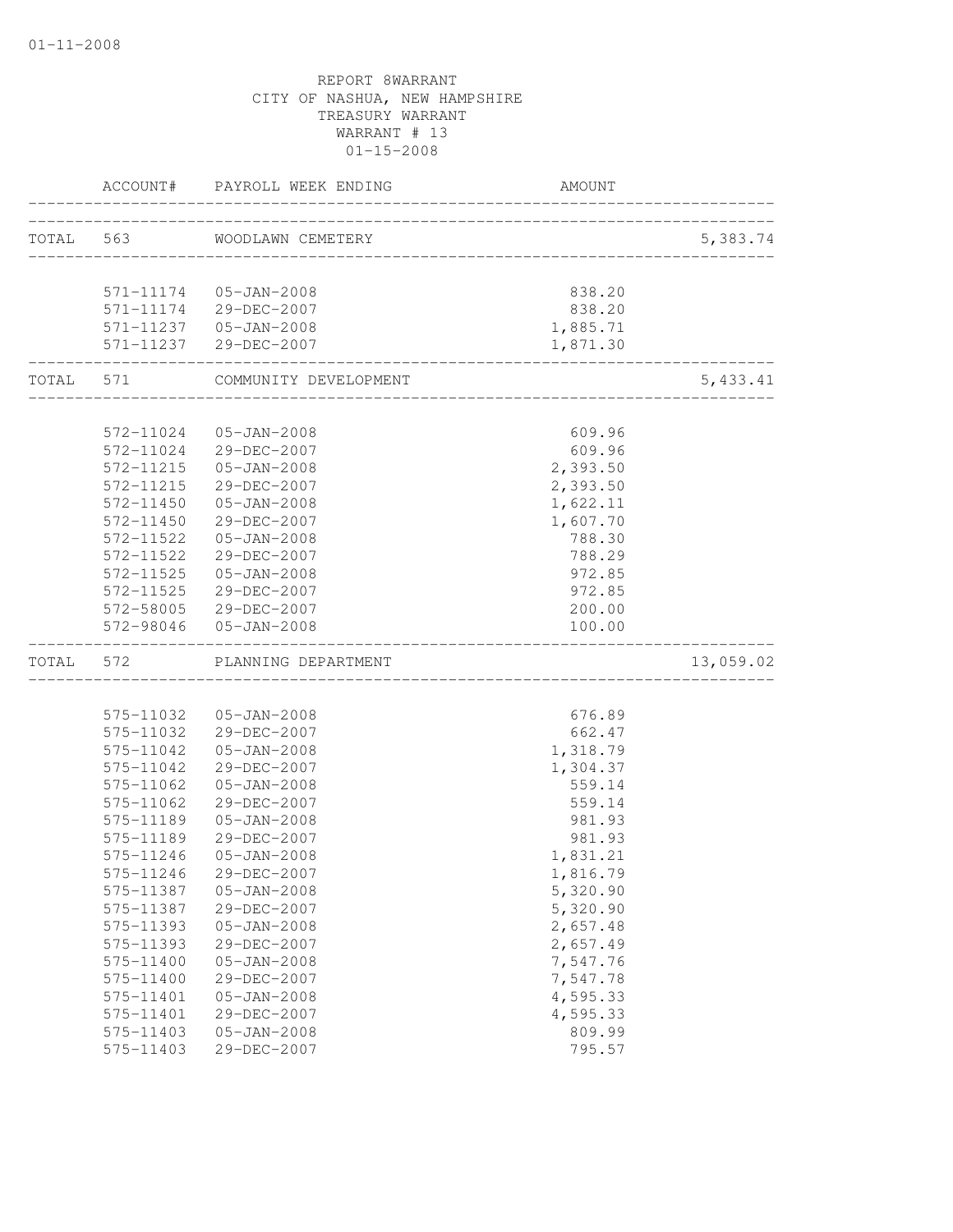|       | ACCOUNT#  | PAYROLL WEEK ENDING | AMOUNT               |           |
|-------|-----------|---------------------|----------------------|-----------|
|       | 575-11404 | $05 - JAN - 2008$   | 694.69               |           |
|       | 575-11404 | 29-DEC-2007         | 694.68               |           |
|       | 575-11627 | $05 - JAN - 2008$   | 544.61               |           |
|       | 575-11627 | 29-DEC-2007         | 544.61               |           |
|       | 575-12076 | $05 - JAN - 2008$   | 517.44               |           |
|       | 575-12076 | 29-DEC-2007         | 517.44               |           |
|       | 575-12087 | $05 - JAN - 2008$   | 421.06               |           |
|       | 575-12087 | 29-DEC-2007         | 421.07               |           |
|       | 575-12090 | $05 - JAN - 2008$   | 1,083.29             |           |
|       | 575-12090 | 29-DEC-2007         | 1,083.28             |           |
|       | 575-12114 | $05 - JAN - 2008$   | 991.30               |           |
|       | 575-12114 | 29-DEC-2007         | 862.00               |           |
|       | 575-13035 | $05 - JAN - 2008$   | 971.34               |           |
|       | 575-13035 | 29-DEC-2007         | 1,880.46             |           |
| TOTAL | 575       | PUBLIC LIBRARIES    |                      | 63,768.46 |
|       |           |                     |                      |           |
|       | 576-11059 | $05 - JAN - 2008$   | 1,216.70             |           |
|       | 576-11059 | 29-DEC-2007         | 1,202.27             |           |
|       | 576-11138 | $05 - JAN - 2008$   | 619.74               |           |
|       | 576-11138 | 29-DEC-2007         | 619.73               |           |
|       | 576-11139 | $05 - JAN - 2008$   | 191.66               |           |
|       | 576-11139 | 29-DEC-2007         | 147.43               |           |
|       | 576-11221 | $05 - JAN - 2008$   | 1,002.91             |           |
|       | 576-11221 | 29-DEC-2007         | 1,002.92             |           |
|       | 576-11315 | $05 - JAN - 2008$   | 637.36               |           |
|       | 576-11315 | 29-DEC-2007         | 637.37               |           |
|       | 576-11361 | $05 - JAN - 2008$   | 4,340.28             |           |
|       | 576-11361 | 29-DEC-2007         | 4,525.89             |           |
|       | 576-13004 | $05 - JAN - 2008$   | 124.33               |           |
| TOTAL | 576       | BUILDING DEPARTMENT |                      | 16,268.59 |
|       | 577-11067 | $05 - JAN - 2008$   | 1,286.71             |           |
|       | 577-11067 | 29-DEC-2007         | 1,272.30             |           |
|       | 577-11163 | $05 - JAN - 2008$   | 914.90               |           |
|       | 577-11163 | 29-DEC-2007         | 914.91               |           |
|       | 577-11183 | $05 - JAN - 2008$   |                      |           |
|       | 577-11183 | 29-DEC-2007         | 1,014.95<br>1,014.95 |           |
|       |           |                     |                      |           |
| TOTAL | 577       | CODE ENFORCEMENT    |                      | 6,418.72  |
|       | 581-11012 | 29-DEC-2007         | 3,942.31             |           |
|       | 581-11075 | 29-DEC-2007         | 4,076.92             |           |
|       | 581-11081 | 29-DEC-2007         | 2,021.22             |           |
|       |           |                     |                      |           |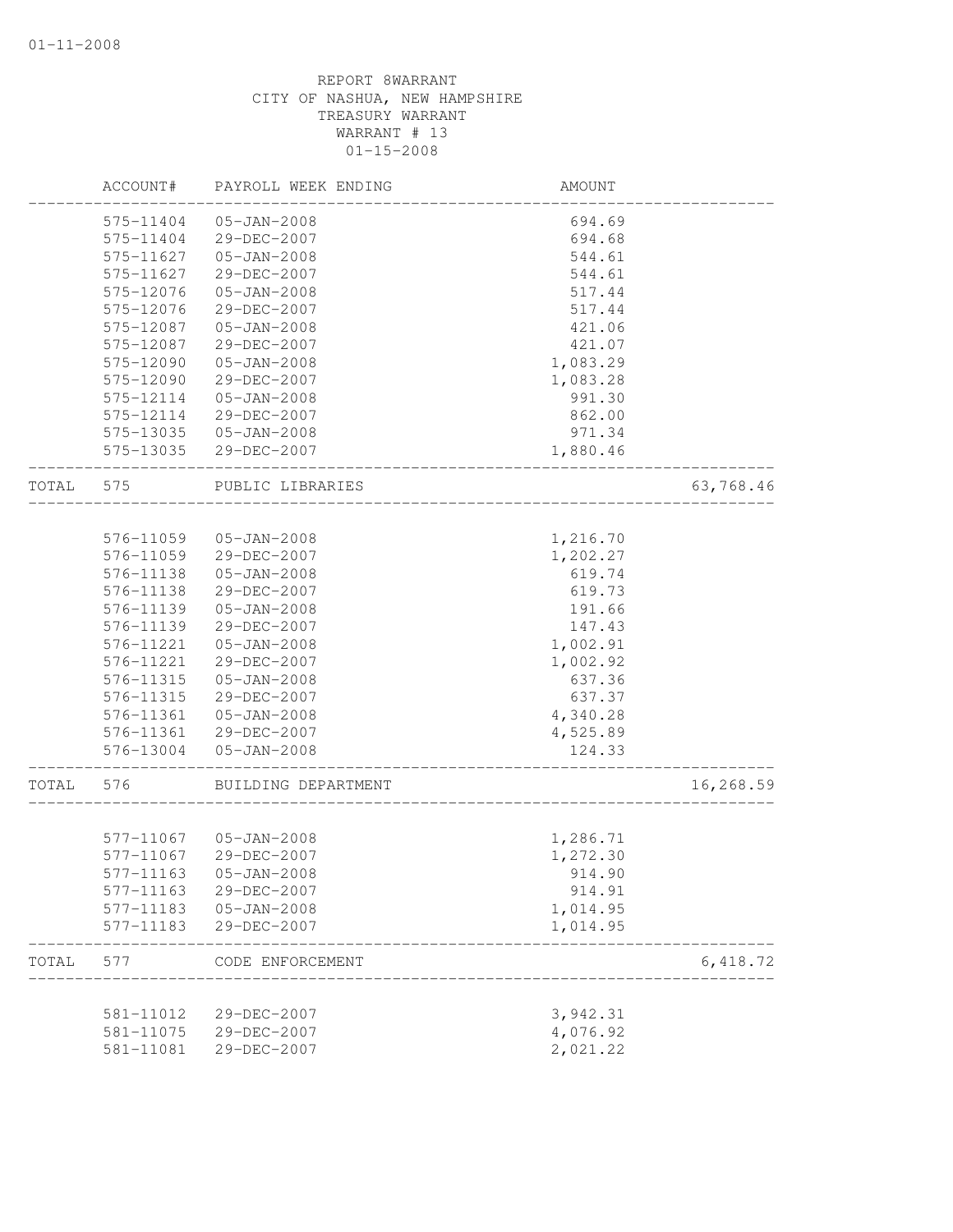| ACCOUNT#  | PAYROLL WEEK ENDING | AMOUNT       |  |
|-----------|---------------------|--------------|--|
| 581-11162 | $05 - JAN - 2008$   | 47,360.90    |  |
| 581-11162 | 29-DEC-2007         | 19,791.58    |  |
| 581-11204 | $05 - JAN - 2008$   | 11,629.60    |  |
| 581-11204 | 29-DEC-2007         | 11,022.00    |  |
| 581-11348 | 29-DEC-2007         | 68,976.92    |  |
| 581-11366 | $05 - JAN - 2008$   | 47,713.73    |  |
| 581-11366 | 29-DEC-2007         | 47,208.11    |  |
| 581-11396 | 29-DEC-2007         | 34,760.76    |  |
| 581-11408 | $05 - JAN - 2008$   | 14,825.66    |  |
| 581-11408 | 29-DEC-2007         | 14,793.07    |  |
| 581-11486 | 29-DEC-2007         | 33,409.33    |  |
| 581-11515 | 29-DEC-2007         | 1,345.30     |  |
| 581-11570 | 29-DEC-2007         | 53, 355.71   |  |
| 581-11572 | 29-DEC-2007         | 46,826.20    |  |
| 581-11579 | 29-DEC-2007         | 32,406.10    |  |
| 581-11628 | $05 - JAN - 2008$   | 729.12       |  |
| 581-11628 | 29-DEC-2007         | 121.52       |  |
| 581-11675 | 29-DEC-2007         | 5,769.23     |  |
| 581-11709 | 29-DEC-2007         | 5,727.67     |  |
| 581-11726 | 29-DEC-2007         | 1,438,871.63 |  |
| 581-11800 | 29-DEC-2007         | 34, 368.14   |  |
| 581-11801 | 29-DEC-2007         | 12,337.43    |  |
| 581-11802 | 29-DEC-2007         | 11,863.12    |  |
| 581-11803 | $05 - JAN - 2008$   | 395.64       |  |
| 581-11803 | 29-DEC-2007         | 12,977.86    |  |
| 581-11804 | 29-DEC-2007         | 14,546.42    |  |
| 581-11805 | 29-DEC-2007         | 22, 112.45   |  |
| 581-11812 | 29-DEC-2007         | 2,086.43     |  |
| 581-11830 | 29-DEC-2007         | 3, 145.86    |  |
| 581-11850 | $05 - JAN - 2008$   | 1,550.43     |  |
| 581-11860 | 29-DEC-2007         | 6, 123.47    |  |
| 581-12021 | $05 - JAN - 2008$   | 2,588.00     |  |
| 581-12021 | 29-DEC-2007         | 4,761.56     |  |
| 581-12060 | $05 - JAN - 2008$   | 1,715.39     |  |
| 581-12078 | $05 - JAN - 2008$   | 287.50       |  |
| 581-12078 | 29-DEC-2007         | 2,025.00     |  |
| 581-12081 | 29-DEC-2007         | 1,327.03     |  |
| 581-12084 | $05 - JAN - 2008$   | 1,687.50     |  |
| 581-12084 | 29-DEC-2007         | 1,062.50     |  |
| 581-12087 | $05 - JAN - 2008$   | 1,148.04     |  |
| 581-12087 | 29-DEC-2007         | 1,305.20     |  |
| 581-12111 | $05 - JAN - 2008$   | 93,015.53    |  |
| 581-12111 | 29-DEC-2007         | 91.38        |  |
| 581-12112 | $05 - JAN - 2008$   | 4,608.76     |  |
| 581-12112 | 29-DEC-2007         | 84.00        |  |
| 581-12126 | $05 - JAN - 2008$   | 4,005.76     |  |
| 581-12126 | 29-DEC-2007         | 265.50       |  |
| 581-12135 | $05 - JAN - 2008$   | 2,884.01     |  |
|           |                     |              |  |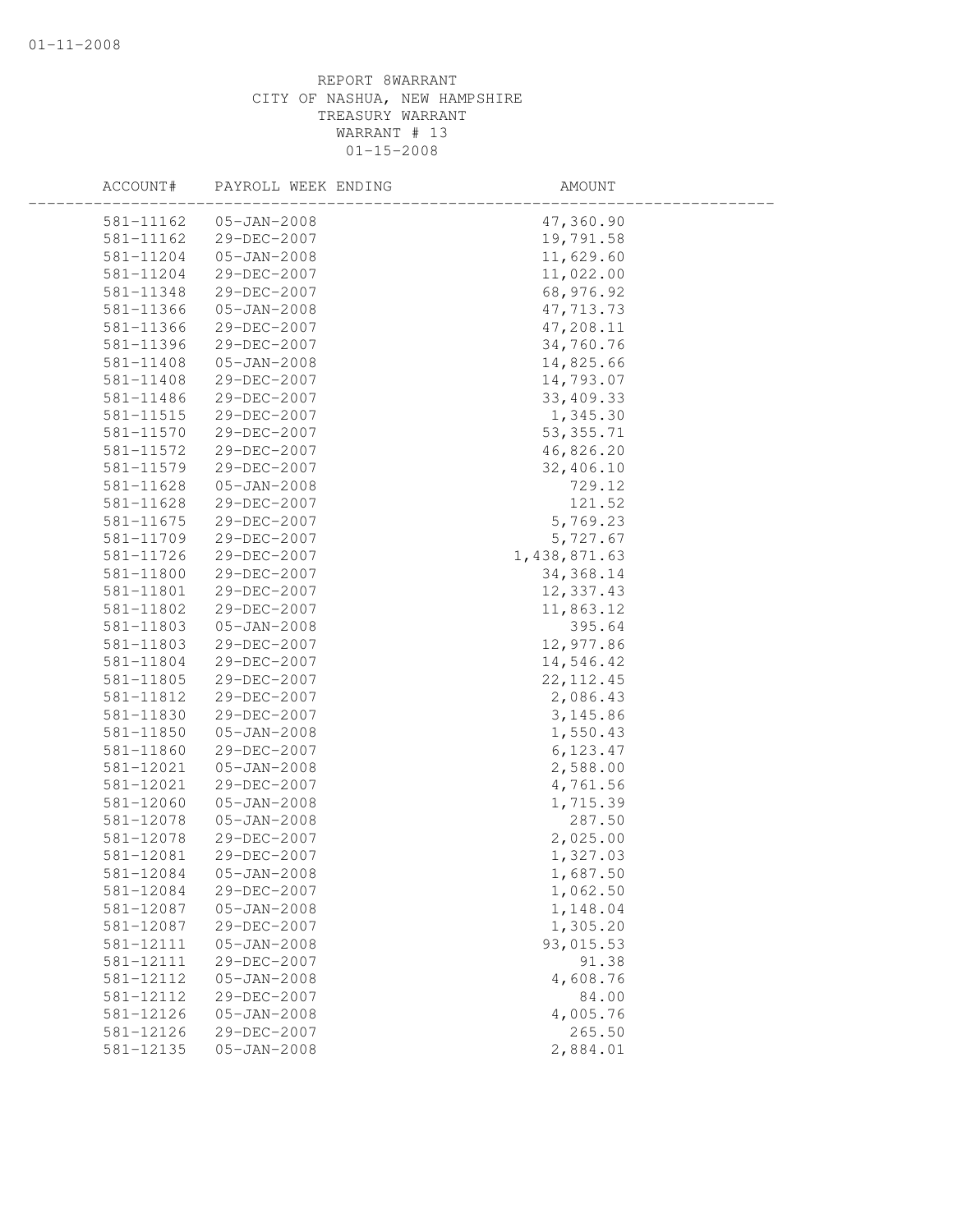|       | ACCOUNT#  | PAYROLL WEEK ENDING    | AMOUNT    |              |
|-------|-----------|------------------------|-----------|--------------|
|       | 581-12135 | 29-DEC-2007            | 106.72    |              |
|       | 581-12136 | $05 - JAN - 2008$      | 891.64    |              |
|       | 581-12138 | $05 - JAN - 2008$      | 449.25    |              |
|       | 581-12138 | 29-DEC-2007            | 155.74    |              |
|       | 581-12141 | $05 - JAN - 2008$      | 100.00    |              |
|       | 581-12141 | 29-DEC-2007            | 150.00    |              |
|       | 581-12153 | $05 - JAN - 2008$      | 40.00     |              |
|       | 581-12153 | 29-DEC-2007            | 80.00     |              |
|       | 581-12198 | 29-DEC-2007            | 10,894.03 |              |
|       | 581-12201 | $05 - JAN - 2008$      | 12,583.39 |              |
|       | 581-12201 | 29-DEC-2007            | 1,085.00  |              |
|       | 581-13004 | $05 - JAN - 2008$      | 1,100.45  |              |
|       | 581-13004 | 29-DEC-2007            | 509.31    |              |
|       | 581-13021 | $05 - JAN - 2008$      | 3,321.93  |              |
|       | 581-13021 | 29-DEC-2007            | $-990.90$ |              |
|       | 581-13032 | $05 - JAN - 2008$      | 492.31    |              |
|       | 581-13032 | 29-DEC-2007            | 70.80     |              |
|       | 581-13120 | $05 - JAN - 2008$      | 5,246.17  |              |
|       | 581-13120 | 29-DEC-2007            | 587.99    |              |
|       | 581-13133 | 29-DEC-2007            | 300.00    |              |
|       | 581-13137 | $05 - JAN - 2008$      | 210.00    |              |
|       | 581-13137 | 29-DEC-2007            | 150.00    |              |
|       | 581-17008 | $05 - JAN - 2008$      | 1,750.00  |              |
|       | 581-17010 | $05 - JAN - 2008$      | 1,505.00  |              |
|       | 581-17010 | 29-DEC-2007            | 1,500.00  |              |
|       | 581-19000 | 29-DEC-2007            | 9,604.58  |              |
|       | 581-19240 | 29-DEC-2007            | 712.09    |              |
| TOTAL | 581       | SCHOOL DEPARTMENT      |           | 2,243,660.00 |
|       |           |                        |           |              |
|       |           | 590-23512  05-JAN-2008 | 1,324.89  |              |
|       | 590-23512 | 29-DEC-2007            | 1,310.46  |              |
| TOTAL | 590       | P/Y OBLIGATIONS        |           | 2,635.35     |
|       |           |                        |           |              |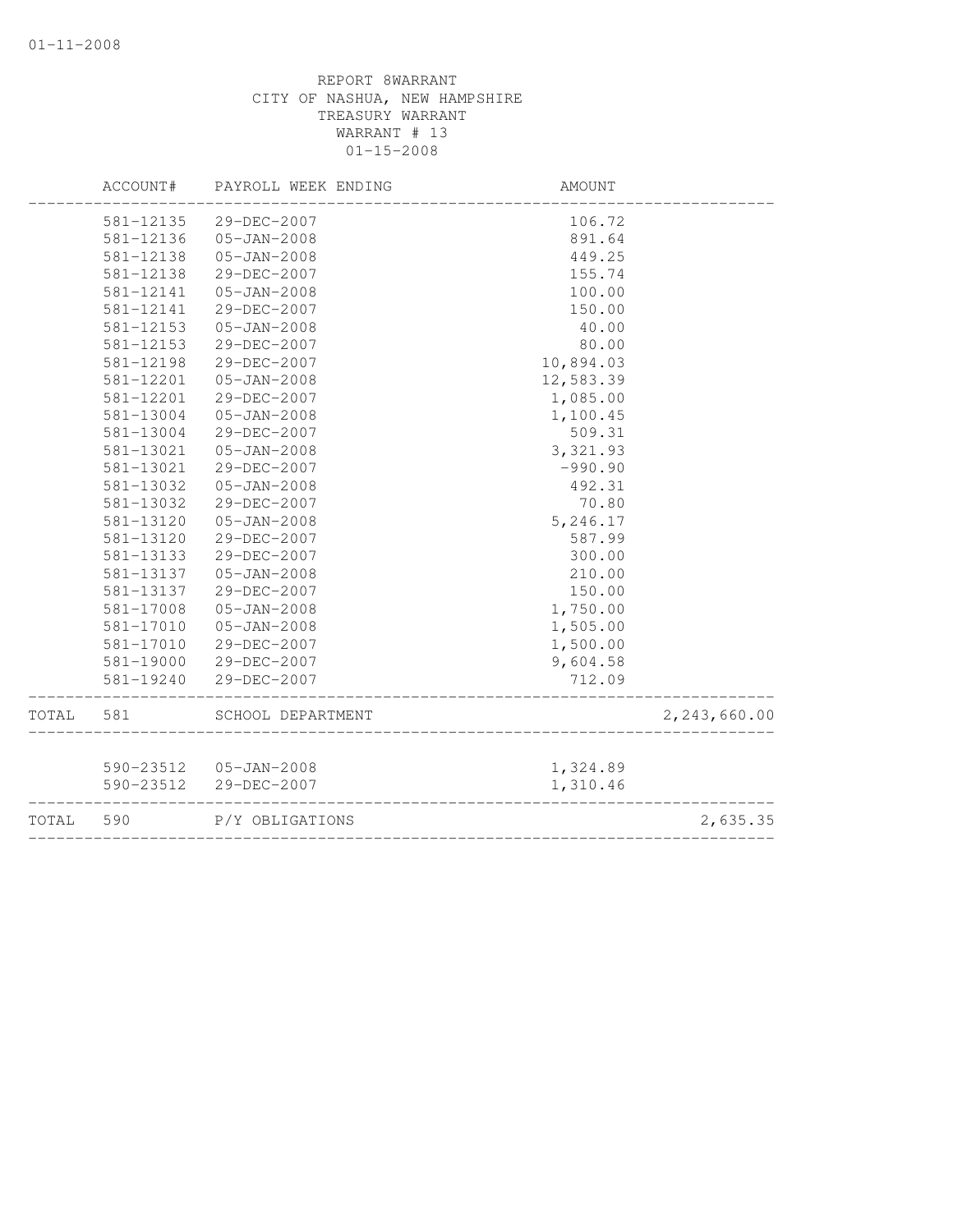|           | ACCOUNT# PAYROLL WEEK ENDING |  |  | AMOUNT |
|-----------|------------------------------|--|--|--------|
| TOTAL 951 |                              |  |  |        |
|           |                              |  |  |        |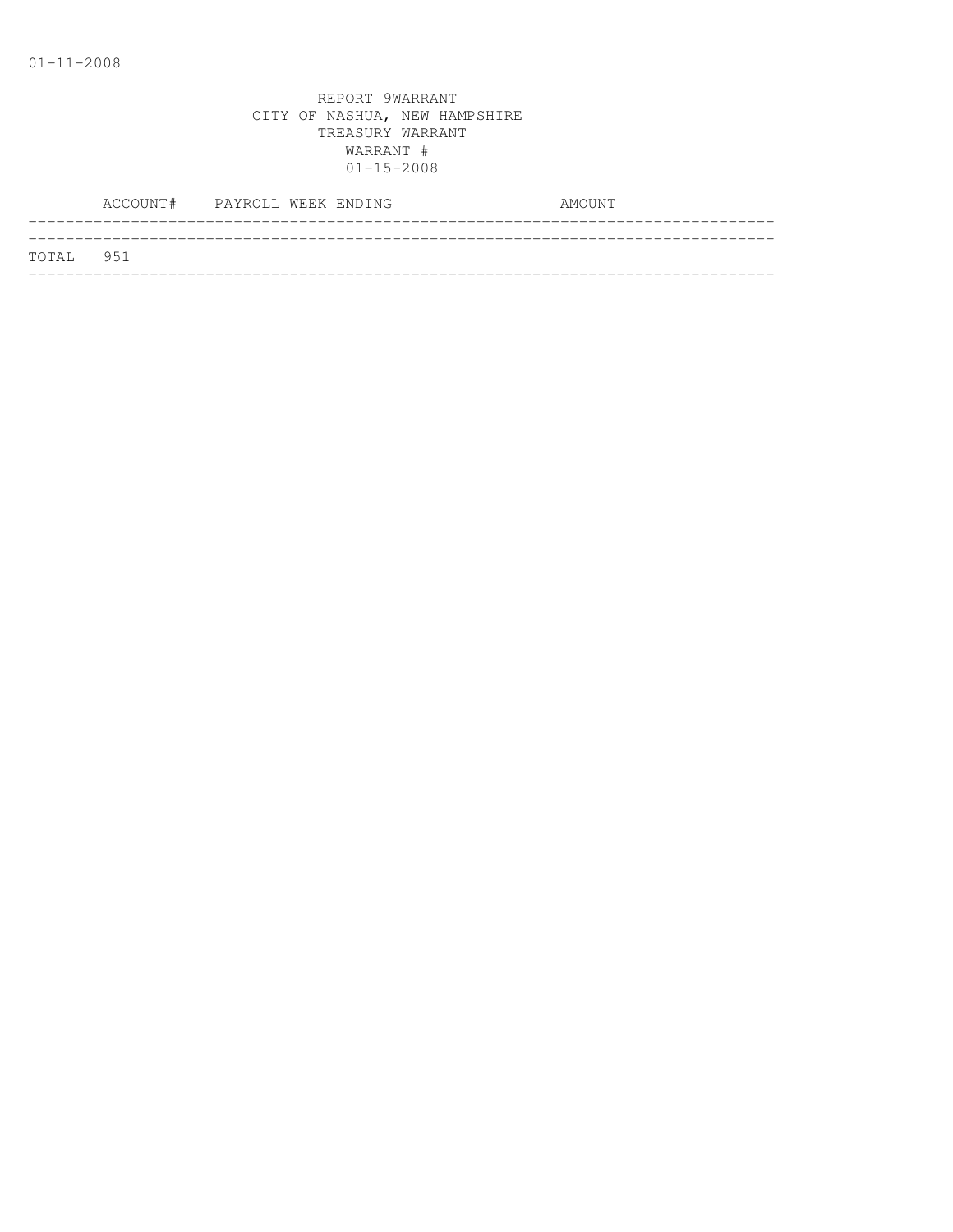| ACCOUNT#  | PAYROLL WEEK ENDING | AMOUNT   |  |
|-----------|---------------------|----------|--|
| 801-11008 | 05-JAN-2008         | 554.81   |  |
| 801-11008 | 29-DEC-2007         | 554.80   |  |
| 801-11094 | $05 - JAN - 2008$   | 96.24    |  |
| 801-11094 | 29-DEC-2007         | 96.24    |  |
| 801-11101 | $05 - JAN - 2008$   | 866.41   |  |
| 801-11101 | 29-DEC-2007         | 866.40   |  |
| 801-11193 | $05 - JAN - 2008$   | 943.50   |  |
| 801-11193 | 29-DEC-2007         | 943.50   |  |
| 801-11208 | 05-JAN-2008         | 92.98    |  |
| 801-11208 | 29-DEC-2007         | 91.54    |  |
| 801-11211 | 05-JAN-2008         | 64.34    |  |
| 801-11211 | 29-DEC-2007         | 63.62    |  |
| 801-11222 | $05 - JAN - 2008$   | 199.23   |  |
| 801-11222 | 29-DEC-2007         | 197.06   |  |
| 801-11249 | $05 - JAN - 2008$   | 132.00   |  |
| 801-11249 | 29-DEC-2007         | 130.99   |  |
| 801-11271 | $05 - JAN - 2008$   | 985.14   |  |
| 801-11271 | 29-DEC-2007         | 970.72   |  |
| 801-11276 | 05-JAN-2008         | 2,352.00 |  |
| 801-11276 | 29-DEC-2007         | 2,352.00 |  |
| 801-11383 | 05-JAN-2008         | 701.99   |  |
| 801-11383 | 29-DEC-2007         | 607.69   |  |
| 801-11435 | $05 - JAN - 2008$   | 257.36   |  |
| 801-11435 | 29-DEC-2007         | 255.20   |  |
| 801-11595 | $05 - JAN - 2008$   | 6,686.40 |  |
| 801-11595 | $05 - JAN - 2008$   | 2,968.00 |  |
| 801-11595 | 29-DEC-2007         | 6,678.00 |  |
| 801-11595 | 29-DEC-2007         | 2,968.00 |  |
| 801-11596 | $05 - JAN - 2008$   | 2,979.20 |  |
| 801-11596 | 29-DEC-2007         | 2,822.40 |  |
| 801-11598 | $05 - JAN - 2008$   | 776.80   |  |
| 801-11598 | 29-DEC-2007         | 776.80   |  |
| 801-11599 | $05 - JAN - 2008$   | 1,026.65 |  |
| 801-11599 | $05 - JAN - 2008$   | 1,026.65 |  |
| 801-11599 | 29-DEC-2007         | 1,026.65 |  |
| 801-11599 | 29-DEC-2007         | 1,026.65 |  |
| 801-11606 | $05 - JAN - 2008$   | 667.96   |  |
| 801-11606 | 29-DEC-2007         | 667.95   |  |
| 801-11647 | $05 - JAN - 2008$   | 1,401.24 |  |
| 801-11647 | 29-DEC-2007         | 1,386.80 |  |
| 801-13004 | $05 - JAN - 2008$   | 2,837.89 |  |
| 801-13004 | $05 - JAN - 2008$   | 5,235.89 |  |
| 801-13004 | $05 - JAN - 2008$   | 88.54    |  |
| 801-13004 | $05 - JAN - 2008$   | 1,229.86 |  |
| 801-13004 | 29-DEC-2007         | 3,681.12 |  |
| 801-13004 | 29-DEC-2007         | 5,186.97 |  |
| 801-13004 | 29-DEC-2007         | 26.12    |  |
| 801-13004 | 29-DEC-2007         | 1,188.26 |  |
|           |                     |          |  |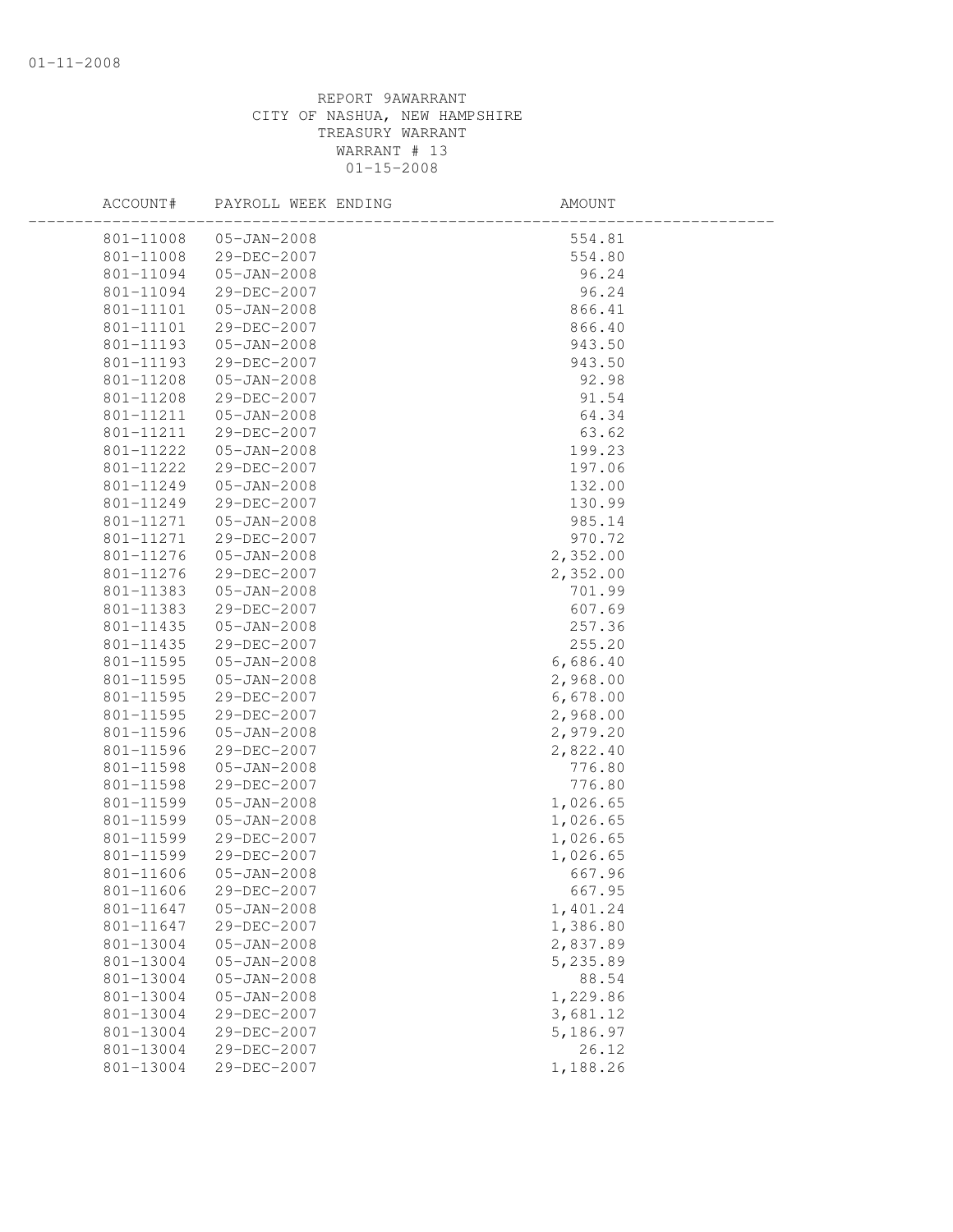|           | ACCOUNT#               | PAYROLL WEEK ENDING        | AMOUNT           |           |
|-----------|------------------------|----------------------------|------------------|-----------|
|           |                        | 801-59236 05-JAN-2008      | 382.62           |           |
|           |                        | 801-59236 29-DEC-2007      | 382.62           |           |
|           |                        | 801-59237 05-JAN-2008      | 360.27           |           |
|           | 801-59237              | 29-DEC-2007                | 360.27           |           |
|           | 801-59240              | $05 - JAN - 2008$          | 136.42           |           |
|           | 801-59240              | 29-DEC-2007                |                  |           |
| TOTAL 801 |                        | SOLID WASTE DISPOSAL       |                  | 70,493.74 |
|           |                        |                            |                  |           |
|           | 802-11028              | 05-JAN-2008                | 387.79           |           |
|           | 802-11028              | 05-JAN-2008                | 182.49           |           |
|           | 802-11028              | 29-DEC-2007                | 387.79           |           |
|           | 802-11028              | 29-DEC-2007                | 182.49           |           |
|           | 802-11064              | 05-JAN-2008                | 136.42           |           |
|           | 802-11064              | $05 - JAN - 2008$          | 136.42           |           |
|           | 802-11064              | 29-DEC-2007                | 134.98           |           |
|           | 802-11064              | 29-DEC-2007                | 134.98           |           |
|           | 802-11091              | 05-JAN-2008                | 1,044.25         |           |
|           | 802-11091<br>802-11092 | 29-DEC-2007                | 1,029.84         |           |
|           | 802-11092              | 05-JAN-2008                | 296.80           |           |
|           | 802-11092              | 05-JAN-2008<br>29-DEC-2007 | 430.56<br>148.40 |           |
|           | 802-11092              | 29-DEC-2007                | 574.08           |           |
|           | 802-11094              | $05 - JAN - 2008$          | 288.69           |           |
|           | 802-11094              | $05 - JAN - 2008$          | 288.71           |           |
|           | 802-11094              | 29-DEC-2007                | 288.69           |           |
|           | 802-11094              | 29-DEC-2007                | 288.71           |           |
|           | 802-11096              | 05-JAN-2008                | 883.99           |           |
|           | 802-11096              | 29-DEC-2007                | 883.99           |           |
|           | 802-11102              | 05-JAN-2008                | 891.59           |           |
|           | 802-11102              | 29-DEC-2007                | 964.88           |           |
|           | 802-11105              | $05 - JAN - 2008$          | 953.14           |           |
|           | 802-11155              | $05 - JAN - 2008$          | 1,024.73         |           |
|           | 802-11155              | 29-DEC-2007                | 1,010.25         |           |
|           | 802-11157              | 05-JAN-2008                | 313.60           |           |
|           | 802-11157              | 05-JAN-2008                | 1,176.00         |           |
|           | 802-11157              | 29-DEC-2007                | 1,724.80         |           |
|           | 802-11158              | $05 - JAN - 2008$          | 168.32           |           |
|           | 802-11158              | $05 - JAN - 2008$          | 1,514.88         |           |
|           | 802-11158              | 29-DEC-2007                | 1,683.20         |           |
|           | 802-11208              | $05 - JAN - 2008$          | 37.19            |           |
|           | 802-11208              | $05 - JAN - 2008$          | 37.19            |           |
|           | 802-11208              | 29-DEC-2007                | 36.62            |           |
|           | 802-11208              | 29-DEC-2007                | 36.62            |           |
|           | 802-11211              | $05 - JAN - 2008$          | 386.01           |           |
|           | 802-11211              | $05 - JAN - 2008$          | 386.01           |           |
|           | 802-11211              | 29-DEC-2007                | 381.69           |           |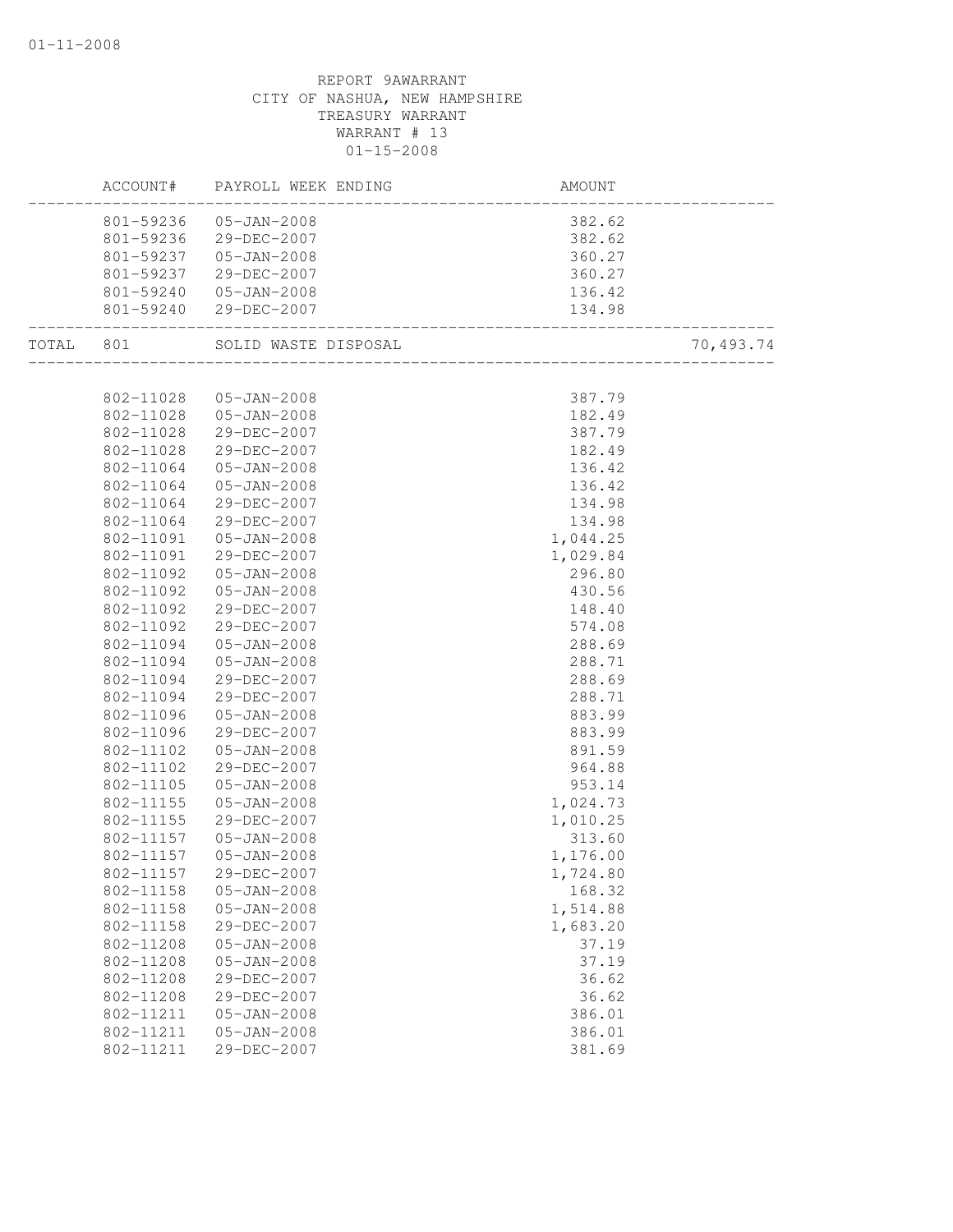| ACCOUNT#  | PAYROLL WEEK ENDING | AMOUNT    |
|-----------|---------------------|-----------|
| 802-11211 | 29-DEC-2007         | 381.69    |
| 802-11222 | 05-JAN-2008         | 199.23    |
| 802-11222 | 29-DEC-2007         | 197.06    |
| 802-11249 | $05 - JAN - 2008$   | 75.43     |
| 802-11249 | $05 - JAN - 2008$   | 75.43     |
| 802-11249 | 29-DEC-2007         | 74.85     |
| 802-11249 | 29-DEC-2007         | 74.85     |
| 802-11260 | $05 - JAN - 2008$   | 1,760.00  |
| 802-11260 | 29-DEC-2007         | 1,760.00  |
| 802-11270 | 05-JAN-2008         | 1,023.64  |
| 802-11270 | 29-DEC-2007         | 1,023.64  |
| 802-11330 | $05 - JAN - 2008$   | 209.44    |
| 802-11330 | 29-DEC-2007         | 418.88    |
| 802-11333 | $05 - JAN - 2008$   | 1,006.51  |
| 802-11333 | 29-DEC-2007         | 1,006.51  |
| 802-11435 | $05 - JAN - 2008$   | 428.93    |
| 802-11435 | $05 - JAN - 2008$   | 171.57    |
| 802-11435 | 29-DEC-2007         | 425.33    |
| 802-11435 | 29-DEC-2007         | 170.13    |
| 802-11480 | $05 - JAN - 2008$   | 2,524.80  |
| 802-11480 | 29-DEC-2007         | 2,564.32  |
| 802-11507 | $05 - JAN - 2008$   | 634.78    |
| 802-11507 | 29-DEC-2007         | 896.16    |
| 802-11510 | 29-DEC-2007         | $-149.36$ |
| 802-11513 | $05 - JAN - 2008$   | 5,924.80  |
| 802-11513 | 29-DEC-2007         | 5,081.60  |
| 802-11514 | 05-JAN-2008         | 2,668.50  |
| 802-11514 | 29-DEC-2007         | 2,668.50  |
| 802-11681 | $05 - JAN - 2008$   | 297.14    |
| 802-11681 | $05 - JAN - 2008$   | 1,188.55  |
| 802-11681 | 29-DEC-2007         | 294.25    |
| 802-11681 | 29-DEC-2007         | 1,177.02  |
| 802-11693 | $05 - JAN - 2008$   | 1,132.40  |
| 802-11693 | 29-DEC-2007         | 1,132.40  |
| 802-11763 | $05 - JAN - 2008$   | 167.64    |
| 802-11763 | $05 - JAN - 2008$   | 670.56    |
| 802-11763 | 29-DEC-2007         | 167.64    |
| 802-11763 | 29-DEC-2007         | 670.56    |
| 802-11764 | $05 - JAN - 2008$   | 1, 117.44 |
| 802-11764 | 29-DEC-2007         | 1,103.00  |
| 802-12203 | $05 - JAN - 2008$   | 384.00    |
| 802-12203 | 29-DEC-2007         | 384.00    |
| 802-13004 | $05 - JAN - 2008$   | 521.59    |
| 802-13004 | $05 - JAN - 2008$   | 3,460.44  |
| 802-13004 | 29-DEC-2007         | 721.78    |
| 802-13004 | 29-DEC-2007         | 4,204.43  |
| 802-59236 | $05 - JAN - 2008$   | 382.62    |
| 802-59236 | 29-DEC-2007         | 382.61    |
|           |                     |           |